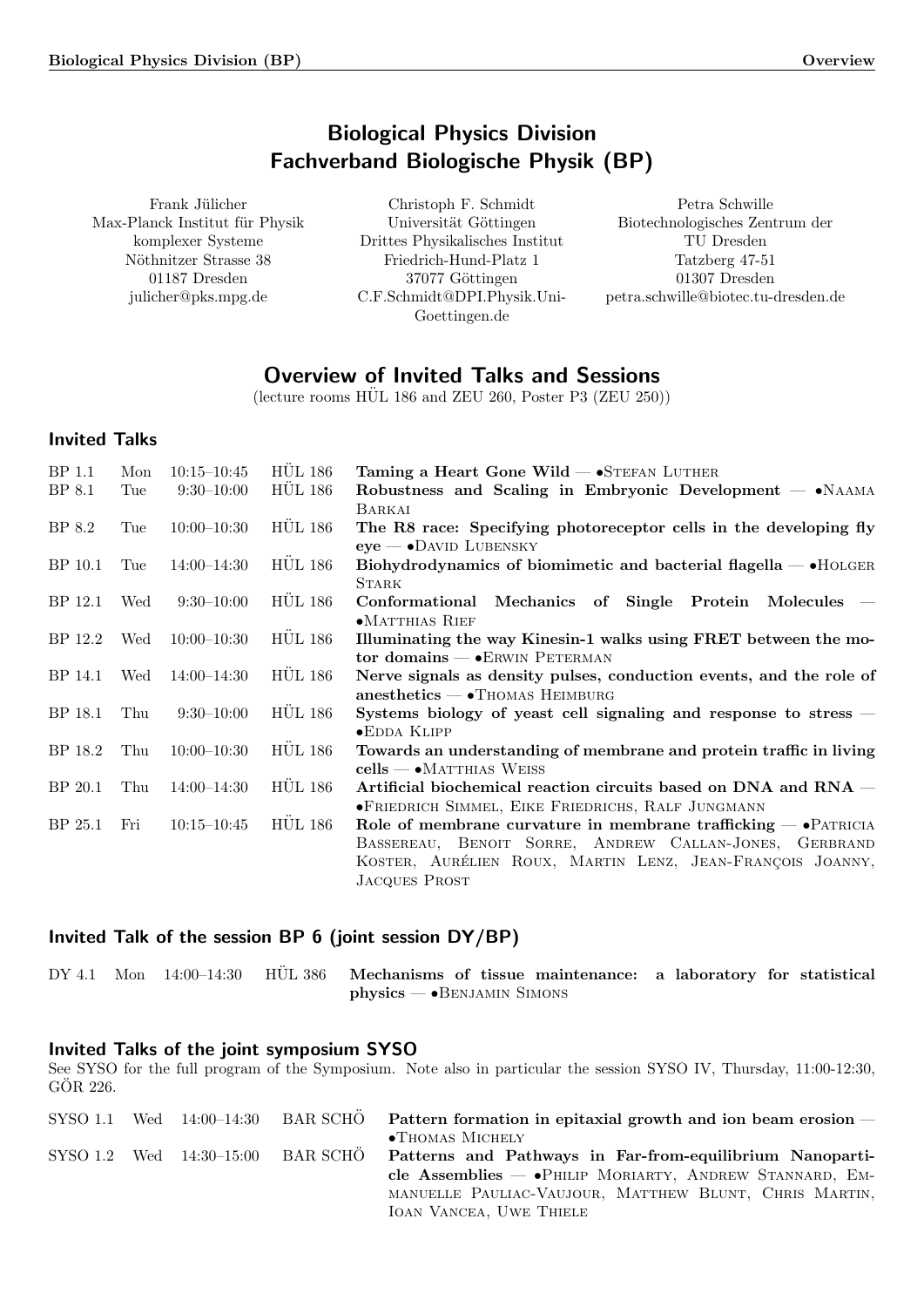| SYSO 1.3 | Wed | $15:00 - 15:30$ | BAR SCHO        | Block-Copolymer Derived Inorganic Functional Materials –           |
|----------|-----|-----------------|-----------------|--------------------------------------------------------------------|
|          |     |                 |                 | $\bullet$ ULLRICH STEINER                                          |
| SYSO 2.1 | Wed | $15:45 - 16:15$ | BAR SCHÖ        | Crystallisation of polymers at surfaces and in thin films $-$      |
|          |     |                 |                 | $\bullet$ GÜNTER REITER                                            |
| SYSO 2.2 | Wed | $16:15 - 16:45$ | <b>BAR SCHO</b> | Active Organisation of Cell Surface Molecules by Cortical          |
|          |     |                 |                 | Actin - KRIPA GOWRISHANKAR, DEBANJAN GOSWAMI, SUBHASRI             |
|          |     |                 |                 | GHOSH, ABHISHEK CHAUDHURI, BHASWATI BHATTACHARYA, SATYA-           |
|          |     |                 |                 | JIT MAYOR, •MADAN RAO                                              |
| SYSO 2.3 | Wed | $16:45 - 17:15$ | <b>BAR SCHO</b> | Phase Behaviour and Dynamics in Lipid Mixtures $\rightarrow$ PETER |
|          |     |                 |                 | OLMSTED                                                            |

## Invited Talks of the joint symposium SYCS

See SYCS for the full program of the Symposium.

| <b>SYCS 1.1</b> | Fri | $10:15 - 11:00$ | <b>BAR SCHO</b> | Eat, Drink, and Be Merry: The Spread of Health Phenomena in<br>Complex, Longitudinally Resolved Social Networks $-\bullet$ NICHOLAS |
|-----------------|-----|-----------------|-----------------|-------------------------------------------------------------------------------------------------------------------------------------|
|                 |     |                 |                 | <b>CHRISTAKIS</b>                                                                                                                   |
| SYCS 1.2        | Fri | $11:00-11:30$   | <b>BAR SCHÖ</b> | Transport efficiency and resilience in mycelial networks $- \bullet$ MARK                                                           |
|                 |     |                 |                 | FRICKER, DANIEL BEBBER, LYNNE BODDY                                                                                                 |
| SYCS 1.3        | Fri | $11:30-12:00$   | <b>BAR SCHO</b> | From genetic variability between species to the inference of                                                                        |
|                 |     |                 |                 | protein-protein interactions — • MARTIN WEIGT, ROBERT A. WHITE,                                                                     |
|                 |     |                 |                 | HENDRIK SZURMANT, JAMES A. HOCH, TERRENCE HWA                                                                                       |
| SYCS 1.4        | Fri | $12:00 - 12:30$ | <b>BAR SCHO</b> | Clustering and multiscale structure of graphs — • BOAZ NADLER                                                                       |
| SYCS 1.5        | Fri | $12:30-13:00$   | <b>BAR SCHO</b> | Clustering, chance, and statistical mechanics - MARTA LUKSZA,                                                                       |
|                 |     |                 |                 | MICHAEL LÄSSIG, .JOHANNES BERG                                                                                                      |
| SYCS 1.6        | Fri | $13:00 - 13:30$ | <b>BAR SCHO</b> | Physics of recommendation mechanisms $-\bullet$ Y <sub>1</sub> -CHENG ZHANG                                                         |

## Sessions

| $BP$ 1.1-1.10    | Mon | $10:15 - 13:15$ | <b>HUL 186</b> | <b>Dynamic Processes and Pattern Formation</b>              |
|------------------|-----|-----------------|----------------|-------------------------------------------------------------|
| $BP$ 2.1-2.9     | Mon | $11:00-13:15$   | <b>ZEU 260</b> | Biopolymers and Biomaterials (joint session BP/CPP)         |
| BP 3             | Mon | $11:00-13:00$   | <b>ZEU 255</b> | Statistical Physics in Biological Systems I (joint session  |
|                  |     |                 |                | DY/BP)                                                      |
| $BP\,4.1-4.9$    | Mon | $14:30 - 17:00$ | <b>HÜL 186</b> | <b>Cell Mechanics</b>                                       |
| $BP 5.1 - 5.9$   | Mon | $14:30-17:00$   | <b>ZEU 260</b> | Proteins                                                    |
| $BP_6$           | Mon | $14:00 - 16:45$ | <b>HUL 386</b> | Statistical Physics in Biological Systems II (joint session |
|                  |     |                 |                | DY/BP)                                                      |
| $BP 7.1 - 7.62$  | Mon | $17:45 - 20:00$ | P <sub>3</sub> | Poster I                                                    |
| $BP 8.1 - 8.11$  | Tue | $9:30-13:00$    | <b>HUL 186</b> | <b>Developmental Processes</b>                              |
| $BP$ 9.1-9.9     | Tue | $10:45 - 13:15$ | <b>ZEU 260</b> | <b>Actin Dynamics</b>                                       |
| $BP$ 10.1-10.9   | Tue | $14:00 - 16:30$ | <b>HÜL 186</b> | <b>Biofluiddynamics</b>                                     |
| BP 11.1-11.8     | Tue | $14:30 - 16:30$ | <b>ZEU 260</b> | <b>Novel Methods</b>                                        |
| BP 12.1-12.12    | Wed | $9:30-13:15$    | <b>HÜL 186</b> | <b>Single Molecules</b>                                     |
| BP 13.1-13.9     | Wed | $10:45 - 13:15$ | <b>ZEU 260</b> | Cell Migration                                              |
| BP 14.1-14.11    | Wed | $14:00 - 17:15$ | <b>HÜL 186</b> | <b>Neuronal and Sensory Systems</b>                         |
| BP 15.1-15.5     | Wed | $14:30-15:45$   | <b>ZEU 260</b> | <b>Motor Proteins</b>                                       |
| $BP$ 16.1–16.5   | Wed | $16:00-17:15$   | <b>ZEU 260</b> | <b>Stochastic Processes</b>                                 |
| BP 17.1-17.46    | Wed | $17:15 - 19:45$ | P3             | Poster II                                                   |
| BP 18.1-18.12    | Thu | $9:30-13:15$    | <b>HUL 186</b> | <b>Regulation and Signaling</b>                             |
| BP 19.1-19.9     | Thu | $10:45 - 13:15$ | <b>ZEU 260</b> | <b>Cell Adhesion</b>                                        |
| BP 20.1-20.11    | Thu | $14:00 - 17:15$ | <b>HÜL 186</b> | DNA, RNA and Chromatin                                      |
| BP 21.1-21.5     | Thu | $17:30 - 18:45$ | <b>HÜL 186</b> | Population Dynamics and Evolution                           |
| $BP 22.1 - 22.9$ | Thu | $14:30 - 17:00$ | <b>ZEU 260</b> | <b>Transport Processes and Cellular Trafficking</b>         |
| $BP$ 23.1-23.6   | Thu | $17:15 - 18:45$ | <b>ZEU 260</b> | Physics of Bacteria and Viruses                             |
| <b>BP</b> 24     | Thu | $14:30-17:30$   | <b>ZEU 114</b> | Biopolymers (joint session CPP/BP)                          |
| $BP$ 25.1–25.10  | Fri | $10:15 - 13:15$ | <b>HÜL 186</b> | <b>Membranes</b>                                            |
| $BP 26.1 - 26.8$ | Fri | $11:00-13:00$   | <b>ZEU 260</b> | Photobiophysics                                             |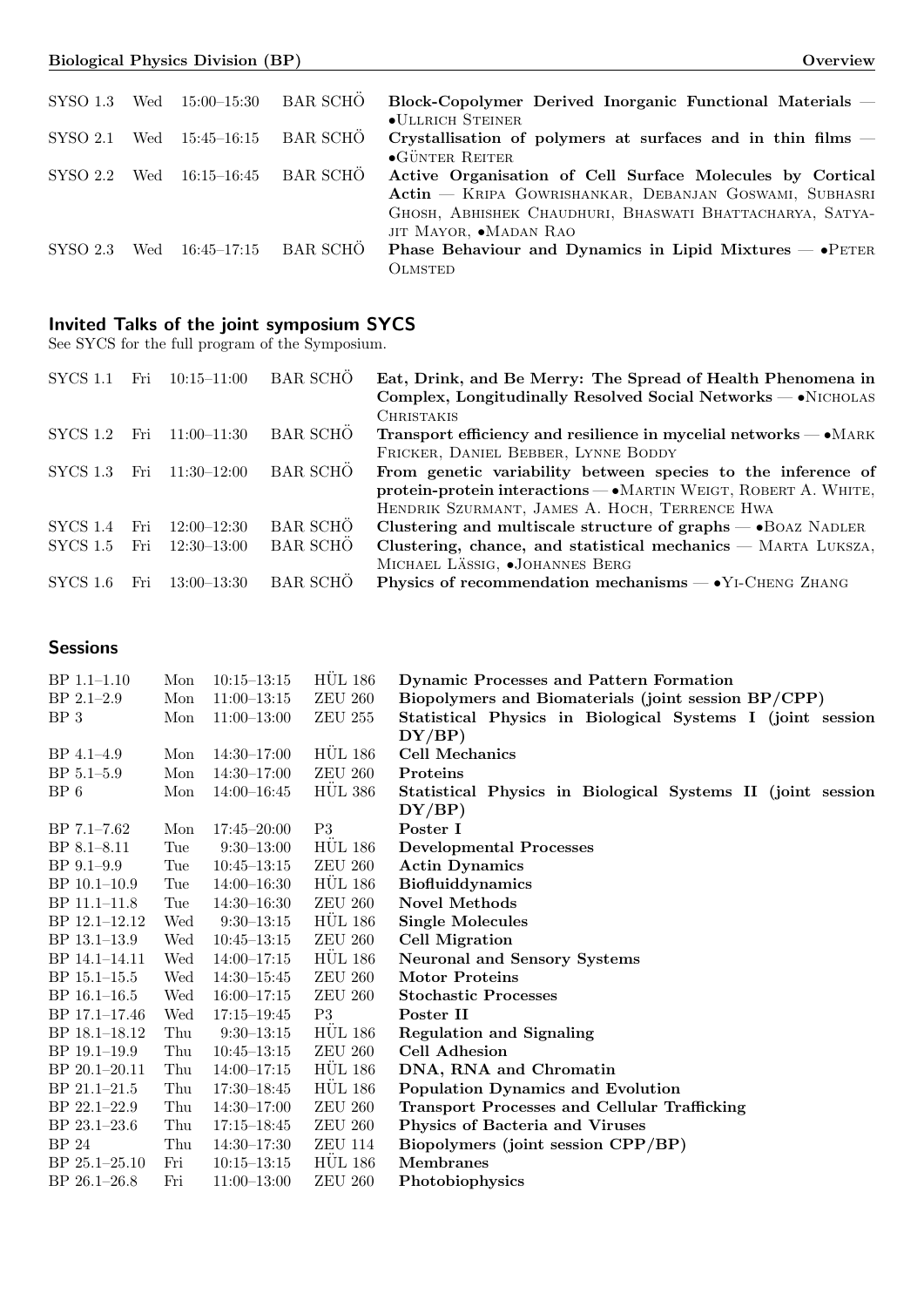# Annual General Meeting of the Biological Physics Division

Thursday 19:00–20:00 HÜL 186

- $\bullet\,$  Bericht
- Wahl
- Verschiedenes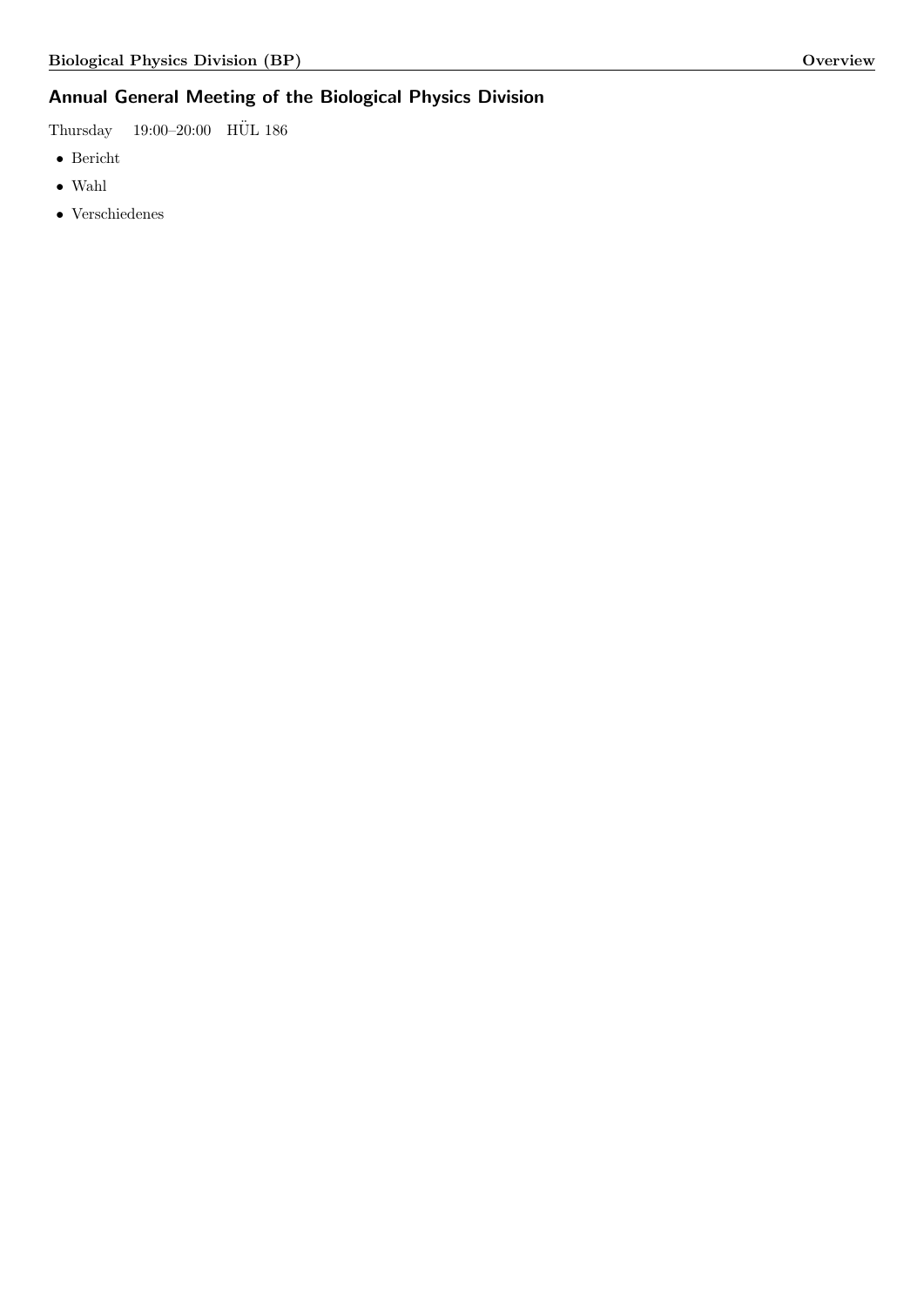## BP 1: Dynamic Processes and Pattern Formation

Time: Monday  $10:15-13:15$  Location: HUL 186

#### Invited Talk BP 1.1 Mon  $10:15$  HUL  $186$ Taming a Heart Gone Wild  $\bullet$ STEFAN LUTHER  $-$  Biomedical Physics Group, Max Planck Insitute for Dynamics and Self-Organization, Bunsenstrasse 10, 37073 Goettingen, Germany

Spatiotemporally chaotic wave dynamics underlie a variety of debilitating crises in extended excitable systems such as heart and brain. It is well known that control of spatiotemporal chaos requires multiple control sites. Creating such sites in living tissue, however, is a long-standing problem. Here we show that natural anatomical heterogeneities within cardiac tissue can provide a large and adjustable number of control sites for low-energy termination of malignant wave dynamics. This allows us to terminate ventricular fibrillation in canine cardiac tissue using small amplitude pulsed electric fields with up to two orders of magnitude lower energies than those used for defibrillating shocks. We quantify the physical mechanism underlying the creation of control sites using fully time resolved high-spatial resolution imaging of wave emission, high-resolution magnetic resonance imaging of cardiac structure, and cell culture experiments. Our method avoids the invasive implantation of multiple electrodes and, more importantly, has the potential to control the tissue where the chaotic state is most susceptible, i.e., at rotating wave cores. This approach promises to significantly enhance current technologies for the termination of life-threatening cardiac arrhythmias, a leading cause of mortality and morbidity in the industrialized world. Moreover, the method should be capable of regulating wave dynamics in other excitable systems, including the nervous system.

BP 1.2 Mon 10:45 HUL 186 Simulation of wave propagation on moving heart geometry —  $\bullet$ Stefan Fruhner<sup>1,2</sup>, Steffen Bauer<sup>2</sup>, Markus Bär<sup>2</sup>, and Harald  $ENGEL<sup>1</sup>$  — <sup>1</sup>TU Berlin, Germany — <sup>2</sup>PTB Berlin, Germany

Cardiac contraction is controlled by electric waves propagating through the heart. Although realistic heart models often include detailed physiological knowledge about ionic dynamics of cardiac cells and accurately account for anatomical details like fibre orientation or heterogeneity of heart tissue, mechanical deformations of the heart during contraction usually is neglected. However, static heart models fail to describe the feedback between propagating waves of electric activity and cardiac contraction which might be essential for understanding the mechanism of cardiac arrhythmias like tachycardia and fibrillation. Based on magneto-resonance images two-dimensional finite-element meshes have been generated to simulate waves of electric activity propagating in a beating human heart. The approach offers the opportunity to calculate the mechanical stresses during cardiac contraction from experimental data without using detailed models on calcium dynamics and stress-activated channels in cardiac myocytes.

#### $BP$  1.3 Mon 11:00  $HÜL$  186

Pattern formation in myxobacteria driven by adventurous motility and cell shape  $-$  FERNANDO PERUANI<sup>1,2,3</sup>, JÖRN STARRUSS<sup>3</sup>, VLADIMIR JAKOVLJEVIC<sup>4</sup>, LOTTE SOGAARD-ANDERSEN<sup>4</sup>,  $\bullet$ Markus Bär<sup>2</sup>, and ANDREAS DEUTSCH<sup>3</sup> — <sup>1</sup>ICS Paris, France — <sup>2</sup>Physikalisch-Technische Bundesanstalt, Berlin — <sup>3</sup>ZIH, TU Dresden, Dresden — <sup>4</sup>MPI for Terrestrial Microbiology, Marburg

Bacteria and other microorganisms exhibit a transition to multicellularity which starts with the onset of clustering. We study the combined effects of active, adventurous motion and anisotropic cell shape in assemblies of a mutant strain of myxobacteria that exhibit neither social motility nor so-called C-signalling. We observe a transition to clustering and collective motion, that is presumably caused by simple physical volume-exclusion interactions only. Our results show that in gliding bacteria, the combination of anisotropic cell shape and active motion, leads to an primitive effective alignment mechanism. The transition to clustering is predicted by a mathematical model and verified by comparison of cluster-size statistics predicted by the model with corresponding statistics taken from experimental data.

#### BP 1.4 Mon 11:15 HÜL 186

Generalized analysis of oscillatory systems in cell biology —  $\bullet$ Martin Zumsande and Thilo Gross — Max-Planck-Institut für Physik komplexer Systeme, Nöthnitzer Straße 38, 01187 Dresden

We present a generalized approach for the modeling and analysis of

<span id="page-3-0"></span>oscillatory systems in cell biology. The advantage of this approach is that it does not require detailed knowledge of the functional form of rate laws, which is often not available. Instead, we investigate the system by parameterizing the Jacobian matrices of all steady states that are compatible with a given model structure. We then analyse the bifurcation landscape of the models via statistical sampling methods. This reveals Hopf bifurcations leading to oscillatory dynamics. By computing the first Lyapunov coefficient from a higher order expansion of the dynamics around the steady states we can distinguish between supercritical and subcritical Hopf bifurcations. The latter can lead to a catastrophic loss of stability, while in the former case, the loss of stability is a continuous, and hence reversible, transition. To illustrate our method we show results for small, toy model oscillators and a more complex model of a mammalian circadian oscillator.

#### 15 min. break

<span id="page-3-4"></span>BP 1.5 Mon 11:45 HÜL 186 Anti-spiral waves in glycolysis: How molecular enzyme properties determine the resulting spatio-temporal patterns •RONNY STRAUBE<sup>1</sup> and ERNESTO M. NICOLA<sup>2</sup> — <sup>1</sup>MPI for Dynamics of Complex Technical Systems, Sandtorstr. 1, 39106 Magdeburg, Germany — <sup>2</sup>MPI for Physics of Complex Systems, Noethnitzer Str. 38, 01187 Dresden, Germany

<span id="page-3-1"></span>Spiral waves are probably the most common structure arising in pattern forming systems. Much less common are so called anti-spirals where, in contrast to "normal" spirals, the wave fronts propagate inwardly, i.e. towards the spiral core. Since their first discovery in chemical model systems [1,2] anti-spirals have now been generated in glycolysis using an extract of yeast cells (unpublished results), which represents a biological model system for the energy metabolism. Here, we explore theoretically the conditions for the occurrence of anti-spirals in two well-known glycolytic model systems: The Goldbeter model and the Selkov model. Interestingly, anti-spirals can only emerge in the Goldbeter model provided that the enzyme cooperativity, as measured by the number of enzyme subunits, is sufficiently large. This is in agreement with the observation that under physiological conditions the glycolytic enzyme phosphofructokinase is predominantly found in a tetrameric or octameric conformation.

[1] V. K. Vanag, I. R. Epstein. Science 294, 835-837 (2001).

<span id="page-3-5"></span>[2] X. Shao et.al. Phys. Rev. Lett. **100**, 198304 (2008).

BP 1.6 Mon 12:00 HÜL 186 Mechanically driven reaction-diffusion model for Hydra axisdefinition — JORDI SORIANO<sup>1</sup>,  $\bullet$ STEN RÜDIGER<sup>2</sup>, and ALBRECHT OTT $^3$  —  $^1$  Universitat de Barcelona, Spain —  $^2$  Humboldt-Universität zu Berlin, Germany — 3Universität des Saarlandes, Saarbrücken, Germany

<span id="page-3-2"></span>We have studied the relation between morphogenetic processes and mechanical properties during regeneration of the freshwater polyp Hydra. It has been known that the axis-defining step (symmetry-breaking) of regeneration requires mechanical inflation-collapse oscillations of the initial cell ball. We found evidence that axis definition is retarded if these oscillations are slowed down mechanically. We show that a reaction-diffusion mechanism provides a suitable scenario to describe the Hydra symmetry breaking. We employ a model in which the swelling of the initial Hydra cell ball induces changes in the diffusivity rates of activator and inhibitor. The mechanical stress provided by the oscillations drives the system to the Turing unstable regime. Once the organizer is constituted and a chemical gradient is established, the organizer locks and maintains the axis. Analytical considerations of the model show that the symmetry breaking time decreases with increasing swelling rate with the same behavior observed experimentally.

<span id="page-3-3"></span>BP 1.7 Mon 12:15 HÜL 186 A Reaction-Diffusion System to Model Symmetry Breaking in C. elegans  $\bullet$ PHILIPP KHUC TRONG<sup>1,2,3</sup>, NATHAN W. GOEHRING<sup>2</sup>, ERNESTO M. NICOLA<sup>1</sup>, and STEPHAN W. GRILL<sup>1,2</sup> -<sup>1</sup>Max Planck Institute for the Physics of Complex Systems, Dresden, Germany —  $^{2}$ Max Planck Institute of Molecular Cell Biology and Genetics, Dresden, Germany — <sup>3</sup>University of Technology Kaiserslautern, Kaiserslautern, Germany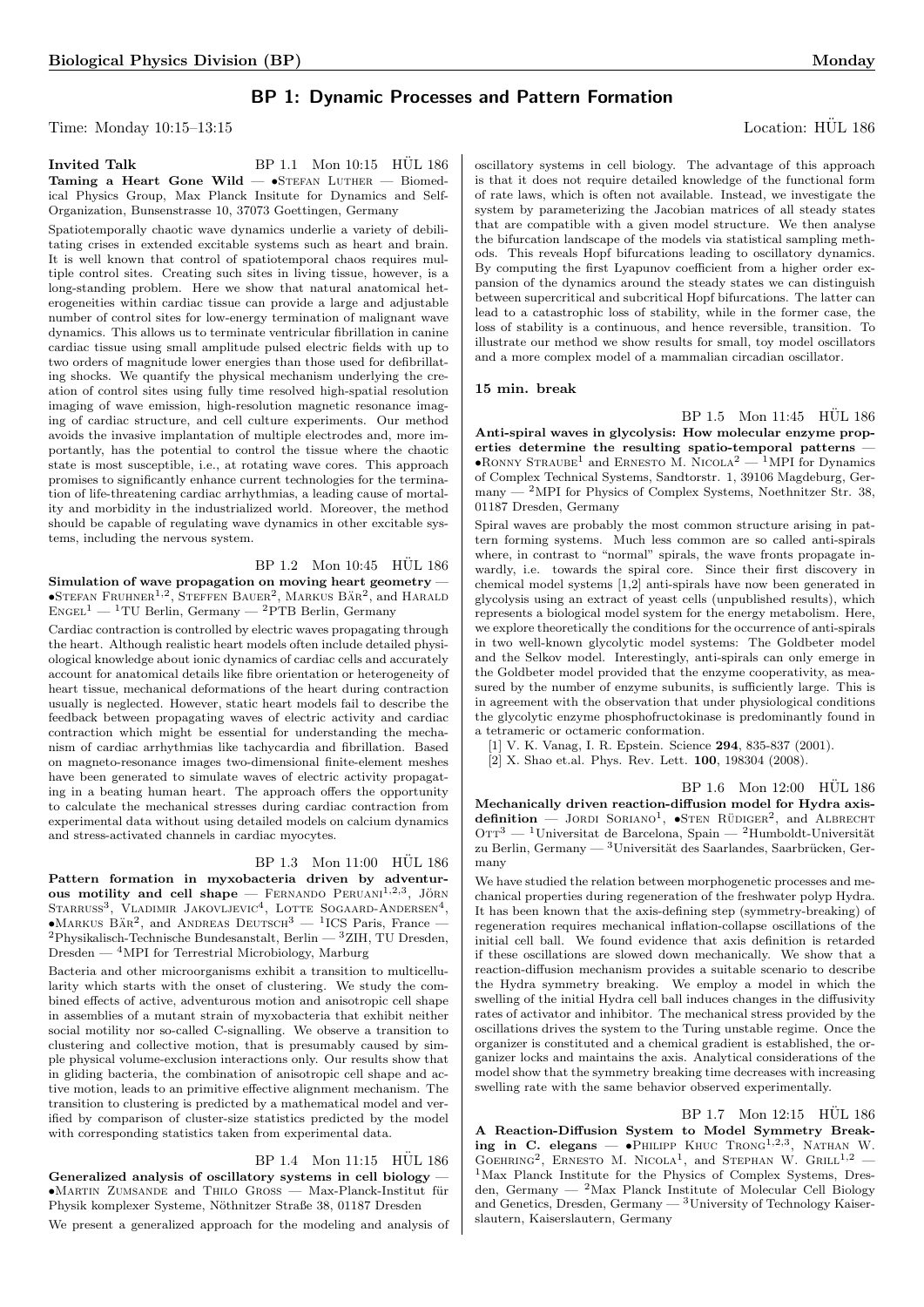Prior to the first unequal cell division in the Caenorhabditis elegans embryo the PAR proteins become distributed asymmetrically in distinct anterior and posterior domains. Here we present a two-variable, mass conserved reaction-diffusion system in which PAR segregation can be triggered either convectively by cortical flows or spontaneously by random perturbations. We show that the spontaneous symmetry breaking is induced by a mechanism similar to a Turing instability. However, in our model the wavelength of the fastest growing spatial pattern is always equal to the system size. We explore the robustness of this mechanism as a function of the reaction rates and furthermore consider the volume differences between cell cortex and cytoplasm.

BP 1.8 Mon 12:30 HÜL 186

Dynamics of Blood Disorders —  $\bullet$ ARNE TRAULSEN<sup>1</sup>, JORGE M. PACHECO<sup>2</sup>, and DAVID DINGLI<sup>3</sup> — <sup>1</sup>Max-Planck-Institute for Evolutionary Biology, 24306 Plön, Germany  $-{}^{2}$ App. Theor. Phys.-Group  $&$  Centro de Física Teórica e Computacional, Departamento de Física da Faculdade de Ciências, Complexo Interdisciplinar da Universidade de Lisboa, P-1649-003 Lisboa Codex, Portugal — <sup>3</sup>Division of Hematology, Mayo Clinic College of Medicine, Rochester, MN 55905, USA

Blood formation is characterized by a hierarchical architecture, with a small number of stem cells at the highest level. These cells differentiate more and more until they form the huge number of blood cells in the circulating blood. Based on a simple mathematical model for this hierarchy [1], we address the dynamics of different blood disorders. The leads to analytical estimates of the survival time of mutations in the system [2,3]. For chronic myeloid leukemia, the framework allows to describe the origin, development, response to therapy, and relapse after termination of therapy [4]. The resulting dynamics consistent with the available clinical data.

[1] D. Dingli, A. Traulsen, and J.M. Pacheco,PLoS One 2, 345 (2007) [2] D. Dingli, J.M. Pacheco, and A. Traulsen, PRE 77, 021915 (2008) [3] A. Traulsen J.M. Pacheco, and D. Dingli, Stem Cells 25, 3081 (2007) [4] D. Dingli, A. Traulsen, and J.M. Pacheco, Clinical Leukemia 2, 133  $(2008)$ 

BP 1.9 Mon 12:45 HUL 186 Spatiotemporal control of the energy metabolism in a thin layer of yeast cells by oxygen gradients —  $\bullet$  CHRISTIAN  $\text{WARME}^{1},$ THOMAS MAIR<sup>2</sup>, MATHIAS MÜLLER<sup>1</sup>, HARTMUT WITTE<sup>1</sup>, MARCUS J.<br>B. HAUSER<sup>2</sup>, and ALOIS KROST<sup>1</sup> — <sup>1</sup>Otto-von-Guericke-Universität Magdeburg, Inst. Exp. Phys., Abt. Halbleiterepitaxie — <sup>2</sup>Otto-von-

Guericke-Universität Magdeburg, Inst. Exp. Phys., Abt. Biophysik The energy metabolism of cells can work both in absence (anaerobic) and in presence (aerobic) of oxygen. Specially, the anaerobic energy metabolism is represented by glycolysis, a pathway that is characterized by oscillatory behavior. Accordingly, spatiotemporal patterns, resulting from reaction-diffusion coupling, can be observed as well. We present an experimental method to produce spatiotemporal gradients of oxygen in planar yeast cell / Au electrode - interfaces that exhibit glycolytic oscillations. This planar interface allowed a stimulation by electrical pulses of energy metabolism by electrolytic reactions between the blank Au-metal and the electrolytic solution creating oxygen concentration close of the electrodes. The local oxygen pulses are aimed to perturb glycolytic oscillations by a short activation of the aerobic energy metabolism. Additionally, the studies were conducted at different temperatures using a Peltier element connected with the electrode-yeast-interface. We investigated the effect of these local perturbations on the temporal and spatiotemporal dynamics of glycolysis in yeast cells.

 $BP 1.10$  Mon  $13:00$  HÜL  $186$ Entrainment in nonlinear oscillator model of insect flight  $-$  •Elena Y. Shchekinova<sup>1</sup>, Jan Bartussek<sup>2</sup>, and Martin  $Z$ APOTOCKY<sup>3</sup> — <sup>1</sup>Max Planck Institute for the Physics of Complex Systems, Dresden, Germany  $-$  <sup>2</sup>Institute of Robotics and Intelligent Systems, ETH Zurich, Zurich, Switzerland  $-3$  Institute of Physiology, Academy of Science of the Czech Republic, Prague, Czech Republic

In the recent insect flight control experiments the wingbeat frequency transitions and short–time entrainment of the wingbeat cycle to the external stimulus was observed during tethered mechanically stimulated flight. Such an alternation of wing kinematics behavior is achievable due to the changes in the oscillatory combinatorial activity of the flight power and control muscles during flight.

We provide a minimal deterministic description of a synchronous activity of insect flight power and steering muscles. The oscillatory dynamics is modeled by a chain of coupled nonlinear oscillators in the regimes close to the dynamical instability threshold. By introducing small periodic parametric modulation in the model frequency transitions and entrainment to the external driving frequency is achieved. Our results aim to elicit entrainment and frequency transitions in wingbeat regimes observed during mechanically stimulated flight experiment.

## BP 2: Biopolymers and Biomaterials (joint session BP/CPP)

Time: Monday 11:00–13:15 Location: ZEU 260

BP 2.1 Mon 11:00 ZEU 260

Radial distribution function for confined semiflexible polymers — •FLORIAN THÜROFF, FREDERIK WAGNER, and ERWIN FREY Arnold Sommerfeld Center für theoretische Physik, Ludwig-Maximilians-Universität München

The crowded environment of living cells strongly constrains the conformational degrees of freedom of fluctuating biopolymers. Recent experimental setups achieved to confine single polymers to narrow channels and to directly observe the statistical properties of these chains. We present a theoretical calculation of the radial distribution function of confined semiflexible polymers in the weakly bending limit, for the model case of a parabolic confining potential. Special emphasis has been put on a proper treatment of the boundary conditions. We compare our analytical expressions to numerical data from Monte Carlo simulations and find perfect agreement.

BP 2.2 Mon 11:15 ZEU 260

End-monomer dynamics in semiflexible polymers — •Michael HINCZEWSKI<sup>1,2</sup>, XAVER SCHLAGBERGER<sup>1</sup>, MICHAEL RUBINSTEIN<sup>3</sup>, OLEG KRICHEVSKY<sup>4</sup>, and ROLAND R. NETZ<sup>1</sup> — <sup>1</sup>Physics Dept., Technical Univ. of Munich, Germany — <sup>2</sup>TUBITAK - Bosphorus Univ. Feza Gürsey Institute, Turkey —  ${}^{3}$ Dept. of Chemistry, Univ. of North Carolina, U.S.A. — <sup>4</sup>Physics Dept., Ben-Gurion Univ., Israel

Precise experimental observations over the last few years of endmonomer dynamics in the diffusion of double-stranded DNA have given conflicting results: one study indicated an unexpected Rouse-like scaling of the mean squared displacement (MSD)  $\langle r^2(t) \rangle \sim t^{1/2}$  at in-

termediate times, corresponding to fluctuations at length scales larger than the persistence length but smaller than the coil size; another study claimed the more conventional Zimm scaling  $\langle r^2(t) \rangle \sim t^{2/3}$  in the same time range. Spurred by this experimental controversy, we investigate the end-monomer dynamics of semiflexible polymers through Brownian hydrodynamic simulations and dynamic mean-field theory [1]. Both theory and simulation point to a novel intermediate dynamical regime where the effective local exponent of the end-monomer MSD,  $\alpha(t) = d \log \langle r^2(t) \rangle / d \log t$ , drops below the Zimm value of 2/3 for sufficiently long chains. The deviation from the Zimm prediction increases with chain length, though it does not reach the Rouse limit of 1/2. Anomalously low values of the effective exponent  $\alpha$  are explained by hydrodynamic effects related to the slow crossover from dynamics on length scales smaller than the persistence length to dynamics on larger length scales. [1] arXiv:0809.0667, Macromolecules in press (2008).

BP 2.3 Mon 11:30 ZEU 260 A liquid state theory for biopolymers — •Jens Glaser and KLAUS KROY — Inst. f. Theoretische Physik, Universität Leipzig, PF 100920, 04009 Leipzig

Solutions of stiff biopolymers, e.g. F-actin, are unique in that the polymers are neither completely rigid nor completely flexible. A successful description of their equilibrium properties is based on the concept that hard-core interactions with the surrounding solution confine each polymer to an effective tube-like cage. The tube radius plays a central role for the phenomenology of stiff polymer solutions. Its scaling behavior with concentration as well as exact prefactors have been derived using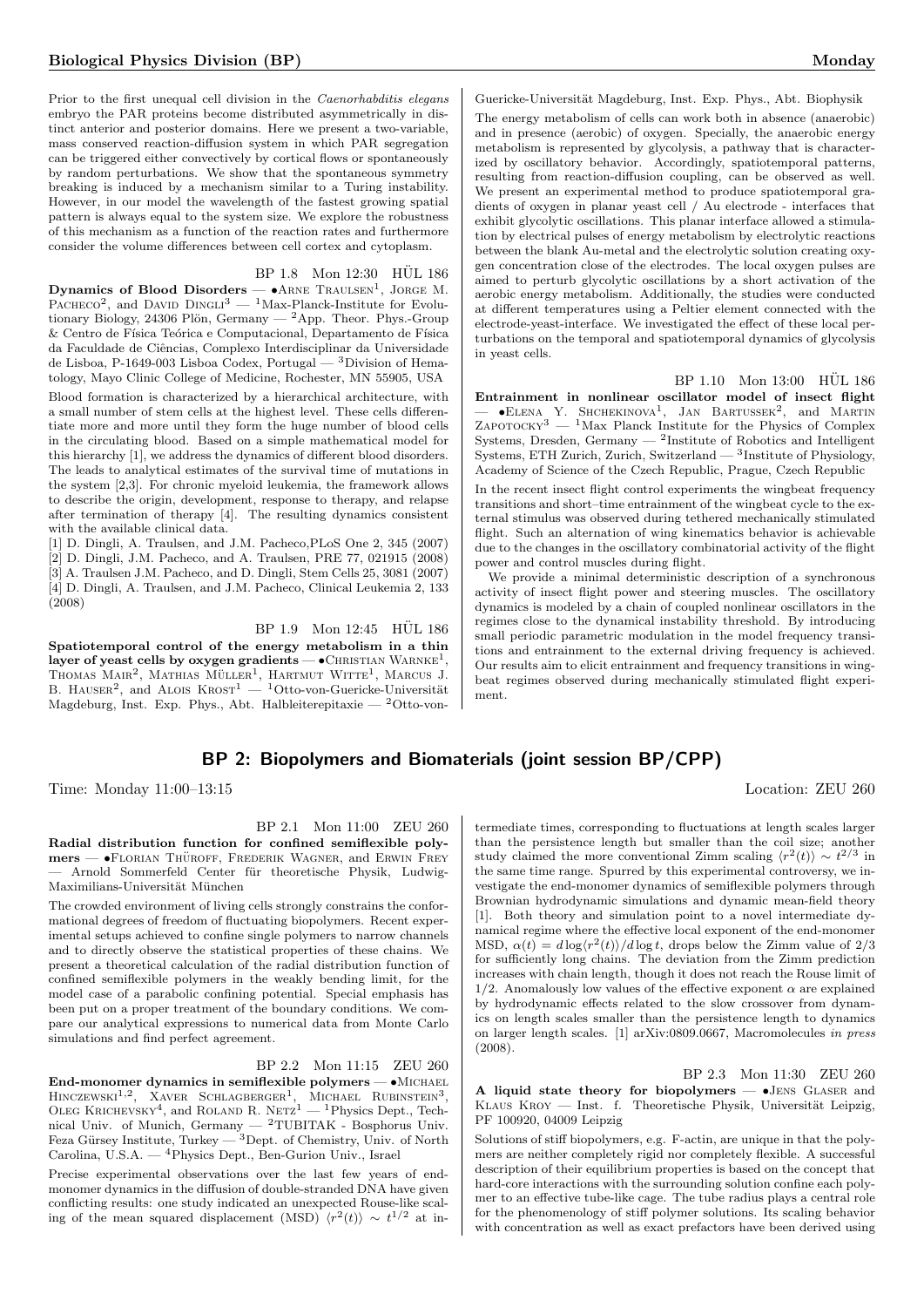mean-field theory and simulation. Generalizing Onsager's ansatz for hard cylinders, we propose a liquid state theory for stiff polymers and derive the fluctuations of the tube radius itself. We obtain lengthdependent corrections to the mean-field result as well as a rigorous result for the second cumulant of the distribution of tube radii. The results compare favorably with new dynamical measurements on Factin networks, obtained using confocal laser scanning microscopy.

#### BP 2.4 Mon 11:45 ZEU 260

Active and Passive Microrheology Probes Reconstituted Intermediate Filament Networks  $-$  •SARAH KÖSTER<sup>1,2</sup>, Y<sub>I</sub>-CHIA LIN<sup>2</sup>, JOHANNES SUTTER<sup>2</sup>, and DAVID WEITZ<sup>2</sup> — <sup>1</sup>Courant Research Centre Physics, University of Göttingen, Germany —  $^2$ Department of Physics and School of Engineering and Applied Sciences, Harvard University, Cambridge, USA

Intermediate filaments (IFs) are one of the major filament systems of the eukaryotic cytoskeleton. Their remarkable tensile strength and biochemical heterogeneity distinguishes IFs from microfilaments and microtubules and identifies them as a key component for cell mechanics. Here, we study in vitro reconstituted vimentin networks by active and passive microrheology. By tracking individual beads we are able to characterize both the overall network properties as well as the degree of heterogeneity and the effect of crosslinking ions on the network structure and mechanics. This also provides a measure of the poresize distribution in the network. Active microrheology, using magnetic tweezers, allows us to determine the viscoelastic properties of the network. By exposing the network to several sequential cycles of applied force, we observe changes in the response due to network reorganization.

BP 2.5 Mon 12:00 ZEU 260 Non-affine Deformations in Entangled Networks of Semiflexible Polymers — •Hauke Hinsch and Erwin Frey — Arnold

Sommerfeld Center for Theoretical Physics, Ludwigs-Maximilians-Universität, 80333 Munich, Germany Biopolymers are ubiquitous in nature and play a crucial role for cell

mechanics and motility. One prominent example is the semiflexible filamentous actin that constitutes the cytoskeleton by forming large networks with viscoelastic properties that are suited to the cell's need for both rigidity and plasticity.

To characterize these properties we have investigated the modulus of entangled networks of semiflexible polymers. We report on theoretical work and simulation results. While most theoretical descriptions assume the macroscopic deformation to be affinely transmitted to the network constituents, we have developed a model that accounts for local non-affine displacements.

BP 2.6 Mon 12:15 ZEU 260 Fiber Networks: Relationship between Effective Elastic Properties and Morphology - SUSAN SPORER<sup>1</sup>, MAYHAR MADADI<sup>2</sup>, STEFAN MÜNSTER<sup>3</sup>, KLAUS MECKE<sup>1</sup>, CHRISTOPH ARNS<sup>2</sup>, BEN FABRY<sup>3</sup>, and GERD E. SCHRÖDER-TURK<sup>1</sup> — <sup>1</sup>Institut für Theoretische Physik, Universität Erlangen-Nürnberg, Germany —  $^2$ Applied Maths, ANU, Canberra, Australia — <sup>3</sup>Center for Medical Physics and Technology, Biophysics Group, Universität Erlangen-Nürnberg, Germany

Elastic properties of disordered 3D fiber networks formed by reconstituted collagen fibers are studied numerically using a two-phase voxel-based finite element method. The fiber network structures are extracted from segmented confocal microscopy image stacks of collagen gels with different concentrations using the medial axis construction [1]. Effective shear moduli are analysed as function of two morphological parameters, fiber thickness and collagen concentration. For these data, the collagen volume fraction is the principal morphological measure that affects the shear modulus, similar to the case of opencell foam structures. Our quantitative results raise the question if, for the analysis of effective elastic properties, the collagen scaffold can be modelled as a homogeneous body in network shape with locally isotropic elastic moduli – whereas in reality it is a cross-linked network of anisotropic individual fibers.

[1] W. Mickel, S. Münster, L.M. Jawerth, D.A. Vader, D.A. Weitz, A.P. Sheppard, K. Mecke, B. Fabry, G.E. Schröder-Turk, Biophys. J. 95 (12), in print (2008).

BP 2.7 Mon 12:30 ZEU 260

Encapsulation of carbon nanotubes within the microtubules — •MELINDA VARGA<sup>1,2</sup>, NITESH RANJAN<sup>1</sup>, WOLFGANG POMPE<sup>1</sup>, and<br>MICHAEL MERTIG<sup>1</sup> — <sup>1</sup>Institute for Materials Science and Max Bergmann Center of Biomaterials, Dresden University of Technology, D-01062 Dresden, Germany — <sup>2</sup> Institut for Genetics, Dresden University of Technology, D-01062 Dresden, Germany

Manipulation and local defined positioning of carbon nanotubes (CNTs) is one of the main challenges in CNT-based nanotechnology. Here we report the encapsulation of single-walled carbon nanotubes (SWCNT) into the lumen of microtubules with the aim to accomplish a biological functionalization of the CNTs and to elucidate motor-driven active transport of these one-dimensional wires. The encapsulation is obtained by self-assembly of microtubules from tubulin dimers in the presence of CNTs. To this end, a two-step procedure was developed including dispersion of single-walled CNT with tubulin dimers and subsequent polymerization of the protein tubes [1,2]. The obtained products were characterized by various scanning probe and electron microscopy methods. The presence of CNTs within the microtubules was proven by electrostatic force measurements (EFM).

[1] M. Varga, Master thesis: "The interaction of tubulin dimers with carbon nanotubes", Dresden University of Technology (2006). [2] N. Ranjan, Ph.D. thesis: "Dielectrophoretic formation of nanowires and devices", Dresden University of Technology (2008).

BP 2.8 Mon 12:45 ZEU 260 Mineralization kinetics and heterogeneity of mineral content in bone —  $\bullet$ Carolin Lukas<sup>1</sup>, Harald Engel<sup>2</sup>, Peter Fratzl<sup>1</sup>, PAUL ROSCHGER<sup>3</sup>, KLAUS KLAUSHOFER<sup>3</sup>, and RICHARD WEINKAMER<sup>1</sup> <sup>1</sup>Max Planck Institute of Colloids and Interfaces, Department of Biomaterials, Potsdam, Germany — <sup>2</sup>TU Berlin, Germany — <sup>3</sup>Ludwig Boltzmann Institute of Osteology, Vienna, Austria

An important factor for the mechanical behaviour of bone at the material level is the amount and the distribution of mineral. The heterogeneous distribution of the bone mineral is due to the continuous remodelling of bone and the consecutive mineralization process. Bone mineralization increases the stiffness of each bone packet by increasing its mineral content. The mineralization kinetics is characterized by the mineralization law which describes the increase in the mineral content in a bone packet as a function of time. Remodelling and mineralization lead to a patchwork of bone elements with different mineral contents. Their frequency distribution, called the bone mineralization density distribution (BMDD), can be measured experimentally and modelled using a continuity equation [1, 2]. Extending the theoretical framework the influence of changes in the mineralization kinetics due to administration of drugs or disease on the BMDD can be described, which is of fundamental interest to medicine. We will present model predictions and compare them to experimental data.

[1] D. Ruffoni et al., Bone, 40(5), 2007.

[2] D. Ruffoni et al., JBMR 2(6), 2008.

BP 2.9 Mon 13:00 ZEU 260

Leg joints of the lobster H. americanus: An example of cuticle modification for specific functions — •Helge FABRITIUS<sup>1</sup>, TORSTEN FISCHER<sup>1</sup>, SABINE HILD<sup>1,2</sup>, and DIERK RAABE<sup>1</sup>  $^{1}\rm{Max-Planck-Institut}$ fuer Eisenforschung, Duesseldorf , Germany — <sup>2</sup> Institut fuer Polymerwissenschaften; JUK Linz, Austria

The exoskeleton of crustaceans is a structural entity which has to be replaced frequently by the organisms in order to grow. Its various morphologically distinct parts have to fulfill a multitude of different functions like providing mechanical stability to the body, acting as a barrier to the environment, enable movement through the formation of joints and bearing both external loads as well as internal loads caused by attached muscles. To adjust the mechanical properties to the required task, the animals vary the basic cuticle structure through modifications in microstructure like number and thickness of the chitin-protein fibre layers and the amount of incorporated biomaterials as well as the use of different proteins with distinct properties. This study focuses on articulations in the limps of H. americanus, where elaborate joint structures between segments provide mobility to enable locomotion. Joint structures require different mechanical properties than simple load bearing cuticle parts or the soft arthrodial membranes. We chose hinge and pivot joints in the claws to investigate their microstructure, composition and mechanical properties using electron microscopy, Energy-Dispersive X-Ray Analysis, Raman spectroscopy and SFM. The results are compared to previous studies conducted on mineralized cuticle and arthrodial membranes of H. americanus.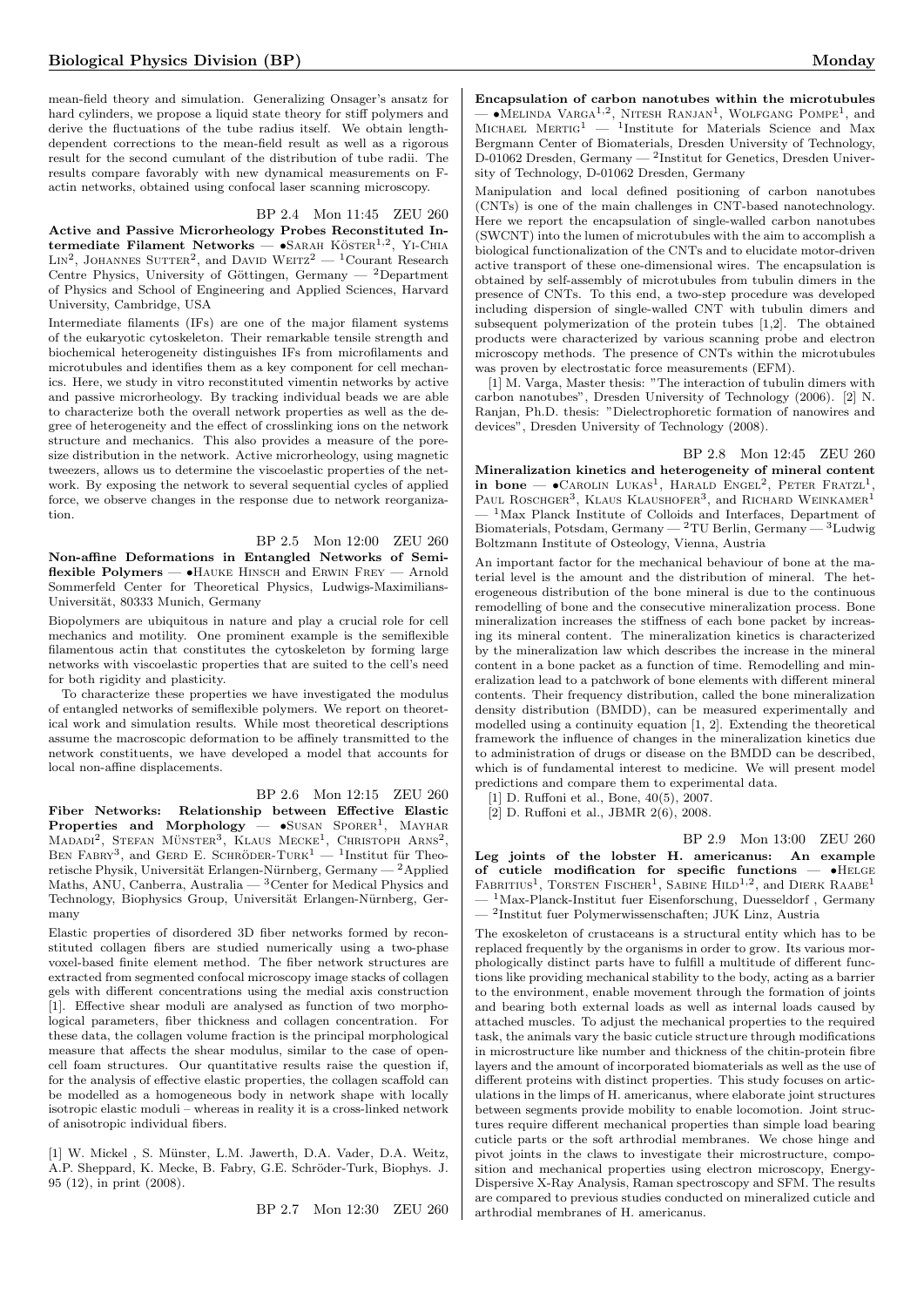## BP 3: Statistical Physics in Biological Systems I (joint session DY/BP)

Time: Monday 11:00–13:00 Location: ZEU 255 See program DY 2

## BP 4: Cell Mechanics

Time: Monday 14:30–17:00 Location: HÜL 186

tute of Science, Rehovot, Israel

 $BP$  4.1 Mon 14:30  $HÜL$  186 Stem Cell Cytoskeleton Polarization Dictated by Matrix determined by mechanical aspects. Gel compaction results from an anisotropic deformation following the mechanical anisotropy at the gel

Biological cells are as responsive to their mechanical environment as they are to biochemical stimuli. As reported recently, human mesenchymal stem cells (hMSCs) plated on collagen-coated gels, differentiated towards the neurogenic, myogenic, and osteogenic lineage, depending on the Young's elastic modulus E. We present experimental data and a physical model to explain the non-monotonic dependence of stress-fibre polarization on matrix elasticity. Cytoskeletal organization is analyzed with immunofluorescence images of NMM IIa and actin using an automated segmentation algorithm. The theory generalizes Eshelby's treatment of elastic inclusions in solids to living inclusions (cells) that are capable of building up contractility. Their active polarizability, analogous to the electrical polarizability of non-living matter, results in the feedback of cellular forces that develop in response to matrix stresses. We demonstrate experimentally that matrix rigidity dictates cytoskeletal organization in two and three dimensional environments - a bio-mechanical process yielding different cell shapes that finally leads to lineage specific differentiation.

Elasticity - Modelling Cellular Biomechanics with Force<br>Dipoles — •Florian Rehfeldt<sup>1,2</sup>, Assaf Zemel<sup>3</sup>, Andre E.X. BROWN<sup>1</sup>, ALLISON L. ZAJAC<sup>1</sup>, SAMUEL A. SAFRAN<sup>4</sup>, and DENNIS E.  $D$ ISCHER<sup>1</sup> — <sup>1</sup>University of Pennsylvania, Philadelphia, USA — <sup>2</sup>III. Physikalisches Institut, Georg-August-Universität, Göttingen, Ger $m$ any — <sup>3</sup>Hebrew University, Jerusalem, Israel — <sup>4</sup>Weizmann Insti-

#### BP 4.2 Mon 14:45 HÜL 186

Force-induced movement of focal adhesions  $\bullet$ BENEDIKT SABASS<sup>1,2</sup>, SERGEY V. PLOTNIKOV<sup>3</sup>, CLARE WATERMAN<sup>3</sup>, and ULRICH S. SCHWARZ<sup>1,2</sup> — <sup>1</sup>University of Heidelberg, Bioquant 0013, Im Neuenheimer Feld 267, 69120 Heidelberg, Germany — <sup>2</sup>University of Karlsruhe, Theoretical Biophysics Group, Kaiserstrasse 12, 76131 Karlsruhe, Germany — 3National Institutes of Health, Bethesda, Maryland 20892-8019NIH, USA

Adhesion and migration of tissue cells in the extracellular matrix is based on the localization of integrin adhesion receptors into so-called focal adhesions, where biochemical and mechanical signals are integrated to determine the cellular response. We have performed high resolution traction force microscopy measurements on fibroblasts to compare the magnitude of transmitted traction with the intensity of the fluorescently labeled cytoplasmic adhesion protein paxillin. We find that the ratio between traction and paxillin fluorescence is highest at the distal side of focal adhesions. The force at focal adhesions can also induce their movement. Analysis of the dynamical behavior of sliding adhesions revealed three characteristic regimes: stationary adhesion, creeping with force transmission and slipping without force transmission. We evoke simple physical models to qualitatively explain these three regimes.

 $BP$  4.3 Mon 15:00 HÜL 186 The compaction of gels by cells: a case of collective mechanical activity —  $\bullet$ PABLO FERNANDEZ and ANDREAS R. BAUSCH -E27 Zellbiophysik, Technische Universität München, D-85748 Garching, Germany

With our growing understanding of force generation and transduction in biological systems, mechanics is acquiring the status of an organising principle connecting tissue architecture to single cell shape and phenotype. To understand mechanotransduction, purely mechanical phenomena resulting from the crosstalk between contractile cells and their elastic surroundings must be distinguished from adaptive responses to mechanical cues. Here, we revisit the compaction of freely suspended collagen gels by embedded cells (osteoblasts and fibroblasts), an amazing process where a small volume fraction of cells compacts the surrounding matrix by two orders of magnitude. We find it to be crucially

boundaries. The existence of a critical cell density shows the effect to be cooperative, revealing a mechanical interaction between cells. As a consequence of the nonlinear properties of biopolymer gels, the large deformations imposed by the cells irreversibly compact the matrix and render it anisotropic. This intricate interplay between contractility and matrix mechanics provides a robust structure-follows-shape principle with implications for the formation of tissues, and raises questions as to the nature of adaptive cytomechanical responses.

BP 4.4 Mon 15:15 HÜL 186 ATP dependent nonequilibrium mechanics of red blood cells  $\bullet$ Timo Betz, Martin Lenz, Jean-François Joanny, and Cécile Sykes — Institut Curie, UMR CNRS 168, 11 rue Pierre et Marie Curie, 75248 Paris, France

Red blood cells are extremely elastic objects, able to recover their shape even after large deformation as when passing through tight capillaries. The reason for this exceptional properties is found in the composition of the RBC membrane and its interaction with the spectrin cytoskeleton. We investigate the mechanics of the RBC membrane by a novel noninvasive technique that allows for the measurement of the fluctuation amplitudes with  $\mu$ s time and sub nm spatial resolution. This technique was used to determine the internal viscosity and the membrane bending modulus of normal red blood cells. We show that the mechanics do highly depend on the interaction between the membrane and the spectrin cytoskeleton which was altered by inhibition and activation of the 4.1 R proteins that connects the spectrin cytoskeleton with the membrane. Our results show that on short timescales (faster 100ms) the fluctuation are excited exclusively by thermal energy, whereas at timescales longer than 100ms an active energy that we contribute to the ATP consuming phosphorylation of the 4.1R protein can be measured. Hence at high frequencies, RBC membrane fluctuation can be described by thermodynamic equilibrium, whereas at longer timescales an active energy should be considered.

BP 4.5 Mon 15:30 HUL 186 A Biomechanical Perspective on Cancer: From cell line to primary cells — •Kenechukwu David Nnetu, Franziska Wetzel, and JOSEF KÄS — University of Leipzig, Institute of Experimental Physics I, Leipzig

Cancer being a fatal illness in the case of metastasis has been the subject of considerable scientific research. A vivid understanding of the microscopic changes within a cell leading to the initiation, development and spread of this disease is vital to the diagnosis and treatment of the disease. The cytoskeleton of living cells behaves non-linearly by amplifying microscopic changes within the cells. These cytoskeletal changes affect cellular structures and as a result cellular functions. The cytoskeleton being the main contributor to cell mechanics allows for the probing of cell elasticity with a suitable device such the Microfluidic optical stretcher as in this case.

We therefore, report on the mechanical properties of nontumorigenic, tumorigenic, metastatic cell lines and primary cells. It was found out that metastatic cell lines were softest while malignant but non-metastatic cell lines were softer compared to non-tumorigenic cell lines. Additionally, cell lines were found to be softer than primary cells. Furthermore, metastatic cell lines were found to be the fastest proliferating cell lines while the malignant but non-metastatic cell lines were faster compared to the non-tumorigenic cell lines. Finally, by using cytochalasin D and jasplakinolide which disrupts and stabilizes actin respectively, the cell lines were found to be softer. The cell lines were also treated with the chemotherapeutic drug taxol.

#### 15 min. break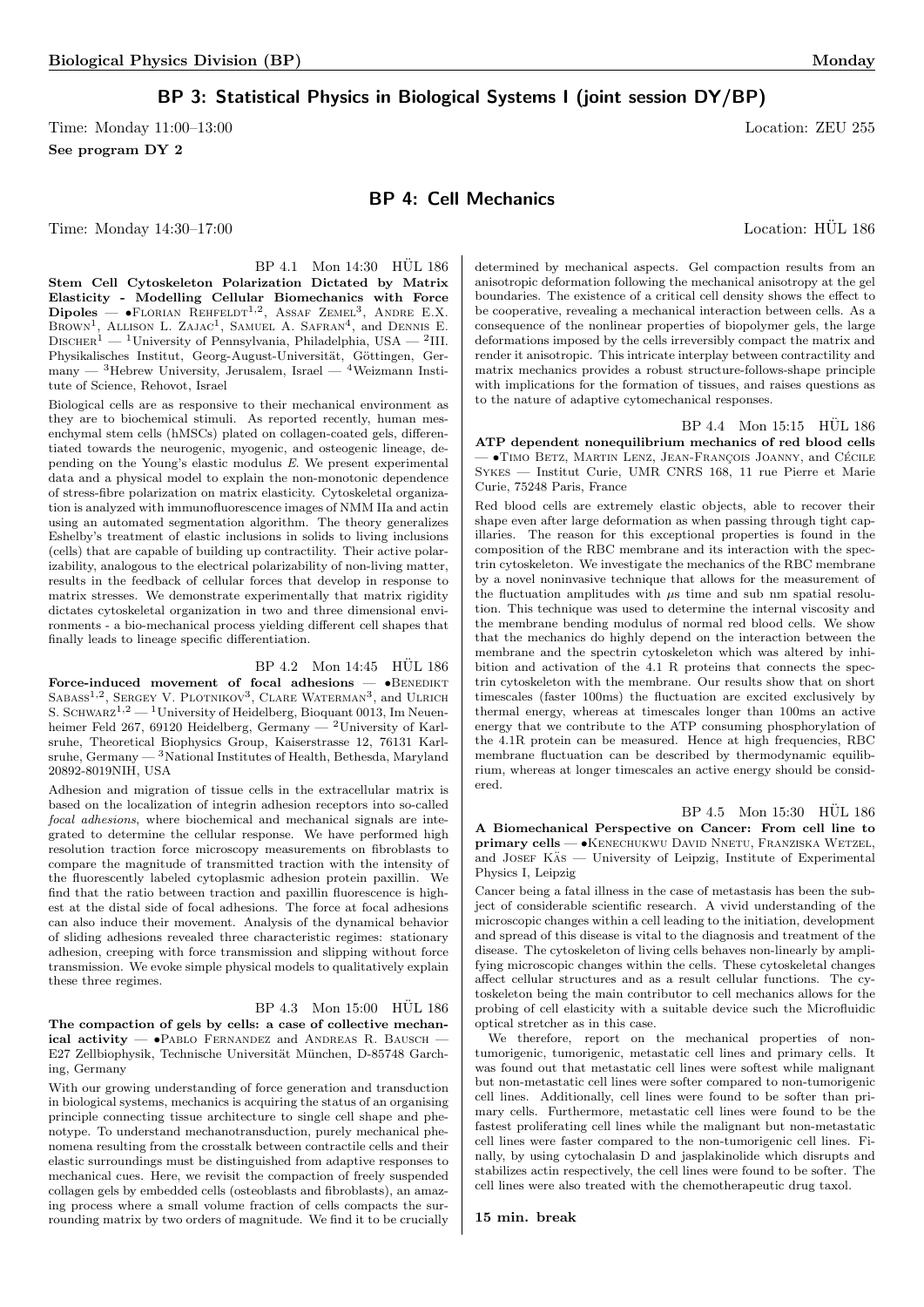$BP\ 4.6$  Mon  $16:00$  HUL 186 Integrin expression increased contractile force generation that regulate cell invasion and tumor outgrowth  $\bullet$ CLAUDIA MIERKE<sup>I</sup>, MARTINA FELLNER<sup>1</sup>, BENJAMIN FREY<sup>2</sup>, and MARTIN  $\textsc{HERMANN}^\mathrm{2}$  —  $\mathrm{^{1}Universität Erlangen},$  Department für Physik, LS für Physikalisch-Medizinische Technik — <sup>2</sup>Universitätsklinikum Erlangen, Innere Medizin 3, Erlangen, Germany

The process of metastasis formation includes cell invasion that causes malignant progression of tumors. The role of cell mechanics on the malignancy of tumor cells has not been investigated systematically. Highly-invasive tumor cells expressed significantly higher amounts of the a5b1 integrin compared to weakly-invasive. We hypothezise that high-a5b1 expressing cells increase contractile force generation that increased cell invasion into a collagen matrix. Our results show that high a5b1 integrin expression increased cell invasiveness and increased the contractile force generation. Whether the increased contractile force generation is a prerequiste for enhanced cell invasiveness, we inhibited the invasiveness through blocking of the myosin light chain kinase by ML-7 or ROCK kinase by Y27632. Indeed, the reduction of contractile force decreased the cell invasiveness. Furthermore, we analyzed whether high-a5b1 and low-a5b1 cells formed tumor in nude mice. The tumor formation/ growth is impared in high-a5b1 compared to low-a5b1 cells. The integrin a5b1 acts as enhancer of cell invasiveness where contractile forces are necessary to overcome the viscous drag, but as suppressor of primary tumor formation/ growth where increased motility is rather a hindrance for cell clustering to form solid tumors.

BP 4.7 Mon 16:15 HÜL 186 High-Resolution Measurements of Cellular Contractile  $\textbf{Forces}$   $\textbf{—}\ \bullet \text{FLORIAN}\ \text{SCHLOSSER}^1$ ,  $\text{FLORIAN}\ \text{REHFELDT}^1$ ,  $\text{DAISUKE}$ MIZUNO<sup>2</sup>, and CHRISTOPH SCHMIDT<sup>1</sup> — <sup>1</sup>3. Physikalisches Institut, Fakultät für Physik, Georg-August-Universität, 37077 Göttingen <sup>2</sup>Organization for the Promotion of Advanced Research, Kyushu Univ., 812-0054, Fukuoka, Japan

Biological cells constantly communicate with their surroundings. Besides their well-characterized biochemical interactions, cells also use physical interactions. Cells sense external forces, and they actively probe the mechanical properties of their environment with contractile forces generated by their actin/myosin cytoskeleton. Using a dual optical trap, we have performed high-resolution measurements of the forces a cell generates between two fibronectin-coated beads. We have monitored the fluctuations of the beads at high spatial and temporal resolution and have analyzed the correlated motions. This approach allows us to measure simultaneously the total force cells generate between the two beads and the fraction of force transmitted to the environment. We present data of different cells attached to beads trapped with different stiffness, demonstrating that the generated forces depend on the elasticity of their environment.

BP 4.8 Mon 16:30 HÜL 186 Contribution of cytoskeletal components to the non $linear$  rheology of cells —  $\bullet$ NAVID BONAKDAR<sup>1</sup>, PHILIP KOLLMANNSBERGER<sup>1</sup>, KAREN KASZA<sup>2</sup>, and BEN FABRY<sup>1</sup> — <sup>1</sup>Center for Medical Physics and Technology, Biophysics Group, Dept. of Physics, University of Erlangen-Nuremberg, Erlangen, Germany — <sup>2</sup>School of Engineering and Applied Sciences, Harvard University, Cambridge, Mass., USA

The rheology of cells is governed by a creep or stress relaxation response that follows a weak power law over several decades in time, and a highly nonlinear stress-strain relationship, in particular a pronounced stress stiffening. In model cytoskeletal networks, stress stiffening is strongly increased in the presence of filamin A (FLNa), an F-actin crosslinker with the ability to unfold under force. The role of FLNa for the nonlinear rheology of living cells has so far not been characterized. We compared the stiffening response of a FLNa-deficient melanoma cell line (M2) and a variant stably transfected with FLNa (A7). Cell deformations in response to stepwise increasing forces applied to membranebound magnetic beads were analyzed using a non-linear superposition model to dissect stress relaxation from stress-stiffening responses. While stiffness and bead binding was reduced in FLNa-deficient cells, there was no difference in the degree of stress stiffening, indicating that contributions from other cytoskeletal components mask the effect of FLNa. The role of actin filaments, microtubules, intermediate filaments and myosin-generated cellular prestress in FLNa expressing and deficient cells was examined by pharmacological interventions.

BP 4.9 Mon 16:45 HUL 186 Optical Cell Stretching and Cell Squeezing — •Tobias KIESSLING, FRANZISKA WETZEL, KARLA MÜLLER, ANATOL FRITSCH, K. DAVID NNETU, and JOSEF KAS — University of Leipzig

Rheological measurements on single cells are in general considered to be important for the understanding of living organisms. Determined by the cytoskeleton, the mechanical response provides an insight to the molecular structure and reflects the healthiness of each single cell. For biomechanical measurements, the Optical Cell Stretcher, a tool generating optical surface forces on single cells is of great importance since it provides a noninvasive access to the viscoelastic behavior of about 100 single cells per hour. The induced surface forces tend to stretch the cell and by applying optically induced step-stress experiments on single cells, an intimately relation between deformability and malignancy is revealed. With a slight change of setup paramters optical surface forces can be redistributed leading to a squeezed-like deformation instead of a stretch, and enabling various applications such as frequency dependent single cell rheology.

## BP 5: Proteins

Time: Monday 14:30–17:00 Location: ZEU 260

BP 5.1 Mon 14:30 ZEU 260 Self-assembly of peripheral membrane proteins to higherorder structures — •Gernot Guigas and Matthias Weiss — Cel-

lular Biophysics Group, Deutsches Krebsforschungszentrum, Bioquant Center, Im Neuenheimer Feld 267, 69120 Heidelberg

Membrane proteins take part in a plethora of processes that are of vital importance for cells, e.g. signaling, vesicle formation, or protein translocation. In these processes not only transmembrane proteins are of major importance but also peripheral membrane proteins (which are embedded only in one leaflet of the lipid biayer) are involved. Using dissipative particle dynamics (DPD), we have studied generic properties of peripheral membrane proteins. Owing to the local deformation of the leaflets of the bilayer we observed a transient oligomerization of the proteins embedded in the same and/or opposing leaflets. Moreover, the diffusive mobility of these inclusions was slightly increased as compared to transmembrane proteins. Our results may explain the transient formation of gramicidin channels and the eole/function of peripheral membrane proteins in budding events.

BP 5.2 Mon 14:45 ZEU 260 The Kinetics and Structure of Protein Energy Landscapes

— MICHAEL PRENTISS<sup>1</sup>,  $\bullet$ DAVID WALES<sup>2</sup>, and PETER WOLYNES<sup>1</sup> — <sup>1</sup>University of California, San Diego USA — <sup>2</sup>Cambridge University, UK

The complexity of the physical interactions that guides the folding of biomolecules presents a significant challenge for atomistic modeling. Minimal representation protein structure prediction potentials have previously been used to predict protein structure from sequence. The resulting landscapes suggests the actual protein energy landscapes are funneled as predicted from theory. We show how basin-hopping global optimisation can identify low-lying minima for the corresponding mildly frustrated energy landscapes. Further more we calculate several disconnectivity graphs for the folding reaction a protein using a database of minima and transition states. Using these databases we calculate the diffusion of the polypeptide change as a function of an native contacts.

BP 5.3 Mon 15:00 ZEU 260 influence of external electrical fields on the protein folding process  $\bullet$ OJEDA MAY PEDRO and GARCIA R. MARTIN E.  $-$ Heinrich-Plett- Strasse 39, 34132 Kassel

We show that an external electric field can be used to modify the fold-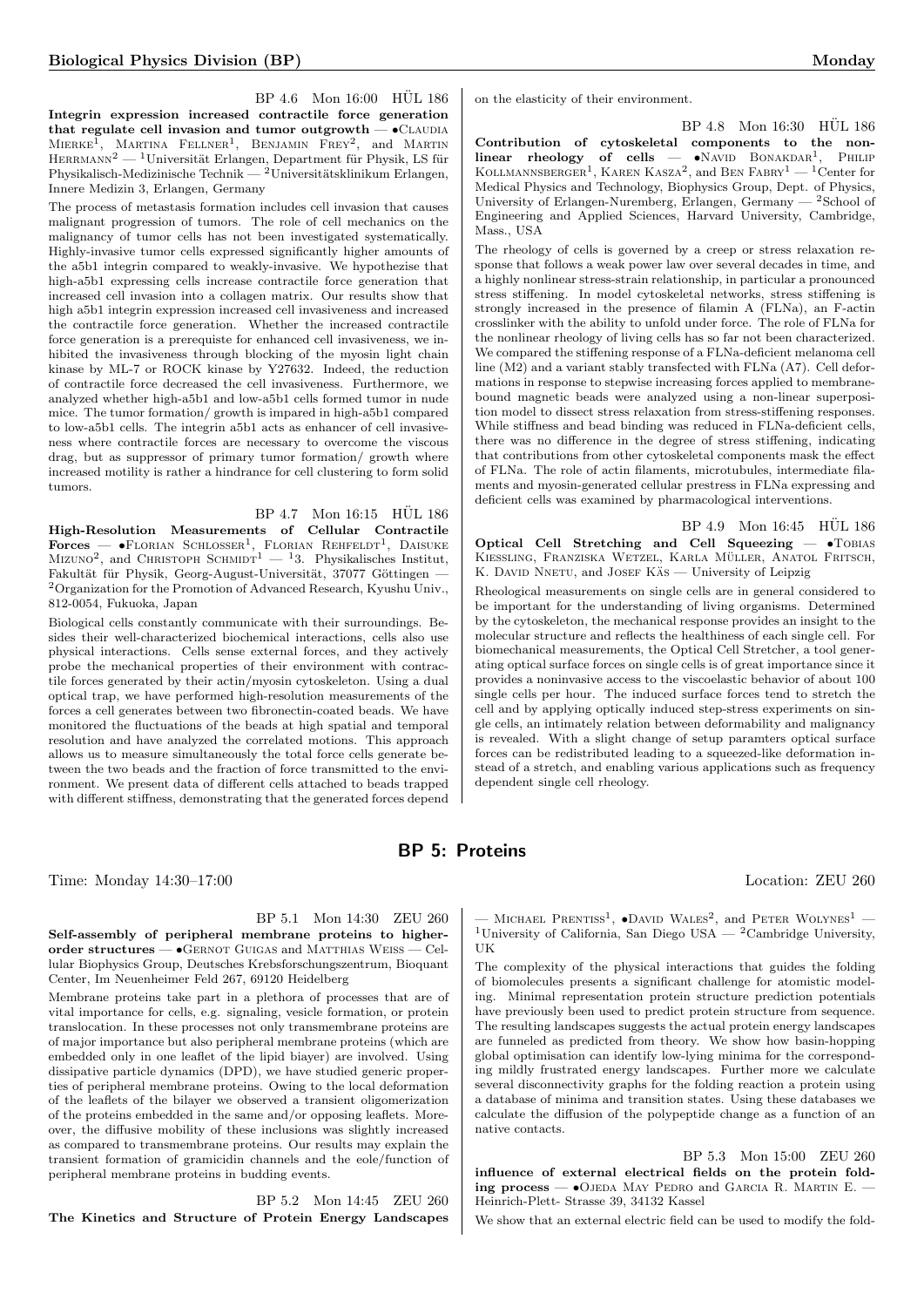ing path of the peptide V3-loop, Protein Data Bank ID 1NJ0. We employ a force field which includes explicitly the dipole-dipole interactions as an Ising-term [PRL 96, 078103, 2006]. The external electric field interacts with the dipoles. The density of states (DOS) employed to calculate the thermodynamical properties, is obtained by means of a re-weighted histogram method. In the absence of the field the dipoles can be oriented in any direction and the total free energy is minimized by a  $\beta$ -sheet. On the other hand, in the presence of the field an easy direction is created and the dipoles tend to be parallel to the field giving rise to a helix structure.

#### BP 5.4 Mon 15:15 ZEU 260 Sequence-specific size, structure, and stability of tight protein knots —  $\bullet$ JOACHIM DZUBIELLA — Physik, TU München

Approximately 1% of protein structures display knots in their native fold. Nothing however, is known about their function. By using all-atom computer simulations we show that tightened protein knots (TPKs) exhibit a bulky size in quantitative agreement with recent atomic force microscopy (AFM) pulling and a complex stability behavior. TPKs are thus capable of blocking peptide transport through narrow ( $\degree$  2 nm) biological pores in a sequence-dependent way. Hydrophobic side chains shield the knot core from the polar solvent, leading to an exceptionally strong H-bonding and water trapping capability of TPKs. This kinetically arrests knot diffusion along the peptide, and is controllable by the tightening force in special cases. Intriguingly, macroscopic tight knot structures are reproduced microscopically and can be tuned by sequence. Our findings may explain a function of knots in proteins, challenge previous mathematical and physical studies of macromolecular knots, and are readily verifiable in AFM or optical tweezer experiments.

#### BP 5.5 Mon 15:30 ZEU 260

Hydration and Temperature dependent far-infrared Investigations on Proteins — Christian U. Stehle, Wasim Abuillan,  $\bullet$ Bruno Gompf, and MARTIN DRESSEL  $-$  1. Physikalisches Institut, Universität Stuttgart

Besides the well studied mid-infrared region with sharp absorption bands, little work has been done on proteins in the far-infrared, where they have several broad absorption bands. Extensive investigations on proteins with a high reproducibility and defined temperature/humidity have been made from 65cm-1 to 690cm-1. Several bands in the spectra of different proteins have been found in comparison to the featureless THz studies, where a protein distinction is not possible up to now. We identified the basic absorption frequencies and found at least one band that seems to be common in all proteins, which is not one of the known amide bands. Via the sorption isotherm equation the protein hydration process could be quantified and compared to the spectra, which show just small hydration dependence. This reveals that protein bound water molecules absorb much less and different than liquid water molecules. The temperature dependence shows a strong over all decrease of absorption with rising temperature. An additional frequency dependent effect especially of the low frequency band around 200cm-1 has been found.

#### 15 min. break

BP 5.6 Mon 16:00 ZEU 260 Investigating The Protein Conducting Channel SecYEb from Methanococcus jannaschii Using Molecular Dynamics Simu $lation - \bullet$ ANDREW AIRD and JÖRG WRACHTRUP  $-$  3rd Physics Institute, Stuttgart University, D-70569 Stuttgart, Germany

Protein translocation, the transport of a protein through a pore is of great importance for all living organisms. It is essential for cells to have membrane channels which are able to transport proteins to different compartments inside the cell where they are needed. An example for such a channel is the protein conducting channel SecYEb from Methanococcus jannaschii. Molecular dynamics simulations are performed to understand the overall mechanism of protein transport across the membrane and address questions concerning the opening mechanism and sealing of the pore region against water and ions. Translocation processes usually take place on timescales (˜ms) not accessible to standard molecular dynamics simulation. By using steered molecular dynamics simulation to accelerate the opening process together with statistical analysis using fluctuation theorems the potential of mean force for removal of the plug is obtained.

BP 5.7 Mon 16:15 ZEU 260 Influence of solvent particles on molecular recognition —  $\bullet$ JOHANNES TAKTIKOS and HANS BEHRINGER — Fakultät für Physik, Universität Bielefeld, D-33615 Bielefeld

We present a coarse-grained lattice model to study the influence of water on the recognition process of two rigid proteins. The basic model is formulated in terms of the hydrophobic effect. We then investigate several modifications of our basic model showing that the selectivity of the recognition process can be enhanced by considering the explicit influence of single solvent particles. When the number of cavities at the interface of a protein-protein complex is fixed as an intrinsic geometric constraint, there typically exists a characteristic fraction that should be filled with water molecules such that the selectivity exhibits a maximum. In addition the optimum fraction depends on the hydrophobicity of the interface so that one has to distinguish between dry and wet interfaces.

BP 5.8 Mon 16:30 ZEU 260 High Quality Protein Sequence Alignment combining Structural Profile Prediction and Structural Profile Alignment with SABERTOOTH – FLORIAN TEICHERT<sup>1</sup>,  $\bullet$ JONAS MINNING<sup>1</sup>, UGO BASTOLLA<sup>2</sup>, and MARKUS PORTO<sup>1</sup> - <sup>1</sup>Institut für Festkörperphysik, Technische Universität Darmstadt, Germany — <sup>2</sup>Centro de Biología Molecular 'Severo Ochoa', CSIC-UAM, Madrid, Spain

To discover evolutionary and functional relationships between proteins by alignment is a major issue in various fields. In many cases, protein structures are not known and one has to rely on aligning protein sequences. Here, we combine (i) a recently developed ansatz to predict structural profiles from sequence with (ii) our structural alignment algorithm SABERTOOTH which is based on structural profiles [1]. Comparing the performance of the resulting sequence alignment algorithm with established tools, we prove a significantly higher quality of the determined alignments evaluated from a structural point of view. [1] F. Teichert, U. Bastolla, and M. Porto, BMC Bioinformatics 8, 425 (2007)

BP 5.9 Mon 16:45 ZEU 260 DNA-protein electrostatic recognition: lessons from the Protein Data Bank analysis of DNA-protein complexes —  $\bullet$ ANDREY CHERSTVY — IFF, Theorie-II, FZ Jülich, 52425 Jülich, Germany

We study the details of charge distributions on DNA-binding domains of some DNA-binding proteins. This is a continuation of our research on facilitated protein diffusion on DNA and the mechanism of DNAprotein charge-charge recognition [AC et al., JPCB, 112 4741 (2008)]. We show that relatively large structural proteins of eukaryotes and prokaryotes, which involve DNA wrapping around protein cores and induce severe bends in DNA structure, do obey the theoretical model we proposed. Namely, positively charged protein residues in close proximity of DNA prefer to track the positions of individual DNA negative phosphate charges [AC, submitted to JPCB]. To show this, we have used the computational algorithm for dealing with atomic coordinates of protein amino acids and DNA phosphates available from the Protein Data Bank files for a variety of crystallized DNA-protein complexes. The specificity of amino acid distribution observed contributes to the sequence-specific DNA-protein electrostatic interactions. For the majority of DNA-protein complexes, the latter are however considered in the literature to be rather nonspecific to DNA bp sequence. For many simple/small DNA-protein complexes involving basic motifs of protein binding to DNA, we could not detect any statistical preference in distributions of positive atoms on Arginine and Lysine in DNA vicinity.

## BP 6: Statistical Physics in Biological Systems II (joint session DY/BP)

Time: Monday 14:00–16:45 Location: HUL 386

See program DY 4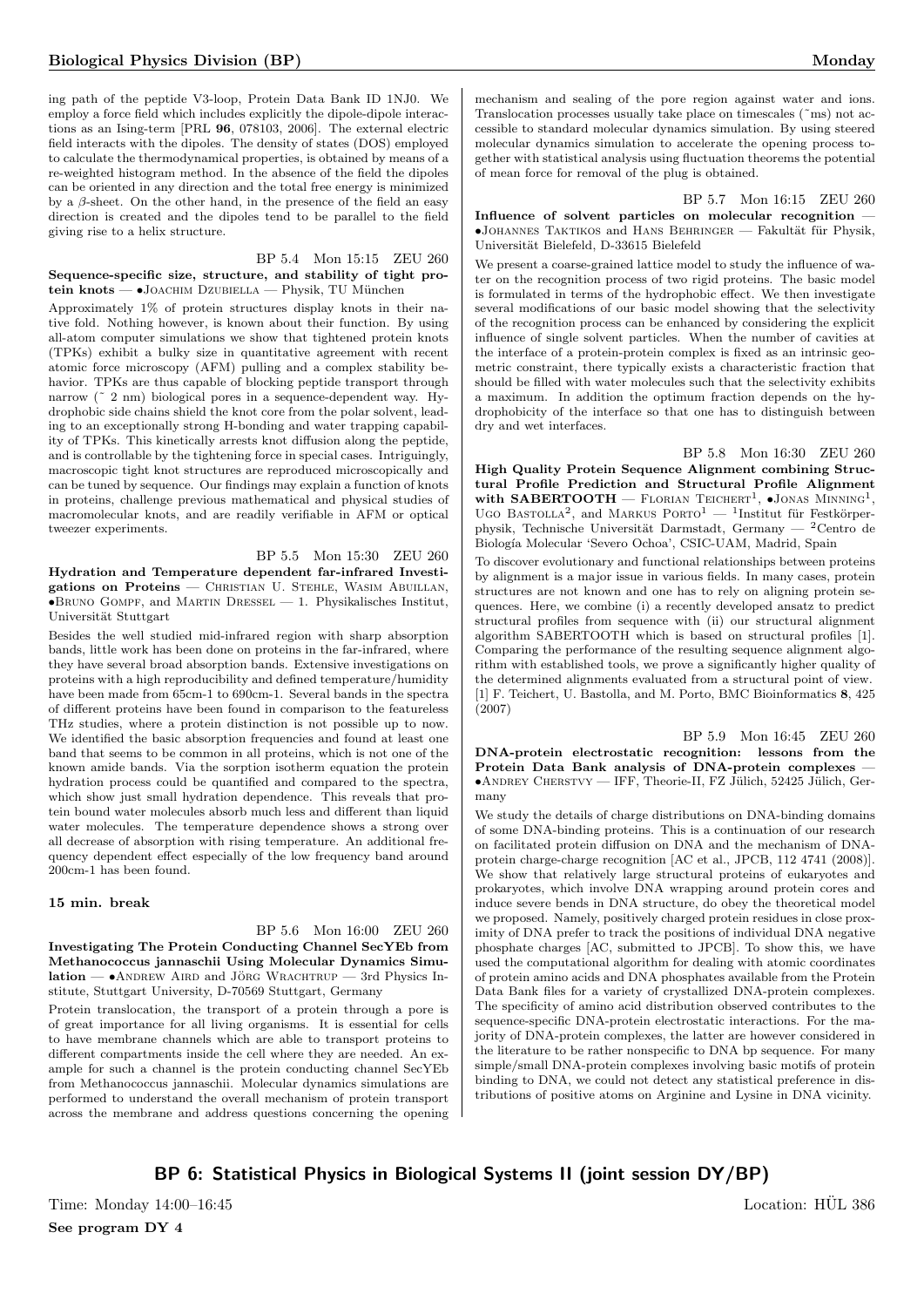## BP 7: Poster I

Time: Monday 17:45–20:00 Location: P3

Self Assembled Asymmetric Lipid Bilayers in Microfluidic  $\text{Channels} \longrightarrow \text{SHASHI}$  Thutupalli<sup>1</sup>, Ralf Seemann<sup>1,2</sup>, and Stephan  ${\rm HERMINGHAUS^1} \;-\;{\rm^1Max}$  Planck Institute for Dynamics and Self-Organization, Göttingen, Germany —  ${}^{2}$ Experimental Physics, Saarland University, Saarbrücken, Germany

Biological lipid membranes are predominantly asymmetric. In the plasma membranes of eukaryotic cells, for example, there is an abundance of phosphatidylcholine and sphingomyelin in the outer leaflet while aminophospholipids are primarily in the cytosolic leaflet. The biological importance of asymmetric lipid bilayers has motivated many studies using model systems, such as planar bilayers, supported bilayers, and vesicles. However, there are numerous experimental difficulties regarding such model asymmetric bilayer systems, in particular studying membrane proteins and ion channels. Here we report a highly robust method to simultaneously form many asymmetric bilayers using gel emulsions generated in a microfluidic channel. Liposomes included inside a droplet of water in an external phase of oil reach the oil-water interface to form a lipid monolayer. Such droplets, comprising different lipid monolayers, are brought together to form asymmetric lipid bilayers at the droplet interfaces. Significant advantages in our system are the monodispersity of the membranes thus formed and the ability to simultaneously form symmetric and asymmetric membranes bounding the same droplet. Further, we present electrical characterization of these membranes and demonstrate ion conduction via the incorporation of the ion channel Gramicidin A into these membranes.

BP 7.2 Mon 17:45 P3

Scanning Fluorescence Correlation Spectroscopy on Membranes — •Jonas Ries, Salvatore Chiantia, Rachel Yu, and Petra Schwille — Biotec, TU Dresden, Tatzberg 47-51, 01307 Dresden, Germany

When confocal fluorescence correlation spectroscopy (FCS) is applied on membranes, long measurement times are required and instabilities, photobleaching or poor knowledge of the detection area limit the accuracy. Here we present two implementations of scanning FCS (SFCS) to circumvent these problems. Scanning FCS with a scan path perpendicular to the membrane plane is robust against instabilities and allows for very long measurement times, which are required to study slow diffusion. It can be extended to measure calibration-free diffusion constants with scanning two focus FCS and to quantify binding on the membrane with scanning dual color FCS with alternating excitation. We applied this method to study the affinity of the Fgfr1(4) to its ligand Fgf8 in the membranes of living zebra fish embryos. Line-scan FCS with a scan path parallel to the membrane plane greatly increases the statistics by parallel acquisition. It allows for calibration-free diffusion and concentration measurements on membranes within seconds and is virtually not affected by photobleaching. Both approaches can be easily implemented with commercial laser scanning microscopes and allow for quantitative measurements in demanding systems previously not accessible by FCS.

#### BP 7.3 Mon 17:45 P3

Diffusion of single actin filaments bound to cationic lipid membranes — •Lydia Woiterski, Florian Rückerl, Josef A. KÄS, and CARSTEN SELLE — Institut für Exp. Physik I, Linnéstraße 5, 04103 Leipzig

Actin is one major component of the cytoskeleton in eukaryotic cells. The filaments form a quasi-two-dimensional network - the so-called actin cortex that plays an important role for cell motility. It is associated with the inner leaflet of the cell membrane via protein anchors. Recent studies show that there is a close interplay between the structure of the cytoskeleton and the membrane composition [1]. A model system which mimics the unspecific interactions of cytoskeleton and cellular membranes are actin filaments bound to inhomogeneous lipid membranes. First, the diffusion of single actin filaments adhered to cationic planar membranes will be studied using single polymer tracking. The membranes used are composed of DPPC, DOPC, cholesterol, and the cationic lipid DOTAP and the binding is driven by Manning condensation. Under certain conditions, these liquid membranes show coexistence of ordered and disordered phases. We propose that actin binding can be regulated by the phase state and that preferential binding to one of the coexistent phases occurs due to varied surface charge density. Our aim is a better understanding of how the polymer motion at the membrane can be modulated and the diffusion can be controlled by changing the energy landscape, e.g. by domain sizes and shapes. 1. Kwik, J.et al., PNAS, 2003, 100, p.13964.

BP 7.4 Mon 17:45 P3

Curvature-coupled protein diffusion in a fluctuating model membrane — •Stefan Leitenberger, Ellen Reister-Gottfried, and UDO SEIFERT — II. Institut für Theoretische Physik, Universität Stuttgart

The influence of an interaction between a protein and a fluctuating membrane on the dynamics of the system is analyzed. The energy is given by the Helfrich Hamiltonian in Monge-representation with a correction for the inserted protein. We derive coupled equations of motion for the membrane dynamics and the projected diffusion of the inclusion that are nummerically integrated in our simulation scheme.

In our model the influence of the protein-membrane interaction on the membrane dynamics modifies the height correlation function of the membrane. Two time regimes reflect the different time scale of membrane fluctuations and that of protein diffusion.

The effective lateral diffusion coefficient of the protein is also affected by the curvature-coupling. The resulting coefficient determined by our simulations is smaller than the free diffusion coefficient of the protein. This is in contrast to a previous result that neglects the influence of the particle on membrane fluctuations and shows enhanced diffusion. The analysis of the correlation functions contributing to the mean squared displacement of the protein reveals that the decrease is caused by a strong correlation between the stochastic force on the protein and the response of the membrane to the motion of the protein.

#### BP 7.5 Mon 17:45 P3

Elucidating structure and domain formation of biomimetic lipid bilayers -  $\bullet$ KRISTIAN BOYE<sup>1</sup>, GERNOT GUIGAS<sup>1</sup>, ESZTER MOLNAR<sup>2</sup>, MARTIN HOLZER<sup>3</sup>, WOLFGANG SCHAMEL<sup>2</sup>, and MATTHIAS  $W = \supseteq W = \text{KFZ}$  - German Cancer Research Center, Heidelberg,  $Germany - <sup>2</sup>Max Planck Institute for Immunobiology, Freiburg, Ger-<sup>2</sup>$  $\text{many} \longrightarrow 3$ Institute of Pharmaceutical Sciences, University of Freiburg, Germany

Membrane domains - also known as lipid rafts - are believed to be central to various functions of the cell, including signal transduction, lateral sorting, pathogen recognition and internalization processes. While the nature and stability of these domains in the living cell is still highly controversial, model membrane systems, such as giant unilamellar vesicles (GUVs), allow a direct observation of large, optically resolvable domains that result from the coexistence of two or more lipid phases.

We have used confocal fluorescence microscopy and fluorescence correlation spectroscopy to investigate the spatial and dynamic organization of lipids in artificially produced GUVs with lipid compositions mimicking that of the endoplasmic reticulum and that of the plasma membrane of T cells. In both cases, we observe domain formation and, in part, the formation of buds and tubules. We moreover have evidence that specific transmembrane protein complexes, like the one formed by the T cell receptor, partition into specific lipid subphases.

#### BP 7.6 Mon 17:45 P3

Influence of Tension on Coarse-Grained Model Membranes —  $\bullet$ JÖRG M. NEDER<sup>1</sup>, BEATE WEST<sup>2</sup>, FRIEDERIKE SCHMID<sup>2</sup>, and PETER  $NIELABA<sup>1</sup>$  — <sup>1</sup>Department of Physics, University of Konstanz, 78457 Konstanz — <sup>2</sup>Department of Physics, University of Bielefeld, 33615 Bielefeld

Using a recently developed generic coarse-grained model for lipid bilayers [1] we investigate the effect of an applied tension on these systems at different temperatures. The recorded pressure profiles of the systems are consistent with the external tension. We observe a lowered extensibility of the bilayer in the gel phase compared to the fluid phase. In the region of the phase transition, where our system is in the ripple phase, both regimes of area compressibility are present: the fluid-like behavior for lower tensions and the gel-like decreased extensibility at higher tensions. The effect of laterally lowered pressure on properties of simple model proteins and the surrounding bilayer is examined. Further, the influence of tension on the effective interaction potential of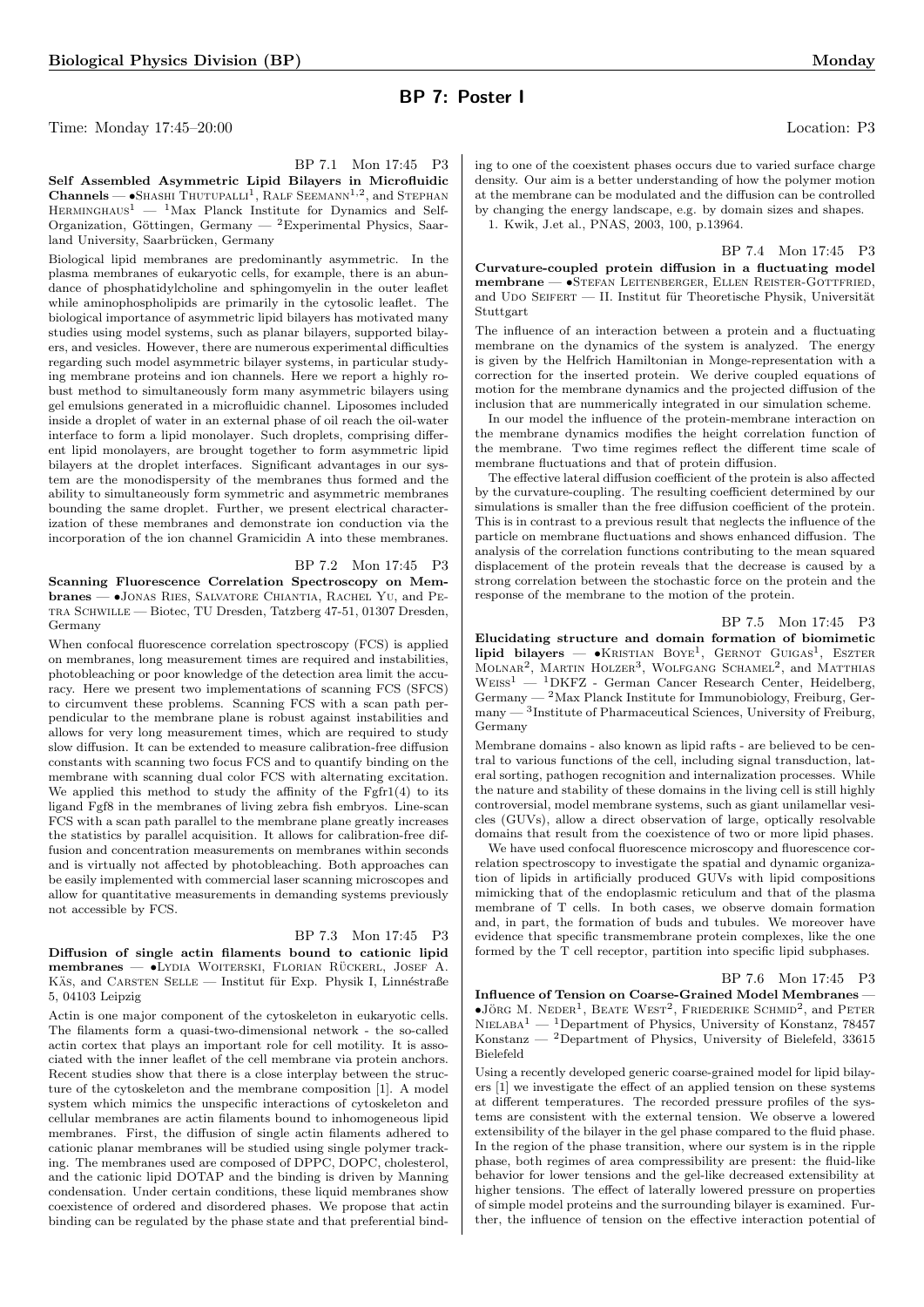two cylindrical inclusions (cf. [2]) is analyzed via umbrella sampling. An extension of the elastic theory presented in [3] is used to fit fluctuation spectra of both height and thickness of stressed membranes.

[1] O. Lenz and F. Schmid, Phys. Rev. Lett. 98, 058104 (2007)

[2] B. West et al., Biophys. J., doi:10.1529/biophysj.108.138677 (2009)

[3] G. Brannigan and F. H. L. Brown, Biophys. J. 90, 1501 (2006)

BP 7.7 Mon 17:45 P3

Dynamics of vesicle adhesion through a polymer cushion: role of layer thickness and tension —  $\bullet$ KHEYA SENGUPTA<sup>1</sup> and LAU- $RENT$  LIMOZIN<sup>2</sup> — <sup>1</sup>CINAM/CNRS-UPR3118, Marseille, France — 2 INSERM UMR 600 - CNRS UMR 6212, Marseille, France

The adhesion of giant unilamellar phospholipid vesicles to planar substrates coated with extra-cellular matrix mimetic cushions of hyaluronan is studied using quantitative dual wavelength reflection interference contrast microscopy (DW-RICM). The thickness of the cushion is varied in the range of about 50 to 100 nm, by designing various coupling strategies. On bare protein coated substrates, the vesicles spread fast (0.5 sec) and form a uniform adhesion-disc, with the average membrane height about 4 nm. On thick hyaluronan cushions (>80 nm), the vesicle sits on the top of the cushion and spreading is totally prevented. On a thin and inhomogeneous cushion, the adhesion is modified but not totally impeded. The spreading is slow (˜20 sec) compared to the no-cushion case. We show that in addition to the quality of the cushion, the initial tension of the vesicles plays a crucial role in the spreading kinetics. We interpret our experimental results in the light of a theoretical framework which integrates the influence of polymers on the membrane-surface interaction potential on one hand and the role of this potential in the spreading kinetics on the other hand. We conclude that the slow kinetics arises partially from a reduction in the adhesion-strength but the main contribution comes from the increased viscosity in the presence of the polymer.

#### BP 7.8 Mon 17:45 P3

Artificial Chloroplasts from Giant Unilamellar Vesicles — •Jakob Schweizer and Petra Schwille — Biotechnologisches Zentrum, TU Dresden, Tatzberg 47-51, 01307 Dresden

Giant unilamellar vesicles (GUVs) serve as a minimalistic model system for biological cell membranes. However, they are also an ideal tool to reconstitute membrane-associated sub-cellular structures, in order to mimick intracellular processes under defined conditions. Here we present a way to construct a rudimentary energy-producing active membrane from purely biological raw materials using three main components: lipids, bacteriorhodopsin and F0F1-ATP synthase. Powered by photon absorption, bacteriorhodopsin pumps protons into the vesicle, whereas the F0F1-ATP synthase utilizes the emerging proton gradient to produce ATP. The most crucial step is therefore the reconstitution of the functional proteins into the GUVs in the correct orientation for which the functionality of both proteins is tested individually. Establishing an artificial chloroplast can provide further insight into the evolution of biological chloroplasts. Moreover, these photo-sensitive systems will also serve as miniature power plants, providing the ATP essential for more complicated cellular model systems.

#### BP 7.9 Mon 17:45 P3

Fast algorithm for determinating the equilibrium configuration of a cable network model describing the actin cytoskeleton — • KARSTEN SCHWARZ and HEIKO RIEGER — Theoretical Physics, Saarland University, D-66041 Saarbrücken

The propagation of mechanical stress through the actin cytoskeleton is studied with a cable network model [1,2]. Cables represent actin filaments connecting two nodes of a network and exerting a specific force  $F$  on the two nodes, which depends only on the distance  $l$  between them:  $F(l) = 0$  for  $l \leq l_r$  and  $F(l) = c \cdot \left(\frac{l}{l_r} - 1\right)$  for  $l > lr$   $(l_r$  is the rest-length of the cable). Some of the nodes are fixed, representing focal adhesions, the others arranging themselves according to the resulting force balances into an equlibrium configuration. Typical model networks comprise more than  $10^5$  nodes making the determination of their equilibrium configuration numerically hard. We map the force balance problem onto a convex optimization problem and present a method to solve this to arbitrary precision in polynomial time. We discuss applications of our method to modelling the migration of adhering cells. [1] Coughlin et al. Biophys.J. 84:1328-1336 (2003) [2] Paul et al. Biophys.J. 94:1470-1482 (2008)

BP 7.10 Mon 17:45 P3 Active chiral gels —  $\bullet$ SEBASTIAN FÜRTHAUER, STEPHAN GRILL, and

FRANK JÜLICHER — Max-Planck-Institut für Physik komplexer Systeme, Nöthnitzer Str. 38, 01187 Dresden, Germany

Many different physical systems display intriguing chiral phenomena, such as the handedness of biomolecules. Here we study consequences of chirality in the actomyosin cortical layer that underlies the membrane of eukaryotic cells. The theory we develop is an extension of the formalism of active polar gels to an active chiral material. We obtain the most general set of linear equations describing the large length and long time-scale dynamics of the gel, by using only conservation laws and symmetries of the system. Finally, we discuss chiral flow and polarity profiles that can emerge spontaneously in such systems.

#### BP 7.11 Mon 17:45 P3

Cytoskeletal filament length regulation by length-dependent depolymerisation rates — • CHRISTOPH ERLENKÄMPER and KARSTEN KRUSE — Theoretical Physics Department, Universität des Saarlandes, Saarbrücken, Germany

In living cells, the length distribution of cytoskeletal filaments often shows a sharp maximum at a finite value. This is in contrast to unregulated polymer growth, which typically leads to exponential distributions. We discuss a simple mechanism by which destabilizing proteins lead to effectively length-dependent disassembly rates. This mechanism produces sharply peaked steady-state distributions.

#### BP 7.12 Mon 17:45 P3

Dynamics of formin promoted actin polymerization — •Carsten Schuldt, Brian Gentry, Dan Strehle, and Josef A. KÄS — Universität Leipzig, Germany

In vivo the semiflexible polymer actin is found as a single filament or is organized in networks and bundles. These structures contribute to the cytoskeleton, whose inherent properties determine the cell's morphology, both mechanically and functionally, and facilitate motility via protrusions and contractions. The assembly of some cytoskeletal actin bundles (contractile ring, filopodia) far from thermodynamic equilibrium is driven by a multi-domain protein called formin. This 'leaky capper' is known to remain bound to the growing ends of filaments and is capable of accelerating the polymerization rate.

We employ an optical tweezer setup in interaction with functionalized microbeads to measure formin's stall force and step size in vitro. Determinig the stall force will yield further insight into formin's ability to produce forces from biochemical energy. In particular, formin may be able to override the force limit of normal actin polymerization. The application of the sophisticated force clamp technique seems to be an apropriate technique to measure step size and examine the behavior of formin with and without external applied tension.

#### BP 7.13 Mon 17:45 P3

Self-organization of Dynein Motors Generates Meiotic Nuclear Oscillations — SVEN VOGEL<sup>1</sup>, NENAD PAVIN<sup>2,3</sup>, NICOLA  $M$ AGHELLI<sup>1</sup>, FRANK JÜLICHER<sup>2</sup>, and IVA TOLIC-NORRELYKKE<sup>1</sup> -<sup>1</sup>Max Planck Institute of Molecular Cell Biology and Genetics, Dresden 01307, Germany — <sup>2</sup>Max Planck Institute for the Physics of Complex Systems, Dresden 01187, Germany — <sup>3</sup>Department of Physics, Faculty of Science, University of Zagreb, Zagreb 10002, Croatia

Meiotic nuclear oscillations in the fission yeast Schizosaccharomyces pombe are crucial for proper chromosome pairing and recombination. We report a mechanism of these oscillations based on collective behavior of dynein motors linking the cell cortex and dynamic microtubules that extend from the spindle pole body in opposite directions. By combining quantitative live cell imaging and laser ablation with a theoretical description, we show that dynein dynamically redistributes in the cell in response to load forces, resulting in more dynein attached to the leading than to the trailing microtubules. The redistribution of motors introduces an asymmetry of motor forces pulling in opposite directions, leading to the generation of oscillations. Our work provides the first direct in vivo observation of self-organized dynamic dynein distributions, which, due to the intrinsic motor properties, generate regular large-scale movements in the cell.

#### BP 7.14 Mon 17:45 P3

Dependence of Eg5Kin force production on monastrol — •ANDRÉ DÜSELDER, STEFAN LAKÄMPER, and CHRISTOPH SCHMIDT – 3. Physikalisches Institut, Fakultät für Physik, Georg-August-Universität, 37077 Göttingen

In the metaphase of mitosis, chromosomes are lined up in the midplane of the cell by the bipolar mitotic spindle. Tetrameric bipolar members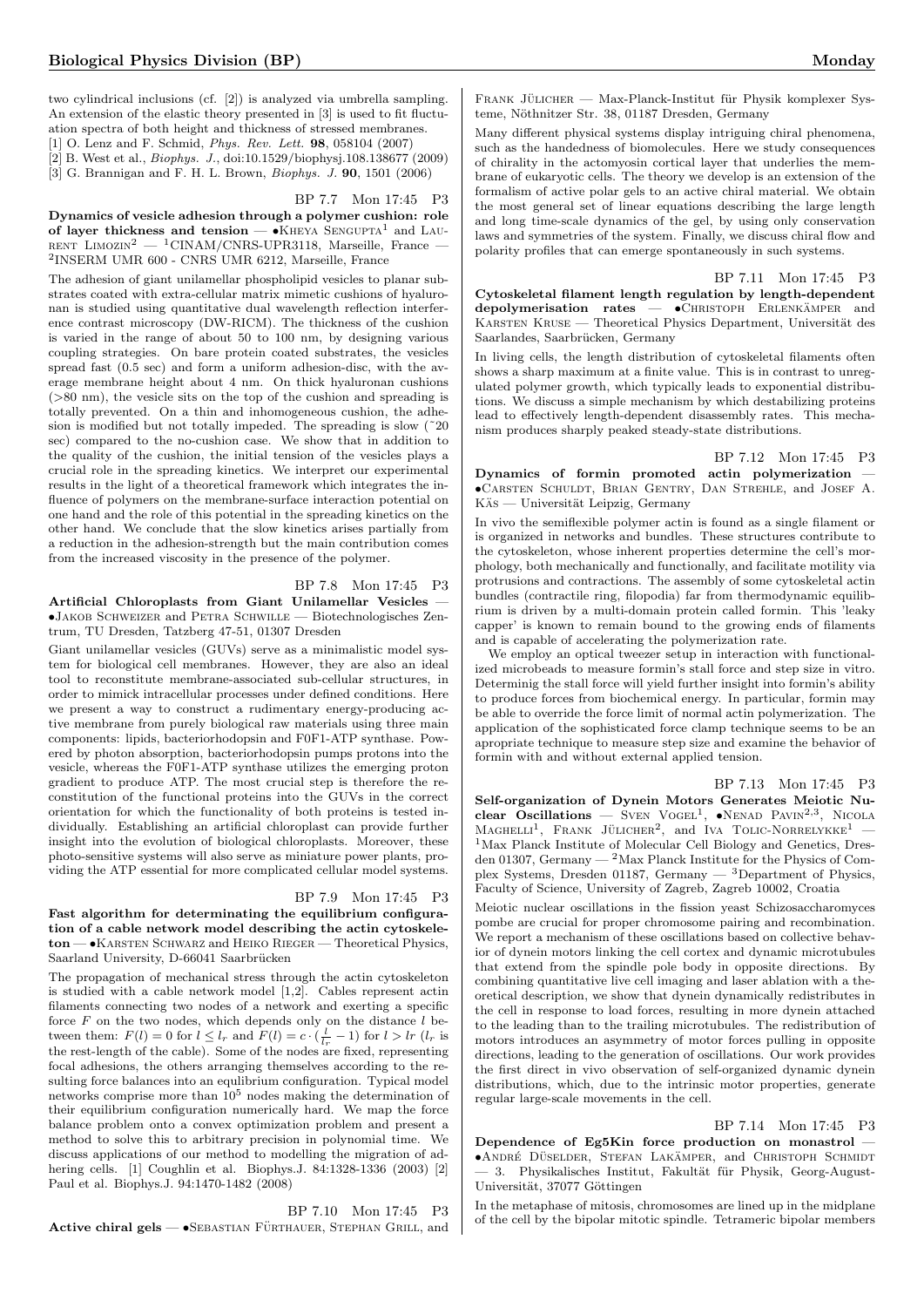of the Kinesin-5 family of motor proteins play an important role in the establishment of this spindle. We have previously characterized the motile characteristics of Eg5, the Kinesin-5 from Xenopus laevis, using single-molecule fluorescence and optical-trapping experiments. Surprisingly, we observed a novel slip-clutch force sensing mechanism. It remains unclear whether this mechanism is an intrinsic property of the motor domains themselves or if it is due to regulatory domains residing in the stalk or tail domains.

In order to investigate the motile properties of the force-generating units of Eg5 alone, we constructed a stably dimeric chimera, termed Eg5Kin, consisting of the Eg5 motor domain fused to the stalk of D. melanogaster Kinesin-1. In the presence of increasing monastrol concentrations, we observed a reduction in processive run length, but not speed, of single motors.

To date, there has been no data on how monastrol affects Eg5- or Eg5Kin-motility (speed, stallforce, detaching force) under load. Here, we present results from experiments using single-bead optical-trapping interferometry of single Eg5Kin-motors in the presence of increasing monastrol concentrations.

#### BP 7.15 Mon 17:45 P3

How molecular crowding speeds up mechanotransduction —  $\bullet$ Sebastian Sturm<sup>1</sup>, Benedikt Obermayer<sup>2</sup>, Andrea Kramer<sup>1</sup>, and KLAUS  $\text{KROY}^1 = {}^1\text{ITP}$ , Universität Leipzig —  ${}^2\text{ASC} \& \text{CENS}$ , LMU München

No higher forms of life could exist without the ability of biological cells to quickly sense and react to changes in their environment. In general, stimuli excite the cell membrane and have to be transmitted to the nucleus. Mechano-transduction through the cytoskeleton may arguably provide the fastest pathway for mechanical stimuli. Understanding the dynamics of tension propagation through biopolymer networks is thus an important task.

Our approach combines two recent theoretical developments: (i) a systematic theory of tension propagation in single semiflexible polymers [1]; (ii) the glassy wormlike chain model accounting for the influence of a crowded and sticky environment. Extending our previous work, we present (asymptotic) analytical and numerical solutions to the theory and discuss a reinterpretation of the Glassy Wormlike Chain in terms of force transmission through the background medium.

[1] O. Hallatschek, E. Frey and K. Kroy, Phys. Rev. Lett. 94, 077804 (2005)

[2] K. Kroy and J. Glaser, The glassy wormlike chain. New Journal of Physics, 9(416), 2007.

#### BP 7.16 Mon 17:45 P3

In vitro assembly and characterization of keratin 8/18 inter- $\text{mediate filaments} \longrightarrow \text{ANKE}\ \text{LETNER}^1$ , NORBERT MÜCKE<sup>3</sup>, TAT-JANA WEDIG<sup>2</sup>, HARALD HERRMANN<sup>2</sup>, MICHAEL BEIL<sup>4</sup>, and OTHMAR  $MART^1$  — <sup>1</sup>Department of Experimental Physics, Ulm University, Ulm, Germany — <sup>2</sup>Division of Molecular Genetics, German Cancer Research Center, Heidelberg, Germany — <sup>3</sup>Division Biophysics of Macromolecules, German Cancer Research Center, Heidelberg, Germany — <sup>4</sup>Department of Internal Medicine I, Ulm University, Ulm, Germany

In order to find out more about the mechanical properties of the keratin cytoskeleton it is usefull to have a look on in vitro assembled keratin filaments. In the work presented here we will show nanomechanical properties of the assembled keratin 8/18 filaments. The investigations are done by means of atomic force microscope (AFM). Two different substrates and ways of sample preparation are used. From the 2-dimensional AFM images we calculate the persistence length of the keratin 8/18 filaments with the worm-like-chain model.

#### BP 7.17 Mon 17:45 P3

 $Stiff-filament$  microrheology – FELIX ZÖRGIEBEL<sup>1</sup>,  $\bullet$ MARCEL BREMERICH<sup>1</sup>, FREDERICK C. MACKINTOSH<sup>2</sup>, and CHRISTOPH F. SCHMIDT<sup>1</sup> — <sup>1</sup>3. Physikalisches Institut, Georg-August-Universität, 37077 Göttingen — <sup>2</sup>Department of Physics & Astronomy, Vrije Universiteit , 1081 HV Amsterdam

Active and passive microrheology techniques for probing viscoelastic properties of biological samples require the embedding of micron-sized particles. This can give rise to local perturbations and surface interactions. These effects have to be taken into account during data evaluation and form an obstacle for the investigation of living cells.

A way of circumventing these influences is the use of parts of the system itself, such as the microtubules as local probes by observing their thermal bending fluctuations in the surrounding medium. A detailed analysis of the spatial and temporal bending fluctuations can give information about local shear moduli and stress fluctuations in biopolymer networks in the absence of probe artifacts.

We have investigated a network of filamentous actin by attaching nanometer-sized gold particles to embedded microtubules and have measured thermal motions of the gold particles with an optical trap by laser interferometry with high bandwidth.

BP 7.18 Mon 17:45 P3

Hydrodynamic effects in diffusion-controlled reactions of semiflexible polymers — •Yann von Hansen, Michael HINCZEWSKI, and ROLAND R. NETZ - Physics Dept., Technical Univ. of Munich, Germany

We generalize a mean-field theoretical approach (MFT) for the dynamics of semiflexible polymers [1] that provides insight into the scaling regimes of end-monomer mean squared displacement  $\langle r^2(t) \rangle$  examined in recent fluorescent miscroscopy experiments on DNA. It also has been shown to closely agree with Brownian hydrodynamics simulations. The resulting analytical Green's function  $G(\vec{r}, t)$  for individual monomer motion exhibits excellent agreement with simulations, and can be extended to treat the relative motion of freely diffusing particles and the polymer chain. An understanding of this motion is of fundamental importance for a wide spectrum of processes in biology and chemistry, ranging from protein-DNA interaction to polymerization. Using the MFT we analyze a variety of effects which influence the relative motion, including the hydrodynamic coupling of the internal polymer modes as well as the coupling between the polymer and particle. From these we can extract the overall dependence of the protein-DNA association rate as a function of the polymer contour length L and persistence length  $l_p$ . [1] M. Hinczewski, X. Schlagberger, M. Rubinstein, O. Krichevsky, R.R. Netz, arXiv:0809.0667, Macromolecules in press (2008).

BP 7.19 Mon 17:45 P3 Microtubules inside out - JAN KLEEBLAT, CHRISTOPH F. SCHMIDT, and  $\bullet$ IWAN A. T. SCHAAP — 3. Physikalisches Institut, Fakultät für Physik, Georg-August-Universität, 37077 Göttingen, Germany

Microtubules are protein nano-tubes with a diameter of 25 nm which form a crucial part of the cytoskeleton. During the different states of the cell cycle, microtubules have to rapidly assemble and disassemble. To achieve this microtubules are non-equilibrium polymers with complex mechanical properties. We have here used Atomic Force Microscopy and molecular reconstructions to study the inside of microtubules, unfolded on a strongly adhesive substrate. We found evidence for a mechanical instabilty in the shells from the structure of the adhering sheets.

#### BP 7.20 Mon 17:45 P3

Imaging microtubule modulating proteins with atomic force microscopy — •Karen Hollenberg, Florian Hagene, Iwan A. T. SCHAAP, and CHRISTOPH F. SCHMIDT  $-$  3. Physikalisches Institut, Fakultät für Physik, Georg-August-Universität, 37077 Göttingen

Microtubules have the most complex structure of the filaments forming the cytoskeleton and show alternating phases of growth and shrinkage. These microtubule dynamics are regulated by a variety of microtubule stabilizing and destabilizing proteins that allow the cytoskeleton to adapt to the needs of the cell.

We have set out to use atomic force microscopy in buffer to study how and where such stabilizing proteins bind to the microtubule lattice and compare this to the binding patterns of kinesin motor proteins at a single protein resolution.

BP 7.21 Mon 17:45 P3

Atomic force microscopy of collagen - •NADINE DRECHSEL, STEPHANIE RÖPER, CHRISTIAN DIETZ, and ROBERT MAGERLE -Chemische Physik, TU Chemnitz, D-09107 Chemnitz

Type I collagen is a protein material which is a basic constituent of all vertebrates. It can be found in various types of biological tissue, e.g., dermal tissue and bone tissue. We investigate purified collagen isolated from bovine hide which is adsorbed on a mica substrate in buffer solution (L-Glycin/KCl, pH 9,2). Collagen in a buffer solution, in moist air and in the dried state is studied with atomic force microscopy (AFM). For measurements in liquid, the sample is rinsed and imaged in buffer solution, for measurements in air collagen is transferred from the buffer solution to a cleaned mica substrate and subsequently either dried or imaged in moist air. In both cases we find the typical D-band with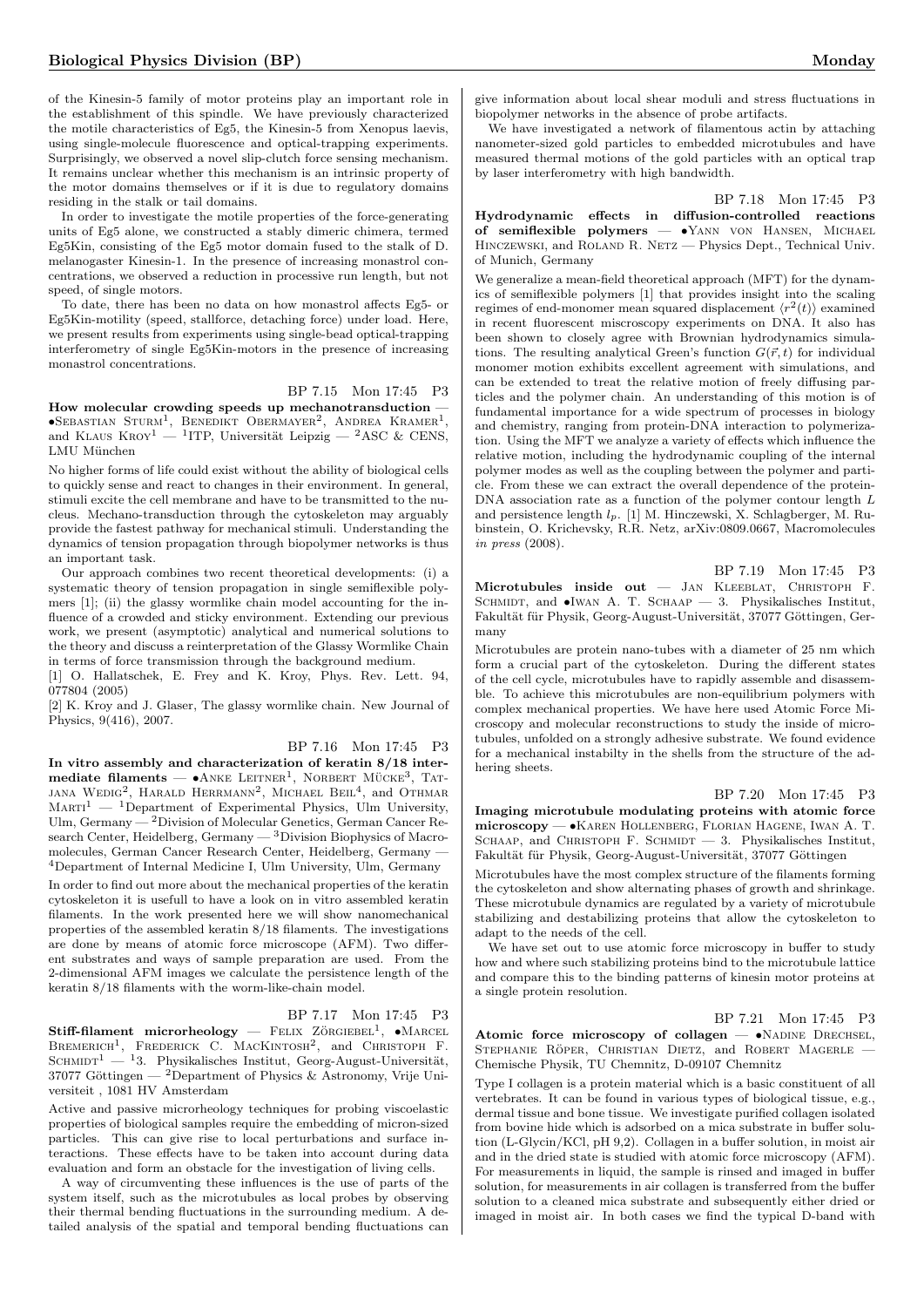a repeat distance of 67 nm. We also performed bimodal AFM measurements; the second flexural eigenmode of the cantilever was used for phase imaging while the amplitude of the first eigenmode was used as feedback signal. On a dried specimen we measured the dissipated energy between AFM tip and a collagen fibril. The results on the collagen fibril prepared from bovine hide are compared with measurements on native cortical human bone.

## BP 7.22 Mon 17:45 P3

Optical Tweezer: A system for tracking several beads incorporated in the keratin cytoskeleton of pancreatic carcinoma  $\text{cells} \longrightarrow \text{TOBIAS}$  Paust<sup>1</sup>, Alexander Schmatulla<sup>1</sup>, Ulla Nolte<sup>1</sup>, MICHAEL BEIL<sup>2</sup>, and OTHMAR MARTI<sup>1</sup> — <sup>1</sup>Institute of Experimental Physics, University of Ulm, D-89069 Ulm, Germany —  $^2$ Internal Medicine I, University of Ulm, D-89069 Ulm, Germany

The biophysical and viscoelastic properties of the keratin cytoskeleton have an effect on the ability of migration of the pancreatic carcinoma cells in the extracellular environment. Therefore this project handles about the investigation and characterization of these viscoelastic properties of the keratine networks. With the extraction of the cytoplasmatic elements out of the cell the keratin networks are isolated. This ensures that there are no biochemical interrupts of interactions between the network elements. The method of measurement implies the trapping of a polystyrene sphere and the subsequent movement by the laser light of an optical tweezer. In contact with the cytoskeleton it is possible to determine the mechanical properties of the cytoskeleton by analyzing auto- and crosscorrelation of the trapped bead. A high speed camera was incorporated to measure this spatial response by tracking many particles simultaneously with a time resolution better than 1ms. The first measurements depict the dependency of the response of multiple nanometric spheres on the time variable forces of the cytoskeleton.

#### BP 7.23 Mon 17:45 P3

Strain stiffening and soft glassy rheology in a generalized sliding filament model —  $\bullet$ Philip Kollmannsberger, Claus Metzner, and Ben Fabry — Biophysics Group, Department of Physics, University of Erlangen-Nuremberg

Despite their enormous complexity and structural diversity, most biological materials show a remarkably similar viscoelastic phenomenology: nonlinear elasticity, power-law or logarithmic stress relaxation, and plastic length adaptation. We present a simple model based on Huxley's sliding filament model to demonstrate that such behavior can arise from generic structural properties, independent of the actual molecular constituents of the system. The material is represented by an uniaxial arrangement of parallel elastic elements that have a distribution of attachment angles. When the system is sheared or stretched, elements start to align, leading to strain stiffening due to a geometric recruitment of springs. The elastic elements have force-dependent average lifetimes described by energy traps with a broad distribution of energy trap depths. The elements can reattach at random positions and attachment angles after unbinding. Such nanoscale structural rearrangements lead to viscous flow and plastic length adaptation on a macroscopic scale. The model gives quantitative agreement for creep compliance, stress stiffening and plasticity in the case of cell microrheology. These results suggest that recruitment and dynamic unbinding of elastic elements are the common mechanism underlying the mechanical behavior of many complex biological materials from single cells to whole tissues.

## BP 7.24 Mon 17:45 P3

Imaging human bone with bimodal scanning force microscopy  $-$  •Stephanie Röper<sup>1</sup>, Nadine Drechsel<sup>1</sup>, Christian Dietz<sup>1</sup> — ●STEPHANIE RÖPER<sup>1</sup>, NADINE DRECHSEL<sup>1</sup>, CHRISTIAN DIETZ<sup>1</sup>,<br>ANKE BERNSTEIN<sup>2</sup>, and ROBERT MAGERLE<sup>1</sup> — <sup>1</sup>Chemische Physik, TU Chemnitz, D-09107 Chemnitz —  ${}^{2}$ Experimentelle Orthopädie, Martin-Luther-Universität Halle-Wittenberg, D-06097 Halle/Saale

Biological materials such as bone and teeth are nanocomposites of a soft organic matrix (type I collagen) that is reinforced by a stiff inorganic component (hydroxylapatite). Our study is focused on cortical human bone. The specimen surface was first mechanically grinded and polished, then 10 s etched with formic acid and finally flushed with methanol to stop the etching process. With optical microscopy and tapping mode scanning force microscopy (TM-SFM) a spot on the specimen was chosen for detailed investigation which displays a lamellar structure in the vicinity of a Haversian canal. TM-SFM images measured in air show collagen fibrils with typical D-bands with 67 nm periodicity. For bimodal TM-SFM the second flexural eigenmode of

the cantilever was used for phase imaging while the amplitude of the first eigenmode was used as feedback signal. The second eigenmode phase image revealed an enhanced contrast compared to that of the first eigenmode. In addition we measured the energy dissipated between tip and specimen along a collagen fibril. The results obtained on native human bone were compared with measurements on collagen fibrils prepared from purified collagen isolated from bovine hide.

#### BP 7.25 Mon 17:45 P3

Surface properties relevant for the adhesion of marine mi**croorganisms** — •A. ROSENHAHN<sup>1</sup>, S. SCHILP<sup>1</sup>, X. CAO<sup>1</sup>, F. WODE<sup>1</sup>, M.P. ARPA SANCET<sup>1</sup>, M. HEYDT<sup>1</sup>, M.E. PETTIT<sup>2</sup>, M.E. CALLOW<sup>2</sup>, J.A. CALLOW<sup>2</sup>, and M. GRUNZE<sup>1</sup> — <sup>1</sup>Applied Physical Chemistry, University of Heidelberg, 69120 Heidelberg, Germany  $-$  <sup>2</sup>School of Biosciences, University of Birmingham, Birmingham B15 2TT, UK

The prevention of biofouling is a major challenge for all manmade objects which are in long term contact with seawater. In order to systematically develop non toxic coatings, a fundamental understanding of basic surface properties relevant for adhesion of marine inhabitants is required. To determine the influence of selected surface properties we systematically vary wetting, hydration and charge by self assembly of oligo- and polymers. To obtain well defined morphologies, nanolithography and self assembled multilayers are used. The biological response is determined in settlement and adhesion strength assays using predominantly the green algae Ulva linza, but also barnacle cyprids and marine bacteria. It turned out that contact angles around the Berg limit, hydration of the coatings and micrometer sized structures render surfaces less attractive. Besides static assays we are interested in the time dependent dynamics of biofilm formation. To acquire and analyze the complex, 3D swimming and exploration patterns of algal zoospores, we apply digital in-line laser holography. The influence of surface properties on the motion patterns as well as specific recognition distances will be discussed.

#### BP 7.26 Mon 17:45 P3

Protein film formation on hydroxy apatite surfaces — •Christian Zeitz, Frank Muller ¨ , and Karin Jacobs — Saarland University, Experimental Physics, D-66041 Saarbruecken

The composition and the morphology of initial protein films play an important role in the formation of the so-called pellicle, the intraoral biofilm that builds up on tooth surfaces in contact with saliva. Recently, it has been shown on model surfaces that the chemical composition of the uppermost surface layer of a substrate as well as the subsurface composition determines the function of the pellicle and especially the development of the mature biofilm, including bacteria. The aim is to understand the pellicle formation under variable substrate conditions.

The focus of our study lies on the characterization of such protein films on two different kinds of enamel-like surfaces: fluoridated and unfluoridated hydroxyl apatite. It has been shown [1] that the application of acidic amine fluoride agents changes untreated surfaces not only in the uppermost layer but also affects the composition of the bulk material up to a depth of some hundred nanometers. Furthermore, the chemical composition of the (un-) fluoridated samples as a function of depth can be characterized by XPS-ESCA. Both types of surfaces are exposed to protein solutions. Within minutes, the proteins adsorb building up a biofilm, the morphology of which is characterized by AFM.

[1]: M¨uller et al., arXiv:0806.1425v1 ,2008

BP 7.27 Mon 17:45 P3

Probing the unfolding behavior of SNase mutants by SAXS — •MARTIN SCHROER<sup>1</sup>, CHRISTINA KRYWKA<sup>2</sup>, SASKIA<br>SCHMACKE<sup>1</sup>, MICHAEL PAULUS<sup>1</sup>, ROLAND WINTER<sup>3</sup>, CATHERINE  $ROYER<sup>4</sup>$ , BERTRAND GARCIA-MORENO<sup>5</sup>, and METIN TOLAN<sup>1</sup> -<sup>1</sup>Fakultät Physik/DELTA, Technische Universität Dortmund, D-44221 Dortmund, Germany —  $^{2}$ Institut für Experimentelle und Angewandte Physik, Christian-Albrechts-Universität zu Kiel, 24118 Kiel, Ger- $\text{many} \xrightarrow{0} 3$ Physikalische Chemie I, Technische Universität Dortmund, D-44227 Dortmund, Germany — <sup>4</sup>3 CNRS, UMR5048, Centre de Biochimie Structurale, F-34090 Montpellier, France —  $5$ Department of Biophysics, Johns Hopkins University, 3400 North Charles Street, Baltimore, MD 21218, USA

Investigating the structure of proteins and their stability is of great interest as it is known that destabilization may lead to protein unfolding, misfolding and aggregation. These effects might be first steps for several diseases such as the Alzheimer disease and prion diseases. In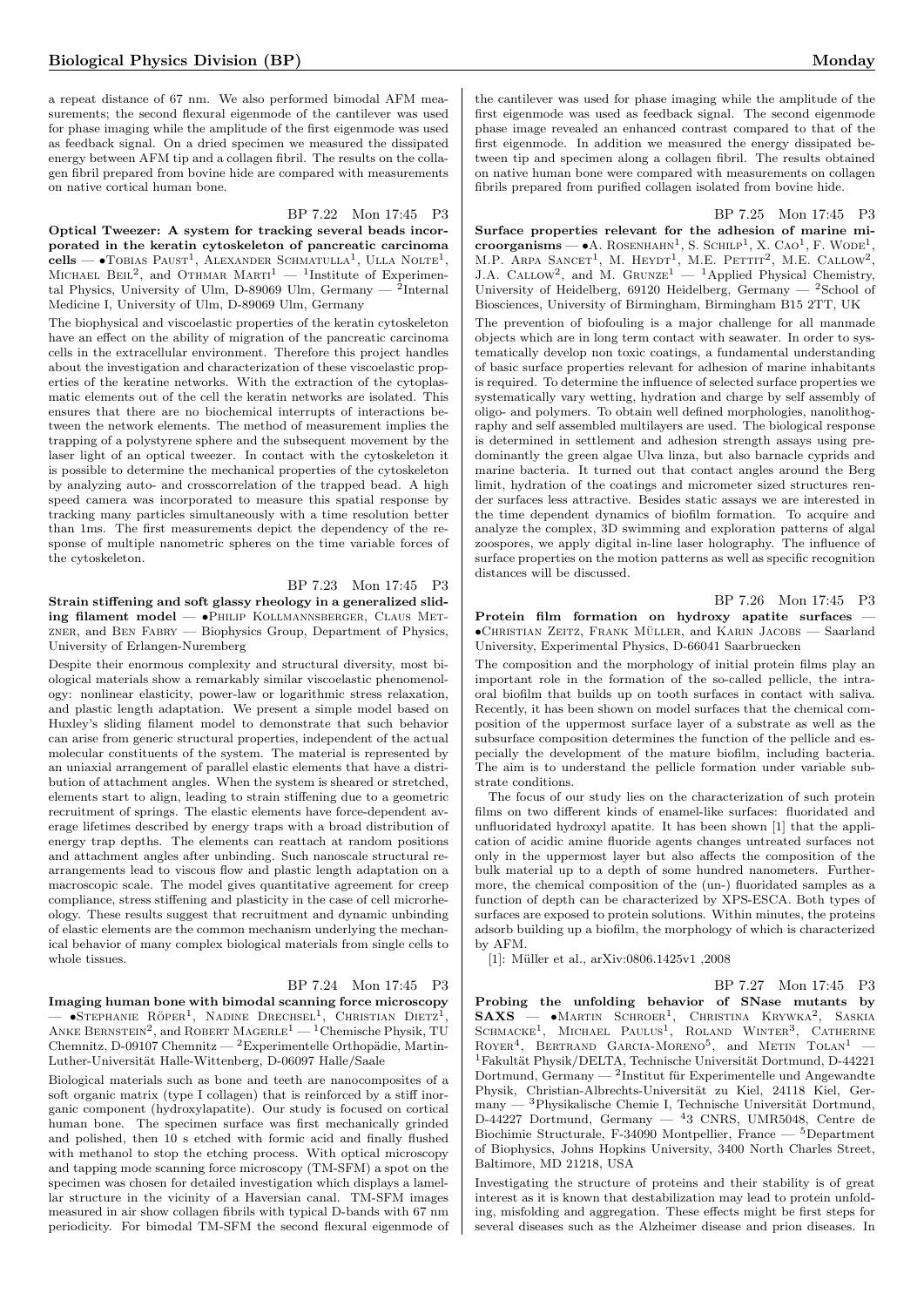order to get a deeper insight into this process it is thus necessary to determine how the stability and conformation are changed when the protein's amino acid sequence is altered by point mutations.

In our recent SAXS (small angle x-ray scattering) studies we analyzed the unfolding behavior of different mutants of the model protein Staphylococcal Nuclease (SNase) as a function of temperature and pressure. Depending on the physicochemical properties of the particular amino acid exchanged, the stability of the mutants is altered significantly.

## BP 7.28 Mon 17:45 P3

Improving protein structure prediction using sequencederived structure profiles —  $\bullet$  Katrin Wolff<sup>1</sup>, Andrea Cavalli<sup>2</sup>, MICHELE VENDRUSCOLO<sup>2</sup>, and MARKUS  $PORTO^{1}$  - <sup>1</sup>Institut für Festkörperphysik, TU Darmstadt, Germany — <sup>2</sup>Department of Chemistry, University of Cambridge, Cambridge, UK

A crucial step in the prediction of protein structures is the transition from low- to high-resolution models. There exist various tools that generate candidate sets that contain high-quality, yet coarsegrained, structures. In a subsequent refinement step these structures are improved to all-atom representations and minimized using a highresolution energy functional. Due to limited computer time it is vital to restrict this refinement step to promising candidates and to identify the best structures. The energy functional used in the structure generation step, however, is only of limited use for the problem of selecting these 'good' structures. We discuss the use of structure profiles for this filtering step. As a proof of principle we show that the exact profile (derived from the native structure) is very reliable in choosing candidates with low RMSD to the native structure and clearly outperforms other filtering methods like filtering by energy or clustering the decoy set. Such structure profiles can be predicted to good accuracy from sequence [1,2]. We therefore explore the use of profiles as predicted from sequence and show that for sufficiently high accuracy this approach is also superior to the other methods of filtering.

[1] A. R. Kinjo et al., BMC Bioinformatics 7, 401 (2006).

[2] J. Minning, F. Teichert, U. Bastolla, M. Porto, in preparation.

BP 7.29 Mon 17:45 P3 Langevin-Dynamik-Simulation von Peptiden — Uwe Winter und  $\bullet$ TIHAMÉR GEYER — Zentrum für Bioinformatik, Universität des Saarlandes, Saarbrücken

Zwischen den Zeit- und Längenskalen, die jeweils mit Molekulardynamik (MD) und Brownscher Dynamik (BD) beschreibbar sind, klafft eine Lücke von etwa zwei Größenordnungen, in denen MD-Simulationen zu aufwändig sind und bei BD-Simulationen die nötige Auflösung nicht erreicht wird. Wir zeigen, wie durch eine explizite Berucksichtigung des ¨ Impulses der Gultigkeitsbereich der BD zu kleineren Zeitschritten hin ¨ erweitert werden kann und damit realistische ,,Langevin"-Simulationen kleiner flexibler "bead-spring"-Peptide möglich werden. Für eine korrekte und stabile Dynamik darf dabei die viskose hydrodynamische Dämpfung durch den Solvens nicht vernachlässigt werden. Wir vergleichen am Beispiel eines kurzen Peptids von 11 Aminosäuren, welches gegen eine MD-Trajektorie parametrisiert wurde, die jeweiligen Schwierigkeiten und Vorteile von BD- und Langevin-Beschreibung.

#### BP 7.30 Mon 17:45 P3

Oxygenation interactions of the metalloprotein hemocyanin in aqueous solution revealed by core-level spectroscopy  $-$  •Daniel Panzer<sup>1</sup>, Christian Beck<sup>2</sup>, Jochen Maul<sup>1</sup>, Nora BERGMANN<sup>3</sup>, GERHARD SCHÖNHENSE<sup>1</sup>, HEINZ DECKER<sup>2</sup>, and EMAD  $Aziz^4$  — <sup>1</sup>Institut für Physik, Staudinger Weg 7, Johannes Gutenberg-Universität, D-55099 Mainz — <sup>2</sup>Institut für Molekulare Biophysik, Welderweg 26, Johannes Gutenberg-Universität, D-55099 Mainz - $3$ Max-Delbrück-Center for Molecular Medicine, D-13125 Berlin-Buch — <sup>4</sup>BESSY GmbH, Albert-Einstein-Strasse 15, D-12489 Berlin

Active metal sites play a key role in the biochemistry of oxygen and particularly in oxygen transport. Hemocyanin (Hc) is a widespread respiratory protein in arthropods and molluscs comprehending multiple copper active sites. Observing the binding, interaction and subsequent reactivity of dioxygen at these hemocyanin copper centres is thus essential for understanding its comprehensive chemical and biological functionality.

Here, we use core-level spectroscopy to measure the copper X-ray absorption structure of hemocyanin in aqueous solution and therewith very similar to physiological conditions. We identify the deoxygenated and the oxygenated state of the native Hc molecule by probing the local electronic structure of the oxygen-active metal centres. Our findings

demonstrate an X-ray approach to observe the biochemical activity in an intact metalloprotein molecule and open perspectives for X-ray spectroscopy of complex biomolecules under in vivo conditions. Funded by the DFG (DE 414/12-1 and SCHO 341/7).

BP 7.31 Mon 17:45 P3

Pebble-game rigidity analysis of protein crystal structures is highly sensitive to small structural variations  $\bullet$ EMILIO Jimenez, Stephen Wells, and Rudolf Roemer — Department of Physics and Centre for Scientific Computing, University of Warwick, Coventry CV4 7AL, UK

Rigidity analysis using the "pebble game" can usefully be applied to protein crystal structures to obtain information on protein folding, assembly and the structure-function relationship. However, previous work using this technique has not made clear how sensitive rigidity analysis is to small structural variations. We present a comparative study in which pebble-game rigidity analysis is applied to multiple structures, derived from different organisms and different conditions of crystallisation, for each of several different proteins. It appears that the results are highly sensitive to relatively small structural variations.

We find that rigidity analysis is best used as a comparative tool to highlight the effects of structural variation. We advise caution when using pebble-game rigidity analysis as a coarse-graining method in biophysical modelling of proteins. Our comparative use of multiple protein structures brings out a previously unnoticed peculiarity in the rigidity of trypsin.

#### BP 7.32 Mon 17:45 P3

The mechanisms of lipid membrane-induced IAPP fibril $logeness$  and its inhibition  $\bullet$ SEBASTIAN TIEMEYER<sup>1</sup>, FLO-RIAN EVERS<sup>1</sup>, CHRISTOPH G. JEWORREK<sup>2</sup>, MICHAEL PAULUS<sup>1</sup>, BERND STRUTH<sup>3</sup>, METIN TOLAN<sup>1</sup>, and ROLAND WINTER<sup>2</sup> - <sup>1</sup>Faculty of Physics / DELTA, TU Dortmund, 44221 Dortmund, Germany — <sup>2</sup>Faculty of Chemistry, TU Dortmund, 44221 Dortmund, Germany — <sup>3</sup>Deutsches Elektronen-Synchrotron, HASYLAB, Notkestr. 85, 22607 Hamburg, Germany

Protein misfolding plays an important role in many diseases like Alzheimer's, Parkinson's or type 2 diabetes mellitus. In the latter case, IAPP is thought to cause the death of insulin-producing beta-cells in the pancreatic islets of Langerhans. Previous experiments propose aggregation of IAPP to amyloid fibrils at beta-cell membranes followed by membrane disruption. X-ray reflectivity (XRR) experiments were performed at the beamline BW1 at HASYLAB in order to investigate the IAPP - lipid membrane interaction in the presence and absence of the red wine compound resveratrol. From the XRR data, we were able to identify the status of nucleation, aggregation and fibrillation of IAPP at the lipid membrane interface. Furthermore, the inhibition of the aggregation process by resveratrol was revealed.

BP 7.33 Mon 17:45 P3

Tip-enhanced single molecule fluorescence near-field microscopy for nanobiophysics — •HEINRICH GOTTHARD FREY, JAN PASKARBEIT, and DARIO ANSELMETTI — Experimental Biophysics and Applied Nanoscience, Fakultät für Physik, Universität Bielefeld, Universitätsstraße 25, 33615 Bielefeld

For nanobiophysical applications, scanning near-field optical microscopy (SNOM) of single fluorescent dye molecules must combine high electrical field intensities in the sample near-field with high optical and topographical resolution [1] and the ability to image surfaceimmobilized biomolecules in aqueous solution. We show, that theses requirements can be satisfied using the electric field enhancement at the tip of far-field illuminated silicon AFM probes in aperture-less SNOM.

Single ATTO-740 dye molecules have been imaged at an optical resolution of 20-25nm (separation of two dye molecules) under ambient conditions and in aqueous solution with commercial silicon AFM probes and sophisticated phase-sensitive single photon counting technology in dynamic AFM mode of operation. Two illumination modes have been tested successfully: a) back-illumination via evanescent fields in a total-internal-reflection-microscopy setup using an oil-immersion objective lens and b) direct top-illumination side. Although both optical setups gave similar results, they differ considerably with respect of potential experimental applications that will be discussed [2].

[1] H.G. Frey et al., Nanotechnology 17, 3105-3110, 2006 [2] H.G. Frey et al., in preparation 2008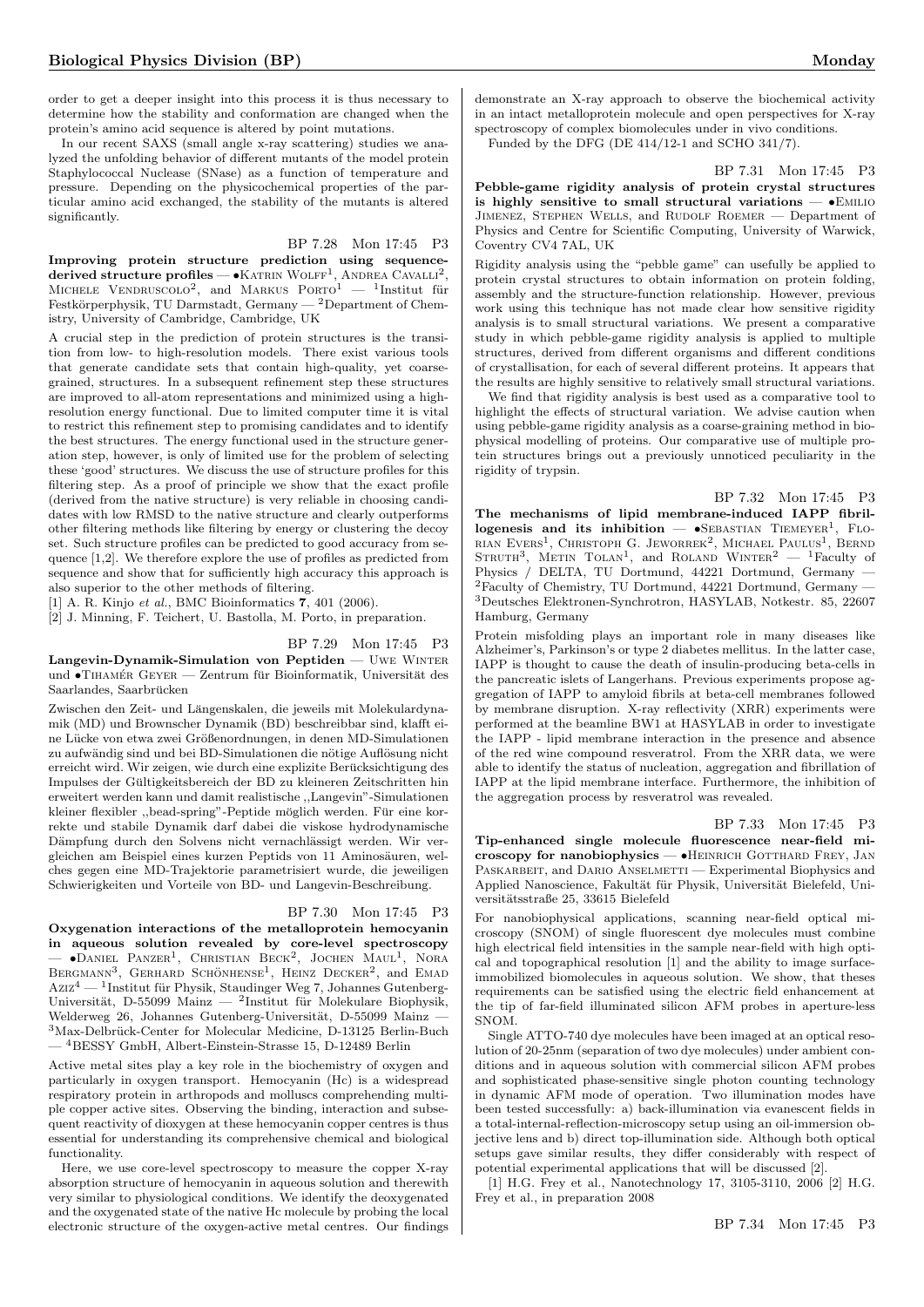Dual-trap optical tweezer for single molecule studies of tran- $\textbf{scription}$  —  $\bullet$  Marcus Jahnel<sup>1,2</sup>, Martin Behrndt<sup>1,2</sup>, and Stephan W.  $GRLL^{1,2}$  — <sup>1</sup>Max Planck Institut for Molecular Cell Biology and Genetics, Dresden, Germany  $-2$  Max Planck Institut for the Physics of Complex Systems, Dresden, Germany

The ability to accurately monitor and manipulate individual macromolecules allows the study of key biological processes one molecule at the time. Here, we report the construction of a Brownian noiselimited dual-trap optical tweezer setup to investigate the dynamics of processive nucleic acid-dependent molecular motors. Splitting a 1064 nm solid-state laser beam by polarisation generates two optical traps, each independently manoeuvrable by either a piezo-driven mirror or an acousto-optical deflector. Each trap is capable of holding one end in a bead-molecular motor-nucleic acid-bead "dumbbell-type" experiment. Notably, a careful analysis and subsequent elimination of the cross-talk between the two polarisation states caused by the various optical elements allows the differential distance between the two traps to be determined with very high precision.

Encouraged by feasibility studies of the setup we now address the dynamics of RNA Polymerase during transcription of DNA into RNA, one of the most important cellular processes constituting the first step in transferring genetic information into functional proteins.

#### BP 7.35 Mon 17:45 P3

Three-bead assay for single molecule ncd study  $\bullet$  CHRISTOPH PIEPER<sup>1</sup>, LI TAO<sup>2</sup>, KERSTIN VON RODEN<sup>1</sup>, STEFAN LAKÄMPER<sup>1</sup>, JONATHAN SCHOLEY<sup>2</sup>, and CHRISTOPH SCHMIDT<sup>1</sup> — <sup>1</sup>3. Physikalisches Institut, Georg-August-Universität, 37077 Göttingen — <sup>2</sup>Department of Molecular and Cell Biology, University of California at Davis, Davis, CA 95616

The ncd protein is a dimeric minus-end directed motor of the kinesin family. Previous experiments using optical tweezers and a three-bead, suspended-micotubule assay showed transient microtubule-binding events with a working stroke of about 9 nm at the end of the binding events. Binding events could be detected by the reduction in noise of the suspended microtubule. We have now developed an advanced assay, using a new FPGA board for the rapid online detection of these binding events. The FPGA further controls acousto-optical deflectors for beam steering and trap feedback. With this system feedback can activated on ncd binding to study the behavior of a single ncd motor under a defined load.

#### BP 7.36 Mon 17:45 P3

Monitoring single membrane proteins in an anti-Brownian electrokinetic (ABEL) trap — •Anastasiya Golovina-Leiker, NAWID ZARRABI, MONIKA DÜSER, ROLF REUTER, JÖRG WRACHTRUP, and MICHAEL BÖRSCH  $-$  3. Physikalisches Institut, Universität Stuttgart, Germany

Brownian motion prevents the observation of one biomolecule for extended periods. Adam E. Cohen and W. E. Moerner have developed an anti-Brownian electrokinetic (ABEL) trap to trap individual protein molecules in free solution, under ambient conditions, without requiring any attachment to beads or surfaces [Cohen and Moerner, PNAS 2006). They also demonstrate trapping and manipulation of single lipid vesicles. We present an extension of their approach to trap membrane proteins reconstituted in lipid vesicles and to simultaneously monitor the conformational changes of the active enzyme by fluorescence resonance energy transfer.

### BP 7.37 Mon 17:45 P3

Single Molecule Force Spectroscopy to Study Receptor /<br>Ligand Interactions — MATHIAS SALOMO<sup>1</sup>, •MARC STRUHALLA<sup>2</sup>, and FRIEDRICH KREMER<sup>1</sup> — <sup>1</sup>Universität Leipzig, Institut für Experimentelle Physik I, Linnèstraße 5, 04103 Leipig — <sup>2</sup>c-LEcta GmbH, Deutscher Platz 5b, 04103 Leipzig

Optical tweezers (OT) are ideally suited to study the interaction of single receptor-ligand bonds. Here we introduce a newly developed assay using optical tweezers to investigate the interactions between Protein A from Staphylococcus aureus, Protein G from Streptococcus spec. and different immunoglobulins. We demonstrate that the rupture forces depend on the loading rate and on the sodium chloride concentration. The measured loading rate effect is well known in the literature and the data we obtained and which were found to be in good agreement with an already published theoretical model can be used to directly determine interaction parameters like the dissociation rate. The dependence of the rupture forces on the salt concentration

demonstrates the influence of hydrophobic interactions on the bond strength. Our experimental setup can probe the interaction between a single receptor and its specific ligand under changing conditions and hence offers manifold applications in single molecule biotechnology.

#### BP 7.38 Mon 17:45 P3

Monitoring the two rotary motors of a single FoF1-ATP synthase by triple-ALEX-FRET  $\bullet$  TORSTEN RENDLER<sup>1</sup>, STE-FAN ERNST<sup>1</sup>, MONIKA G. DÜSER<sup>1</sup>, NAWID ZARRABI<sup>1</sup>, ANASTASIYA GOLOVINA-LEIKER<sup>1</sup>, ROLF REUTER<sup>1</sup>, STANLEY D. DUNN<sup>2</sup>, JÖRG WRACHTRUP<sup>1</sup>, and MICHAEL BÖRSCH<sup>1</sup> - <sup>1</sup>3. Physikalisches Institut, Universität Stuttgart, Germany — <sup>2</sup>Department of Biochemistry, University of Western Ontary, London, Canada

Synthesis of ATP from ADP and phosphate is performed by a stepwise internal rotation of subunits of the enzyme FoF1-ATP synthase. The bacterial enzyme also catalyzes ATP hydrolysis. The opposite direction of rotation during ATP synthesis and hydrolysis was confirmed by single-molecule fluorescence resonance energy transfer, FRET, using specific labeling of the rotary subunits  $\gamma$  or  $\epsilon$  in the F1 motor and the stator subunits. The step size in the F1 motor was 120◦. In contrast the step size during proton-driven rotation of the c subunits in the Fo motor was 36◦ using single-molecule FRET. FRET artifacts could be minimized by 'duty cycle optimized alternating laser excitation'. As the two coupled motors of FoF1-ATP synthase showed apparently different step sizes, this mismatch has to be unraveled by mapping the contributions of rotor and stator subunits for transient energy storage. We present the simultaneous observations of F1 and Fo motor rotations using a single-molecule triple FRET approach, which indicate elastic deformations of the rotor between  $\epsilon$  and c subunits during ATP hydrolysis as well as synthesis.

BP 7.39 Mon 17:45 P3

Fabrication of metallized solid state nanopores for single molecule experiments - · RUOSHAN WEI, DANIEL PEDONE, GERhard Abstreiter, and Ulrich Rant — Walter Schottky Institut, Technische Universität München, Deutschland

Nanopores in solid state membranes have emerged as powerful means to study single molecules. In translocation experiments, the trans-pore ionic current is monitored to detect the passage of individual molecules (nucleic acids or proteins). Engineered solid state pores hold considerable advantages over their biological counterparts with respect to stability and adjustability. With the aim of creating an electrically gateable pore which can be used to modulate the biomolecule translocation efficiency, we devised a novel concept where the nanopore is metallized on one side. Here we report on the device fabrication and electrical characterisation in aqueous electrolyte solution. Pores featuring diameters < 30 nm are fabricated in Si3N4 membranes by e-beam lithography. Subsequently, thin (< 20 nm) metal films of Pt or Au are evaporated on Ti adhesion layers. The surface roughness and film morphology are assessed for different deposition methods (e-beam vs. thermal evaporation). The trans-pore current as well as the device capacitances are studied using electrochemical impedance spectroscopy and FFT analysis of high-bandwidth current recordings. Within this framework, we investigate the reduction of current noise by surface passivation using silicone elastomers.

#### BP 7.40 Mon 17:45 P3 Comprehensive Acquisition and Analysis Software for Optical Tweezers — •FABIAN CZERWINSKI and LENE B. ODDERSHEDE -Niels Bohr Institute, Blegdamsvej 17, Copenhagen

Optical tweezers have become a valuable tool in biophysics e.g. for precise detection and manipulation of individual (biological) molecules. We present a comprehensive Labview toolbox for optical tweezers with a photodiode-based detection system. Various incorporated methods allow for calibrating biological objects and optical handles directly [1,2]. Acquisition parameters can be precisely adjusted, leading to reliable feedback modes [3] and minimized noise [4]. Drift and noise are quantified on-the-fly by improved Allan-variance algorithms [5].

The main program is designed in a modular fashion to offer (optionally) independent as well as interconnected control of diode, stage and microfluidics. Further, it also contains support for data-streaming protocols. In order to assure minimal failure and negligible error rates, we utilize programming options such as multicore processing, cachespeed optimization and pipelined register control. The source code is available upon request and under Creative Common License. Future improvements will include an extended readout of image devices to facilitate parallel single-particle tracking and further possibilities for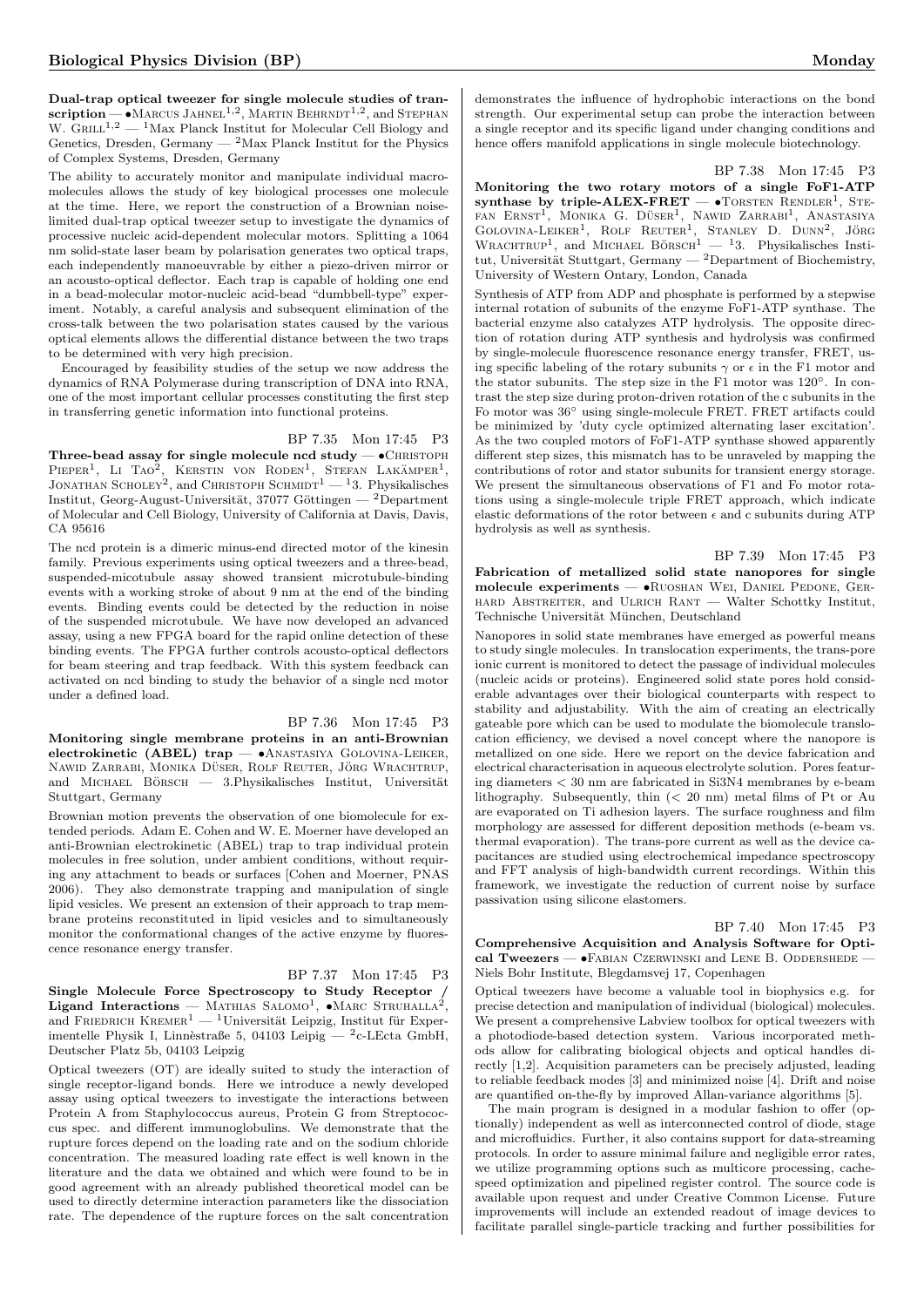calibration.

[1] Berg-Sorensen et al., Rev Sci Instr (17)594, 2004. [2] Tolic-Norrelykke et al., Rev Sci Instr (77)103101, 2006. [3] Greenleaf et al., PRL (95)208102, 2005. [4] Gibson et al., Opt Exp (16)5958, 2008. [5] Czerwinski, Matlab Central, 21727, 2008.

BP 7.41 Mon 17:45 P3

Design of a low-cost modular FCS, FRAP and Optical Tweezers setup for educational use  $-$  •Thorsten Bloem, Nadine Lang, Philip Kollmannsberger, and Ben Fabry — Biophysics, University of Erlangen, Germany

We demonstrate a flexible yet inexpensive optical setup for undergraduate education which alternately provides Fluorescence Correlation Sprectroscopy (FCS), Fluorescence Recovery after Photobleaching (FRAP) as well as Optical Tweezers (OT) reusing the same components. It is built around a 100x objective with 1,25 NA, two diode lasers (532 nm and 1064 nm) for fluorescence and trapping, a CCD camera and an avalanche photodiode (APD) as detectors, as well as standard optomechanics mounted on a 60x60 cm breadboard. The total price of less than 8 000,- EUR for the basic configuration makes modern imaging and manipulation techniques accessible for undergraduate institutions at a fraction of the cost of high-end research systems. Teaching modules for advanced lab courses are presented to demonstrate the use as an educational platform for modern optics, biological imaging and biophysics.

BP 7.42 Mon 17:45 P3 Phase contrast tomography of human brain using grating interferometry  $\bullet$  GEORG SCHULZ<sup>1</sup>, MARCO GERMANN<sup>1</sup>, FRANZ PFEIFFER<sup>2</sup>, TIMM WEITKAMP<sup>3</sup>, CHRISTIAN DAVID<sup>2</sup>, and BERT  ${\rm M\"{o}LER^1}$  —  $^1{\rm Biomaterials}$  Science Center, University Basel, Switzer- $\text{land} = \text{^2Paul Scherrer Institute}$  Villigen, Switzerland  $\text{^3ID19}$ , ESRF Grenoble, France

In order to visualize the human thalamus, which is one of the most ambitious challenges in X-ray tomography, as it exhibits almost no absorption contrast, we use phase contrast tomography which is based on differences of the refraction index. No labelling of the tissue before the measurements is needed in order to segment the vessel tree from the surrounding tissue. In our study we use a grating interferometer consisting of a beam-splitter grating and an analyzer absorption grating. Here we can detect phase shifts in the range of several  $10^{-8}$  rad. The presented results derive from measurements at ESRF Grenoble (beamline ID19) at an energy of 26  $keV$ . The resulting voxel sizes range down to 7.5  $\mu$ m. The examination of the reconstructed tomographic slices implies a measurement sensitivity for the real part of the refractive index of  $0.7 \cdot 10^{-10}$ , which corresponds to an electron density sensitivity of 0.04  $e/nm^3$  and a mass density sensitivity of approximately 0.1  $mg/cm^3$  for aqueous specimens. Blood vessels could be well identified and partially segmented using a simple intensity based segmentation tool. For a complete segmentation more sophisticated tools are needed.

### BP 7.43 Mon 17:45 P3

Einfluss der Eigenschaften dielektrischer Schichten auf das Verhalten von Metallelektroden-Zellkultur-Grenzflächen •Mathias Muller ¨ , Christian Warnke, Alexander Franke, Mi-CHAEL CHARPENTIER, ANTJE REIHER, KAY-MICHAEL GÜNTHER, HARTmut Witte, Jürgen Christen und Alois Krost — Institut für Experimentelle Physik, Otto-von-Guericke-Universität Magdeburg

Für das elektrische Anregen und Auslesen von Zellkulturen haben sich planare Elektrodenanordnungen (MEAs) etabliert. Bei der Adaption der MEAs an das jeweilige biologische System spielen die elektrischen Übertragungsmechanismen der anregenden Pulse eine wichtige Rolle. Diese Transfervorgänge werden insbesondere durch die Verwendung dielektrischer Schichten auf den Elektroden beeinflusst. Aus diesem Grund haben wir den Einfluss von TaO<sub>x</sub>und SiOx-Schichten sowie von Photolacken und Polymid auf die elektrischen Übertragungseigenschaften von Au/Ti-Fingerelektroden-Anordnungen untersucht. Die Oberflächen der Elektroden und der dielektrischen Schichten wurden durch Nomarski-Mikroskop und AFM und die elektrischen Eigenschaften mit DC-und AC-Messungen charakterisiert. Mittels Impedanzspektroskopie wurden die Eigenschaften des Uberganges Elektrode/Isolatorschicht/Elektrolyt bei verschieden ¨ leitfähigen Elektrolytlösungen untersucht. Die Anordnungen wurden schließlich hinsichtlich ihrer Anwendung als Anregungs- sowie Ausleseelektroden für Neuronen- und Hefezellen, charakterisiert. Zusätzlich konnte die elektrolytische Produktion von Gasen in Abhängigkeit von den Schichtparametern der Strukturen nachgewiesen werden.

BP 7.44 Mon 17:45 P3 Competitive Homogeneous Hapten Immunoassay Based on Fluorescence Quenching by Gold Nanoparticles — Ben-JAMIN EHLERS<sup>1</sup>, SERGIY MAYILO<sup>1</sup>, •MEIKE KLOSTER<sup>1</sup>, MICHAEL<br>WUNDERLICH<sup>1</sup>, THOMAS A. KLAR<sup>1,2</sup>, HANS-PETER JOSEL<sup>3</sup>, DIETER HEINDL<sup>3</sup>, ALFONS NICHTL<sup>3</sup>, KONRAD KÜRZINGER<sup>3</sup>, and JOCHEN  $\text{FELDMANN}^1$  — <sup>1</sup>Photonics and Optoelectronics Group, Department of Physics and CeNS, Ludwig-Maximilians-Universität München, Munich, Germany  $-$  <sup>2</sup>Institute of Physics and Institute of Micro- and Nanotechnologies, Technical University of Ilmenau, Ilmenau, Germany — <sup>3</sup>Roche Diagnostics GmbH, Penzberg, Germany

We report on a competitive, homogeneous immunoassay for the detection of the hapten digoxigenin, a drug used to cure atrial fibrillation. The assay consists of gold nanoparticles functionalized with antidigoxigenin antibodies and fluorescently labelled digoxigenin. Initially, the labelled digoxigenin is bound to the gold nanoparticles and the fluorescence is effectively quenched. Upon the addition of digoxigenin, a competition takes place for the antibodies on the gold nanoparticles leading to labelled digoxigenin free in solution and therefore an increase of fluorescence. By using time-resolved spectroscopy, it is found that the quenching is due to energy transfer from the dye to the gold nanoparticle. The assay is sensitive in the therapeutically relevant concentration range of 0.5 to 3 ng/mL. The method can be applied both in buffer solution and in serum. The same principle of competitive fluorescence quenching can be applied to detect other haptens.

BP 7.45 Mon 17:45 P3 NIR SERS hybrid probes for in vitro and in vivo bioan**alytics** — •ANDREA MATSCHULAT<sup>1,2</sup>, ILONA DÖRFEL<sup>1</sup>, FRANZISKA<br>EMMERLING<sup>1</sup>, and JANINA KNEIPP<sup>1,2</sup> — <sup>1</sup>Federal Institute of Materialsresearch and Testing (BAM) — <sup>2</sup>Department of Chemistry, Humboldt University, 12489 Berlin, Germany

Raman Spectroscopy, a method with many applications ranging from condensed matter physics to bioanalytical chemistry, offers several advantages such as the rapid and non-destructive study of vibrational fingerprints of chemical and biological compounds. With SERS, scattering efficiencies can be enlarged by a factor of  $\sim 10^6$  in bulk samples. This versatile and selective technique provides more sensitive detection, accompanied by high spatial resolution due to local optical near-fields generated by noble metal nanostructures. Our work is concerned with the construction and characterization of Au and Ag nanoparticles whose unique plasmonic properties are tuned for the sensitive NIR-SERS probing of complex biosamples. In our studies, we were successful in detecting spectral fingerprints of various Raman reporter species (DTNB, NT, MBA and PATP) that contrast strongly with commonly used reporter fluorophores due to their larger SERS cross sections. Further, their utilization in multiplex approaches under physiological conditions enables the identification of different types of labelled SERS probes. In first in vitro experiments, we have introduced SERS hybrid probes, with which intrinsic information of pollen extracts can be obtained. The role of BSA as a stabilizing agent for nanoparticles and linker for multiple analytes in both will also be discussed.

#### BP 7.46 Mon 17:45 P3

Biological application of atomic scale magnetometry using single defects in diamond - · THOMAS WOLF, GOPALAKRISHNAN BALASUBRAMANIAN, ROMAN KOLESOV, FEDOR JELEZKO, and JÖRG WRACHTRUP — 3. Physikalisches Institut, Universität Stuttgart, Pfaffenwaldring 57, 70550 Stuttgart

Diamonds contain natural defect centres in their lattice structure known as colour centres. Electron spin states in these colour centres can be changed and measured with optical techniques at room temperature. The potential of locating one of these centres spatially on the nanometer scale with potential for sub-nm precision by using magnetic resonance techniques has been recently shown by our group and collaborators. Using small nanocrystals containing a NV-centre (nitrogen-vacancy) we intend to implement diamond as non-toxic biological marker having potential to overcome the classical resolution limit of light microscopy under physiological conditions.

BP 7.47 Mon 17:45 P3 Sub 300 nm Softlithography with  $SUS -$  •Jörg KÄSEWIETER. JAN REGTMEIER, and DARIUS ANSELMETTI - Experimental Biophysics & Applied Nanoscience, Faculty of Physics, Bielefeld University, Germany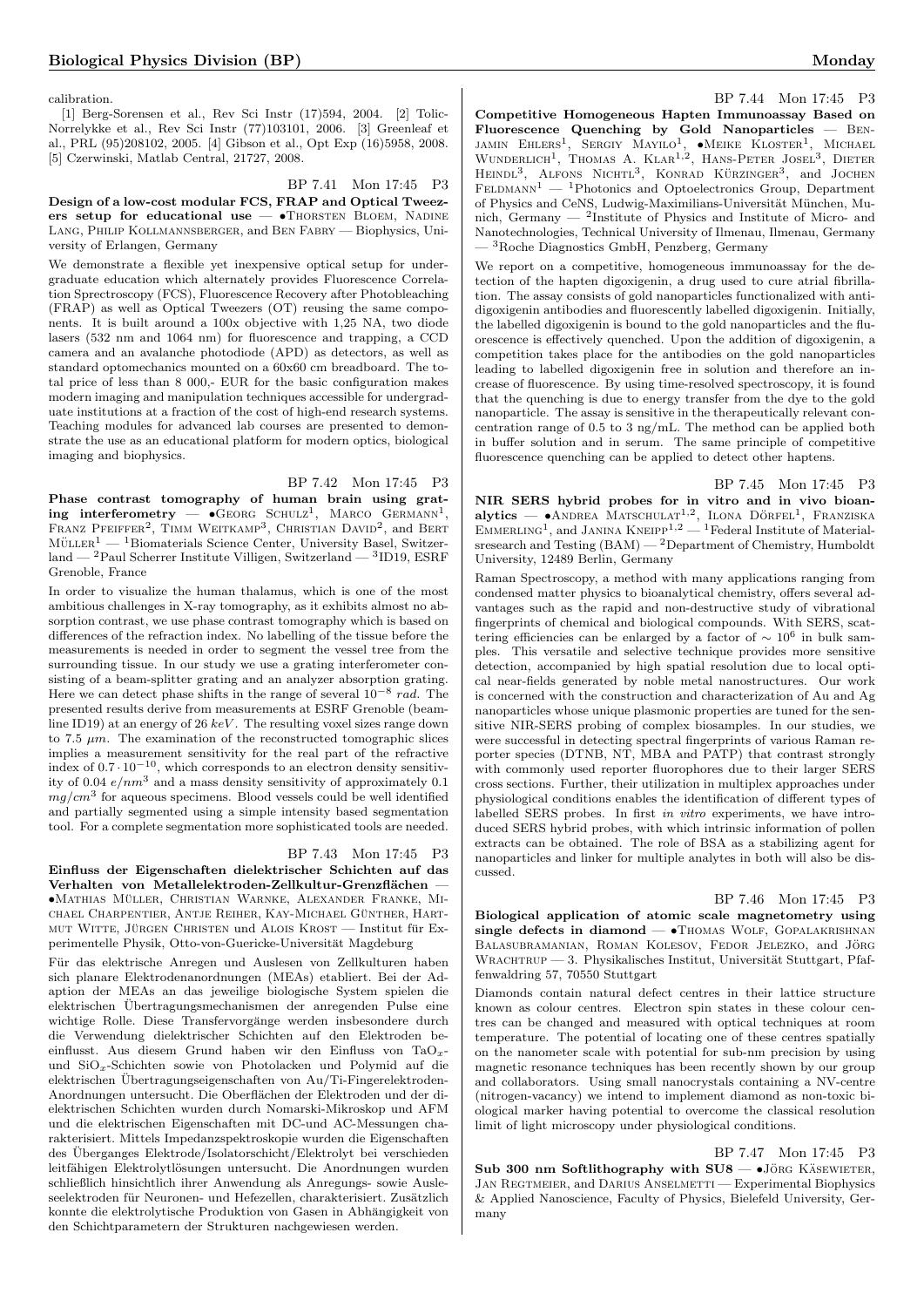Softlithograpy is a low-cost strategy to produce micro- and nano devices. Here we demonstrate that the photoresist SU8, which is designed for thick and high aspect ratio application, can also be used to create 3D micro- and nanofluidic channels with dimensions <300 nm. In a multilayer lithography process, a sub 300 nm SU8 film is spincoated and processed, followed by a layer, which is several micron thick. The layers are aligned with a mask aligner allowing for a positioning precision better than 2 micron absolut.

The SU8 multilayers are replicated with Polydimethylsiloxane (PDMS), that is pretreated with an oxygen plasma before assembly to render the surfaces hydrophil. This combination of nano- and microfluidics allows new approaches to bioanalytical lab-on-a-chip devices, which will be discussed.

BP 7.48 Mon 17:45 P3 Deposition of engineered nanoparticles on human lung cells via the air liquid interface  $\bullet$  ANDREAS COMOUTH<sup>1,2</sup>, SONJA MUELHOPT<sup>2</sup>, HARALD SAATHOFF<sup>1</sup>, DANIEL RZESANKE<sup>1</sup>, AL-ICJA PANAS<sup>3</sup>, CARSTEN WEISS<sup>3</sup>, HANNS-RUDOLF PAUR<sup>2</sup>, SILVIA<br>DIABATE<sup>3</sup>, and THOMAS LEISNER<sup>1</sup> — <sup>1</sup>1Institute for Meteorology and Climate Research, Forschungszentrum Karlsruhe, Germany — <sup>2</sup>2Institute of Technical Chemistry, Thermal Waste Treatment Division, Forschungszentrum Karlsruhe, Germany — <sup>3</sup>Institute of Toxicology and Genetics, Forschungszentrum Karlsruhe, Germany

Epidemiological studies show a correlation between the concentration of ultrafine particles in the atmosphere and the rate of mortality and morbidity due to respiratory and cardiovascular disease. In order to get quantitative information about the lung toxicity of engineered airborne nanoparticles an in vitro exposure system has been build up and lung specific bioassays have been developed. Unlike submers exposure this set up is more realistic due to the deposition at the air liquid interface of lung cells as it happens in vivo. Further this method enables reproducible deposition conditions by in situ monitoring of particle size distribution and concentration via scanning mobility particle sizing (SMPS) as well as mass dose determination by a quartz crystal microbalance. After exposure at the air liquid interface the cells are analyzed to measure the biological responses such as viability, inflammatory or oxidative stress. In this way it is possible to study the influence of particle properties such as surface area, particle coatings as well as primary particle size and agglomerate size on lung toxicity.

#### BP 7.49 Mon 17:45 P3

The unwinding mechanism of the hexameric helicase Large Tumor Antigen — • DANIEL KLAUE and RALF SEIDEL — Biotechnology Center, TU Dresden, Germany

Helicases are ATP-driven molecular motors that processively unwind dsDNA by shearing apart the individual strands . The mechanisms by which helicases accomplish strand separation are heavily debated. Two extreme possibilities are either a passive mechanism, in which reannealing of stochastically opened base pairs at the unwinding junction is sterically prevented , or an active mechanism in which the helicase actively ruptures base pairing. Whereas for the latter case the helicase velocity should be force independent, for the first case a strong force dependence is expected. Recently for hexameric helicases from bacteriophages, a largely passive DNA unwinding mechanism has been found. Here we investigate the eukaryotic hexameric helicase Large Tumor Antigen (T-antigen) from Simian Virus 40 on the level of a single molecule using magnetic tweezers, where unwinding of a DNA hairpin can be observed in real time. In contrast to its prokaryotic counter parts we find that within error DNA unwinding by T-antigen is force independent in agreement with an active unwinding mechanism. Interestingly, the refolding of the DNA, when T-Antigen passes the center of the hairpin and translocates on the single strand, occurs faster than unwinding. This suggests that the active unwinding occurs ahead of the unwinding junction which is shielded against applied force. In agreement with an active unwinding mechanism we also find that T-antigen is one of the most processive helicases known so far.

#### BP 7.50 Mon 17:45 P3

Single-Molecule Studies of DNA Translocating Restriction  $\text{Enzymes}$   $\longrightarrow$   $\bullet$ Friedrich Schwarz<sup>1</sup>, Kara van Aelst<sup>2</sup>, Mark SZCZELKUN<sup>2</sup>, and RALF SEIDEL<sup>1</sup> — <sup>1</sup>BIOTEC TU-Dresden Germany — <sup>2</sup>University of Bristol, United Kingdom

Restriction enzymes (REs) are the central part of the bacterial defence system against invading viruses. These protein complexes recognize viral DNA by the methylation state of their target sequence and destroy it by cleaving it into pieces. For this, the majority of REs need to interact with two distant target sites. This long-range inter-site communication can be accomplished either by passive 3D diffusive looping or by 1D motion along the DNA contour. Among the different classes of REs, Type I and Type III play a special role due to their helicase domains, which are key to the inter-site communication.

For Type I REs it is established that the helicase domain acts as a dsDNA translocating motor. Cleavage is triggered after a pure 1D communication process, when two translocating motors from distant target sites collide. However details of the actual cleavage-collision process still remain unclear. In comparison, the communication mechanism for Type III REs has not been accurately defined and conflicting models including 3D diffusion and 1D translocation have been proposed. Our recent findings suggest that Type III REs move along DNA by diffusion. In order to explore the cleavage-collision process and to test the diffusion hypothesis we started to track the movement of Type I and III REs along DNA using a setup combining magnetic tweezers with single-molecule fluorescence.

BP 7.51 Mon 17:45 P3

Transport properties of G-quadruplex DNA measured with mechanically controllable break junction electrodes — •Shoupeng Liu<sup>1</sup>, SAMUEL WEISBROD<sup>2</sup>, Zhuo TANG<sup>2</sup>, ANDREAS MARX<sup>2</sup>, ELKE SCHEER<sup>1</sup>, and ARTUR ERBE<sup>1</sup> — <sup>1</sup>Physics Department, University of Konstanz, D-78457 Konstanz, Germany — <sup>2</sup>Chemistry Department, University of Konstanz, D-78457 Konstanz, Germany

The conductance properties of G-quadruplex DNA are investigated while stretching the molecules mechanically. Electrodes which are fabricated using a mechanically controllable break junctions (MCBJ) setup enable us to measure the resistance of single or a small number of molecules in various stretching situations. The resistance as a function of the electrode distance, i.e. the so-called open-close curve, shows a plateau, which we associate with the folding and unfolding process of the molecule. From the measured current-voltage characteristics we deduce a semiconductor-like electronic band-structure. The results suggest a comparatively high conductance of the G-quadruplex structure which has promising usage in future nanoelectronics.

BP 7.52 Mon 17:45 P3 Transfer matrix modelling of DNA charge transport with a diagonal-ladder model  $-$  •STEPHEN WELLS<sup>1</sup>, CHI-TIN SHIH<sup>2,3</sup>, and RUDOLF ROEMER<sup>1</sup> — <sup>1</sup>Department of Physics and Centre for Scientific Computing, University of Warwick, Coventry CV4 7AL, UK — <sup>2</sup>Department of Physics, Tunghai University, 40704 Taichung, Taiwan — <sup>3</sup>Physics Division, National Center for Theoretical Sciences, Hsinchu, Taiwan

The structure of DNA, with its stacking of aromatic bases along the axis of the double helix, immediately suggests the possibility of significant charge transport along the molecule. There is increasing evidence that DNA can support a considerable degree of charge transport along the strand by hopping of holes from one base to another, and that this charge transport may be relevant to DNA regulation, damage detection and repair. A surprising amount of insight can be gained from the construction of simple tight-binding models of charge transport, which can be investigated using the transfer-matrix method. We review a set of ladder-like models for DNA charge transport and their extension to include more physically realistic diagonal-hopping terms. There appears to be a correlation between DNA charge-transport properties obtained from these models and the locations and frequency of disease-associated mutations in multiple genes. We present data on genes including p53 (the "guardian of the genome") and genes associated with retinoblastoma and cystic fibrosis.

#### BP 7.53 Mon 17:45 P3

TmHU-DNA binding studied by atomic force microscopy — •Hergen Brutzer, Mathias Salomo, Friedrich Kremer, and Ulrich Keyser — Institute for Experimental Physics I, Leipzig University, Linnéstraße 5, D-04103 Leipzig, Germany

In contrast to the well-characterized processes of formation and destabilization of complexes from eukaryotic histones with DNA, little is known about interactions between histone-like proteins from prokaryotes and DNA. These proteins also kink and bend DNA leading to chromatin-like structures. The histone-like HU protein is nearly ubiquitous in all bacteria. Especially TmHU from Thermotoga maritima exhibits some extraordinary properties, such as the protection of DNA inside the bacterium against thermal denaturation. Experiments with optical tweezers suggest the existence of a threshold protein concentration for the formation of TmHU-DNA complexes. Here we use atomic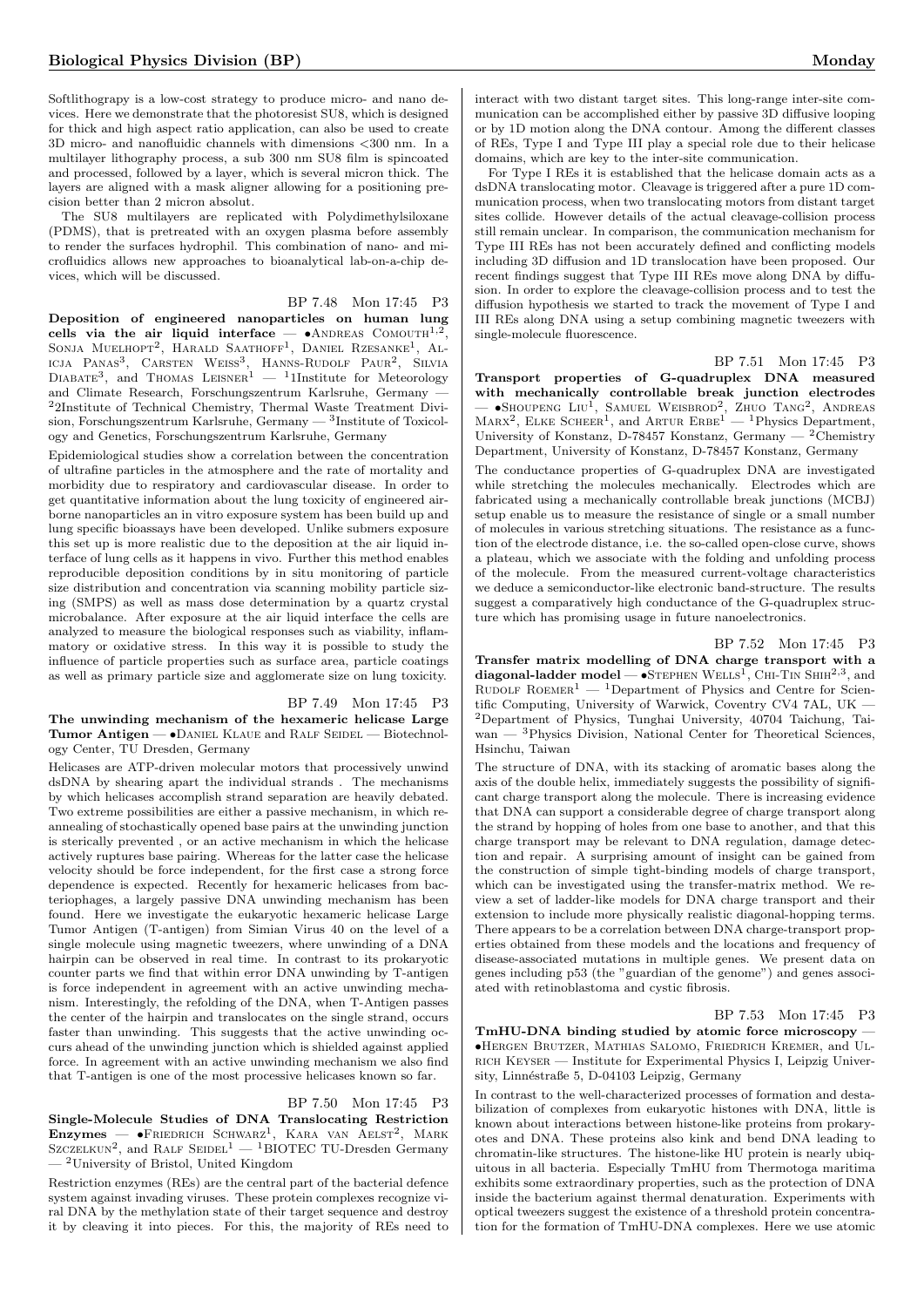force microscopy to study the concentration dependence by alternative means and minimize influence by external forces. The end-to-end distance and the height of the complexes were measured in dependence of protein concentration (50-5000 nM). With increasing protein concentration the end-to-end distance decreases from 70 to 38 nm while the height increases from 0.7 to 2.2 nm for 250 bp dsDNA, indicative of the formation of a globular structure of the TmHU-DNA complex. Most likely this originates from a secondary organizational level during TmHU-DNA binding observed in optical tweezers experiments.

#### BP 7.54 Mon 17:45 P3

Buckling Transition during DNA Supercoiling studied by Magnetic Tweezers — •Hergen Brutzer, Daniel Klaue, and RALF SEIDEL — DNA motors group, BIOTECnology Center, University of Technology Dresden, D-01062 Dresden

In contrast to its well-characterized stretching and bending behavior, the response of DNA upon twisting is less understood. Initially, under the action of an external force, the molecule extension remains almost constant upon twisting. Once a critical buckling torque is reached a linear decrease in extension with added twist is observed, due to the formation of a superhelical structure. Recent experiments, however, revealed the existence of an abrupt extension change at the buckling transition, i.e. upon superhelix formation. Here we studied this abrupt buckling using magnetic tweezers, in order to elucidate its origin. We recorded the population of the pre and post-buckling states as function of the applied twist with high resolution. Depending on the applied force, the superhelix in the post buckling state comprises considerably more than one turn. Applying a two-state model in which the energy for the first turn of superhelix formation is larger than for the subsequent turns, the observed buckling transition can be explained nearly quantitatively. The model suggests a plectonemic structure with one initial loop of high curvature and a subsequent superhelix with lower DNA curvature. With decreasing salt concentration the appearance of the buckling transition is less pronounced, which is also supported by the model.

## BP 7.55 Mon 17:45 P3

Two dimensional semiflexible polymer rings - • FABIAN DRUBE, Karen Alim, and Erwin Frey — Arnold Sommerfeld Center for Theoretical Physics and Center for NanoScience, Department of Physics, Ludwig-Maximilians-Universität München, Theresienstrasse 37, D-80333 München, Germany

The shape of DNA plays a crucial role in many biological processes like protein-DNA interaction. Especially circular DNA shows interesting shape characteristics due to its geometrical constraint. While measuring the three dimensional structure of DNA is not feasible at the moment, recently, circular DNA on a mica surface has been studied experimentally [1]. Comparing these data with the wormlike chain model reveals that topological self-avoidance effects are substantial. We introduce a novel tube-like model of semiflexible polymers to account for excluded volume effects. With extensive Monte-Carlo simulations we quantify the ensuing conformations of circular DNA and compare those with available experimental data.

[1] G. Witz, K. Rechendorff, J. Adamcik, and G. Dietler, Conformation of circular DNA in two dimensions, Phys. Rev. Lett. 101, 148103 (2008)

#### BP 7.56 Mon 17:45 P3

A coarse-grained model for RNA tertiary structure forma- $\text{tion} \longrightarrow \text{THOMAS}$  SCHÖTZ and ULRICH GERLAND — Arnold Sommerfeld Center for Theoretical Physics and CeNS, Department of Physics, Ludwig-Maximilians-Universität München, Theresienstr. 37, 80333 München

RNA folding is relatively well understood on the secondary structure level, i.e. structure formation in the abstract space of base pairing patterns. However, on the level of the three-dimensional structure in real space, there are hardly any modeling approaches short of full-fletched molecular dynamics simulations, which are challenging even for small RNA molecules. Towards the ultimate goal of filling this gap, we construct a coarse-grained bead-spring type polymer model for RNA, which behaves like a freely jointed rouse chain as long as the bases are unpaired. However, when the short-range sequence-dependent interactions between the bases set in, more complex interactions between adjacent base pairs act to spontaneously create double-helical segments with a non-vanishing bending rigidity and torsion stiffness. We study the rich behavior of this model, including the sequence-dependent folding dynamics as well as static and dynamic properties of the folded

tertiary structure, by the use of Brownian dynamics simulation techniques. This approach allows us to examine the dynamic formation and destruction of typical tertiary structure elements, including small pseudo-knotted structures, which play an important role in molecular biology.

#### BP 7.57 Mon 17:45 P3

Stretching of a DNA/HU-protein complexes in SMD simula $tions - \bullet$ Carsten Olbrich and Ulrich Kleinekathöfer — Jacobs University Bremen, Campus Ring 1, 28759 Bremen, Germany

The protein HU is a member of a family of prokaryotic proteins that interacts with the DNA in a non-specific way [1]. Its major function is the binding, compaction and stabilization of DNA. Steered molecular dynamic (SMD) simulations are applied to DNA which is either bound to the HU protein of the bacteria Anabaena (AHU) or of the Thermotoga maritima (TmHU). Using these all-atom simulations including explicit water and about 80,000 atoms in total, we are able to gain insight into the discrete disruptions events which occur when the DNA releases from the protein body. These disruptions were first observed in experiments performed with optical tweezers [2]. By comparing the unbinding pathways of the complexes, different binding strengths of AHU and TmHU to DNA can be found.

[1] R. Dame and N. Goosen, FEBS Lett. 529, 151 (2006).

[2] M. Salomo, F. Kremer et al., J. Mol. Biol. 359, 769 (2006).

#### BP 7.58 Mon 17:45 P3

Optical tweezers measurements of threading DNA and DNAligand-complexes through solid-state nanopores -  $\bullet$ ANDY SISCHKA<sup>1</sup>, CHRISTOPH KLEIMANN<sup>1</sup>, WIEBKE HACHMANN<sup>2</sup>, MAR-cus M. Schäfer<sup>3</sup>, Ina Seuffert<sup>4</sup>, KATJA TÖNSING<sup>1</sup>, and DARIO  $\operatorname{Answer 11} - \operatorname{1\:}$  Experimental Biophysics and Applied Nanosciences, Bielefeld University, Germany — <sup>2</sup>Molecular and Surface Physics, Bielefeld University, Germany  $-$  <sup>3</sup>Center for Nanotechnology (CeN-Tech), Münster, Germany —  ${}^{4}$ Fachbereich Physik, Fach M621, University of Konstanz, Germany

We developed a versatile and high precision 3D optical tweezers setup, capable for force measurements completely based on detection of backscattered light with minimal optical interference to measure forces in the sub-pN regime and to manipulate single molecules. With this novel setup, single dsDNA-molecules were threaded into a solid-state nanopore by applying electrical voltage across the membrane, as the electrostatic force and the ionic current through the pore were measured. Here, individual force steps could be observed for each DNAmolecule entering the nanopore. Active pulling of a single Lambda-DNA-molecule out of the nanopore by linearly increasing the beadmembrane distance induced a force signal with only very weak force oscillations of about 2 pN, until the DNA was completely pulled out of the nanopore. Binding of dedicated protein ligands (peroxiredoxin, and E.coli RNA-polymerase) to dsDNA caused a significant change in the apparent electrostatic forces that are required for threading and unthreading the DNA-ligand-complex through the nanopore.

## BP 7.59 Mon 17:45 P3

Force-induced unfolding of G-quadruplex  $- \bullet$  HUI LI<sup>1</sup>, EN-HUA  $\text{Cao}^2$ , and THOMAS  $\text{GisLER}^1$  - <sup>1</sup>Universität Konstanz, Fachbereich Physik, 78457 Konstanz, Germany  $-$  <sup>2</sup>Institute of Biophysics, Chinese Academy of Sciences, Beijing 100101, China

Telomeric DNA sequences can form four-stranded (quadruplex) structures both in vivo and in vitro in presence of cations. However, the folding process of quadruplex is still a mystery and has so far not been accessible with conventional molecular dynamics (MD) simulation. In this publication we study the unfolding of a parallel G-quadruplex from human telomeric DNA by mechanical stretching using steered molecular dynamics (MD) simulation. We find that the force curves and unfolding processes are strongly dependent on the pulling sites. If the stretching springs are connected to the sugar backbone, the force curve shows a single peak and the unfolding can be regarded as a two-state transition. When the stretching springs are connected to the terminal nucleobases, the force curve shows two peaks indicating that unfolding proceeds through an intermediate state. The free energy profile for the base-pulling scenario computed from the force-extension curves using the Jarzinsky equation shows a shoulder which corresponds to the intermediate state. After releasing the force constraint, equilibrium simulations for 8 ns show that the molecule does not refold back to its original structure once it was stretched to the intermediate state. Folding pathways of parallel G-quadruplex are proposed according to the simulated structures.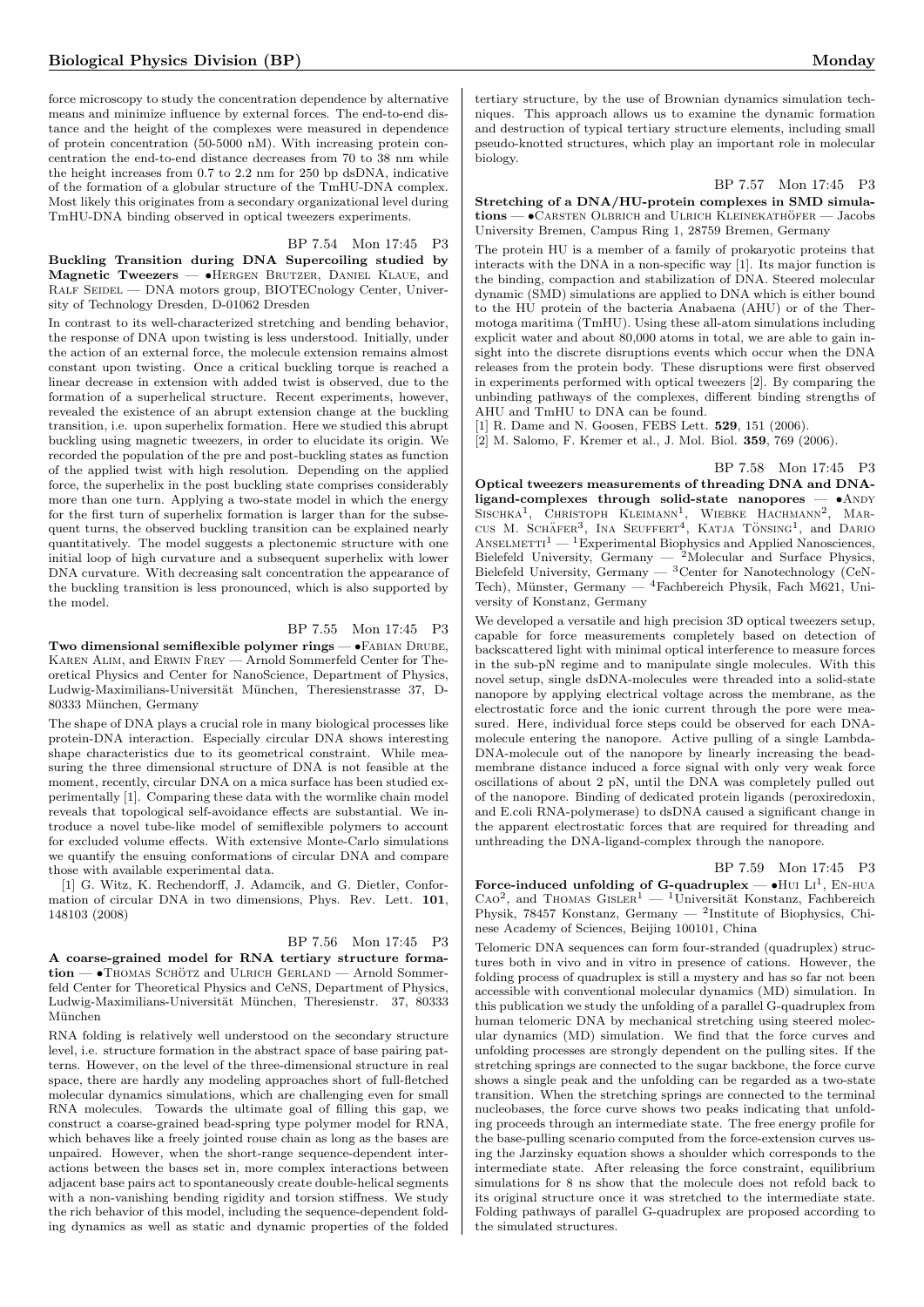BP 7.60 Mon 17:45 P3

**Probing DNA Tetrahedra — •**ALEXANDER BENKSTEIN<sup>1</sup>, IWAN A. T. SCHAAP<sup>1</sup>, CHRISTOPH M. ERBEN<sup>2</sup>, ANDREW J. TURBERFIELD<sup>2</sup>, and CHRISTOPH F. SCHMIDT $^{1}$  —  $^{1}3.$  Physikalisches Institut, Fakultät für Physik, Georg-August Universität, 37077 Göttingen — <sup>2</sup>Clarendon Laboratory, Department of Physics, University of Oxford, Parks Road, Oxford OX1 3PU, UK

Well established synthesis procedures and the "programmability" of DNA binding via base pairing makes DNA ideal for the design of nanostructures.

We here investigate the mechanical characteristics of self assembled tetrahedra from DNA oligomers with dimensions smaller than 10nm. For this purpose, the tetrahedra are modified to bind to gold surfaces and are studied by atomic force microscopy in combination with fluorescence microscopy.

BP 7.61 Mon 17:45 P3

AlGaN/GaN-Biosensoren - stabile DNA-Sensoren — •Stefanie Linkohr, Christoph Nebel, Vadim Lebedev, Volker CIMALLA und OLIVER AMBACHER — Fraunhofer Institut für Angewandte Festkörperphysik IAF, Tullastraße 72, 79108 Freiburg

AlGaN/GaN-Sensoren sind hoch sensitive und chemisch stabile Biosensoren, die sowohl für die Detektion von Ionen und Biomolekühlen sowie für die Untersuchungen von biologischen Aktivitäten von Zellen in Flüssigkeiten und Gasen geeignet sind. Weiterhin ermöglichen diese Sensoren durch geeignete Funktionalisierung der GaN-Oberfläche die Untersuchung von DNA-Molekulen. Bei den untersuchten Sen- ¨ soren handelt es sich um AlGaN/GaN-Heterostrukturen, die mit einer SiO-SiN-PMMA-Multilayer-Passivierung gegen den Kontakt mit Flussigkeit isoliert sind. Dabei handelt es sich um pH-sensitive-ISFETs ¨ dessen Empfindlichkeit bei 59 mV/pH liegt und die in einem pH-Bereich von 4 - 9 eine gute Langzeitstabilität aufweisen. Zur Biofunktionalisierung mit DNA wird das geöffnete Gate mit 10-amino-dec-

1-ene Molekulen, funktionalisiert. Unter Benutzung einer hochdruck ¨ Halogen UV-Lichtquelle (200 nm) wird die GaN-Oberfläche über 2 bis 8 h beleuchtet. Die Funktionalisierung der GaN-Oberfläche wird mit Hilfe von Rasterkraftmikroskopie, Rastertunnelmikroskopie und röntgeninduzierte Photoelektronenspektroskopie charakterisiert und zeigt das inselartige Wachstum der Olefin-Moleküle. Nach der Funktionalisierung verringert sich die Empfindlichkeit des Transistors, so dass DNA [Ck 20] Hybridisierung und Denaturierung beobachtet werden kann.

BP 7.62 Mon 17:45 P3 Investigating the chemo-mechanical properties of twodimensional actin networks  $- \bullet$ KAI UHRIG<sup>1,2</sup>, RAINER KURRE<sup>1,2</sup>, MARTIN STREICHFUSS<sup>1,2</sup>, FRIEDRICH ERBS<sup>1,2</sup>, SIMON SCHULZ<sup>1,2</sup>, AN-ABEL CLEMEN<sup>1,2</sup>, TAMAS HARASZTI<sup>1,2</sup>, CHRISTIAN BÖHM<sup>1,2</sup>, and JOACHIM SPATZ<sup>1,2</sup> — <sup>1</sup>MPI for Metals Research, Dept. Spatz, Heisenbergstr. 3, 70569 Stuttgart  $-$  <sup>2</sup>Univ. of Heidelberg, Biophys. Chem. Dept., INF 253, 69120 Heidelberg

The actin cortex, a quasi two-dimensional network of actin, plays an important role in cell stability, motility and viscoelasticity. In vivo, its characteristic properties are controlled by various crosslinkers, such as actin binding proteins or ions. To investigate the influence of a specific crosslinker on the network's behaviour exclusively we create and probe biomimetic models of the actin cortex. This is realized using microbeads trapped by holographic optical tweezers (HOTs) as scaffold for the actin filaments. With this technique we are able to create actin networks in arbitrary geometry and determine the forces exerted by different crosslinkers. Using a special microfluidic flowcell we have full control over the chemical environment in our experiments. The acting forces are measured by highspeed imaging, whereas simultaneous fluorescence microscopy yields information about the structure and density of the actin network. In another approach we use micropillars as framework and measure unzipping forces of crosslinked actin filaments.

## BP 8: Developmental Processes

Time: Tuesday 9:30–13:00 Location: HUL 186 ¨

-

Invited Talk  $BP 8.1$  Tue  $9.30$  HUL  $186$ Robustness and Scaling in Embryonic Development — •Naama Barkai — Department of Physics of Complex Systems, Weizmann Institute of Science, Rehovot 76100, Israel — Department of Molecular Genetics, Weizmann Institute of Science, Rehovot 76100, Israel

#### Invited Talk  $BP 8.2$  Tue  $10:00$   $HÜL 186$ The R8 race: Specifying photoreceptor cells in the developing  $fly eye — o$ DAVID LUBENSKY — University of Michigan, Ann Arbor, MI, USA

Regular patterns of cell fate appear widely in biology. Such patterns also emerge spontaneously, via a Turing instability, in models of diffusible activators and inhibitors, but it remains unclear to what extent biology takes advantage of this fact. I will discuss a quantitative analysis of Drosophila eye development, focusing on the activator-inhibitor system responsible for spacing the R8 photoreceptors that define the eye's regular ommatidial pattern. The R8 lattice grows by turning on the expression of proneural genes at a moving front to create new columns of R8 cells. I propose a model where R8 fate specification occurs when a bistable genetic switch is flipped in a given cell; a template of inhibitory signals from the existing R8 lattice determines where the switch will be flipped in the new column. A consequence of our model is that transient perturbations of one column can change the pattern in all subsequent columns. Most strikingly, the normal triangular lattice can give way to stripes of R8 cells. These predictions are confirmed experimentally by manipulation of the Notch and scabrous genes. In our model, the relative timing and strength of signals from the template, rather than competition among neighboring cells, determines the eventual R8. If time allows, I will discuss implications of this picture for other related examples of neural fate specification.

 $BP 8.3$  Tue  $10:30$  HUL 186 Quantification of leaf vein patterning -  $\bullet$ KAREN ALIM and

Erwin Frey — Arnold Sommerfeld Center for Theoretical Physics and CeNS, Department of Physics, Ludwig-Maximilians-Universtät München, Theresienstr. 37, 80333 Munich, Germany

Vein networks are essential in transporting nutrition effectively into all cells of an organism. In plant leaves these vein networks are formed by the opposite transport mechanism, the retraction of the plant hormone auxin. The so formed auxin flow pattern is consistent with the vascular network of the mature leaf. Key factors in the non-uniform transport are the competition of auxin carriers within each cell and the coupling between auxin current and carrier location.

We investigate a microscopic model for the directed auxin transport by carrier proteins performing both computer simulations and analytic calculations. These enable us to identify the relevant biological processes which should be considered for leaf vein patterning. Quantitative results help us to suggest observables and experimental scenarios to measure the kinetic rates governing the active transport.

 $BP 8.4$  Tue  $10:45$   $HÜL 186$ 

Investigating the influence of mechanics on epithelial morphogenesis - CARINA M. EDWARDS<sup>1</sup>, FRANCESCO PAMPALONI<sup>2</sup>, ERNST H. K. STELZER<sup>2</sup>, and ULRICH S. SCHWARZ<sup>1,3</sup> - <sup>1</sup>Center for Modelling and Simulation in the Biosciences (BIOMS), University of Heidelberg, Im Neuenheimer Feld 267, 69120 Heidelberg, Germany — <sup>2</sup>EMBL Heidelberg, Meyerhofstrasse 1, 69117 Heidelberg, Germany — <sup>3</sup>University of Karlsruhe, Theoretical Biophysics Group, Kaiserstrasse 12, 76131 Karlsruhe, Germany

Mechanical stress and strain are increasingly being recognized as playing a crucial role in determining tissue size and structure. Because experimentally it is very difficult to measure stress and strain for growing tissues, mathematical modelling is required to correlate stress and strain with biological processes like cytoskeletal remodelling. In order to acquire quantitative data, one needs to combine advanced microscopy techniques with image processing. Here we use light-sheetbased fluorescence microscopy applied to the growth of cysts from Madin-Darby canine kidney (MDCK) cells. Using careful image anal-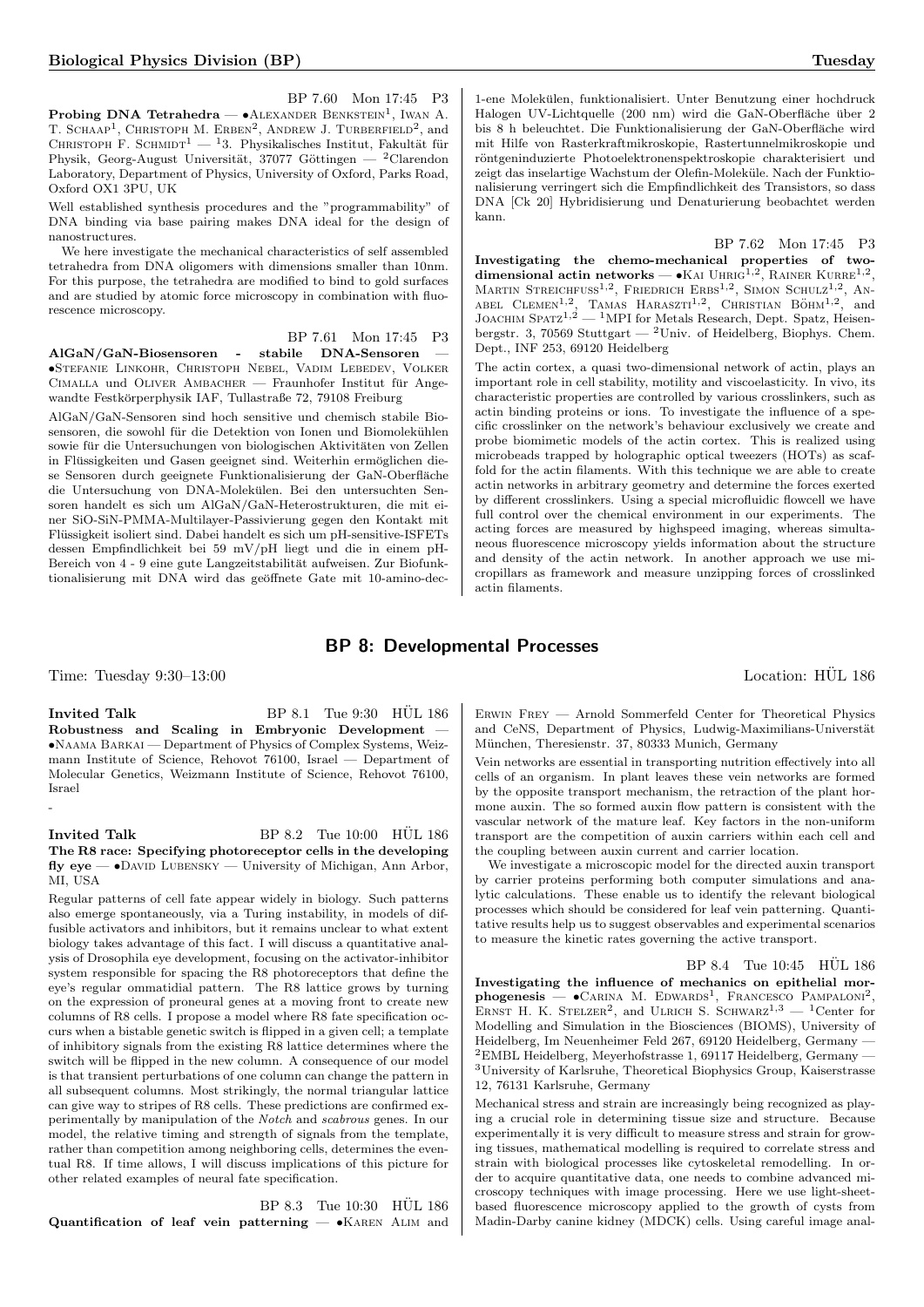ysis we extract time-resolved data on cyst and lumen size, and on the number of cells. These results are used to rule out or validate growth models, including those that incorporate mechanical effects. We are also able to look at the effect of gel stiffness on cyst growth.

Optimal precision of noisy gene expression domains — •Thorsten Erdmann<sup>1</sup> , Martin Howard<sup>2</sup> , and Pieter Rein ten  $\textsc{Wolbe}^1$  —  $^1\textsc{FOM}$  Institute Amolf, Amsterdam, The Netherlands <sup>2</sup>John Innes Centre, Norwich, United Kingdom

During early embryonic development, the body plan of the adult fruit fly is laid out by spatial patterns of gene expression. To form a viable organism different domains need to be reliably separated against the adverse influence of stochastic noise. A prominent example is the domain of the Hunchback protein. The production of Hunchback proteins is activated by a fluctuating morphogen gradient. In addition, the rate of protein production is subject to strong fluctuations. We theoretically study the spatial positioning of the Hunchback domain boundary for fluctuating protein concentrations. We find that the interplay between spatial and temporal averaging leads to an optimal precision for the Hunchback boundary as a function of protein lifetime. Moreover, the Hunchback domain boundary can be determined with better accuracy than the noisy input.

#### 15 min. break

 $BP 8.6$  Tue  $11:30$  HÜL  $186$ Slowing down of genetic oscillations in vertebrate segmenta- $\text{tion} = \bullet$ Saul Ares<sup>1</sup>, Luis G. Morelli<sup>1</sup>, Andrew C. Oates<sup>2</sup>, and FRANK JULICHER<sup>1</sup> — <sup>1</sup>Max Planck Institute for the Physics of Complex Systems — <sup>2</sup>Max Planck Institute of Molecular Cell Biology and Genetics

The subdivision of the vertebrate body axis in a segmented pattern is driven by genetic oscillations in the unsegmented tissue called the Presomitic Mesoderm (PSM). These oscillations form waves of gene expression that start at the posterior of the PSM and move anteriorly to finally stop at an arrest front. In situ snapshots of the PSM display a gene expression pattern of several stripes which are thiner at the anterior. Recently, Gomez et al. [Nature, 454, 335-339 (2008)] have analyzed experimentally embryos of snake, mouse, chick and zebrafish, measuring the sizes of their PSM and the different number of stripes of cyclic gene expression in each species (from 1 in mouse or chick to up to 9 in snake).

In this contribution we present a Delayed Coupling Theory of vertebrate segmentation that treats the cellular oscillators as phase oscillators coupled with a time delay. Using this theory we analyze the data from Gomez et al. and show for the first time that the way in which oscillators slow down across the PSM is different and characteristic of each species. Together with the PSM size and the collective period of the oscillations, the way in which the oscillator slow down establishes the gene expression pattern setting the number and size of the stripes of cyclic gene expression in the PSM.

#### BP 8.7 Tue 11:45 HUL 186

Exploring Fgf8 morphogen gradient in vivo  $- \cdot MARKUS$ Burkhardt, Shuizi Rachel Yu, Matthias Nowak, Jonas Ries, ZDENĚK PETRÁŠEK, PETRA SCHWILLE, and MICHAEL BRAND BIOTEC/ TU Dresden, Tatzberg 47-51, 01307 Dresden, Germany

It is widely accepted that tissue differentiation and morphogenesis in multicellular organisms is regulated by tightly controlled concentration gradients of morphogens. How exactly these gradients are formed and maintained, however, is highly controversial. Here, we present a study in living Zebrafish embryos where we directly examine Fgf8 morphogen mobility and concentration by Fluorescence Correlation Spectroscopy (FCS). Our results support a simple mechanism to form an Fgf8 morphogen gradient in Zebrafish embryos. The study shows the potential of FCS as a quantitative method to investigate morphogen gradients at the single molecule level in developing multicellular organisms.

#### BP 8.8 Tue 12:00 HUL 186

Early Keratinocyte Differentiation and Epithelial-Tissue Morphogenesis on Micropillar Interfaces  $-$  •SIMON SCHULZ<sup>1</sup>, THORSTEN STEINBERG<sup>2</sup>, EVA MUESSIG<sup>2</sup>, JENS ULMER<sup>1</sup>, NIELS GRABE<sup>3</sup>, GERDA KOMPOSCH<sup>2</sup>, PASCAL TOMAKIDI<sup>2</sup>, and JOACHIM P. SPATZ<sup>1</sup> -<sup>1</sup>Biophysical Chemistry, University of Heidelberg, and Max-Planck-Institute for Metals Research, Stuttgart, Germany. — <sup>2</sup>Department

of Orthodontics and Dentofacial Orthopedics, Dental School, University of Heidelberg  $-$  3Department of Medical Informatics, University of Heidelberg

Proliferation and differentiation of keratinocytes play a crucial role in tissue epithelial tissue integrity. Furthermore connective-tissue fibroblasts are pivotal for epithelial-tissue morphogenesis. The combination of material technologies mimicking different tissues with life sciences can lead to the elucidation of fundamental requirements needed for the cells to properly exert tissue specific functions. We fabricated fibronectin covered polydimethylsiloxane (PDMS) micropillar arrays which can be varied in pillar stiffness, diameter and distance. They are applied as a biomechanical microenvironment for immortalized human gingival keratinocytes (IHGKs) and gingival connective-tissue fibroblasts (GCTFs). Qualitative and quantitative differences in expression of the early keratinocyte differentiation markers keratin 1 and 10 could be observed by varying the pillar distances. We show that co-cultures of GCTFs and IHGKs could also be established. Epithelial equivalents of the IHGKs were grown on these topologically defined environments.

BP 8.9 Tue 12:15 HÜL 186

Determinants of Epithelial Morphogenesis Studied in 3D with Light Sheet-Based Fluorescence Microscopy —  $\bullet$ Francesco PampaLONI<sup>1</sup>, CARINA M. EDWARDS<sup>2</sup>, ULRICH S. SCHWARZ<sup>2,3</sup>, and ERNST H.K.  $STELZER<sup>1</sup> - <sup>1</sup>EMBL Heidelberg$ . Meyerhofstr. 1, D-69117 Heidelberg, Germany  $-$  <sup>2</sup> Center for Modelling and Simulation in the Biosciences (BIOMS), University of Heidelberg, Im Neuenheimer Feld 267, 69120 Heidelberg, Germany —  $^3$ University of Karlsruhe, Theoretical Biophysics Group, Kaiserstrasse 12, 76131 Karlsruhe, Germany

Understanding how mechanical forces regulate tissue growth is a major issue in biophysics. Since D'Arcy Thompson published his classical work "On Growth and Form" in 1917, it has been recognized that physical interactions with the environment are as essential as chemical cues for an organism's growth, shape, and function. However, these physical aspects can only be understood in a systematic and quantitative approach where biological data is recorded with high reproducibility, high statistics, and minimum perturbation of the sample. New microscopy techniques, such as light-sheet-based fluorescence microscopy (e.g. SPIM) enable to do that by minimizing photodamage and collecting light with high quantum efficiency. We have employed SPIM to study the growth of multicellular MDCK cysts in 3D collagen gel and matrigel (a widespread model of kidney development). We recorded the growth of 50 MDCK cysts with live fluorescence microscopy measuring the increase of volume and the number of cells and have studied how cyst growth depends on the collagen density.

BP 8.10 Tue 12:30 HÜL 186 Morphogen dynamics and growth control during develop**ment** — •Peer Mumcu<sup>1</sup>, Thomas Bittig<sup>1</sup>, Ortrud Wartlick<sup>2</sup>;<br>Anna Kicheva<sup>2</sup>, Marcos González-Gaitán<sup>2</sup>, and Frank Jülicher<sup>1</sup>  $1$ Max Planck Institute for the Physics of Complex Systems, Nöthnitzer Straße 38, 01187 Dresden — <sup>2</sup>Department of Biochemistry and Department of Molecular Biology, Geneva University, Sciences II, Quai Ernest-Ansermet 30, 1211 Geneva 4, Switzerland

Growing organs in developing animals have the ability to control their size and shape autonomously. Morphogens are a special class of signaling molecules which play a key role in this process. They are secreted from localized sources and spread throughout the growing tissue where they are degraded. They thereby form graded concentration profiles which provide the target tissue with positional information. We present a theoretical study of the transport of morphogens in growing epithelia using a continuum theory and a two-dimensional vertex model. In the vertex model the adherence junctions of the cells are represented as a network of polygons and morphogen transport is described by a diffusion current between neighbouring cells. Within this framework we study the dynamics of the morphogen gradient and we discuss the relationship between the spatio-temporal morphogen levels and the growth rate of the tissue during development. We compare our theory to experimental data from the developing Drosophila wing imaginal disc, a precursor of the fly wing.

BP 8.11 Tue 12:45 HUL 186 Dynamics of Polar and Hexagonal Order in Developing Epithelia —  $\bullet$ REZA FARHADIFAR<sup>1</sup>, BENOIT AIGOUY<sup>2</sup>, DOUGLAS B. STAPLE<sup>1</sup>, JENS ROEPER<sup>2</sup>, ANDREAS SANGER<sup>2</sup>, SUZANNE EATON<sup>2</sup>, and FRANK JÜLICHER<sup>1</sup> — <sup>1</sup>MPI-PKS, Dresden, Germany — <sup>2</sup>MPI-CBG, Dresden, Germany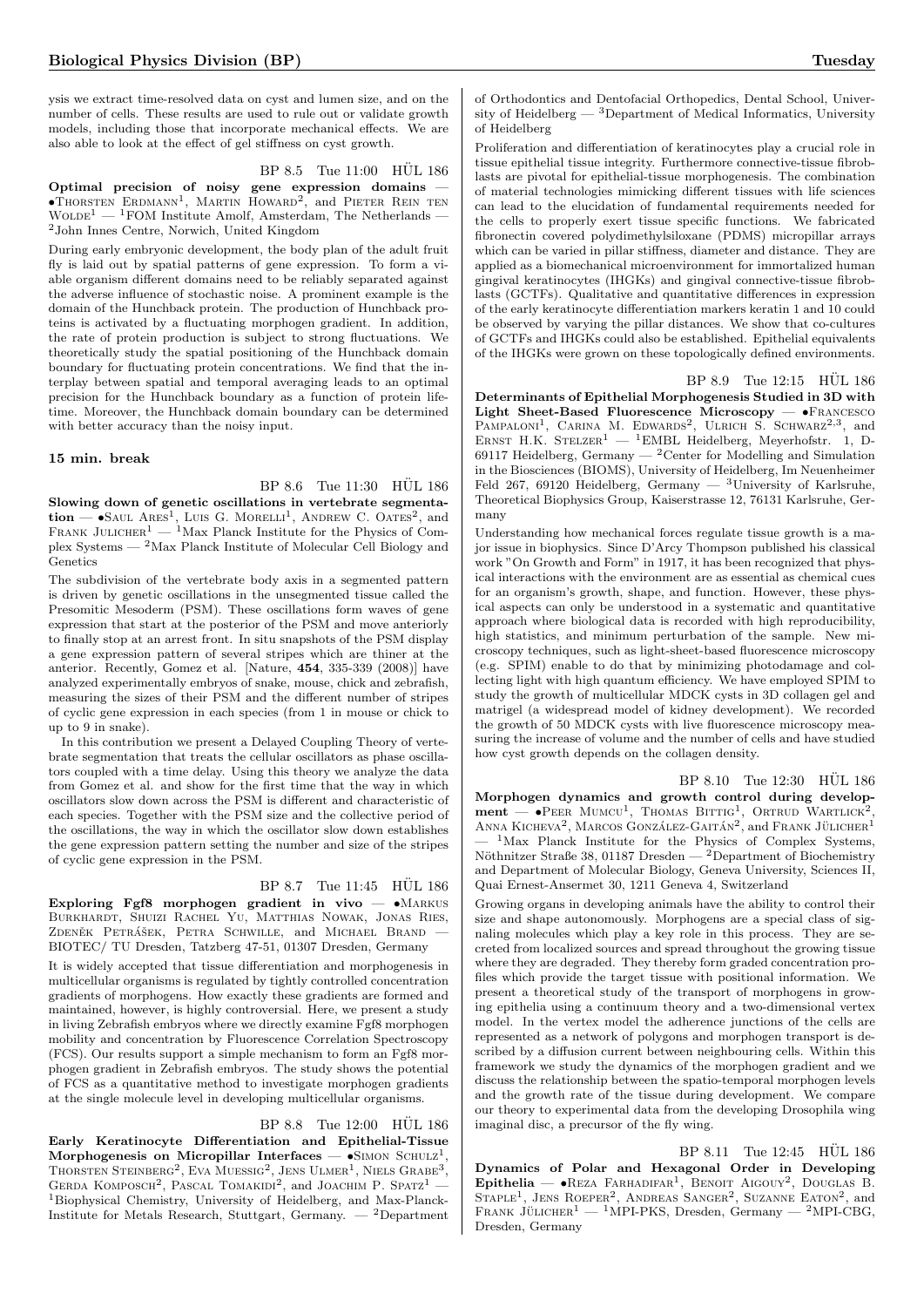Planar cell polarity (PCP) is a tissue-level phenomenon that coordinates cell behavior in epithelia, which are two-dimensional tissues. A particular example of planar cell polarity at work is revealed in the orientation pattern of hairs, which form on the wing of the fruit fly Drosophila. Planar polarity is established by a molecular organization that includes an asymmetric distribution of PCP proteins within cells. The distribution of these proteins in a given cell determines of the polarity of neighboring cells. At the end of wing development, a specific pattern of PCP orientational order is established. We present a theoretical study of planar polarity in developing epithelia based on a ver-

Time: Tuesday 10:45–13:15 Location: ZEU 260

BP 9.1 Tue 10:45 ZEU 260 Dynamics of the actin cytoskeleton in response to periodic stimuli —  $\bullet$ Christian Westendorf<sup>1</sup>, Eberhard Bodenschatz<sup>1</sup>, and CARSTEN BETA<sup>1,2</sup> — <sup>1</sup>MPI für Dynamik und Selbstorganisation, Göttingen — <sup>2</sup>Institut für Physik und Astronomie, Universität Potsdam

The dynamic properties of the actin cytoskeleton provide the basis for motility, phagocytosis, and division of eukaryotic cells. Polymerization of actin fibers within the branched cortical network exerts a force at the membrane of the leading edge resulting in the formation of pseudopods and, finally, cell motion. A widely used model system for the study of actin dynamics in vivo is the social amoeba Dictyostelium discoideum. It is the aim of this study to characterize intrinsic time scales of the actin cytoskeleton in chemotactic Dictyostelium cells. We observe filamentous actin using a LimE-GFP construct in an AX-2 background. Microfluidic techniques, including laser-mediated uncaging of caged cAMP, are used to expose single Dictyostelium cells to periodic stimuli of cAMP. Responses of the actin cytoskeleton were recorded by fluorescence imaging of LimE-GFP using confocal laser scanning microscopy. Based on frequency analysis, we find an optimal response regime of the actin system around 20 sec. For longer forcing periods, a frequency doubled resonant response could be observed. For short forcing periods no entrainment was found. We also performed computer automated celltracking on the cells exposed to periodic stimuli.

BP 9.2 Tue 11:00 ZEU 260 Visco-Elasticity of Actively Deformed Actin Bundles — •Dan STREHLE<sup>1</sup>, BRIAN GENTRY<sup>1</sup>, JÖRG SCHNAUSS<sup>1</sup>, MARK BATHE<sup>2,3</sup>, ER-WIN FREY<sup>2</sup>, and JOSEF KAS<sup>1</sup> - <sup>1</sup>Universität Leipzig - <sup>2</sup>LMU München —  ${}^{3}$ MIT Boston

Actin, a highly conserved cellular protein, forms filamentous polymers under physiological conditions. In vivo these are organized into the networks and bundles that comprise the cytoskeleton, which is responsible for the cell\*s morphology and is essential for cell locomotion. Cytoskeletal bundles also perform a variety of additional functions. In filopodia, for instance, they probe the extracellular environment and in stereocilia they serve as the signal transducing organelles of hair cells.

Cells can finely tune the mechanical properties of networks for various tasks by choosing from a variety of actin associated proteins to control growth, crosslinking and bundling of filaments. Dynamic crosslinkers such as alpha-actinin or fascin, for instance, create the possibility for a viscoelastic-like response to different stresses encountered in cellular conditions. This behavior is a well-known property of actin networks, but less is known about time-dependent responses of the bundles themselves.

In order to better characterize the mechanical properties of cytoskeletal F-actin bundles, we have actively deformed reconstituted bundles in vitro. We have seen clear evidence of plastic behavior in which bundles maintain their deformed shape after being bent for an extended time. On shorter holding times they response elastically, returning to their undeformed configurations.

BP 9.3 Tue 11:15 ZEU 260

Quantifying athermal fluctuations in active actomyosin com- $\mathbf{p}$ lexes —  $\bullet$ David HEAD<sup>1</sup> and DAISUKE Mizuno<sup>2</sup> — <sup>1</sup>IFF Theorie II, Forschungszentrum Jülich, GERMANY —  ${}^{2}$ Organization for the Promotion of Advanced Research, Kyushu University, Fukuoka, JAPAN Active gels represent a class of non-equilibrium materials that are cur-

tex model, which can account for cell shape and cell mechanics. The distribution of PCP molecules along cell boundaries as well as their interactions with neighboring cells are captured in a coarse grained description. We identify a basic mechanism by which long-range correlations throughout the tissue can be established. We furthermore study the role of quasi-static shear deformations. In the presence of shear, the polarity of the tissue reorients. In addition, hexagonal order emerges under these conditions. These physical mechanisms for ordering can account for the processes observed during development of the Drosophila wing.

## BP 9: Actin Dynamics

rently undergoing vigourous research due to their relevance to a range of important biomechanical processes. The motility, structural and mechanical properties of eukaryotic cells are determined in part by the interaction between protein filaments and motor proteins activated by a reservoir of energy transfer molecules such as ATP. Being athermal in origin, the pN-scale force impulses generated by motor activations violate the fluctuation-dissipation theorem, and first principles modeling is required to relate microscopic processes to macroscopically measurable quantities. Here we present the results of such calculations based on the two-fluid model, in which the active agents are spatially uncorrelated but their stress fields decay algebraically, generating long-range correlations that can and have been measured in 2-particle microrheology experiments. 1-particle results are also derived, and both sets of calculations are supported by zero-frequency elasticity calculations performed in real space. Beyond the obvious advantages of allowing direct comparison to experiment, these results can also be used to speculate about the early-time instability of isotropic networks in the absence of permanent crosslinks, leading to the well-known phenomenon of super-precipitation.

BP 9.4 Tue 11:30 ZEU 260 Filament turnover stabilizes contractile cytoskeletal structures — •Philip Guthardt Torres, Konstantin Doubrovinski, and KARSTEN KRUSE — Universität des Saarlandes, Fachrichtung Theoretische Physik, 66041 Saarbrücken, Germany

Vital cellular processes depend on contractile stresses generated by the actin cytoskeleton. Commonly, the turnover of actin filaments in the corresponding structures is large. We introduce a mesoscopic theoretical description of motor-filament systems that accounts for filament nucleation, growth, and disassembly. To analyze the dynamic equations, we introduce an expansion of the filament densities in terms of generalized Laguerre polynomials. We find that filament turnover significantly stabilizes contractile structures against rupture. Finally, we relate the mesoscopic description to a phenomenological theory of cytoskeletal dynamics.

BP 9.5 Tue 11:45 ZEU 260 Polymerization forces of interacting filaments  $\bullet$  JAROSLAW KRAWCZYK and JAN KIERFELD — TU Dortmund, Fakultät Physik, 44221 Dortmund

Many cellular processes are driven by polymerization of filamentous proteins. Using stochastic simulations based on the Gillespie algorithm we investigate force-generation by polymerizing groups of filaments or protofilaments and study the influence of an attractive interaction between filaments on the polymerization dynamics. We find that the force-velocity characteristics, the stall force and maximal growth velocity of the filament assembly depend sensitively on the presence of interactions.

### 15 min. break

BP 9.6 Tue 12:15 ZEU 260 A realistic model for actin driven motility using homogenization techniques — • KARIN JOHN<sup>1</sup>, DENIS CAILLERIE<sup>2</sup>, PHILIPPE PEYLA<sup>1</sup>, and CHAOUQI MISBAH<sup>1</sup> - <sup>1</sup>Laboratoire des Spectrométrie Physique, UJF Grenoble I, BP 87 - 38402 Saint-Martin-d'Hères, France — <sup>2</sup>Laboratoire 3SR, INPG, BP 53 - 38041 Grenoble Cedex 9, France Force generation by actin polymerization is an important step in cellular motility and can induce the motion of organelles or bacteria, which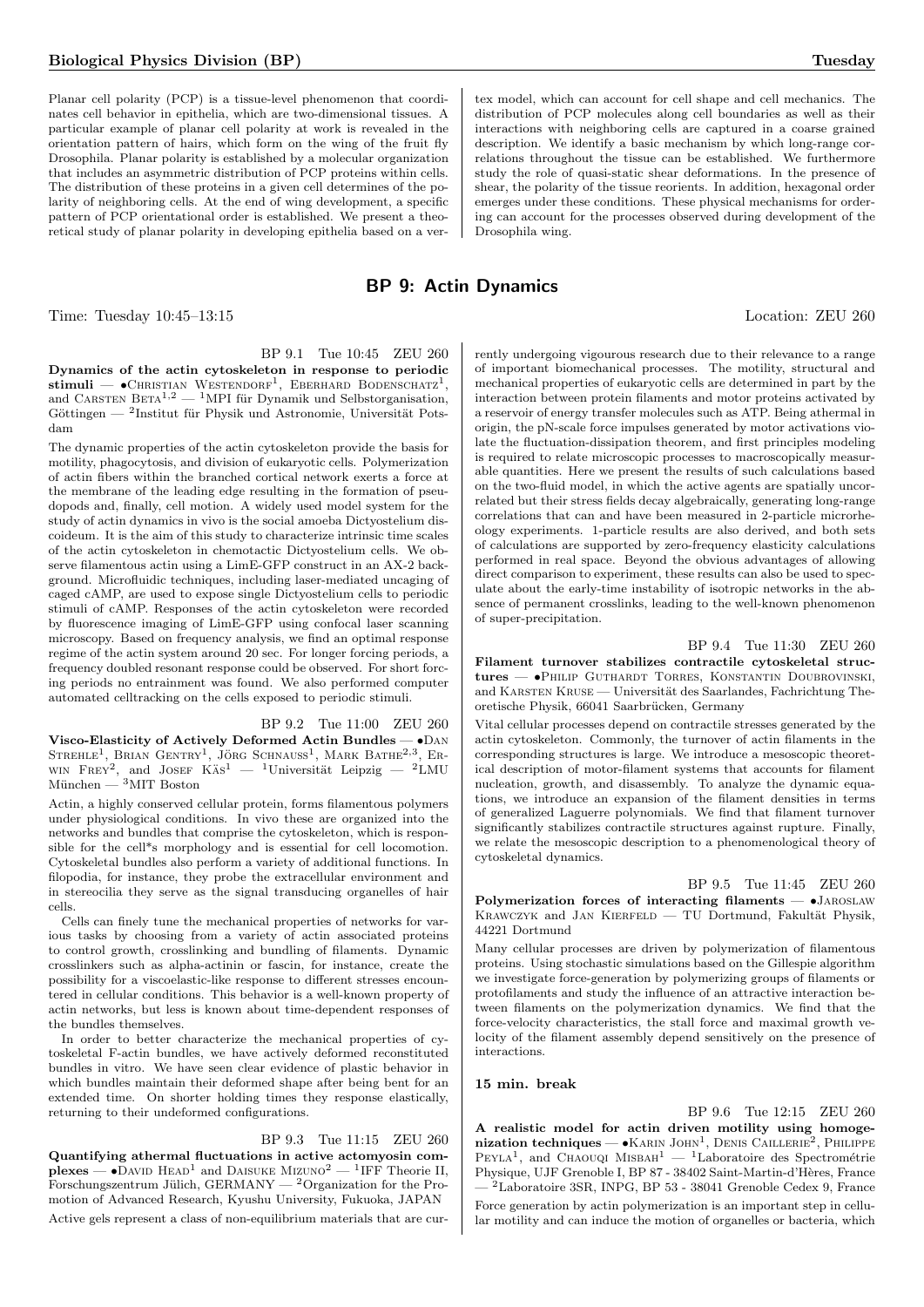move inside their host cells by trailing an actin comet behind.

Biomimetic experiments on beads and droplets have identified the biochemical ingredients to induce this motion, which requires a spontaneous symmetry breaking in the absence of external fields.

We had shown previously, that the symmetry-breaking can be captured on the basis of a linear elasticity theory and linear flux-force relationships.

However, a deeper understanding of the process of symmetrybreaking and force generation necessitates a realistic description of the mechanics of the actin gel and its influence on the growth process.

Starting out from the filamentous structure of the actin gel we have derived a set of continuous constitutive equations using homogenization techniques, which takes into account the history of the gel growth.

This description allows us to capture basic phenomena like treadmilling, symmetry-breaking and comet formation without any ad hoc assumptions.

#### BP 9.7 Tue 12:30 ZEU 260

Cutting viscoelastic materials, the theoretical basis of orientation sensitive stress measurements —  $\bullet$  MARTIN DEPKEN<sup>1</sup>, MIR-JAM  $\text{MAYER}^2$ , JUSTIN  $\text{BOS}^1$ , FRANK JÜLICHER<sup>1</sup>, and STEPHAN  $\text{GRILL}^{1,2}$ — <sup>1</sup>Max Planck Institute for the Physics of Complex Systems, Dresden, Germany — <sup>2</sup>Max Planck Institute of Molecular Cell Biology and Genetics, Dresden, Germany

Laser ablation is an important tool to analyze stress distributions in the cell cortex and in the tissues of developing organisms. To describe the response of the cell cortex to such a perturbation, we utilize a hydrodynamic description of active viscoelastic materials. For these materials the initial velocity response is shown to be proportional to the local stress before ablation. This method provides a direction sensitive measure of stress differences, and applying this method to the C. elegans cell cortex we find that the stress can be both anisotropic and inhomogeneous. This constitutes a new tool for the studies of stress in active cellular systems.

BP 9.8 Tue 12:45 ZEU 260

Force Generation of Expanding Actin Gels  $\bullet$ STEPHAN SCHMIDT<sup>1</sup>, GEORG FREUND<sup>2</sup>, WALTER ZIMMERMAN<sup>2</sup>, and<br>Andreas Fery<sup>1</sup> — <sup>1</sup>Physikalsiche Chemie II, Universität  $Bayreuth, Universitätsstr.$  30, 95440 Bayreuth Germany —  $2$ Theoretische Physik I. Universität Bayreuth Universitätsstr. 30  $2$ Theoretische Physik I, Universität Bayreuth,Universitätsstr.

#### 95440 Bayreuth Germany

Force generation in actin gels is mainly associated with directed polymerization of actin monomers into branched filaments that extend against the load. Its ability to generate forces by monomer insertion is appealing from a material science point of view. However, while the biochemical processes associated with the actin polymerization are well understood, the molecular scale mechanism of force generation is still matter of debate. We use a simplified in vitro assay composed of purified proteins and artificial colloidal probes to directly study the forces during actin network growth. Force measurements on actin networks are performed using colloidal probe AFM techniques. In our setup the actin gel is compressed between a colloidal probe and a solid substrate while it deflects an AFM cantilever during expansion. Using fluorescence microscopy we observe the gel extension in direct conjunction with the AFM measurement. Furthermore, we vary the actin density and crosslinking via drugs or proteinic constituents like ARP2/3 and gelsolin. Generally, we observe increasing stall forces as the gel density or crosslinking density is increased. Results also suggest that the forces are limited by tensile stress build-up as the gel extends outward. Understanding of the gel behaviour in the framework of linear elasticity theory is subject to ongoing modeling efforts.

BP 9.9 Tue 13:00 ZEU 260 Stress generation and polarity sorting in active filament bundles attached to a membrane — •MARC NEEF and KARSTEN KRUSE - Theoretische Physik, Universität des Saarlandes, 66041 Saarbrücken During the late states of cell division, animal cells are cleaved into two by a contractile ring. It consists of a bundle of actin filaments and molecular motors, where the actin filaments are connected to the plasma membrane. We study the effects of this coupling between filaments and the membrane on the dynamics of the bundle. In our model, we assume that filaments are anchored to the membrane by proteins that are bound to the filament ends. We treat the membrane as a thin film of a viscous fluid and account for hydrodynamic interactions between the anchor proteins. These are included by application of the "method of reflections". Using a stochastic as well as a mean field version of this model, we calculate the stress in the membrane due to interactions between antiparallel filaments. Furthermore, we find polarity sorting within the bundle for sufficiently large interaction strengths. Both effects exist only in the presence of hydrodynamic interactions.

## BP 10: Biofluiddynamics

Time: Tuesday 14:00–16:30 Location: HÜL 186

Invited Talk BP  $10.1$  Tue  $14:00$  HUL  $186$ Biohydrodynamics of biomimetic and bacterial flagella —  $\bullet$ HOLGER STARK — Institut für Theoretische Physik, Technische Universität Berlin, Hardenbergstr. 36, D-10623 Berlin, Germany

At the micron scale fluid flow is in the low Reynolds number regime and nature had to be inventive to enable microorganisms to propel themselves in such an environment. Sperm cells, for example, use beating elastic filaments called flagella.

I shortly review our work on modeling a biomimetic flagellum consisting of superparamagnetic beads linked by DNA strands. Attached to a red-blood cell, the first artifical micro swimmer was created actuated by an oscillating magnetic field. The filament can also be attached to a surface in order to explore fluid transport for different beating patterns.

Many types of bacteria propel themselves with the help of a bundle of rotating helical flagella. These flagella can assume different types of helical conformations (polymorphism) depending on temperature, pH value of the solvent and applied external forces or torques as revealed by the tumbling motion of a bacterium. I will talk about our approach to model the flagellar polymorphism on the microscopic level of the flagellin proteins. Then, on a coarse-grained level I will discuss the hydrodynamics of a helical flagellum addressing explicitely the transition between two flagellar polymorphs observed when pulling at the flagellum. The analysis is performed on the basis of a generalized elasticity theory for a helical rod with two helical states. The influence of thermal noise and pulling speed on the force-extension curve is discussed.

BP 10.2 Tue 14:30 HÜL 186

Thermal Nanoparticle Traps: Theory and Experiment — FRANZ M. WEINERT, PHILIPP BAASKE, and  $\bullet$ DIETER BRAUN - Systems Biophysics, Ludwig Maximilians University, Munich, Germany

In the past, we discussed theoretically that thermal gradients in porous rock can accumulate even single nucleic bases more than millionfold in centimeter-sized pore systems [1]. The accumulation is solely driven by a static vertical temperature gradient by convection and thermodiffusion.

We scaled down above mechanism by a factor of 1000. This is possible with light driven microflow [2][3] where the nonlinear combination of thermal expansion with temperature-dependent viscosity drives fluids remotely with a laser scanning microscope. As result we efficiently trap polystyrene beads with diameter of 40nm on the time scale of seconds.

In the future we envisage to combine the trap with the polymerase chain reaction. We previously showed that thermal convection can exponentially replicate DNA by PCR. With above approach we should be able to trap and replicate DNA in the same chamber, opening new possibilities for fast continuous in vitro evolution. Publications:

- [1] PNAS 104, 9346-9351 (2007)
- 
- [2] Physical Review Letters 100, 164501 (2008)

[3] Weinert & Braun, Journal of Applied Physics, in press.

BP  $10.3$  Tue  $14:45$  HUL  $186$ Defined Spatial and Time Resolved Microfluidics for Stimulation of Chemotactic Cells —  $\bullet$ BÖRN MEIER, DELPHINE ARCIZET, JOACHIM RÄDLER, and DORIS HEINRICH — Biophysics of Cell Dynam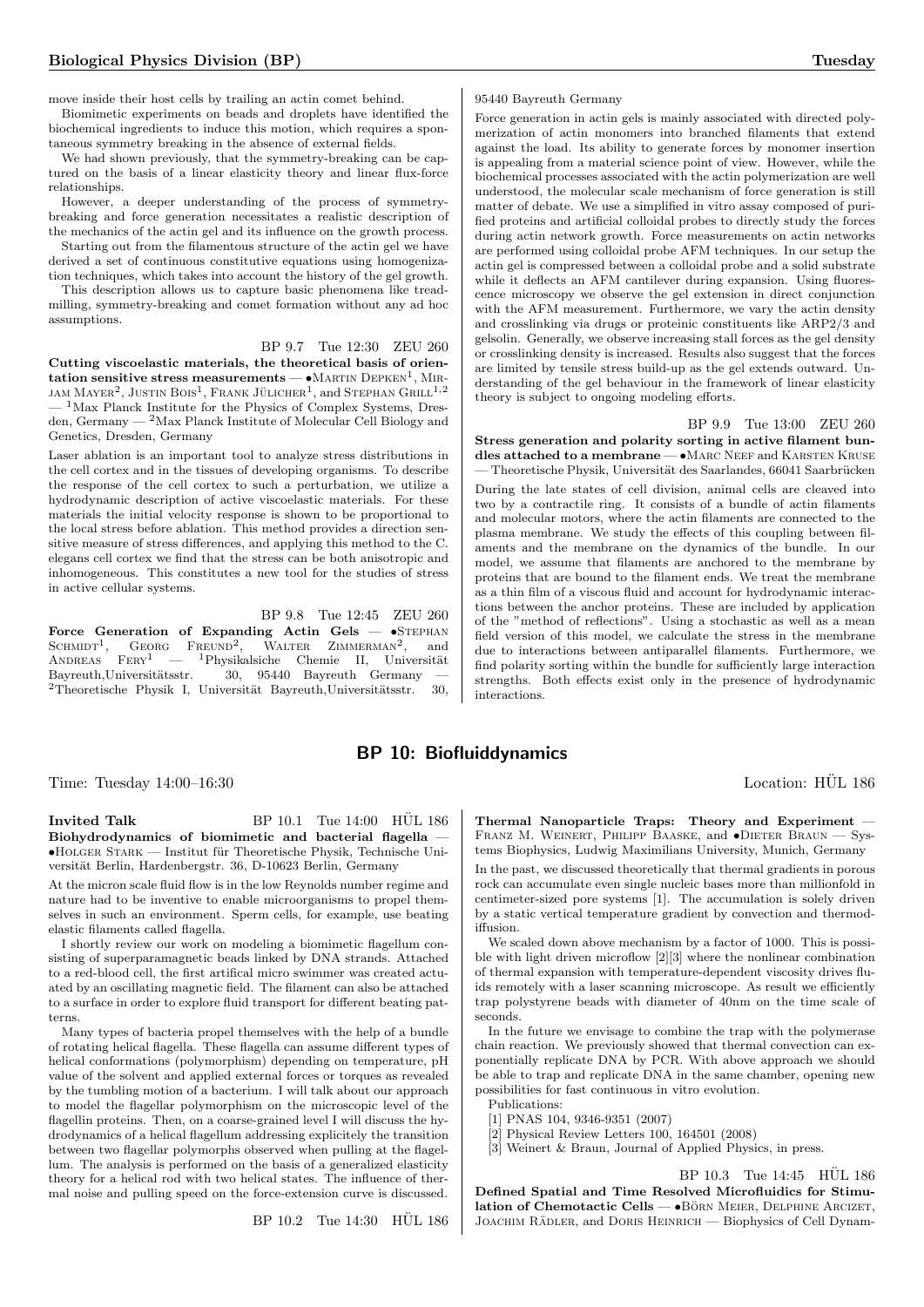ics Group, Fakultät für Physik und Center for Nanoscience (CeNS), Ludwig-Maximilian-Universität München, Geschwister-Scholl-Platz 1, D-80539 München, Germany

The ability of cells to move into the direction of a chemical gradient is an important mechanism involved in physiological responses, like the movement of neutrophils in tissue or for angiogenesis, the development of new blood vessels. In the model organism Dictyostelium discoideum (Dd) it has been shown that the response to chemotactic stimulation occurs within seconds. Therefore it is important to manipulate the chemoattractant concentration on very short timescales, which is possible with the recent developments in microfluidics.

We have built a microfluidic setup to measure the sub-second chemotactic response of single cells, which allows us to expose the cells to defined gradients of chemoattractant, changing directions with switching times down to a few seconds. Consequently we observed a timedependent directed motion for Dd cells. To study the local protein response to a fast switching gradient by fluorescence imaging, we use knock-out and fluorescently labelled mutants of Dd cells.

We aim at trapping cells by adjusting the switching times of the chemoattractant gradient in a way that the cells repolarise without an actual displacement. Therefore we will be able to perform high precision measurements on immobilised cells.

#### $BP_10.4$  Tue  $15:00$  HUL 186

Cell surface protein dynamics in microflow  $\bullet$ ERIC STELLAMANNS<sup>1</sup>, SRAVANTI UPPALURI<sup>1</sup>, NIKO HEDDERGOTT<sup>2</sup>, MARKUS<br>ENGSTLER<sup>2</sup>, and THOMAS PFOHL<sup>1</sup> — <sup>1</sup>Max Planck Institute for Dynamics and Self Organization, Göttingen, Germany —  $^2$ Technical University of Darmstadt, Cellular Dynamics Unit, Darmstadt, Germany

The human bloodstream parasite Trypanosoma brucei has evolved a clever trick to escape its host's immune response. Living in an environment of constant flux, it propels itself with a relative velocity of  $20\mu$ m/s, washing off any hostile antibody that binds to its variable surface glycoprotein (VSG) coat. Optical tweezers and microfluidic techniques are used to label single VSG dimers of living trypanosomes with quantum dots (Qdots) as antibody mimics. The highly fluorescent Qdots allow us to trace single VSG-Qdot complexes along the cell membrane, thereby we study the effects of flow velocity, fluid viscosity and cell motility on the transport of these "molecular sails". Further we examine hydrodynamic forces on the molecular scale and describe their protein organizing effects in cell membranes.

#### BP 10.5 Tue 15:15 HÜL 186

Motility Patterns and Structure Formation Dynamics of Physarum Polycephalum — · CHRISTINA OETTMEIER, SIDDHARTH DESHPANDE, and HANS-GÜNTHER DÖBEREINER — Institut für Biophysik, Universität Bremen

The plasmodium of the slime mold Physarum Polycephalum is a unicellular organism with a large number of nuclei, which can grow several square centimeters in area. The plasmodium develops veins, which cause reversible shuttle streaming of the endoplasm via periodic contractions. We report on the dynamics of this network during formation, growths, and plasmodium extension as a function of environmental conditions. Especially, we are interested in the role of endoplasmic streaming in network formation.

## $BP$  10.6 Tue 15:30 HÜL 186

Steering chiral swimmers along noisy helical paths — •Benjamin M. Friedrich and Frank Julicher — Max Planck Institute for the Physics of Complex Systems, Nöthnitzer Str. 38, 01187 Dresden

Helical swimming of microorganisms is ubiquitous in nature and has been observed e.g. for sperm cells, eukaryotic flagellates, and even bacteria. A simple feedback mechanism enables these chiral swimmers to navigate upwards a concentration gradient of a chemoattractant [1]. We characterize the robustness of this chemotaxis strategy in the presence of non-equilibrium fluctuations [2] and derive a formal analogy to the orientation of a dipol in an external field. For an exemplary search problem, we show that search success is maximal for a finite noise level

[3]. Different biological swimmers employ various navigational strategies of which chemotaxis along noisy helical paths is just one example. We discuss the availableness of different strategies to a swimmer as a function of the noise level and give biological examples. [1] B.M.F., F.J.: Proc. Natl. Acad. Sci. USA 104 (2007).

[2] B.M.F., F.J.: New J. Phys., in press.

[3] B.M.F.: Phys. Biol. **5** (2008).

BP 10.7 Tue 15:45 HÜL 186

Theoretical modelling of bacterial motor dynamics  $\bullet$  EVA BARESEL and RUDOLF FRIEDRICH — Institut für Theoretische Physik, Westfälische Wilhelms-Universität Münster

As a model for bacterial motors we consider the dynamics of an ensemble of swimming objects which are composed of two rigidly connected point vortices. The single objects are able to propel or to tumble depending on the circulations of the single point vortices. We discuss the collective behaviour for several of these objects by means of numerical calculations.

BP 10.8 Tue 16:00 HÜL 186

Investigating cross-linking properties of actin structures with holographic optical tweezers in microfluidic systems  $-$  •KAI UHRIG<sup>1,2</sup>, RAINER KURRE<sup>1,2</sup>, MARTIN STREICHFUSS<sup>1,2</sup>, FRIEDRICH ERBS<sup>1,2</sup>, SIMON SCHULZ<sup>1,2</sup>, ANABEL CLEMEN<sup>1,2</sup>, TAMAS HARASZTI<sup>1,2</sup>, CHRISTIAN BÖHM<sup>1,2</sup>, and JOACHIM SPATZ<sup>1,2</sup> — <sup>1</sup>MPI for Metals Research, Dept. Spatz, Heisenbergstr. 3, 70569 Stuttgart —  $^2$ Univ. of Heidelberg, Biophys. Chem. Dept., INF 253, 69120 Heidelberg

The actin cortex is an adaptive chemo-mechanical polymer network located underneath the cell membrane. A multitude of factors and proteins that induce cross-linking, gelification or bundling of filaments controls its shape and mechanical properties. Recent studies on actin network mechanics were always restricted to three dimensional bulk gels, which are believed to show significantly different mechanic behaviour. We used the combination of holographic optical tweezers (HOT) with microfluidic techniques to create two dimensional network structures on trapped microbeads that could be cross-linked and probed subsequently. High-speed imaging was used to monitor force generation due to contraction of the network at all trapped beads simultaneously whilst fluorescence imaging was implemented to follow structural changes of the actin network. In another approach, HOTs and the combination of optical tweezers with PDMS micropillar substrates are used to investigate cross-linking processes in zipper-like structures between freely suspended actin filaments in detail. Force curves for zipping processes as well as for force induced unzipping could be deduced and correlated to fluorescence micrographs of the zipper structures.

 $BP$  10.9 Tue 16:15  $HÜL$  186 Hydrodynamic description of cortical dynamics in the C. elegans zygote —  $\bullet$ Justin Bois<sup>1,2</sup>, Martin Depken<sup>1,2</sup>, Mirjam  $M$ AYER<sup>2</sup>, FRANK JÜLICHER<sup>1</sup>, and STEPHAN GRILL<sup>1,2</sup> - <sup>1</sup>Max Planck Institute for Physics of Complex Systems, Dresden, Germany  $-2$  Max Planck Institute for Molecular Cell Biology and Genetics, Dresden, Germany

Establishment of cell polarity in the early stages of embryonic development is necessary for unequal cell division and a prerequisite for differentiation in developing organisms. In the zygote of the nematode Caenorhabditis elegans, the acto-myosin cortex plays a critical role in polarity establishment. A local down-regulation of myosin activity at the posterior of the zygote triggers directed cortical flow toward the anterior. As the structure and dynamics of the cortex are poorly understood at the microscopic level, we use a coarse hydrodynamic description of the cortex to determine what essential bulk properties are necessary for observed macroscopic flow behavior. We find that on the time scale of the flows, the cortex may be modeled as a viscous fluid that consumes energy through ATP hydrolysis. This simple description gives flow profiles that agree with experimental measurements, suggesting that while they may have other biological significance, more detailed microstructural features are not essential for establishment of cortical flow.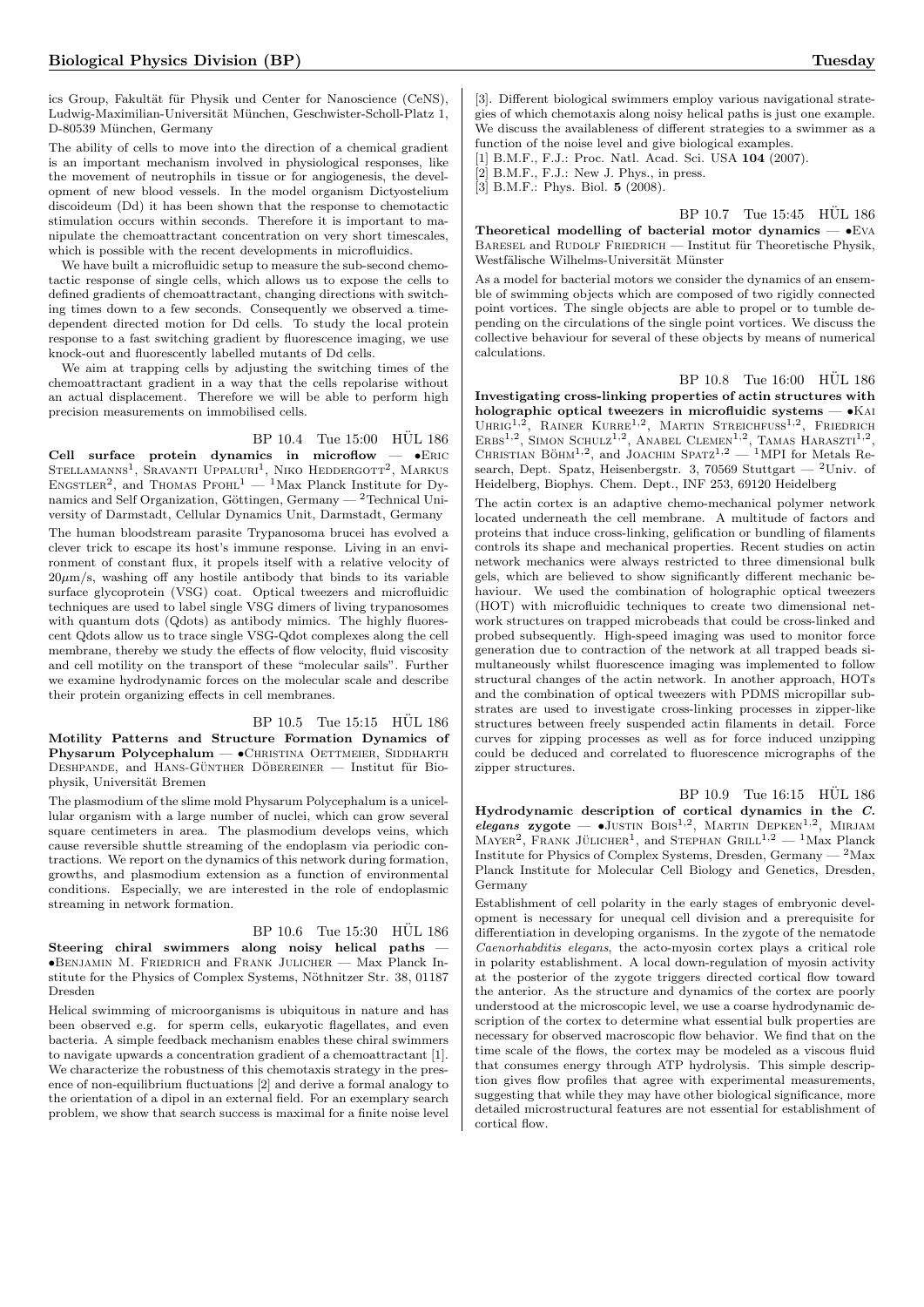## BP 11: Novel Methods

Time: Tuesday 14:30–16:30 Location: ZEU 260

BP 11.1 Tue 14:30 ZEU 260 Fast Dynamics of Cellular Signals Studied With a Novel Miniaturized Multi-Channel Perfusion System  $\bullet$ Claus Fütterer<sup>1</sup>, Luru Dai<sup>2</sup>, Hans Fried<sup>2</sup> , Arne BROMBAS<sup>2</sup>, ARND BAUMANN<sup>2</sup>, THOMAS GENSCH<sup>2</sup>, and FRANK  $M\ddot{\text{u}}$ LLER<sup>2</sup> — <sup>1</sup>Forschungszentrum Jülich, IBN-4, 52425 Jülich  ${}^{2}$ Forschungszentrum Jülich, INB-1, 52425 Jülich

In order to study the dynamics of cellular signaling in single cells and ex vivo-tissues, we developed a novel miniaturized fluidic system that allows unparalleled fast and artefact-free solution exchange using multiple inflow channels. To this end, methods of microfabrication and numerical simulations have been involved.

HEK-293 cells were used that expressed octopamine receptors as well as the genetically encoded calcium sensor TN-L15, designed for calcium dependent Fluorescence Resonance Energy Transfer. Switching from octopamine free to octopamine containing solution leads to oscillations of the intracellular calcium concentrationof which the onset and fading out of these oscillations can be controlled with unparalleled temporal resolution.

Further we studied calcium signals in flatmounted retinae of transgenic mice that express TN-L15 in retinal ganglion cells. Cells were activated by switching the perfusion from normal extracellular solution to solution with high K+ concentration to enable the precise measurement of the intracellular calcium concentration. The high temporal resolution achieved in our set-up revealed differences in the response of individual ganglion cells that had not been detected before.

BP 11.2 Tue 14:45 ZEU 260 Giving biomechanics a spin: the Optical Cell Rotator  $-$  •Anatol Fritsch<sup>1</sup>, Tobias Kiessling<sup>1</sup>, Moritz Kreysing<sup>2</sup>, FRANZISKA WETZEL<sup>1</sup>, and JOSEF  $KAS<sup>1</sup>$  — <sup>1</sup>University of Leipzig, Germany —  $^2$ University of Cambridge, UK

In cell biophysics striking insights have often been connected to new developments of optical microscopy tools enabling a deeper look into the underlying physical principles of cells. We present our newly developed modified divergent dual-beam laser trap, which enables holding and controlled rotation of suspended cells and cell aggregates for high resolution tomographic imaging, called the Optical Cell Rotator.

Showing the possibilities of this technology, we studied the mechanical properties of cells in cell aggregates since it opens the possibility for a deeper understanding of cell-cell interactions in tissues. Malignant tumours are not only agglomerates of homogeneous cells, but rather complex structures containing diverse normal and pathological cells in different stages of aggressiveness. Recent investigations show that the biomechanical properties of benign cells differ from those of cancerous and metastatic cells. However, the optical deformability of primary lung and breast cancer cells compared to their corresponding cell lines show at the first sight an unexpected stiffening behaviour. To elucidate this finding we compare 3D and standard monolayer cultured cells by their mechanical properties with the Optical Stretcher enabling contact-free, whole cell elasticity measurements and the Optical Cell Rotator to connect the findings to the underlying cytoskeletal structure.

#### BP 11.3 Tue 15:00 ZEU 260

Periodic strain slows down osteoblast proliferation —  $\bullet$ Matthias Maier<sup>1</sup>, Pablo Fernandez<sup>1</sup>, Ludwig Eichinger<sup>2</sup>, and ANDREAS R. BAUSCH<sup>1</sup> — <sup>1</sup>E27 Zellbiophysik, Technische Universität München, D-85748 Garching, Germany — <sup>2</sup>Institut für Biochemie I, Universität Köln, D-50931 Köln

The quantitative study of mechanotransduction poses a major interdisciplinary challenge. The complex mechanical behaviour of cells demands systematic variation of key mechanical parameters such as strain rate, amplitude and stress, as well as control of adhesive conditions. At the same time the analysis of the cellular response must deal with biological complexity and heterogeneity. Here, we present an experimental setup which combines cell monolayer rheology with DNA microarray technology. By applying shear strain on over 10 million cells simultaneously, we obtain the large amounts of material needed for integral genomics or proteomics characterisation without compromising on a clean, well-defined mechanical perturbation. In a first application, we address the phenomenon that periodic shear at large

amplitudes appears to influence osteoblast proliferation. Preliminary results with our setup followed by microarray analysis indeed reveal a down-regulation of genes involved in mitosis, most conspicuously anillin, an essential component of the contractile ring. We speculate on a direct mechanical effect of the external deformation on cytokinesis.

BP 11.4 Tue 15:15 ZEU 260 Label-free bioimaging of living human glioblastoma cells by confocal Raman microscopy - ALEXANDER M. GIGLER<sup>1</sup>, KATHA-RINA KLEIN<sup>2</sup>, GUIDO PIONTEK<sup>2</sup>, THOMAS ASCHENBRENNER<sup>3</sup>, WOLFRAM BUNK<sup>3</sup>, GREGOR MORFILL<sup>3</sup>, JÜRGEN SCHLEGEL<sup>2</sup>, and ROBERT W.  $S\text{TARK}^1$  — <sup>1</sup>Center for Nanoscience (CeNS) and Sect. Crystallography, LMU-München, D-80333 München —  $2$ Neuropathology, TU-München, Klinikum rechts der Isar, D-81675 München —  ${}^{3}$ MPI for Extraterrestrial Physics, D-85748 Garching

Label-free imaging by confocal Raman spectroscopy is becoming a promising alternative to established methods for cell imaging requiring fixation and the use of fluorescent markers. With our setup we are able to image living cells at a high resolution in buffer solution (PBS). Different cellular compartments can be visualized and directly compared to immunofluorescence microscopy (IF). The comparison of Raman and IF image sets allows an assignment of organelles such as nucleus, endoplasmatic reticulum, and mitochondria. From the assigned areas we obtained average spectra of the compartments resulting in an individual spectral fingerprint for each specific region. These fingerprints can in turn be used to define spectral filters for mapping in an iterative procedure. Spectral maps of single cells provide the full set of biochemical information contained in the selected focal plane. To this end, we are using IF staining methods to verify our observations and assignments. On the long run, our aim is to identify specific molecular markers for therapeutic targeting and discriminate between cells of different lines or differentiation states based on spectral information.

BP 11.5 Tue 15:30 ZEU 260 Spatial chemical gradient measurements in microfluidic channels by arrays of nano-gap electrodes —  $\bullet$ ENNO KÄTELHÖN<sup>1,2</sup>, MARCEL A. G. ZEVENBERGEN<sup>3</sup>, EDGAR D. GOLUCH<sup>3</sup>, SERGE G. LEMAY<sup>3</sup>, ANDREAS OFFENHAUSSER<sup>1,2</sup>, and BERNHARD WOLFRUM<sup>1,2</sup> — <sup>1</sup>IBN-2, Forschungszentrum Jülich GmbH, Germany — <sup>2</sup>JARA- Fundamentals of Future Information Technology —  $\overline{3}$ Kavli Institute of Nanoscience, Delft University of Technology, the Netherlands

In recent years, microfluidic devices have received growing attention along with the proceeding miniaturization of electrochemical sensors. In particular regarding biophysical applications, there is an increasing interest due to the potential to establish specific chemical environments inside of microfluidic systems. Since these systems feature a laminar flow trait, they allow setting up highly defined chemical gradient fields that are exclusively based on diffusive mixing. Thus, cell growth characteristics can be investigated concurrently within one experimental setup in different chemical environments.

We present a new method to evaluate the mixing gradient of redoxand non redox-active substances inside of a micro scaled flow. Our system features a set of interdigitated nano-electrode arrays that is incorporated into a PDMS microchannel. By this means, we can record cyclic voltammograms simultaneously at different locations inside of the channel as well as determine the concentration of the redox-active substance at specific spots. Owing to the nano scaled redox cycling approach, our method exhibits a high special resolution and a large current amplification.

BP 11.6 Tue 15:45 ZEU 260 Immunoassay based on long-range fluorescence quenching by gold nanoparticles  $\bullet$ MEIKE KLOSTER<sup>1</sup>, SERGIY MAYILO<sup>1</sup> by gold nanoparticles — • MEIKE KLOSTER<sup>1</sup>, SERGIY MAYILO<sup>1</sup>, FERNANDO STEFANI<sup>1</sup>, MICHAEL WUNDERLICH<sup>1</sup>, THOMAS A. KLAR<sup>1,2</sup>, HANS-PETER JOSEL<sup>3</sup>, DIETER HEINDL<sup>3</sup>, ALFONS NICHTL<sup>3</sup>, KON-RAD KÜRZINGER<sup>3</sup>, and JOCHEN FELDMANN<sup>1</sup> — <sup>1</sup>Photonics and Optoelectronics Group, Department of Physics and CeNS, Ludwig-Maximilians-Universität München, Munich, Germany  $-$  <sup>2</sup>Institute of Physics and Institute of Micro- and Nanotechnologies, Technical University of Ilmenau, Ilmenau, Germany — <sup>3</sup>Roche Diagnostics GmbH, Penzberg, Germany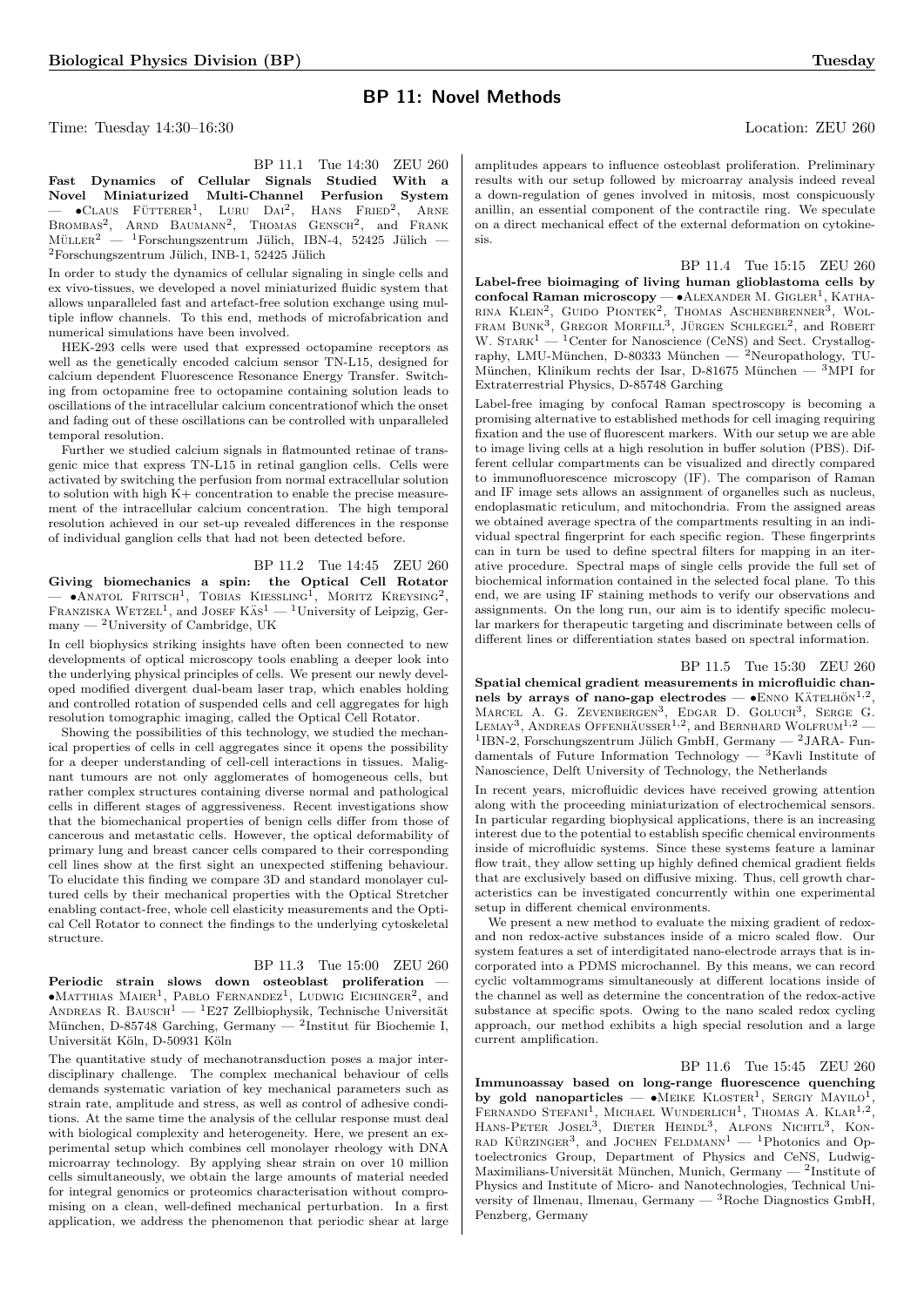Förster energy transfer is a common tool for the detection of biomolecules. However, due to its short-range, the application is limited to small distances. Energy transfer from a dye molecule to a gold nanoparticle (AuNP) is effective over longer distances due to the larger cross-section of the particles and to radiative rate suppression [1]. Here we use the long-range fluorescence quenching by AuNPs to develop a novel immunoassay for a diagnostically relevant example: troponin T (TnT), an indicator of damage to the heart muscle. AuNPs and fluorescent dyes are functionalized with anti-TnT antibodies. In the presence of TnT, the AuNPs and the fluorophores are brought together by their specific interaction leading to fluorescence quenching. By using timeresolved spectroscopy, the contributions of direct energy transfer and radiative decay suppression to fluorescence quenching are quantified.

[1] E. Dulkeith et al., Nano Letters 5, 585 (2005)

BP 11.7 Tue 16:00 ZEU 260 SERS labels for red laser excitation: silica-encapsulated SAM on tunable gold/silver nanoshells — •MAGDALENA GELLNER, MAX SCHÜTZ, BERND KÜSTNER, and SEBASTIAN SCHLÜCKER — Department of Physics, University of Osnabrück, 49076 Osnabrück

Silica-encapsulated self-assembled monolayers (SAMs) on tunable gold/silver nanoshells for use as surface-enhanced Raman scattering (SERS) labels in bioanalytical and biomedical applications with red laser excitation are presented. [1] This concept combines the spectroscopic advantages due to the maximum surface coverage and uniform molecular orientation of Raman reporter molecules within a SAM together with the high chemical and mechanical stability of a glass shell. The absorption, scattering and extinction spectra of various gold/silver nanoshells were calculated using Mie theory. Quantitative SERS efficiencies based on theoretical scattering intensities are compared with experimental findings. [2] Our improved SERS label design results in  $\sim$  180 times brighter SERS signals compared with existing approaches based on single gold nanospheres.[1] Using SERS-labeled antibodies, the selective localization of prostate-specific antigen (PSA) in the epithelium of prostate tissue specimens by immuno-SERS microscopy with red laser excitation is demonstrated.

[1] B. Küstner, M. Gellner, M. Schütz, F. Schöppler, A. Marx, P. Ströbel, P. Adam, C. Schmuck, S. Schlücker, Angew. Chem. Int. Ed., accepted

[2] M. Gellner, B. Küstner, S. Schlücker, Vib. Spectrosc., 2008, doi:10.1016/j.vibspec.2008.07.011

BP 11.8 Tue 16:15 ZEU 260 Impedance study of AlGaN/GaN HEMT structures in contact with electrolyte solutions - MICHAEL CHARPENTIER,  $\bullet$ Hartmut Witte, Christian Warnke, Mathias Müller, Kay-MICHAEL GÜNTHER, ARMIN DADGAR, and ALOIS KROST — Otto-von-Guericke-University-Magdeburg, Institute of Experimental Physics, 39016 Magdeburg

Planar multi-electrode-arrays (MEA) are widely spread for stimulation and recording of neuron network signals. Besides metal electrodes and Silicon, more and more group-III-nitride devices are used as substrates. For MEA applications the substrate impedance as one of the main signal transfer parameters has to be optimized. In this contribution we investigate the total impedance of AlGaN/GaN high electron mobility structures (HEMT) using impedance spectroscopy between 20 Hz and 2 MHz. The total impedance is composed of the contributions of the two dimensional electron gas (2DEG), the metal contacts and the horizontal and vertical layer material impedances. The impacts of these parts were studied by varying the layer arrangement and applied bias voltages, by using a MESA microstructuring, and by illumination of the samples. All variations significantly change the impedance spectra. Furthermore, samples with different total impedances show disparate signal behavior in contact with electrolyte solutions with varying pHvalues and conductivities. Therefore, these investigations are useful for optimization of the device performance for different biosensor applications.

## BP 12: Single Molecules

Time: Wednesday 9:30–13:15 Location: HÜL 186

Invited Talk  $BP 12.1$  Wed  $9:30$  HUL  $186$ Conformational Mechanics of Single Protein Molecules — •Matthias Rief — Physikdepartment der TU M¨unchen, Lehrstuhl für Biophysik E22, 85748 Garching

The development of novel ultrasensitive force probes with high spatial resolution, like AFM and optical tweezers, has allowed us to use mechanical force as a control parameter for bio-molecular conformation. Such single molecule experiments offer new possibilities for understanding the self-organization as well as the mechanical function of bio-molecules. In the talk I will discuss how mechanical forces can be used to explore the complex energy landscape of proteins. Examples will include equilibrium and non-equilibrium folding/unfolding of proteins, as well as force-induced conformational changes of proteinprotein complexes.

Invited Talk  $BP$  12.2 Wed 10:00 HUL 186 Illuminating the way Kinesin-1 walks using FRET between the motor domains — •ERWIN PETERMAN — VU University, Amsterdam, the Netherlands

Kinesin-1 is a motor protein that walks processively along microtubules in a hand-over-hand manner driving intracellular transport of vesicles and organelles. Each step of 8 nm requires the hydrolysis of one ATP and takes about 10 ms at cellular ATP concentrations. Key aspects of kinesin\*s walking mechanism are not fully understood. One important question concerns the configuration of the two motor domains during processive motion.

Here, we use a novel assay based on single-molecule confocal fluorescence microscopy to characterize Kinesin-1\*s stepping mechanism in vitro. A key advantage of our approach over conventional wide-field methods is that our time resolution is far better, less than 0.1 ms. We apply this approach to kinesin constructs that are labeled with a donor fluorophore on the one motor domain and an acceptor on the other. We follow the distance between the motor domains during stepping with Förster Resonance Energy Transfer. We use four different homodimeric kinesin constructs with dye molecules attached to different

sites of the motor domain. With this approach, we can identify an intermediate state in the stepping process that lasts 2-3 ms at saturating ATP concentration. In this intermediate state one motor domain is bound to the microtubule and the other is rotated and substantially less than 8 nm away.

BP 12.3 Wed 10:30 HUL 186 Single-molecule measurement of protein friction between kinesin and the microtubule surface and its relation to lattice diffusion — VOLKER BORMUTH<sup>1</sup>, VLADIMIR VARGA<sup>1</sup>, JONATHON HOWARD<sup>1</sup>, and  $\bullet$ ERIK SCHÄFFER<sup>2</sup> — <sup>1</sup>MPI of Molecular Cell Biology and Genetics, Pfotenhauerstraße 108, 01307 Dresden, Germany — <sup>2</sup>Biotechnology Center, TU Dresden, Tatzberg 47-51, 01307 Dresden, Germany

Friction within an engine or between a vehicle and its track plays a crucial role in the operation of macroscopic machines. Biological machines such as muscle are also subject to frictional forces. The concept of protein friction has been used in theoretical studies, but experimental studies are scarce. We have developed techniques based on optical tweezers to measure the friction between individual kinesin-8 molecules and microtubules in the presence of ADP. At low speeds we find a friction coefficient of  $700\pm300\,\rm{nNs/m},$  which is in good agreement with the diffusion coefficient measured under identical conditions. This confirms the fundamental connection between friction and diffusion. We measured a non-linear dependence of friction on velocity, allowing us to estimate the distance between diffusional hopping steps of 8.0±0.6 nm. This step size was confirmed by direct resolution of step-wise motions as well as a fluctuation analysis; thus kinesin-8 steps between adjacent tubulin dimers. Our experiments therefore confirm the presence of protein friction—an important parameter for active protein locomotion limiting the efficiency.

BP 12.4 Wed 10:45 HÜL 186 Reversible Affinity Switching of a Single Supramolecular Receptor Molecule - VOLKER WALHORN<sup>1</sup>, CHRISTIAN SCHÄFER<sup>2</sup>, TOBIAS SCHRÖDER<sup>3</sup>, JOCHEN MATTAY<sup>3</sup>, and DARIO ANSELMETTI<sup>1</sup>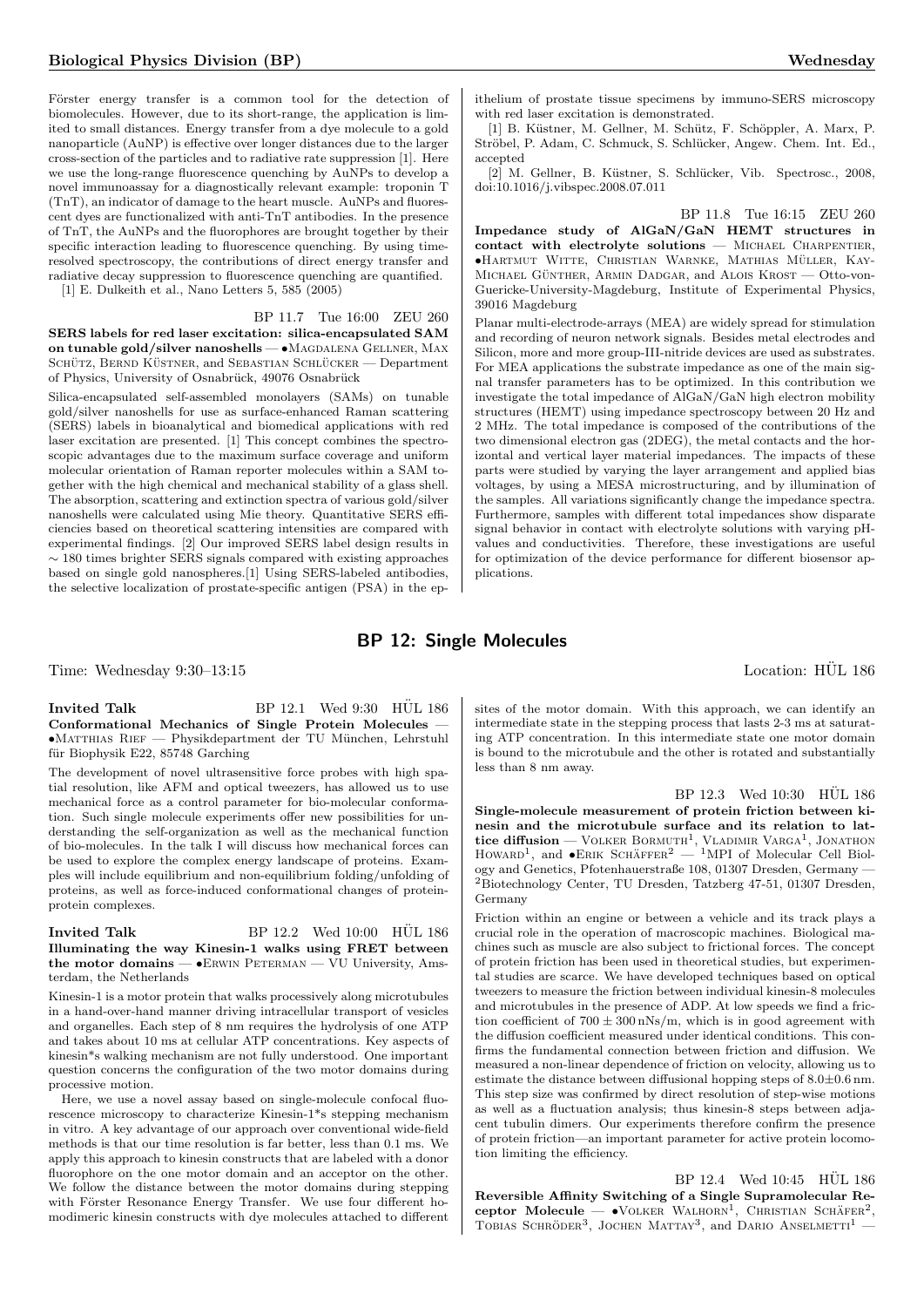<sup>1</sup>Experimental Biophysics and Applied Nanosciences, Bielefeld University — <sup>2</sup>Organic Nanosciences University of Bordeaux  $1 - {^{3}}$ Organic Chemisty Bielefeld University

Photoactivation of single molecules is a common concept in nature. In order to investigate such mechanisms we synthesized a bistable supramolecular complex consisting of a Resorc[4]arene receptor cavity modified with two anthracene moieties. These can be switched between two isoforms either by UV-light or heat [1]. Using atomic force microscope based single molecule force spectroscopy (AFM-SMFS) we investigated the conformation dependent receptor affinity to different ammonium derivates. Our results show that this system can be reversely and repeatedly switched between two different isomeric conformations accompanied by a drastic change of affinity to ammonium ligands. For the "open"high affinity state we could also demonstrate the specificity by competition experiments and estimate associated binding properties like reaction lengths  $(x<sub>\beta</sub>)$  and thermal off-rate constants  $(k<sub>off</sub>)$ . Robust bistable molecular systems are potential candidates for novel concepts in bio-medical, analytics, directed molecular assembly or controlled drug delivery.

[1] C. Schäfer et. al. J. Am. Chem. Soc. 2007, 129, 1488-1489

#### BP 12.5 Wed 11:00 HUL 186

Dual-focus flow detection: Exposing biological heterogeneity one molecule at a time — •Tyler Arbour, Anastasia Loman, and JÖRG ENDERLEIN — III. Institut für Physik, Georg-August-Universität Göttingen, Friedrich-Hund-Platz 1, 37077 Göttingen

The ability to distinguish between multiple fluorescent species or states in solution at the single-molecule level is an attractive concept. To realize this level of analysis in confocal detection, we must eliminate the uncertainty introduced by random diffusion of the molecule. In other words, we must know the path a molecule takes through the confocal detection volume. In a conventional detection scheme, this translates into directing the fluorescent species through the confocal volume's center using, for example, a microinjection sample capillary surrounded by a continuous sheath fluid flow. This has been successfully demonstrated in the past, first by Richard Keller et al in the sizing of individual dye-labeled DNA fragments.[1] However, such a setup is difficult to build, and the nanometer-scale components are very prone to clogging as well as unwanted fluorophore-capillary interactions; as a result, this idea has been largely abandoned. Here we present a much simpler setup that takes advantage of dual-focus detection in a net fluid flow to achieve precise knowledge of a molecule's path.

1. Goodwin, P.M., et al., Nucleic Acids Research, 1993. 21(4): p. 803-806

#### $BP$  12.6 Wed 11:15  $HÜL$  186

Time resolved three-dimensional orientation of eGFP -•RICHARD BÖRNER — Universität zu Lübeck, Institut für Physik, Ratzeburger Allee 160, 23568 Lübeck, Germany

Confocal microscopy is a powerful method for single molecule investigation of fluorescent macromolecules. Beside the translatory movement of labeled or autofluorescent molecules rotational dynamics reflect the properties of the macromolecule and its surrounding. In principal the determination of the molecular orientation bases on the defined orientation of the absorption/emission dipole with respect to the molecular frame. Using a method which has been recently proposed by Hohlbein  $&$  Hübner [1,2] we demonstrate the time resolved three-dimensional orientation determination for the well known and biological relevant molecule eGFP. By using adapted FCS and TCSPC measurments we observe the orientation on a millisecond down to a nanosecond time scale.

[1] J. Hohlbein & C. G. Hübner, APL, 86, 121104 (2005)

[2] J. Hohlbein & C. G. Hübner, JCP, 129, 094703 (2008)

#### 15 min. break

Determining the hydrodynamic size and shape of biomolecules by probing single-molecule Brownian motion — •Sandeep Pallikkuth and Andreas Volkmer — 3rd Institute of Physics, University of Stuttgart, Germany

Information regarding the hydrodynamic volume of a fluorescent biomolecule is obtained by monitoring its Brownian motion in solution. While the translational diffusion of a fluorescent biomolecule, occurring on the micro- to millisecond time scale, is conveniently obtained from a conventional fluorescence correlation spectroscopy experiment, the more size-sensitive Brownian rotational dynamics of the molecule, occurring on the pico- and nanosecond time scale, is generally obtained from the measurement of its time-resolved fluorescence anisotropy upon pulsed excitation. The application of the latter technique, however, is limited by its fluorescence lifetime, preventing the accurate measurement of rotational diffusion time when in the order of tens of nanoseconds. Based on recent experimental advances allowing the calculation of second-order correlation function from distinct photon arrival times with picosecond time resolution and applying an exact theoretical model, we demonstrate probing of Brownian rotational diffusion of a biomolecule in free solution at time scales between a picosecond and hundreds of nanoseconds without the need for pulsed excitation. Moreover, the simultaneous measurement of both the translational and rotational diffusion of a biological macromolecule with this technique allows the determination of the hydrodynamic size and shape of the biomolecule.

BP 12.8 Wed 12:00 HÜL 186 Stretching and unfolding titin: Metastability and survival of the fittest  $-$  •Douglas B. Staple<sup>1,2</sup>, Stephen H. Payne<sup>1</sup>, Andrew L. C. REDDIN<sup>1</sup>, and HANS JÜRGEN KREUZER<sup>1</sup> — <sup>1</sup>Dalhousie University, Halifax, Canada —  $^2$ Max-Planck-Institut für Physik komplexer Systeme, Dresden, Germany

Single-molecule manipulation has allowed the forced unfolding of multidomain proteins. Here we outline a theory that not only explains these experiments but also points out a number of difficulties in their interpretation and makes suggestions for further experiments. For titin we reproduce force-extension curves, the dependence of break-force on pulling speed, and break-force distributions and also validate two common experimental views: unfolding titin Ig domains can be explained as stepwise increases in contour length, and increasing force peaks in native Ig sequences represent a hierarchy of bond strengths. Our theory is valid for essentially any molecule that can be unfolded in atomic force microscopy; as a further example, we present forceextension curves for the unfolding of RNA hairpins.

BP 12.9 Wed 12:15 HÜL 186 Dual-Focus Correlation Spectroscopy: Advantages and ap $plications - \cdot$ ANASTASIA LOMAN and JÖRG ENDERLEIN — III. Institut für Physik, Georg-August-Universität Göttingen, Friedrich-Hund-Platz 1, 37077 Göttingen

Fluorescence correlation spectroscopy (FCS) is a powerful technique for measuring diffusion coefficients of fluorescent molecules at pico- to nanomolar concentrations. A modified version of FCS, dual-focus FCS (2fFCS) shows significantly improvement in the reliability and accuracy of FCS measurements and allows for obtaining not relative but absolute values of diffusion coefficients [1].

The high precision of 2fFCS (absolute accuracy is shown to be better than 5 %) and the simple Stokes-Einstein relation directly coupled hydrodynamic radius and diffusion coefficient allow to monitor interactions of biomolecules - in particular proteins, RNA, DNA - with their environment or reacting to changes in environmental parameters such as pH, temperature, or chemical composition (e.g. protein unfolding) or performing biologically important functions (e.g. enzymatic catalysis).

We demonstrate that this method is sensitive enough to resolve length changes in small peptides of only one amino acis, and size changes of hydrodynamic radii as small as 0.5 nanometers. We used 2fFSC to study conformational changes of proteins such as phosphoglycerate kinase (PGK), α-amylase, and MHC class I complex under different conditions.

1. Dertinger, T. at al., ChemPhysChem 8 (2007) 433.

 $BP 12.10$  Wed  $12:30$  HUL  $186$ Calcium mediated carbohydrate-carbohydrate interactions

investigated with single molecule force spectroscopy — •ANDRÉ KÖRNIG<sup>1,2</sup>, IWONA BUCIOR<sup>3</sup>, MAX M BURGER<sup>4</sup>, XAVIER FERNANDÈZ-BUSQUETS<sup>2</sup>, and DARIO ANSELMETTI<sup>1</sup> - <sup>1</sup>Experimental Biophysics, Bielefeld University — <sup>2</sup>Nanobioengineering Group, University of Barcelona — <sup>3</sup>University of California, San Francisco — <sup>4</sup>Friedrich-Miescher-Institute, Basel

Marine sponges associate through species-specific, calcium-mediated carbohydrate-carbohydrate interactions of the g200 glycan found on sponge proteoglycans. A detailed and quantitative single molecule force spectroscopy analysis of g200-g200 binding in Microciona prolifera reveals adhesion forces in the range of 100-250 pN. However, our results indicate that calcium-dependent, macroscopic sponge cell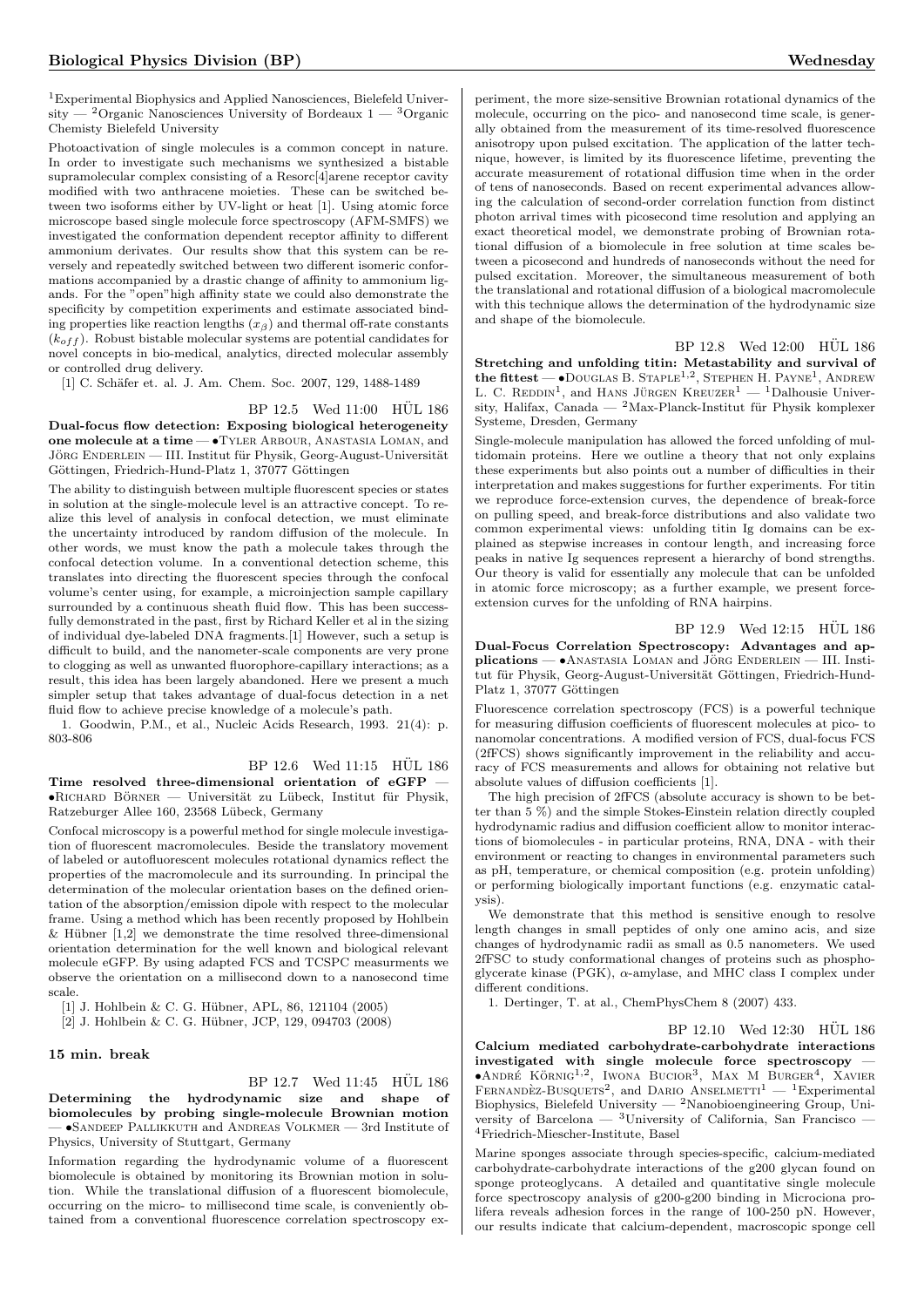self-association is only little influenced by the absolute single molecule binding forces but critically rely on the kinetic reaction properties that manifest themselves in  $Ca^{2+}$ -mediated bond lifetimes (10 mM  $Ca^{2+}/$ 0 mM Ca<sup>2+</sup>: 680 s / 3 s) and bond reaction lengths (10 mM Ca<sup>2+</sup>/ 0 mM Ca<sup>2+</sup>: 3.47  $\AA$  / 2.27  $\AA$ ). Since cellular association in sponges is a polyvalent process, the observed binding phenomenon has to be analysed with a cooperative adhesion cluster model that distinctively supports the macroscopic observations of mean dissociation lifetimes for sponge multicell integrity in low and high calcium. A potential relation to a more generalized picture of the mid-cambrian explosion of metazoan evolution will be discussed.

BP 12.11 Wed 12:45 HUL 186

Microfluidic device for polarizability-quantification and fast DNA-separation on single molecule scales — •Lukas BOGUNOVIC<sup>1</sup>, JAN REGTMEIER<sup>1</sup>, RALF EICHHORN<sup>2</sup>, ALEXANDRA ROS<sup>3</sup> Bogunovic<sup>1</sup>, Jan Regtmeier<sup>1</sup>, Ralf Eichhorn<sup>2</sup>, Alexandra Ros<sup>3</sup>,<br>and Dario Anselmetti<sup>1</sup> — <sup>1</sup>Experimental Biophysics & Applied Nanoscience, Bielefeld University, Germany  $-$  <sup>2</sup>Condensed Matter Theory, Bielefeld University, Germany  $-$  <sup>3</sup>Department of Chemistry and Biochemistry, Arizona State University, Tempe, USA

We present a simple and easy to fabricate poly(dimethylsiloxane) (PDMS) microfluidic device, capable of quantifying DNA polarizabilities on a single molecule level. The same system is able to separate long DNA molecules as well as biotechnologically relevant supercoiled plasmid DNA via electrodeless dielectrophoresis in less than 240 seconds.

The device consists of a cross injector and an analysis channel. The latter is structured with a series of conducting posts creating dielectrophoretic (DEP) traps, when a voltage is applied. The quantificaton as well as the separation is consequently based on the size dependent thermally induced esacpes from those DEP traps.

The observed polarizabilities of linear dsDNA demonstrate a length dependence, which has been discussed controversially. This dependence can be described with a simple power law and an exponent for linear DNA from 6 kbp to 164 kbp close to the Flory exponent. In separation mode, separation times of 200s for  $\lambda$  (48.5 kbp)- and T2 (164 kbp)- DNA were achieved with baseline resolution.

 $BP 12.12$  Wed  $13:00$  HÜL  $186$ Transport through OmpF channels simulated using molecular dynamics — •SOROOSH PEZESHKI, MATHIAS WINTERHALTER, and ULRICH KLEINEKATHÖFER — Jacobs University Bremen, Campus Ring 1, 28759 Bremen, Germany

The outer membrane porin OmpF is one of the major porins in E. coli and is the main entrance for small molecules like beta-lactam antibiotics. The narrowest part of the pore, the constriction zone, includes charged residues which have a high but still not well understood influence on the ion permeation. Here different mutations of OmpF are used to study the influence of charged residues on the conductance [1]. The selectivity of the pore can be changed over wide ranges by mutations. In a second step the translocation of antibiotics molecules through the pore is simulated. To speed up the translocation steered molecular dynamics (SMD) is employed. Different pulling strategies are used to get a better understanding of the interaction of pore and antibiotics. The SMD simulations are compared to so-called meta-dynamics simulations for calculating the potential of mean force (PMF) and at the same time used to analyze in vitro experiments [2].

[1] C. Chimerel and L. Movileanu and S. Pezeshki and M. Winterhalter and U. Kleinekathöfer, 2008, Eur. Biophys. J., 38, 121-125

[2] C. Danelon and E. M. Nestorovich and M. Winterhalter and M. Ceccarelli and S. M. Bezrukov, 2006, Biophys. J., 90,1617-1617

## BP 13: Cell Migration

Time: Wednesday 10:45–13:15 Location: ZEU 260

### BP 13.1 Wed 10:45 ZEU 260

Quantitative studies of Dictyostelium discoideum chemo- $\text{taxis}$   $\bullet$ Matthias Theves<sup>1</sup>, Carsten Beta<sup>1,2</sup>, and Eberhard BODENSCHATZ<sup>1</sup> — <sup>1</sup>Max-Planck Institut für Dynamik und Selbstorganisation, Göttingen — <sup>2</sup>Universität Potsdam

We use microfluidic tools to expose Dictyostelium discoideum amebae, a model organism for eukaryotic chemotaxis, to directional stimuli of cyclic adenosine 3',5' monophosphate (cAMP). We classify the migrational patterns of single cells in stationary linear gradients and quantify the accuracy of directional migration as a function of gradient steepness and varying midpoint concentrations. The results on wild-type chemotaxis serve as a reference to study the altered motility of various cytoskeletal mutants. In particular, we focus on constructs lacking regulators of the Arp2/3 complex, a key player in the formation of a dense cortical actin network at the leading edge of motile cells.

## BP 13.2 Wed 11:00 ZEU 260

Force generation in moving fish keratocytes  $\bullet$ CLAUDIA BRUNNER, MICHAEL GÖGLER, DANIEL KOCH, THOMAS FUHS, ALLEN  $E$ HRLICHER, and JOSEF K $\ddot{A}S$  — Universität Leipzig

A fundamental step in cell migration is the advancement of the cell's leading edge which is hypothesized to be mediated by actin polymerization against the plasma membrane. Our newly established SFMtechnique revealed that the force generating mechanism driving this process is indeed actin polymerization. Cells treated with the actin polymerization inhibitor cytochalasin D generated significantly lower forces. Additionally, we directly measured a force associated with the retrograde flow within the lamellipodium, which demonstrates that the protrusion forces are decoupled from the cell body and are generated exclusively at the leading edge. We show that actomyosin interaction is primarily responsible for cell body and traction force generation while myosin II contraction cannot be the dominant force generating mechanism driving retrograde flow in the central lamellipodium.

#### BP 13.3 Wed 11:15 ZEU 260

Mimicking Cellular Environments: Cells on elastic nanopatterned substrates — •ILIA LOUBAN<sup>1,2</sup>, ROBERTO FIAMMENGO<sup>1,2</sup>, and JOACHIM SPATZ<sup>1,2</sup> — <sup>1</sup>MPI for Metals Research, Dept. of New

Materials & Biosystems; Heisenbergstr. 3, D-70569 Stuttgart — <sup>2</sup>Univ. of Heidelberg, Dept. of Biophys. Chemistry; INF 253, D-69120 Heidelberg

The last years, hydrogels based on poly(ethylene glycol) diacrylate (PEG-DA) have been developed to serve as synthetic extracellular matrix analogues with adjustable mechanical and biochemical properties. Their Young's moduli (E) span more than four orders of magnitude  $(0,6kPa< E< 6MPa)$ . Since PEG-DA features protein and consequentially cell repellent properties, the hydrogel surface has to be modified to provide bioactivity. Extended gold nanoparticle arrays, manufactured by block copolymer micellar nanolithography, could be transferred to the hydrogel surface providing single anchor points for biofunctionalization. The interparticle distance  $(30nm<\Delta L<200nm)$  on the substrate can be varied independently from its rigidity. To promote integrin mediated cell adhesion of rat embryonic fibroblasts, gold nanoparticles were functionalized with a cRGDfK peptide specific for  $\alpha V\beta3$  integrin. The effect of variation of substrate compliance and interparticle distance, tuned at the same time, was investigated. Our experiments reveals a significant decrease in cell spreading area on soft substrates (E<10kPa) and substrate with high interparticle distance  $(\Delta L > 70$ nm) after 6, 12 and 24 hours of adhesion respectively. Additionally we performed atomic force spectroscopy to quantify cellular adhesion to these surfaces.

#### BP 13.4 Wed 11:30 ZEU 260

Three-dimensional micro scaffolds for single cell experiments —  $\bullet$ Joachim Fischer<sup>1</sup>, Franziska Klein<sup>2</sup>, Clemens Franz<sup>2</sup>, Georg von Freymann<sup>1</sup>, Martin Bastmeyer<sup>2</sup>, and Martin Wegener<sup>1</sup> -<sup>1</sup>Institut für Angewandte Physik, Universität Karlsruhe (TH), 76128 Karlsruhe, Germany —  $2$ Zoologie I, Universität Karlsruhe (TH), 76128 Karlsruhe, Germany

The extracellular matrix with its specific mechanical and chemical properties has an important influence on eucaryotic cell adhesion, migration and differentiation behaviour. Investigating these cues in vitro requires a suitable method to fabricate three-dimensional micro environments with desired geometry, elasticity and functionality. Direct Laser Writing (DLW) allows the highly-reproducible fabrication of nearly arbitrary, three-dimensional polymer-microstructures with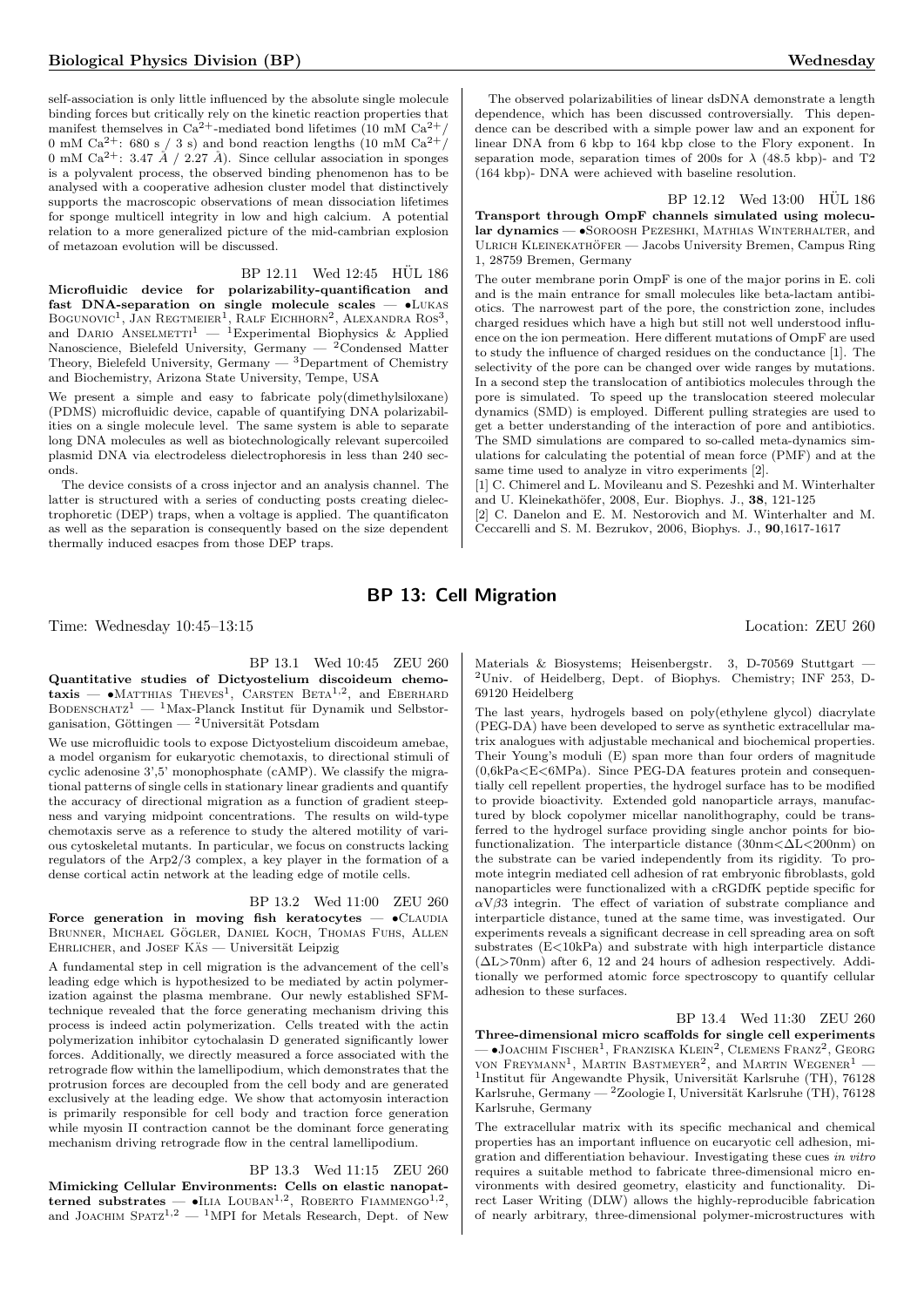feature sizes between 100 nm and several microns. The structures' mechanical responses to cellular contraction forces can be controlled by using different photoresists or by varying the thickness of individual elements. As a proof-of-principle, we demonstrate that chick cardiomyocytes cultured in these structures can rhythmically deform our elastic 3D-templates. Furthermore, we show a method to characterize the mechanical properties of these structures with an atomic force microscope. In the future, shaping the laser focus via phase- and/or amplitude modulation might allow for bigger and even smaller features and hence make DLW even more versatile for micro scaffold fabrication.

#### 15 min. break

BP 13.5 Wed 12:00 ZEU 260

Single cell motility in tunable environments  $\bullet$ SRAVANTI UPPALURI<sup>1</sup>, JAN NAGLER<sup>1</sup>, MARKUS ENGSTLER<sup>2</sup>, and THOMAS PFOHL<sup>1</sup>  $-$ <sup>1</sup>Max Planck Institute for Dynamics and Self Organization  $-$ <sup>2</sup>Darmstadt University of Technology

African trypanosomes are parasites that infect a variety of hosts and cause fatal diseases including sleeping sickness in humans. Recent work has shown that trypanosome motility is essential in their evasion of the host immune response [Engstler M et al., Cell 2007]. We investigate the motility of trypanosomes in tunable environments in which we control viscosity (similar to that of blood), physical barriers (ECMlike collagen networks), and nutrient concentration. Despite comparable traveling velocities in all environments, the spread of the parasite, measured by its radius of gyration, is remarkably different among the various environments. In culture medium the trypanosomes move by one of three distinct motility classes: diffusion, directional persistence, and an intermediate class in which they exhibit a combination of both. The distribution of trypanosomes within these classes depends on environmental conditions. We show that the parasites are predominantly directionally persistent in higher viscosities. Analysis of scaling behaviour, corresponding to different motility classes will be presented.

#### BP 13.6 Wed 12:15 ZEU 260

Stochastic Lamellipodium Dynamics  $- \cdot MELANIE KNORR<sup>1</sup>$ **Stochastic Lamellipodium Dynamics — •**MELANIE KNORR<sup>1</sup>, DANIEL KOCH<sup>3</sup>, THOMAS FUHS<sup>1</sup>, TIMO BETZ<sup>2</sup>, ULRICH BEHN<sup>1</sup>, and JOSEF KÄS<sup>1</sup> — <sup>1</sup>University of Leipzig, Germany — <sup>2</sup>Institute Curie, Paris, France —  ${\rm ^3Georgetown}$  University, Washington

Many processes in the body, such as immune response, wound healing, embryogenesis, and neuronal development rely on both the directed growth and movement of cells. The dynamic behavior of the lamellipodium, a thin veil-like structure at the cell's leading edge, is mainly based on the cytoskeletal processes of actin polymerization and molecular motor-driven retrograde flow. Experimental investigations reveal, that actin polymerization at the leading edge is the driving process of lamellipodial edge fluctuations. Statistical analysis shows that polymerization stochastically switches between "On" and "Off" states, and that both the lifetime of these states and the actin polymerization velocity at the edge determine cell movement. Studying the edge fluctuations of different cell types leads to a classification of cells on the basis of certain parameters that determine the stochastic lamellipodium dynamics. Based on these results we developed a stochastic model that consistently describes the experimentally derived data, including all underlying processes like actin polymerization and retrograde flow.

#### BP 13.7 Wed 12:30 ZEU 260

Growing Actin Networks Form Lamellipodium and Lamellum by Self-Organization — •FLORIAN HUBER, BJÖRN STUHRMANN, and JOSEF KÄS — Universität Leipzig, Linnestr. 5, 04103 Leipzig, Germany

Cell migration is associated with the dynamic protrusion of a thin actin-based cytoskeletal extension at the cell front. This extension has been shown to consist of two different substructures, the lamellipodium and the lamellum, which differ in their kinetic and kinematic properties as well as their molecular composition. While the formation of the lamellipodium is increasingly well understood, organizational principles underlying the emergence of the lamellum are just beginning to be unraveled. We developed a 2D Monte-Carlo simulation and an analytical description that include chemical reaction kinetics, actin monomer diffusion, and filament transport to investigate the formation of growing actin networks in migrating cells. We demonstrate the system\*s ability to form two distinct networks by self-organization. We find a characteristic transition in filament lengths and a distinct maximum of depolymerization, both within the leading 1\*2 microns of the cell, in agreement with experimental data. We investigate the complex interplay between ADF/cofilin and tropomyosin and propose a mechanism that leads to spatial separation of, respectively, ADF/cofilin- or tropomyosin-dominated compartments. Tropomyosin is found to play an important role in stabilizing the lamellar actin network.. Furthermore, the influence of filament severing and annealing on the network properties is explored. We contribute to a fundamental understanding of how cells organize their molecular components to achieve movement.

BP 13.8 Wed 12:45 ZEU 260 Microtubule-based neuronal growth cone motility  $-\bullet$  Thomas FUHS<sup>1</sup>, ALLEN EHRLICHER<sup>1,2</sup>, and JOSEF KÄS<sup>1</sup> — <sup>1</sup>Universität Leipzig, Soft matter physics, Leipzig, Germany — <sup>2</sup>Harvard University, School of Engineering and Applied Sciences, Cambridge, USA

When creating a functional steering aparatus the individual nerve cells in the brain have to form synapses to pass on informations. Prior to the formation of a synapse the nerve cell has to find some other nerve cell to link to, therefore it sends out an exploratory growth cone. The growth cone is connected to the cell body with the microtubule rich axonal stump while on the front it consists mainly of actin, both as a dense network forming lamellipodia or thick actin bundles (filopodia).

This setup suggests an actin polymerization driven type of motility, as is it observed in fibroblasts. But in contrast to fibroblasts we obeserved inverse durotaxis, contradicting the models used for fibroblasts.

So we developed a theoretical model of how actin bundles steer a growth cone by mechanically stabilizing extending microtubules. Simple physics of anisotropic cytoskeleton elasticity and tube-model based ordering show how microtubules must align with stiff actin bundles, while unaligned one get buckled. Hence the side of the growth cone with fewer actin bundles dissipates more elastic energy in bent microtubules, resulting in a pressure pushing the growth cone in the opposite direction. This model also explains the inverse durotaxis, if more acto-myosin energy is dissipated into substrate deformation, less energy is available to deform the exploratory microtubules, resulting in an preferential extension towards softer materials.

BP 13.9 Wed 13:00 ZEU 260 Vinculin exchange dynamics regulates adhesion site turnover and adhesion strength  $\bullet$ CHRISTOPH MÖHL, NORBERT KIRCHGESSNER, CLAUDIA SCHÄFER, KEVIN KÜPPER, RUDOLF MERKEL, and BERND HOFFMANN — Institut für Bio- und Nanosysteme 4: Biomechanik, Forschungszentrum Jülich GmbH, 52425 Jülich, Germany

The coordinated formation and release of focal adhesions is a key requirement for effective cell locomotion. New adhesions develop at the cell front and mature over time by changing composition and exchange dynamics of the incorporated proteins. As the cell moves forward, the maturing focal adhesions remain nearly stationary with respect to the substrate. They finally dissolve once the cell's trailing edge comes close. Besides other factors, this adhesion turnover defines the polarization and direction of migration of the cell and is thought to be highly regulated by phosphorylation events.

Here, we analyzed the dynamics of focal adhesions in migrating cells on different time scales. On the long time scale, we measured lifetimes and growth behaviour of focal adhesions, while on the short time scale the exchange dynamics of the focal adhesion protein vinculin was analyzed by FRAP (fluorescence recovery after photobleaching). In parallel, overall focal adhesion phosphorylation was quantified. Additionally, force measurements on moving cells were performed to correlate the maturation state of a focal adhesion with its adhesion strength. Our studies support a direct interplay between phosphorylation, adhesion dynamics and force application.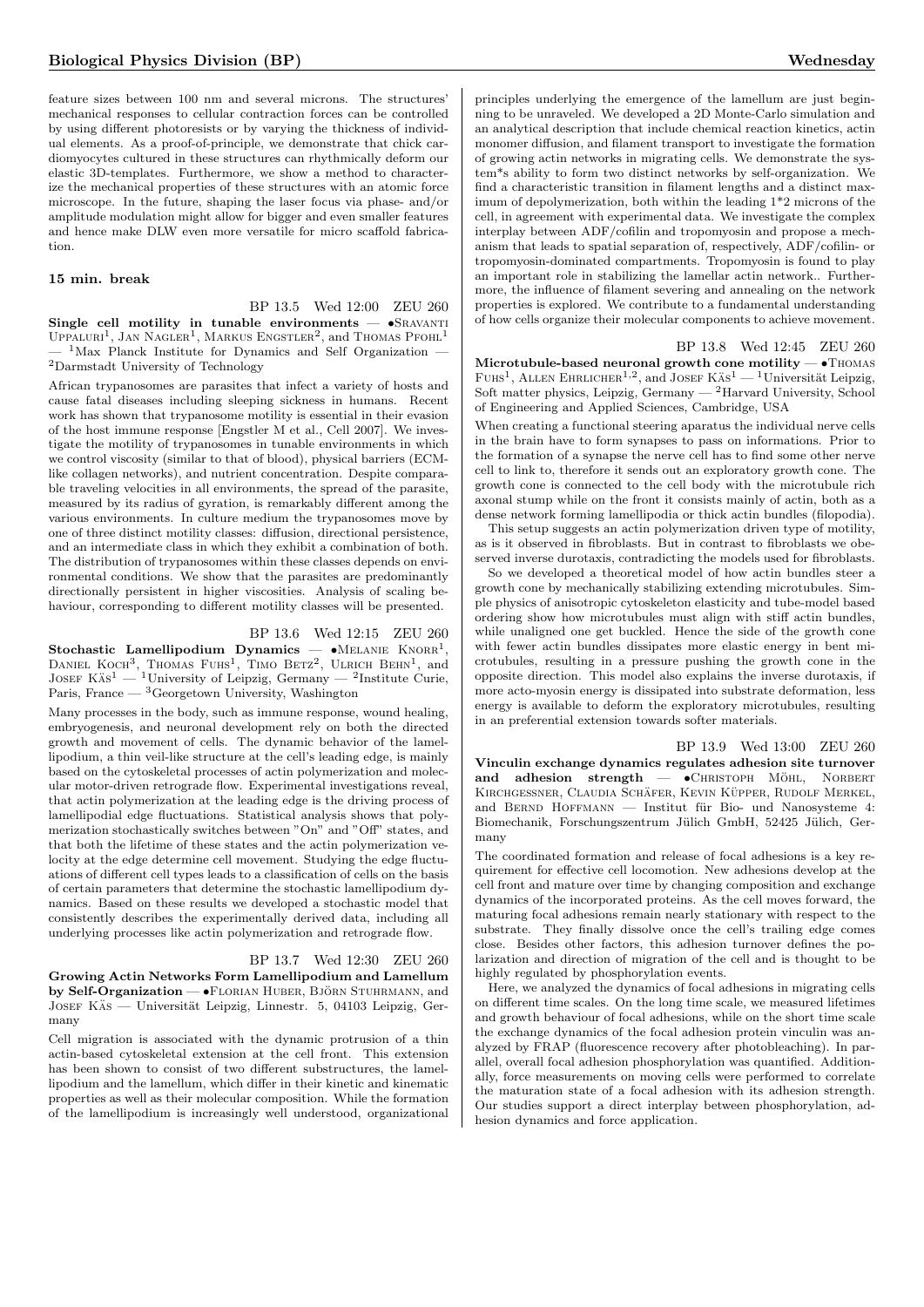## BP 14: Neuronal and Sensory Systems

Time: Wednesday 14:00–17:15 Location: HÜL 186

Invited Talk BP  $14.1$  Wed  $14:00$  HUL  $186$ Nerve signals as density pulses, conduction events, and the role of anesthetics — •Thomas Heimburg — Niels Bohr Institute, University of Copenhagen, Denmark

It has long been known that nerve pulses are accompanied by a reversible heat exchange. After a first phase of heat release the heat is practically completely reabsorbed into the nerve membrane. This indicates that the fundamental physical processes underlying nerve action are predominantly of reversible nature. The famous Hodgkin-Huxley model, however, relies on dissipative processes, i.e., on electrical ion currents flowing through resistors (ion channel proteins). Here we show that under physiological conditions there is the possibility of electromechanical soliton generation. This notion is supported by the fact that during nerve pulses various mechanical changes are experimentally observed. The necessary requirement for solitons is a melting transition in the biomenbranes slightly below physiological temperature leading to a nonlinear compressibility. This transition is in fact present in biomembranes. Interestingly, exactly in these transitions one finds quantized ion currents through membranes that are indistinguishable from those reported for ion channel proteins. Anesthetics influence these processes because the induce melting point depression. Thus, they render the pulse excitation more difficult. Again, this is in agreement with data on real nerves. Further, anesthetics are able to "block" the conduction events through membranes.

BP 14.2 Wed 14:30 HÜL 186 Living optical elements in the vertebrate retina  $-$  MORITZ KREYSING<sup>1</sup>, KRISTIAN FRANZE<sup>1</sup>, BORIS JOFFE<sup>2</sup>, THOMAS CREMER<sup>2</sup>, LEO PEICHL<sup>3</sup>, ANDREAS REICHENBACH<sup>4</sup>, and  $\bullet$ JOCHEN GUCK<sup>1</sup> – <sup>1</sup>Cavendish Laboratory, University of Cambridge,  $GB - 2$ Institute of Human Genetics, LMU Munich, Germany — <sup>3</sup>MPI for Brain Research, Frankfurt, Germany — <sup>4</sup>Institute for Brain Research, University of Leipzig, Germany

While cells are mostly transparent they are phase objects that differ in shape and refractive index. Any image that is projected through layers of cells will normally be distorted. Strangely, the retina of the vertebrate eye is inverted and light must pass through several tissue layers before reaching the light-sensitive photoreceptor cells (PRC). Here we report how nature has optimized this apparently unfavourable situation. We investigated the optical properties of retinal tissue, individual Müller glial cells and PRC nuclei. We found that Müller cells act as optical fibers and guide light, which would otherwise be scattered, from the retinal surface to the PRCs. Their parallel arrangement in the retina is reminiscent of fiber-optic plates used for low-distortion image transfer. There is also a specific adaptation of the rod PRC nuclei for improved light transmission through the outer nuclear layer (ONL) of nocturnal animals. These nuclei have an inverted chromatin structure that turns them into micro-lenses channeling the light through the ONL. These findings ascribe a new function to glial cells, demonstrate the first nuclear adaptation for an optical function, and shed new light on the inverted retina as an optical system.

#### BP 14.3 Wed 14:45 HUL 186

Eye dominance induces pinwheel crystallization in models of visual cortical development —  $\bullet$  LARS REICHL<sup>1</sup>, SIEGRID LOEWEL<sup>2</sup>, and FRED WOLF<sup>1</sup> — <sup>1</sup>Max-Planck-Institute for Dynamics and Self-Organization, Goettingen — <sup>2</sup>Institute of General Zoology and Animal Physiology, University Jena

The formation of orientation preference maps during the development of the visual cortex is sensitive to visual experience and impulse activity. In models for the activity dependent development of these maps orientation pinwheels initially form in large numbers but subsequently decay during continued refinement of the spatial pattern of cortical selectivities. One attractive hypothesis for the developmental stabilization of orientation pinwheels states that the geometric relationships between different maps, such as the tendency of iso-orientation domains to intersect ocular dominance borders at right angles can prevent extensive orientation map rearrangement and pinwheel decay. We present a analytically tractable model for the coupled development of orientation and ocular dominance maps in the visual cortex. Stationary solutions of this model and their dynamical stability are examined by weakly nonlinear analysis. We find three different basic solutions,

pinwheel free orientation stripes, and rhombic and hexagonal pinwheel crystals locked to a hexagonal pattern of ipsilateral eye domains. Using amplitude equations for these patterns, we calculate the complete stability diagram of the model. In addition, we study the kinetics of pinwheel annihilation or preservation using direct numerical simulations of the model.

 $BP_14.4$  Wed  $15:00$  HÜL  $186$ Comparison of stochastic integrate-and-fire models — •Benjamin Lindner and Rafael D. Vilela — Max-Planck-Institute for the Physics of Complex Systems, Dresden, Germany

We study three different integrate-and-fire (IF) models, the perfect, leaky, and quadratic IF model driven by white Gaussian noise and present a systematic comparison of their spontaneous and driven firing statistics in terms of power spectra, susceptibilities, and coherence functions. We also look at the correlations induced in the spike trains of two neurons by a common stimulus. Our comparison is based on parameter choices for the different models that make their firing rate and the CV of their interspike intervals equal — a choice that is unique for the three models under investigation as we have recently demonstrated[1]. We find that power spectra are rather similar for all three models while the input-output and the correlation statistics depend on the specific voltage dependence of the model and on the firing regime (combination of rate and CV) considered. Refs: [1] R. D. Vilela and B. Lindner J. Theor. Biol. (in press, 2008).

BP 14.5 Wed 15:15 HÜL 186 From Integrator to Resonator: The effect of dendrites on neuronal excitability  $-$  • CHRISTOPH KIRST<sup>1</sup>, ANDREAS HERZ<sup>2</sup>, and  $M$ ARTIN STEMMLER<sup>2</sup> — <sup>1</sup>Network Dynamics Group, MPI for Dynamics and Self-Organization and BCCN Göttingen, Germany —  $^2$ LMU and BCCN München

Neurons fall into two excitability classes: Type I integrates over synaptic inputs, while type II exhibits a resonance to a particular synaptic frequency [1]. Neuronal excitability is a function not only of the underlying ion-channel kinetics but also of the neuron's spatial structure. For example, the addition of a dendritic tree can change a neuron from a resonator into an integrator [2]. Here we show that the opposite transition can also occur: the presence of dendrites changes a saddle node on limit cycle bifurcation into a Hopf bifurcation, leading to a resonance where there was none before.

In a Morris-Lecar neuron model we show how an increase in the dendritic leak – e.g. by increasing the dendritic membrane surface – induces a change from type I to type II excitability. We analyze the underlying bifurcation structure to reveal the mechanism and the universality of such a transition. Consequences for the dynamics of networks of such neurons are discussed.

[1] G. B. Ermentrout, Neural Comput. 8, 979 (1996); Izhikevich E.M.Dynamical Systems in Neuroscience: The Geometry of Excitability and Bursting. MIT Press (2007).

[2] J. A. Goldberg, C. A. Deister and C. J. Wilson, J. Neurophysiol. 97, 208 (2007).

BP 14.6 Wed 15:30 HÜL 186 Extensive Chaotic Dynamics of Spiking Neuron Networks in the Balanced State — MICHAEL KREISSL<sup>1</sup>,  $\bullet$ SIEGRID LÖWEL<sup>2</sup>, and FRED WOLF<sup>1</sup> — <sup>1</sup>Max Planck Institute for Dynamics and Self-Organization and BCCN in Göttingen, Germany —  ${}^{2}$ Friedrich Schiller University and BGCN in Jena, Germany

Based on the calculation of the spectrum of Lyapunov exponents we reveal extensive, spatiotemporal chaos in deterministic neural networks of canonical type I neurons in the balanced state. In the balanced state of cortical networks, neurons are driven by strongly fluctuating inputs that result from balanced recurrent inhibition and excitation. It is the prevailing explanation of asynchronous, irregular firing patterns often observed in vivo. While its robust emergence from the collective dynamics of spiking neuron networks has been shown in several theoretical studies, the precise nature of the network dynamics remains controversial. It depends strongly on the single neuron dynamics. Initially, using binary neurons, Vreeswijk and Sompolinsky found that nearby trajectories diverge faster than exponential. Contrary, using leaky integrate and fire neurons, Zillmer et. al and Jahnke et. al re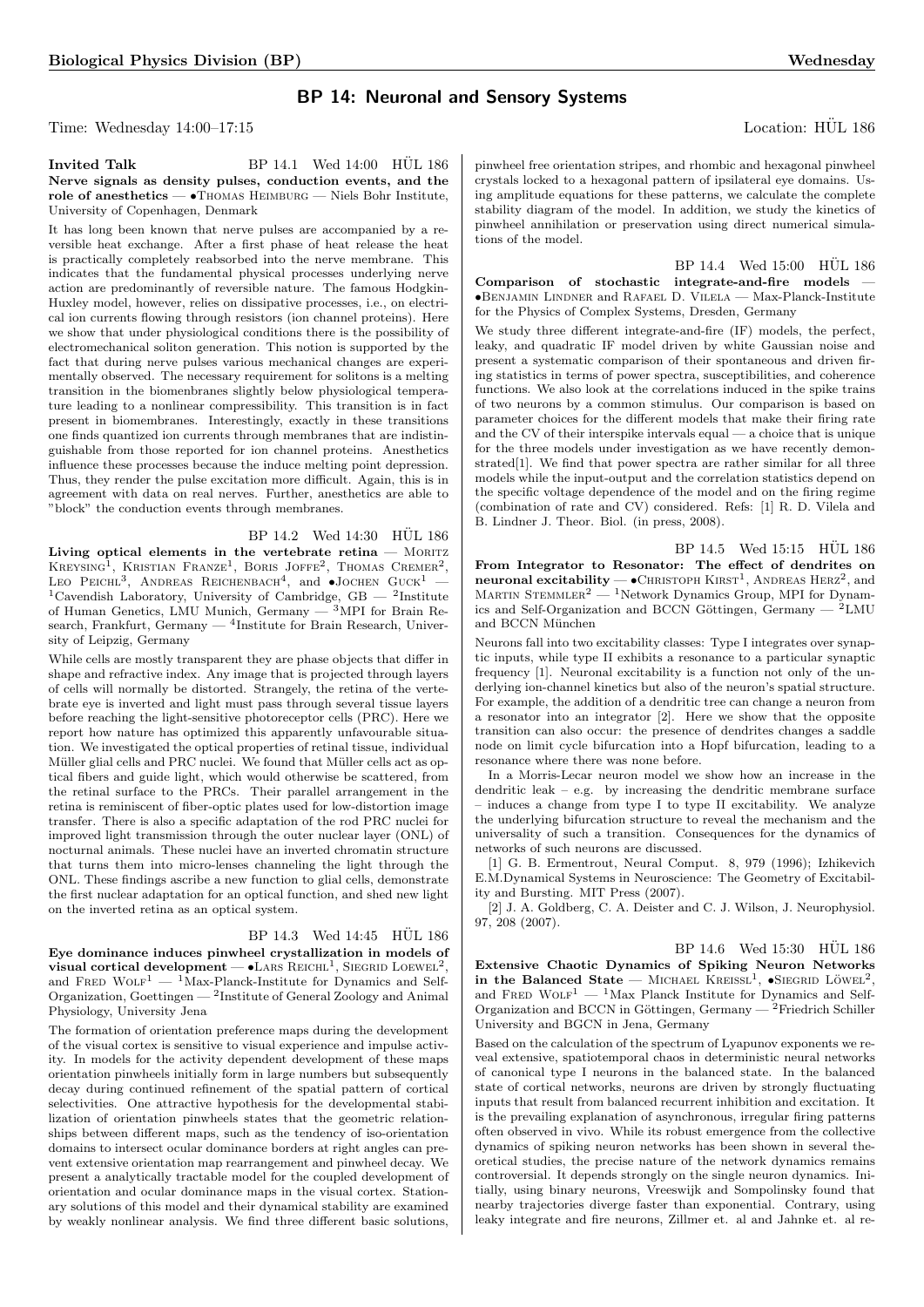cently showed that nearby trajectories converge. In our study of sparse networks of theta neurons we find conventional chaos with a fat attractor and high entropy production. Because theta neurons exhibit the same type of bifurcation from resting to spiking as real cortical neurons, we expect that this extensive chaotic dynamics is characteristic of the balanced state in biophysically realistic network models.

#### 15 min. break

## BP 14.7 Wed 16:00 HUL 186

First order phase transition to criticality by adaptive inter- $\text{actions} \longrightarrow \text{ANNA }$  Levina<sup>1,2</sup>, J. Michael Herrmann<sup>1,2,3</sup>, and Theo  $GeE1^{1,2}$  — <sup>1</sup>BCCN-Göttingen, Bunsenstr. 10, 37073 Göttingen -<sup>2</sup>MPI DS, Bunsenstr. 10, 37073 Göttingen — <sup>3</sup>University of Edinburgh, 10 Crichton Street, Edinburgh EH8 9AB, U.K.

The concept of self-organized criticality (SOC) describes a variety of phenomena ranging from plate tectonics, the dynamics of granular media to neural avalanches. In all these cases the dynamics is marginally stable and event sizes obey a characteristic power-law distribution. It was previously shown that an extended critical interval can be obtained in a neural network by incorporation of depressive synapses. In the present study we scrutinize a more realistic dynamics for the synaptic interactions that can be considered as the state-of-the-art in computational modeling of synaptic interaction. Interestingly, the more complex model does not exclude an analytical treatment and it shows a type of stationary state consisting of critical and a subcritical phases. The phases are connected by first- or second-order phase transitions in a cusp bifurcation which is implied by the dynamical equations of the underlying biological model. We present exact analytical results supported by extensive numerical simulations. Although presented in the specific context of a neural model, the dynamical structure of our model is of more general interest. It is the first observation of a system that combines a complex classical bifurcation scenario with a robust critical phase. The system may account not only for SOC behavior, but also for various switching effects observed in the brain.

### BP 14.8 Wed 16:15 HUL 186

Self-organized criticality in a neural network  $\bullet$ CHRISTIAN MEISEL and THILO GROSS — Max-Planck Institut für Physik komplexer Systeme

We evolve a network of excitatory and inhibitory neurons according to two topology-changing rules of synaptic plasticity: spike-time dependent plasticity (STDP) and homeostatic synaptic plasticity (HSP). Both local rules lead to convergence to an average number of synapses per neuron at which the network is at a phase transition. At the evolved connectivity, avalanche sizes for the HSP rule and amplitudes of neuronal activity for the STDP rule are power law distributed. Critical exponents are comparable to those observed in real cortical networks for both power laws. When extrapolated for realistic synaptic strengths, for the STDP rule the evolved average number of synapses per neuron is in the order of the one found in the brain.

BP 14.9 Wed 16:30 HÜL 186

Magnetoreception mechanisms in birds - towards the discovery of the sixth sense — •ILIA SOLOV'YOV and WALTER GREINER — Frankfurt Institute for Advanced Studies, Goethe University, Frankfurt am Main, Germany

Many birds are able to orient themselves accurately when the sky is not visible (e.g. covered with clouds). This requires non-visual sources of information. Many studies have established that birds are sensitive

to the Earth's magnetic field. European robins, pigeons and other bird species use the geomagnetic field as a compass, and are also sensitive to slight temporal and spatial variation in the magnetic field that is potentially useful for determining location.

We study a putative avian magnetoreception mechanism, which is based on the interaction of two iron minerals (magnetite and maghemite) experimentally observed in subcellular compartments within sensory dendrites of the upper beak of several bird species. The iron minerals in the beak form platelets of crystalline maghemite and clusters of magnetite nanoparticles. We develop a theoretical model [1] to quantitatively describe the interaction between the iron-mineral containing particles, and demonstrate that depending on the external magnetic field the external pull or push to the magnetite clusters may reach a value of 0.4 pN. This might be principally sufficient to excite specific mechanoreceptive membrane channels leading to different nerve signals and causing a certain orientational behavior of the bird.

[1] I. Solov'yov and W. Greiner, Biophys. J. 93, 1493 (2007)

#### BP 14.10 Wed 16:45 HUL 186

Enhancement of signal detection by coupling of active hair bundles — • KAI DIERKES, BENJAMIN LINDNER, and FRANK JÜLICHER — Max Planck Institute for the Physics of Complex Systems, Nöthnitzer Straße 38, 01187 Dresden, Germany

In all vertebrates the hair bundle is the mechano-electrical transducer in both the auditory and the vestibular system. Hair bundles from the sacculus of the bullfrog have been shown to possess the ability to amplify weak periodic stimuli by means of an active process. In vivo hair bundles in the sacculus of the bullfrog are attached to an overlying structure that mediates a coupling between them: the otolithic membrane. The same holds true for the hair bundles of outer hair cells in the mammalian cochlea whose tips are connected to the overlying tectorial membrane. Using a stochastic description of hair bundle dynamics we have studied the effect of an elastic coupling of hair bundles. We report that collective effects in systems of coupled hair bundles can e.g. enhance the amplification gain and the sharpness of frequency tuning as compared to the performance of a single hair bundle. Our results thus suggest that coupling of hair bundles could indeed play a significant role for signal detection in inner ear organs.

Reference: Dierkes et al., 2008, PNAS 105(48),18669-18674

BP 14.11 Wed 17:00 HÜL 186 Information Filtering by Synaptic Short-Term Plasticity —  $\bullet$ Matthias Merkel and Benjamin Lindner — Max-Planck-Institute for the Physics of Complex Systems, Nöthnitzer Strasse 38, 01187 Dresden, Germany

Short-term plasticity (STP) changes the transmission properties of synapses on the scale of 100ms. It is commonly thought to act as a filter for information passing through the synapse. There are two competing effects: synaptic facilitation and depression. They either increase or decrease the postsynaptic amplitude of a presynaptic spike depending on the spike history. We study this filtering process for rate-modulated Poissonian input spike trains and a population of independent synapses. We derive expressions for information-theoretical measures like the spectral coherence in the limit case of pure facilitation and discuss by means of our analytical results conditions for a broadband transmission of information (frequency-independence of the coherence function) which previously has been found numerically [1]. [1] B. Lindner, D. Gangloff, A. Longtin, and J. E. Lewis "Broadband coding with dynamic synapses", (submitted, 2008)

## BP 15: Motor Proteins

Time: Wednesday 14:30–15:45 Location: ZEU 260

BP 15.1 Wed 14:30 ZEU 260

Diffusion of yeast kinesin-8 on the microtubule lattice is a  $r$ andom walk with 8-nm steps —  $\bullet$ VOLKER BORMUTH<sup>1</sup>, VLADIMIR VARGA<sup>1</sup>, JONATHON HOWARD<sup>1</sup>, and ERIK SCHÄFFER<sup>2</sup> - <sup>1</sup>MPI of Molecular Cell Biology and Genetics, Pfotenhauerstraße 108, 01307 Dresden, Germany — <sup>2</sup>Biotechnology Center, TU Dresden, Tatzberg 47-51, 01307 Dresden, Germany

The yeast kinesin-8 (Kip3p) walks highly processive towards the plusend of microtubules in the presence of ATP. In contrast, we found that in the presence of ADP Kip3p diffuses in a one-dimensional manner on the microtubule lattice. Using single molecule fluorescence we measured that the diffusion coefficient was  $5400{\pm}1500\,\mathrm{nm^2/s}$  with an average lifetime on the microtubule lattice of 8 s. The diffusion did not require the highly charged C-termini of tubulin, unlike kinesin-13. We biased the diffusion using optical tweezers and analyzed the time-traces of biased diffusion by means of a fluctuation analysis. We found that Kip3p diffusion is a multi-step process with a physical step size of 8 nm and an average dwell time of 6 ms per step. The step size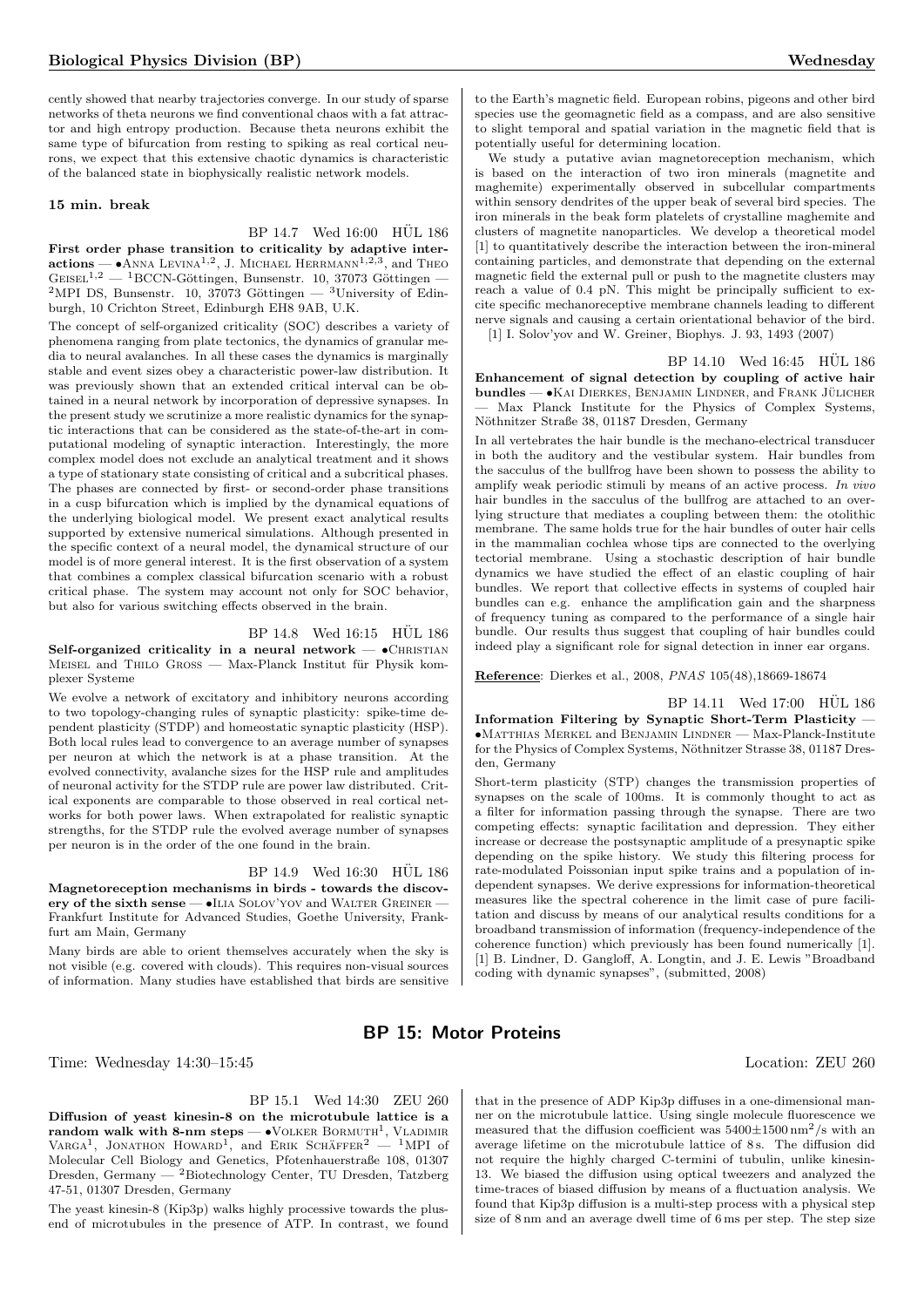was supported by the direct observation of 8 nm motions and a nonlinear force-velocity relationship. At high forces the biased diffusion appeared like a one-step process indicating the presence of only one force-dependent step. Our results compared well with Monte Carlo simulations and suggest that Kip3p diffusion is a undirected, handover-hand, random walk along the microtubule lattice.

#### BP 15.2 Wed 14:45 ZEU 260

The Motility of Monomeric and Dimeric Variants of Eg5 studied in the Presence of the Kinesin-5-specific Inhibitor Monastrol — STEFAN LAKÄMPER,  $\bullet$ CHRISTINA THIEDE, STEFANIE REITER, KERSTIN V. RODEN, and CHRISTOPH SCHMIDT  $-3$ . Physikalisches Institut, Georg-August-Universität, 37077 Göttingen

The homo-tetrameric motor-protein Eg5 from Xenopus laevis drives relative sliding of anti-parallel microtubules, most likely by the processive action of its two sets of dimeric motor domains at each end. As recently shown by Kwok et al. (NCB 2006) and Kapitein et al. (JCB 2008), tetrameric motors move on a single microtubule in a fashion including diffusional and directional episodes, while motors moving between anti-parallel microtubules act in a highly directional and processive fashion. We have studied the processive behavior of a dimeric chimera (Eg5Kin) carrying the Eg5-motor and neck-linker and the Kinesin-1 neck and stalk. While Eg5Kin displays essentially the same motile properties as a truncated Eg5 (Eg5-513 his, Krysziak et al., JBC 2006, Valentine et al., NCB, 2006) its processivity is 40x increased to about 240 consecutive 8nm-steps on average, at a velocity of 95 nm/s. With increasing monastrol concentrations we find a dosedependent and cooperative reduction in run length, but not in speed, indicating that two monastrol molecules are required to terminate a processive run. To further study the allosteric effect of monastrol on the motility of Eg5-motors, we generated monomeric and dimeric Eg5 constructs and compared their surface gliding-velocities in the presence of increasing concentrations monastrol.

BP 15.3 Wed 15:00 ZEU 260

Buckling of semiflexible filaments under action of molecular  $\text{motors}$   $\rightarrow$  KRZYSZTOF BACZYŃSKI<sup>1</sup>, MELANIE MÜLLER<sup>1</sup>, REINHARD<br>Lipowsky<sup>1</sup>, and JAN Kierfeld<sup>1,2</sup>  $\rightarrow$  <sup>1</sup>Max Planck Institute of Colloids and Interfaces, Department of Theory & Bio - Systems, Science Park Golm — <sup>2</sup>TU Dortmund University, Faculty of Physics, D - 44221 Dortmund

In this work we present a model for the buckling of semiflexible filaments under the action of molecular motors. We investigate a system in which a group of motors moves along a clamped filament carrying a second filament as a cargo. The cargo-filament is pushed against the wall and eventually buckles. Depending on boundary conditions we observe different buckling behaviors. For a long cargo-filament the critical Euler force for buckling is much smaller than the stall force of a single molecular motor, which leads to buckling of the cargo-filament. We use an analytical linear approximation of the resulting force-extension relation of the buckled filament [1]. Using Bell-theory for unbinding of a motor and a linear velocity-force relation we obtain a stochastic equation for probability pn(t) that n motors link both filaments at time t. Finally, we calculate the mean first passage time needed for unbinding of linking motors which corresponds also to the transition

between buckled and unbuckled state of cargo-filament. Our results show that for sufficiently long filaments the movement of kinesin motors is not affected by the load force generated by the cargo filament. Our numerical solution is confirmed by computer simulations. 1) K. Baczyński, R. Lipowsky, J. Kierfeld, PRE 76, 061914, 2007

BP 15.4 Wed 15:15 ZEU 260 Stochastic simulations of cargo transport by several processive motors —  $\bullet$ Christian Korn<sup>1</sup>, Stefan Klumpp<sup>2</sup>, Reinhard LIPOWSKY<sup>3</sup>, and ULRICH S. SCHWARZ<sup>1,4</sup>  $-$ <sup>1</sup>University of Heidelberg, Bioquant 0013, Im Neuenheimer Feld 267, 69120 Heidelberg, Germany — <sup>2</sup>Center for Theoretical Biological Physics, University of California, San Diego, 9500 Gilman Drive, La Jolla, CA 92093-0374, USA — <sup>3</sup>Max Planck Institute of Colloids and Interfaces, Science Park Golm, 14424 Potsdam, Germany — <sup>4</sup>University of Karlsruhe, Theoretical Biophysics Group, Kaiserstrasse 12, 76131 Karlsruhe, Germany

We use stochastic computer simulations to study the transport of a spherical cargo particle along a microtubule-like track by several kinesin-like processive motors. Our adhesive motor dynamics algorithm combines the numerical integration of a Langevin equation for the motion of a sphere with rules for the reaction kinetics of molecular motors. The Langevin part includes diffusive motion, the action of the pulling motors, and hydrodynamic interactions with the planar substrate. The kinetic rules for the motor reactions model binding and unbinding to the filament as well as active motor steps. As a first validation of our model, we show that the simulated mean transport length increases exponentially with the number of bound motors, in good agreement with earlier results. For a fixed number of motors attached to the cargo, the distribution of the number of motors in binding range to the motor track is found to be Poissonian in most cases. We also find that load is equally shared due to a corresponding spatial arrangement of the motors only for unusually long-lived bonds.

BP 15.5 Wed 15:30 ZEU 260 Diffusion of cooperative molecular motors displaying bidirectional motion  $-$  •ERNESTO M. NICOLA and BENJAMIN LINDNER  $-$ Max Planck Institute for the Physics of Complex Systems, Dresden, Germany

The movement of motor proteins along filaments forming part of the cytoskeleton is usually directional. However, recently it has been observed experimentally that collections of certain motor proteins can move bidirectionally [1]. This bidirectional motion can be described, as proposed by Badoual et al. [2], by a two-state model with many particles attached to a rigid backbone. We contrast this model with a even simpler description based on an active Brownian particle dynamics. This simple description is shown to capture the main features of the more complex ratchet model. In particular, we predict that there should exist a critical force for which the effective diffusion coefficient jumps from very large values to small ones [3]. This critical force applied to the backbone separates a region of giant diffusion from a regime of reliable directed transport.

[1] Endow and Higuchi, Nature 406, 913 (2000).

Badoual, Jülicher and Prost, Proc. Natl. Acad. Sci. 99 (2002).

[3] Lindner and Nicola, Phys. Rev. Lett. 101, 190603 (2008).

## BP 16: Stochastic Processes

Time: Wednesday 16:00–17:15 Location: ZEU 260

BP 16.1 Wed 16:00 ZEU 260

Anomalous scaling of nano-pore translocation times for structured RNA molecules  $-$  MALCOLM McCAULEY<sup>1</sup>, ROBERT FORTIES<sup>1</sup>,  $\bullet$ ULRICH GERLAND<sup>2</sup>, and RALF BUNDSCHUH<sup>1</sup> – <sup>1</sup>Department of Physics, Ohio State University — <sup>2</sup>Arnold Sommerfeld Center for Theoretical Physics, LMU München

Translocation through a nano-pore is a new single-molecule technique to probe physical properties of biomolecules. A bulk of theoretical and computational work exists on how the main observable, the time to translocate a single molecule, depends on the length of the molecule for unstructured molecules. Here, we study this question for RNA molecules for which the breaking of the secondary structure is the main barrier for translocation. To this end, we calculate the mean translocation time of single-stranded RNA through an idealized nanopore for

many randomly chosen RNA sequences. At zero voltage bias, we find that the typical translocation time depends on the sequence length with a power law, the exponent of which changes as a function of temperature and exceeds the naively expected exponent of two for purely diffusive transport at all temperatures. We rationalize this behavior theoretically.

BP 16.2 Wed 16:15 ZEU 260 Optimal protocols in Stochastic Thermodynamics  $- \bullet$ TIM SCHMIEDL<sup>1</sup>, ALEX GOMEZ-MARIN<sup>2</sup>, and UDO SEIFERT<sup>1</sup> - <sup>1</sup>II. Institut für Theoretische Physik, Universität Stuttgart, 70550 Stuttgart, Germany — <sup>2</sup>Facultat de Fisica, Universitat de Barcelona, Diagonal 647, 08028 Barcelona, Spain

For systems in an externally controllable time-dependent potential, the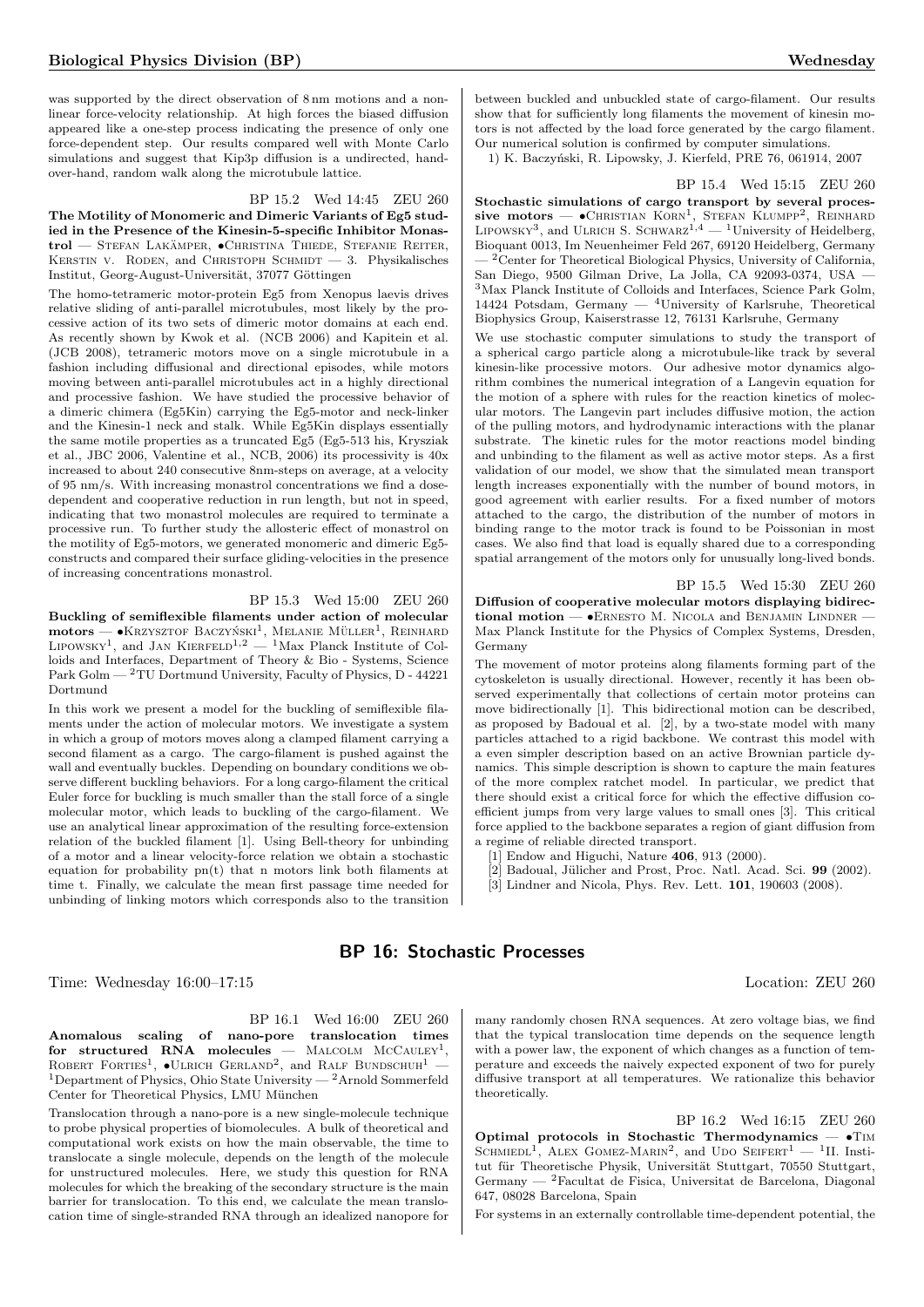optimal protocol minimizes the mean work spent in a finite-time transition between two given equilibrium states. We consider three different types of dynamics: overdamped Langevin dynamics, underdamped Langevin dynamics, and purely Hamiltonian dynamics. Surprisingly, the optimal protocol involves jumps for overdamped Langevin dynamics and even delta-type singularities for underdamped Langevin dynamics. These optimal protocols significantly improve free energy calculations via the Jarzynski equality.

For purely Hamiltonian dynamics and harmonic potentials, we show that the optimal protocol is highly degenerate and that even in the limit of short transition times, the optimal work is given by the adiabatic work which is substantially smaller than the work for an instantaneous jump. We also perform numerical calculations for purely Hamiltonian dynamics in an anharmonic quartic potential.

[1] T. Schmiedl and U. Seifert, Phys. Rev. Lett 98, 108301 (2007)

[2] A. Gomez-Marin, T. Schmiedl, and U. Seifert, J. Chem. Phys. 129, 024114 (2008)

BP 16.3 Wed 16:30 ZEU 260

Dynamic length regulation in biological transport systems. — •Louis Reese, Anna Melbinger, and Erwin Frey — Arnold Sommerfeld Center for Theoretical Physics (ASC) and Center for NanoScience (CeNS), Department of Physics, Ludwig-Maximilians-Universität München

Microtubules are highly dynamic filaments that perform a variety of tasks in living cells. At the same time they serve as intracellular highways for molecular motors, which are either transported along those tracks or diffuse in the cytosol [1]. Here we examine mechanisms to regulate microtubule-length through the concentration of motors in the cytosol. It is analyzed how the interplay between densitydependent transport on the tracks, and filament polymerization affects the dynamics of filament length [2]. Employing stochastic simulations complemented by analytic calculus we identify three distinct dynamic regimes: (i) steady growth, (ii) bounded growth and (iii) stationary length. The latter shows interesting intermittent dynamics.

[1] A. Parmeggiani, T. Franosch, E. Frey, Phys. Rev. Lett. 90, 086601 (2003).

[2] V. Varga, J. Helenius, K. Tanaka, A. A. Hyman, T. U. Tanaka and J. Howard, Nat. Cell Biol. 8, 957 (2006)

BP 16.4 Wed 16:45 ZEU 260

Polymerization of actin and cooperative ATP hydrolysis - $\bullet$ XIN LI<sup>1</sup>, JAN KIERFELD<sup>2</sup>, and REINHARD LIPOWSKY<sup>1</sup> - <sup>1</sup>MPI of Colloids and Interfaces, Science Park Golm, 14424 Potsdam —  $^2 \mathrm{T} \mathrm{U}$ Dortmund, Fakultät Physik, 44221 Dortmund

Actin polymerization plays an important role in many aspects of cell dynamics. Actin polymerization also involves the hydrolysis of ATP molecules, which takes place within an ATP-rich cap and can be spatially separated from the polymer tip. In this study, we theoretically compare different cooperative mechanisms for the coupling between ATP hydrolysis and actin polymerization and describe their effects on experimentally observable quantities, such as cap length, total hydrolysis rate, and actin filament growth rate.

BP 16.5 Wed 17:00 ZEU 260 Optimal potentials for temperature ratchets  $\bullet$ FLORIAN BERGER<sup>2</sup>, TIM SCHMIEDL<sup>1</sup>, and UDO SEIFERT<sup>1</sup> - <sup>1</sup>II. Institut für Theoretische Physik, Universität Stuttgart, 70550 Stuttgart —  $^2$ Max Planck Institute of Colloids and Interfaces, Science Park Golm, 14424 Potsdam

Since the introduction by Feynman, temperature ratchets have served as a model for a microscopic heat engine which operates between two heat baths. More generally, directed transport of an overdamped Brownian particle can be induced along a periodic potential in a spatially periodic temperature profile. With a load force applied to the particle, this setup can perform as a heat engine. The dependence of the current on the potential evokes the question: What is the optimal shape of the potential that maximizes the current and thus the power output of the engine for a given load? Using variational calculus, we determine the optimal potential for a sinusoidal temperature profile analytically up to a numerical root search. We discuss the dependence of the optimal potential on scaled model parameters such as the temperature amplitude and the load force.

## BP 17: Poster II

Time: Wednesday 17:15–19:45 Location: P3

## BP 17.1 Wed 17:15 P3

Elastic properties of human cancer cells  $\bullet$  CARSTEN  $H$ ENTSCHEL<sup>1</sup>, HENDRIK HÖLSCHER<sup>2</sup>, STEFAN SCHNEIDER<sup>2</sup>, and KRISTINA RIEHEMANN<sup>1</sup> — <sup>1</sup>Center for Nanotechnolgy (CeN-Tech)/University of Münster, Heisenbergstraße 11, 48149 Münster — <sup>2</sup>Affilitation

In the past decade the analysis of biomechanical properties of cancer cells became a tool to determine the invasiveness of a tumor. Atomic force microscope (AFM) has developed to a powerful tool to measure biophysical parameters by using force spectroscopy on living cells in liquid. The force spectroscopy in contact mode can be applied to gain more information about the structure and physical properties (e.g. elasticity) of cells. Different approaches have been shown to get this information [1]. But reproducible results in this area remains to be scarce

We optimized existing methods and showed highly reproducible results demonstrating the elasticity of different celllines strongly correlated to their invasiveness making this methods usefull for clinical applications.

[1] Acta Biomaterialia 3, S. Suresh, 413- 438 (2007)

BP 17.2 Wed 17:15 P3 Force Measurements in Mitotic Spindles —  $\bullet$  AARON LINDNER<sup>1</sup>,

BASTIAN RÜHLE<sup>1</sup>, FRANCOIS NÉDELEC<sup>2</sup>, and JOACHIM SPATZ<sup>1,3</sup> <sup>1</sup>University of Heidelberg — <sup>2</sup>European Molecular Biology Laboratory, Heidelberg  $-3$  MPI for Metals Research, Stuttgart

The mitotic spindle is responsible for chromosome alignment and segregation during cell division. It is a complex, microtubule-based assembly of different molecular motors and other proteins. In spite of its essential role in cell proliferation, the mechanics of mitotic spindles is not sufficiently well understood. In this project, the pulling strength of mitotic spindles will be determined experimentally.

Bipolar mitotic spindles can be assembled in vitro around chromatinylated, DNA covered microspheres in a cell-free model system which is gained from Xenopus laevis oocytes. In this work, the DNA covered microspheres are attached on functionalized polymer pillars. This yields a regular pattern of bipolar spindles on a force-sensing material.

Spindle pulling forces are expected to be in the range of one nanonewton, which is for the required geometric parameters below the detection limit of existing polymer pillar technologies. That is why for the first time the pillars were made of hydrogel. The Young's modulus of this hydrogel can be varied by altering the water content during polymerization. So it is possible to adjust the stiffness of the pillars to the experimental needs without changing the geometry. With this method, forces of less than 1nN can be detected by observing the pillar bending.

BP 17.3 Wed 17:15 P3

Towards measuring the centering forces acting on the mitotic spindle in the C. elegans embryo  $\bullet$ HORATIU FANTANA and JONATHON HOWARD — MPI of Molecular Cell Biology and Genetics, Pfotenhauerstraße 108, 01307 Dresden, Germany

The cytoskeleton is a highly dynamic and adaptable protein scaffold that determines the shape and internal organization of cells. In this project we want to investigate the mechanical properties of the microtubule cytoskeleton by applying forces to a dynamic microtubule array in vivo and measuring its displacement.

A prominent example for such an array is the mitotic spindle, which is responsible for chromosome segregation and cleavage plane specification during mitosis. At the beginning of mitosis, the spindle moves to the center of the cell. How does the spindle find the center and what keeps it there? Using magnetic tweezers, we plan to displace the spindle and measure the magnitude of the restoring forces acting on the spindle poles in the one-cell C. elegans embryo. Does the restor-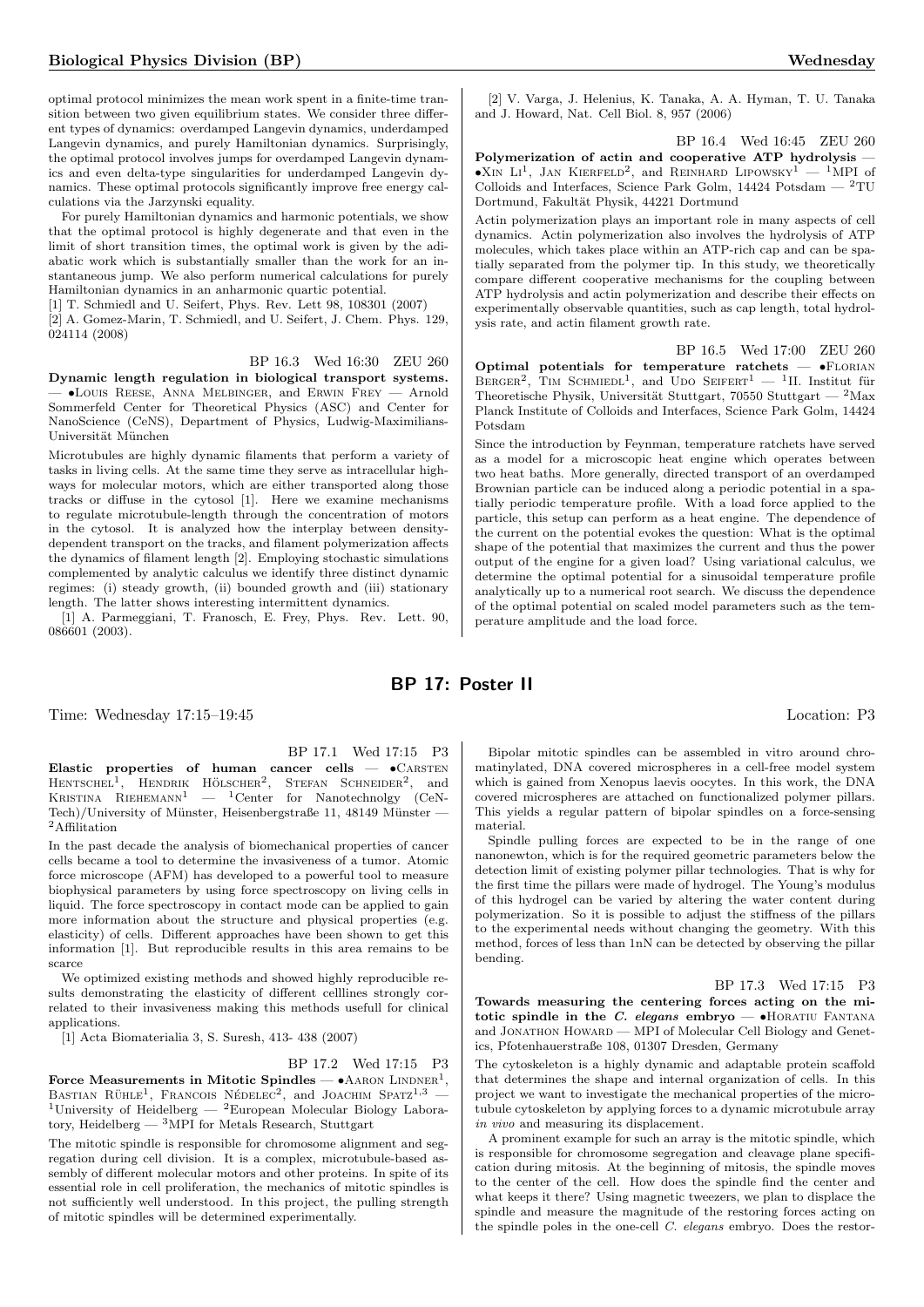ing force increase in proportion to the displacement? If so, then this tells us that the centering process acts like a spring, supporting some models for centering. Does the centering stiffness depend on whether the displacement is parallel or perpendicular to the long axis of the cell? This may give insight into the molecular mechanism underlying centering. What is the magnitude of the centering force? This will tell us something about the number of force-generating processes involved in centering. The results should provide a good basis for modeling and better understanding the centering process.

BP 17.4 Wed 17:15 P3

Manipulation of stretch-activated calcium channels with the optical stretcher — •Markus Gyger, Christoph Schneider, Susanne Ebert, and JOSEF KAS — Universität Leipzig, Germany

Cellular response to deforming forces can be measured with the optical stretcher. Cells are trapped by two anti-parallel laser beams. By increasing the laser power the momentum transfered to the cell surface causes visible deformations. This can be used to probe the global mechanical behaviour of single cells in suspension. For low stresses and small deformations most of the cells deform viscoelasticly. However, for higher stretching powers the cells start to counteract the deformations. Sometimes this active response to deformation results in a contraction of the cell relative to its initial, undeformed state. This raises interesting questions regarding the mechanisms by which cells register and respond to the applied forces. Under physiological conditions many cells react to mechanical stimuli. As a prominent example, hair-cells in the Cochlea of vertebrate ears are known to open transmembrane calcium channels upon mechanical stresses. Calcium is one of the most important second messengers and is involved in most of the known mechano-activated cell responses. Since its normal concentration in the cell soma is very low and increases only by influx from outside the cell or release from intracellular calcium stores upon stimulus, the influx can be made visible by appropriate fluorescent dyes. The aim of this work is to investigate the dependence of calcium influx on the forces applied to the cell surface by the optical stretcher in order to gain insight into the mechanisms of active responses to stretching.

BP 17.5 Wed 17:15 P3

Mechanics in Neuronal Development —  $\bullet$ KRISTIAN FRANZE<sup>1</sup>, HANNO SVOBODA<sup>1</sup>, POURIA MOSHAYEDI<sup>1</sup>, ANDREAS CHRIST<sup>1</sup>, JAMES FAWCETT<sup>1</sup>, JOSEF KAS<sup>2</sup>, CHRISTINE HOLT<sup>1</sup>, and JOCHEN GUCK<sup>1</sup> -<sup>1</sup>University of Cambridge, UK  $-$  <sup>2</sup>University of Leipzig, Germany

The neuronal preference for soft substrates and the softness of radial glial cells, along which neurons preferentially grow, strongly point towards a role of mechanics in neuronal guidance. Here we show how neurons detect and avoid stiff substrates and how their mechanoresponsiveness is used to guide their axons.

In vitro, neurons continuously probe the mechanical properties of their environment. Growth cones visibly deformed substrates with a compliance commensurate with their own. Externally applied mechanical stress exceeding the threshold of ˜300 Pa caused a calcium influx through mechanosensitive ion channels in the growth cone membrane that triggered neurite retraction. Subsequently, neuronal processes reextended, thereby enabling exploration of alternative directions. To study the physiological consequences of this mechano-responsiveness, Xenopus eye primordia were cultured on polyacrylamide gels of various compliances. If the outgrowing retinal axons grew either on soft or on stiff substrates, they spread over a wide area. In contrast, on substrates of intermediate compliance they fasciculated and grew into one common direction, resembling an optic nerve. Hence, neurons may actively use mechanics as previously unknown guidance cue. This knowledge may ultimately help in finding new implants that promote axonal regeneration in the injured nervous system.

#### BP 17.6 Wed 17:15 P3

Modelling control of cellular force distributions by adhesion geometry and rigidity —  $\bullet$ ILKA BISCHOFS<sup>1</sup>, SEBASTIAN SCHMIDT<sup>2</sup>, and ULRICH SCHWARZ<sup>2,3</sup> — <sup>1</sup>Lawrence Berkeley Lab, Berkeley, USA  $-$  <sup>2</sup>University of Heidelberg, Heidelberg, Germany  $-$  <sup>3</sup>University of Karlsruhe, Karlsruhe, Germany

Adhesion geoemetry and matrix rigidity are important decision factors governing adherent cell morphology and cell differentiation. Both have been shown experimentally to control cellular adhesion forces which affect the status of the cytoskeletal machinery and feed into cell differentiation pathways. Here we present a mechanical contour model based on line and surface tensions that predicts cellular force distributions from the shape and rigidity of the adhesive patterns. For cells constrained to adhesive islands, forces scale with island curvature and preferentially localize to corners. For cells adherent to discrete sites, line tension is the primary force determinant. Forces increase with increasing distance between adhesion sites because surface tension effects result in steeper pulling directions. Substrate compliance counteracts the positive distance effect while the elastic nature of line tension enhances it. The model compares well to experimental observations suggesting that contour forces play an important role in establishing the basic force pattern that might be subsequently amplified by the generation of discrete internal structures such as stress fibers.

BP 17.7 Wed 17:15 P3 Influence of  $Mn2+$  and  $Mg2+$  on the interaction between integrin  $\alpha$ 7 $\beta$ 1 and invasin studied by dynamic force spectroscopy — •Agnieszka Ligezowska<sup>1</sup> , Kristian Boye<sup>2</sup> , Johannes EBLE<sup>3</sup>, BERND HOFFMANN<sup>4</sup>, BEATE KLÖSGEN<sup>2</sup>, and RUDOLF MERKEL<sup>4</sup> — <sup>1</sup>Department of Physics, Jagiellonian University, Cracow, Poland  $-$  <sup>2</sup>Memphys Center for Biomembrane Physics, University of Southern Denmark, DK-5230 Odense, Denmark — 3Institut für Physiologische Chemie und Pathobiochemie, Westfälische Wilhelms-Universität Münster, D-48149 Münster, Germany — <sup>4</sup>Institut für Bio- und Nanosysteme, Forschungszentrum Jülich, D-52425 Jülich, Germany

The ligand binding function of integrins, a group of transmembrane proteins mediating cell-matrix adhesion in animals, is known to be influenced by divalent cations. We have applied the Biomembrane Force Probe technique to study this phenomenon for a soluble variant of integrin  $\alpha$ 7 $\beta$ 1 and one of its ligands, invasin 497, an outer membrane protein of Yersinia bacteria. In a dynamic force spectroscopy approach, we show that the binding affinity of  $\alpha$ 7 $\beta$ 1 is promoted by divalent manganese and magnesium ions and that these ions work to enforce the binding strength in a synergistic manner. Single bond events could be studied by successive addition of free invasin to the measurement buffer which reduced the number of available binding sites and thus diminished the likelihood of multiply bond formation. Combining force-induced bond dissociation with free ligand binding enabled simultaneous studies of Mn2+ and Mg2+ influence in both, equilibrium and non-equilibrium conditions.

BP 17.8 Wed 17:15 P3 Biomembrane adhesion on micropatterned substrates: A tool for thermal fluctuation analysis  $\bullet$ CORNELIA MONZEL<sup>1</sup>, SU-SANNE FENZ<sup>1</sup>, SABINE DIELUWEIT<sup>1</sup>, KHEYA SENGUPTA<sup>2</sup>, and RUDOLF  $MERKEL<sup>1</sup>$  — <sup>1</sup>Institute of Bio- and Nanosystems 4: Biomechanics, Research Centre Jülich, Germany —  ${}^{2}$ CINAM/CNRS-UPR3118, Luminy, Marseille, France

Cell adhesion is a complex process involving a manifold of forces. Much is known about the specific binding between biomolecules which affect cell adhesion. However, contributions due to generic interactions or repulsive thermal fluctuations are as yet barely understood. Therefore, we developed a simplified model system which permits us to do quantitative analysis of membrane fluctuations. Here, cell adhesion was mimicked by a system consisting of giant unilamellar lipid vesicles, with the specific binding being mediated by the biotin-neutravidin complex. Micropatterns of adhesion-competent and repulsive areas were produced on glass surfaces by microcontact printing. This technique provided us with the means to confine the membrane in a controlled manner. The adhered vesicle exhibited areas of fluctuating and fixed membrane corresponding to the underlying pattern. From Dual-Wavelength Reflection Interference Contrast Microscopy (DW-RICM) analysis, we reconstructed the membrane height distribution and quantified the membrane fluctuations with nano-metric accuracy. We calculated the fluctuation spectrum and the effective potential in which the membrane fluctuates.

#### BP 17.9 Wed 17:15 P3

Quantification of cell adhesion strength on self assembled monolayers with tuneable surface properties  $\bullet$ CHRISTOF Christophis, Michael Grunze, and Axel Rosenhahn — Angewandte Physikalische Chemie, Universität Heidelberg, Im Neuenheimer Feld 253, 69120 Heidelberg

Besides selective receptor interactions, physico-chemical surface properties play an important role in adhesion, proliferation, survival and even differentiation of mammalian cells. Self assembled monolayers are a versatile tool to tune surface properties in a well defined manner and it has been found that cell behavior is directed even by such thin coatings. To obtain quantitative data for cell adhesion on self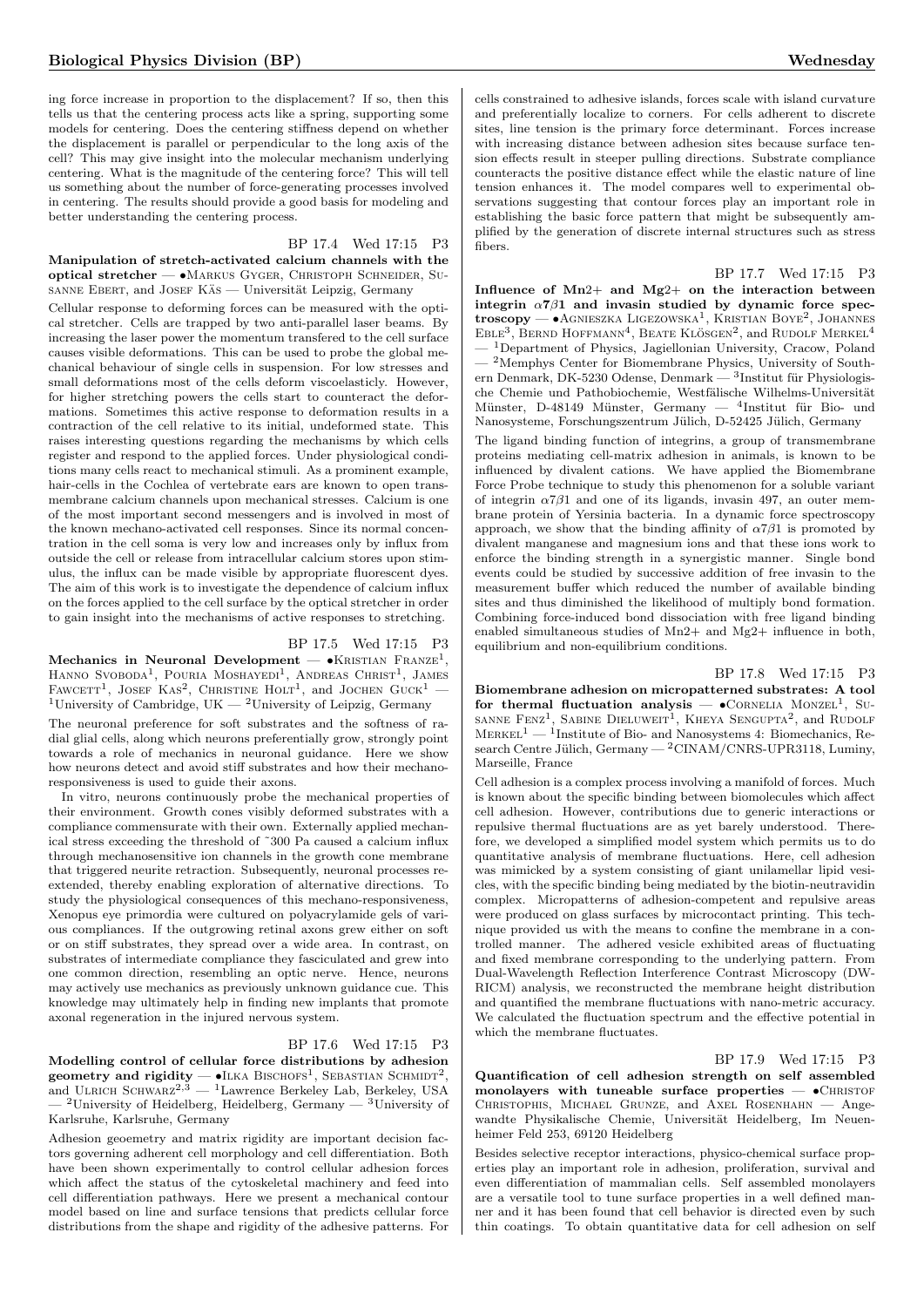assembled monolayers we use time lapse microscopy in combination with microfluidically cultivated cells. Cell adhesion kinetics is determined by image analysis while cell adhesion strength is quantified by application of a well defined liquid flow. The microfluidic system is fabricated in polydimethylsiloxane (PDMS) and integrated in a reusable device where any surface of interest can be used. This experimental design in combination with a well developed preparation protocol allows adhesion strength characterization e.g. for fibroblast cells with high reproducibility and small error bars.We show results on the adhesion of rat embryonic fibroblasts to ethylene glycol terminated self assembled monolayers in dependence of ethylene glycol chain length and end group termination. Interfacial properties including wetting and hydration are thus manipulated in a controlled way and cell response is quantified.

BP 17.10 Wed 17:15 P3

AFM as a chance for studying in situ protein adsorption and bacterial adhesion — •PETER LOSKILL, YVONNE SCHMITT, and Karin Jacobs — Saarland University, Experimental Physics, D-66041 Saarbruecken, Germany

The interaction of proteins and of microorganisms with biological or artificial surfaces is a key factor in disease pathogenesis. To reveal the interactions, we follow two pathways: One ansatz is to characterize protein adsorption on a fundamental level via AFM in non-contact mode imaging, another is to directly probe bacterial adhesion by AFM - force spectroscopy. For proteins like amylase we have probed the adsorption kinetics by ellipsometry. Surprisingly, the kinetics is not only depending on surface chemistry, but also on the sub-surface composition [1,2]. In situ AFM scans of protein adsorption reveal the spatial statistics of adsorption sites and allow for a characterization of the mobility of proteins on the surface and the role of protein-protein interactions. Characterizing bacteria/substrate interaction, we use staphylococcus aureus as a model system. S. aureus is known to build complex cell consortia consisting of multilayered organisms, forming a biofilm. Wall-bound and secreted proteins mediate attachment. Since the bacterial cell wall cannot be treated as a homogeneous surface, it is necessary to differentiate between local and global adhesion measurements. To investigate the global adhesion properties of a bacterium in a planktonic state we directly use them as AFM probes.

[1] A. Quinn et al., Europhysics Lett. 81 (2008) 56003

[2] M. Bellion et al., J. Phys.: Condens. Matter 20 (2008) 404226

BP 17.11 Wed 17:15 P3 Cell Adhesion and Cell Detachment Forces on Micro- $\mathbf N$ anopatterned  $\mathbf S$ ubstrates —  $\bullet$ Janosch D $\mathrm{EEG}^{1,2},\, \mathrm{LL}$ a Louban $^{1,2},\,$ DANIEL AYDIN<sup>1,2</sup>, and JOACHIM SPATZ<sup>1,2</sup> — <sup>1</sup>University of Heidelberg, Dept. of Biophysical Chemistry, Im Neuenheimer Feld 253, D-69120 Heidelberg  $-$  <sup>2</sup>Max-Planck-Institute for Metals Research, Dept. of

New Materials & Biosystems, Heisenbergstr. 3, D-70569 Stuttgart

Au-nanopatterned substrates, produced by micellar block copolymer nanolithography, are used to make adhesion ligands of a cell be positioned like the quasi-hexagonal ordered Au-nanoparticles on the surface. By tuning the spacing of these biofunctionalized nanoparticles, one is able to control the distance between adjacent binding sites. Former experiments have shown that an interparticle distance of more than 73 nm strongly reduces cell spreading, cell detachment forces and the formation of adhesion clusters. Microstructuring of these patterns divides the surface into regions with and without Au-particles due to vary the global density, meaning in this case binding sites per area, not only by changing the distance between these sites, but by creating entire micrometer sized parts without particles next to nanostructured ones. This diploma thesis is mainly interested in how far the detachment force of adherent cells depends on the amount of available integrin binding sites per area in comparison to their distance. The cell detachment force is measured with an AFM by immobilizing the cell on the functionalized tipless cantilever and subsequently detaching it from the surface. We expect to gain a deeper understanding about the effect of integrin spacing and density on cell adhesion strength.

#### BP 17.12 Wed 17:15 P3

 $Coll$  Motility in Microstructured 3D Topologies  $\bullet$ Sofia CAPITO, DELPHINE ARCIZET, JOACHIM RÄDLER, and DORIS HEINRICH — Lehrstuhl für Physik weicher Materie und Biophysik, Biophysics of Cell Dynamics, Fakultät für Physik, Center for NanoScience (CeNS), Ludwig-Maximilians-Universität München

Living cells sense mechanical and chemical properties of their environment and especially motile cells react to the surrounding 3D topographical conditions.

Whereas most of the current in vitro experiments are carried out on a flat substrate, we investigate cells in 3D surface topologies with fluorescence microscopy techniques. We fabricate well-defined microstructured substrates, consisting of PDMS pillar arrays with varying properties, such as pillar distance, diameter, and density. We study the influence of the substrate topography on cell velocity, motion persistence, and branching of the cells, and aim at controlling and predicting cellular migration in this model 3D environment. The amoeba Dictyostelium discoideum (Dd) is used as a model organism, exhibiting similar motility to neutrophils.

First results indicate that the substrate topography significantly influences Dd cell motility. The calculated mean square displacement (MSD) of the cell center of mass reveals an overdiffusive cell migration behavior in the pillar field, as opposed to a pure random walk on a flat surface.

Further work will concentrate on identifying the intracellular signaling, which triggers cell reaction to 3D topography.

#### BP 17.13 Wed 17:15 P3

The first passage problem for diffusion through a cylindrical pore with sticky walls  $\bullet$ Nicholas Licata and Stephan Grill — Max Planck Institute for the Physics of Complex Systems, Dresden, Germany

We formulate a simple model to calculate first passage times for diffusion through a cylindrical pore with sticky walls. A particle diffusively explores the interior of the pore through a series of binding and unbinding events with the cylinder wall. Through a diagrammatic expansion we obtain first passage time statistics for the particle's exit from the pore. Connections between the model and nuclear transport are discussed.

#### BP 17.14 Wed 17:15 P3

Protein diffusion in crowded and charged solutions: A light scattering and neutron spin echo study  $- \cdot$  MARCUS HENNIG<sup>1,2</sup>, FELIX ROOSEN-RUNGE<sup>1,2</sup>, FAJUN ZHANG<sup>1</sup>, STEFAN ZORN<sup>1</sup>, MAXIMILIAN SKODA<sup>3</sup>, ROBERT M. J. JACOBS<sup>4</sup>, PETER FOUQUET<sup>2</sup>, TILO SEYDEL<sup>2</sup>, and FRANK SCHREIBER<sup>1</sup> — <sup>1</sup>Institut für Angewandte Physik, Universität Tübingen, Germany — <sup>2</sup>Institut Laue-Langevin, France — <sup>3</sup>ISIS, Didcot, UK —  ${}^{4}$ Chemistry Research Laboratory, Oxford, UK

Globular proteins under physiological conditions occur in crowded solutions with a protein volume fraction attaining up to approximately 40%. A recent finding of reentrant condensation of proteins induced by polyvalent salts underlines the necessity to examine salt-induced charge effects in order to understand the biological function and dynamical behavior of solvated proteins.

We review different existing models to interpret protein diffusion data in "crowded" solutions and we also consider the effect of charges. We discuss these models in the context of a combined light scattering and neutron spin-echo study of the short-range and long-range nanosecond diffusion of the model globular protein bovine serum albumin (BSA) in aqueous solution as a function of the NaCl salt concentration. The interpretation of the data on the BSA model system is put in the context of existing studies on related systems and of the relevance of charges for protein diffusion and protein function under physiological conditions.

BP 17.15 Wed 17:15 P3 Microscopic origins of anomalous diffusion - insights from studies on crowded solutions  $-$  •JEDRZEJ SZYMANSKI and Matthias Weiss — Deutsches Krebsforschungszentrum, Heidelberg, Germany

Subdiffusive motion of macromolecules has been observed in many crowded environments, ranging from polymer and protein solutions to intracellular fluids. A clear understanding of the microscopic origin of the subdiffusive motion, however, has been lacking. To address this point, we have used fluorescence correlation spectroscopy (FCS) to study the diffusion of tracer molecules in crowded solutions with varying composition. We combined this approach with model simulations on percolation-like motion and continuous time random walks (CTRWs). Aiming at discriminating these two fundamentally different processes that may underlie the observed anomalous diffusion in FCS, we compared the experimentally determined distributions of the anomaly degree and the apparent mobility with the simulation data. As a result, the experimental data for crowding-induced subdiffusion are most consistent with a percolation-like motion but deviate strongly from the predictions of a CTRW. Hence, subdiffusion in crowded me-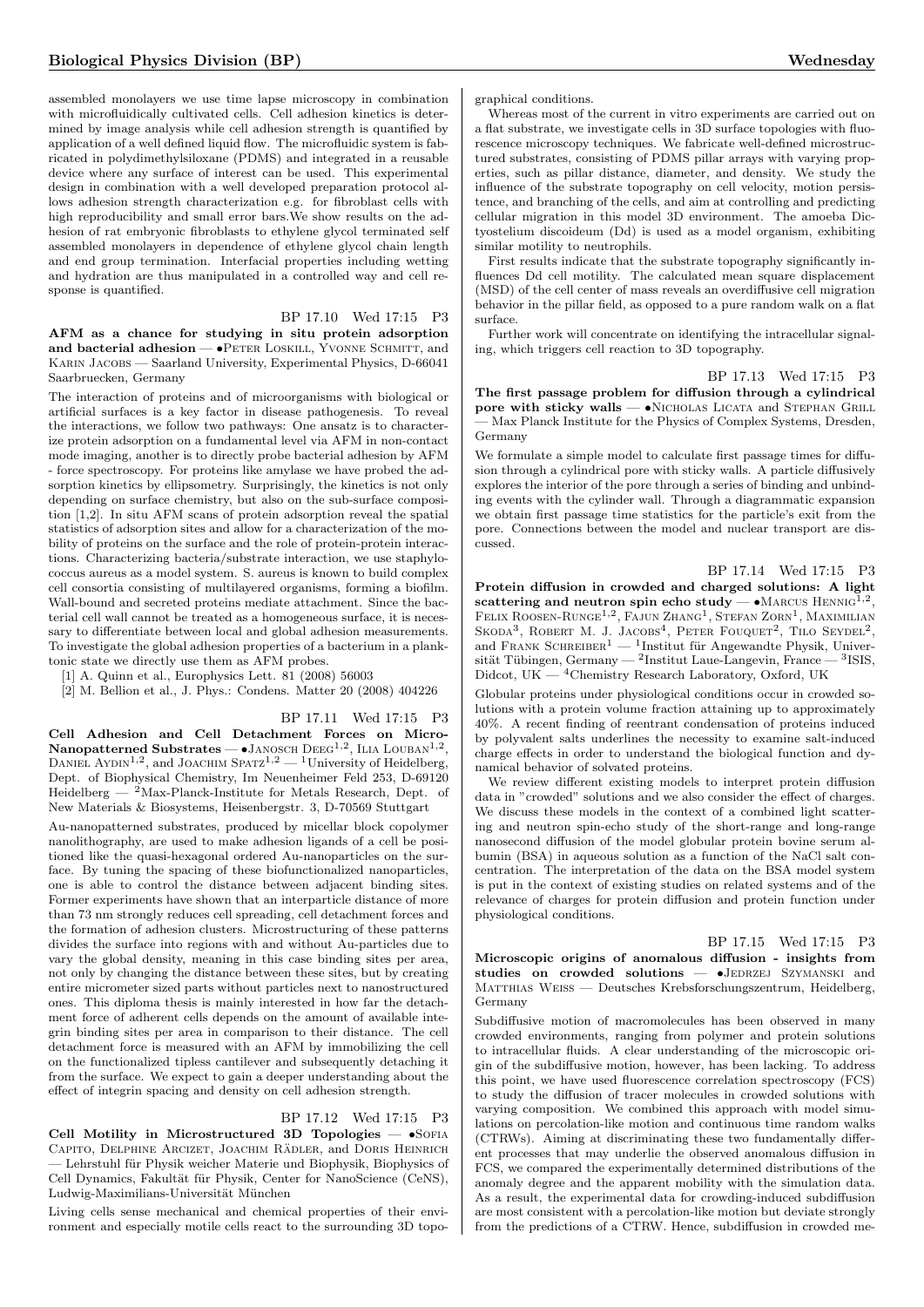dia, e.g. in the cytoplasm of living cells, most likely arises due to a stochastic process with a Gaussian-like propagator.

BP 17.16 Wed 17:15 P3

Water diffusion through OmpF channels using molecular dynamics simulations — •Mihai Tomozeiu, Soroosh Pezeshki, and ULRICH KLEINEKATHÖFER — Jacobs University Bremen, Campus Ring 1, 28759 Bremen, Germany

Outer membrane protein F (OmpF) is one of the most prevalent porins of Escherichia coli. The protein is the main channel for the translocation for small molecules between the interior of the bacteria and its surroundings. One of its main functions is to control the osmotic pressure between the two media. The water diffusion through the channel is studied using molecular dynamics simulations in equilibrium conditions. Temperatures used for the simulations range from a few degrees above the melting point of water up to 363 K. As an additional control parameter, a strong electric field was applied along the channel axis to check if at this level, the electric field has any measurable influence on the water permeation. Due to the charge distribution of the protein the applied voltage drop over the channel was limited to one volt so that membrane and protein are not yet damaged in the simulations.

#### BP 17.17 Wed 17:15 P3

Theoretical description of endosome dynamics -  $\bullet$ JONATHAN EDWARD DAWSON<sup>1</sup>, LIONEL FORET<sup>1,2</sup>, CLAUDIO COLLINET<sup>3</sup>, YANNIS KALAIDZIDIS<sup>3</sup>, LUTZ BRUSCH<sup>4</sup>, PERLA ZERIAL<sup>4</sup>, ANDREAS DEUTSCH<sup>4</sup>, MARINO ZERIAL<sup>3</sup>, and FRANK JÜLICHER<sup>1</sup> — <sup>1</sup>Max Planck Institute for the Physics of Complex Systems, Dresden, Germany  $-$  <sup>2</sup>Ecole Normale Supérieure, Laboratoire de Physique Statistique, Paris, France -<sup>3</sup>Max Planck Institute of Molecular Cell Biology and Genetics, Dresden, Germany — <sup>4</sup>ZIH-Technical University Dresden,Germany

We present a theoretical study to describe the collective dynamics of a population of endosomes in a cell. Endosomes are vesicular structures that form networks that sort and transport cargo molecules internalized into the cell by endocytosis. Endosomes undergo fusion and fission thereby changing their size and cargo content. We develop a mean field theory that describes the time evolution of the distribution of endosomal markers or cargo in the network. We calculate these distributions using both analytical and numerical methods. Experimentally these distributions can be determined using fluorescence microscopy. The steady state distribution of total fluorescence intensity of the cargo molecules shows charasteristic and robust features. Our theory is able to quantitatively reproduce the shape of steady state distributions and their time dependence. We determine the kinetic parameters of the early endosomal network in HeLa cells and provide an explanation for observed power law distributions.

#### BP 17.18 Wed 17:15 P3 Protein translocation across artifical membrane channels — •Stefan Bommer and Patrick Huber — Technische Physik, Universität des Saarlandes, Saarbrücken

Protein translocation across biological membranes is a fundamental process in cell biology. Many qualitative and semi-quantitive aspects of the translocation process have been analyzed over the last 35 years. The bacterial plasma membrane, the membrane of the endoplasmic reticulum, the inner and outer membranes both of mitochondria and chloroplasts all contain protein translocons. They all have one structural feature in common: a narrow aqueous channel as central subunit.

To better understand the collective, physical mechanisms of protein transport across bio-membranes we performed rigorous experimental protein permeation experiments through artificial, tunable channels in solid-state membranes using folded and unfolded cytochrome c supported by Brownian-Dynamics-Simulations that mimic the experimental geometry.

### BP 17.19 Wed 17:15 P3

Vesicle Transport in Guided Neuronal Axons — •Carina PELZL<sup>1,2</sup>, GUIDO PIONTEK<sup>3</sup>, JÜRGEN SCHLEGEL<sup>3</sup>, JOACHIM RÄDLER<sup>1,2</sup>, and DORIS HEINRICH<sup>1,2</sup> — <sup>1</sup>Department of Biophysics, Ludwig-Maximilians-Universität München —  ${}^{2}$ Center of NanoScience (CeNS) — <sup>3</sup>Institut für Allgemeine Pathologie und Pathologische Anatomie der Technischen Universität München, Klinikum rechts der Isar

Cellular vesicle transport is crucial to many physiological and pathological events. Several neuronal diseases like Amyotrophic Lateral Sclerosis (ALS) and Alzheimer's are caused by disrupted transport along microtubules.

This work focuses on the retrograde transport of vesicles in PC12 cells and primary ALS neurons. These systems are interesting for their geometrical simplicity, since the microtubules in an axon are almost parallel. In order to further reduce the possible parameters, we force the axons in a perfectly 1D geometry by guiding dendrite outgrowth along predefined nanostructures.

To analyze the vesicle motion within an axon, we use a recently developed algorithm [1], based on a time-resolved mean square displacement (MSD) analysis, to distinguish between active and passive phases with a high temporal resolution.

In this way we can compare naturally occuring 1D transport in living cells to theoretical models. Furthermore, we aim at investigating degeneracies in ALS neurons.

[1] Arcizet et al., Temporal Analysis of Active and Passive Transport in Living Cells, Phys.Rev.Let, in press

#### BP 17.20 Wed 17:15 P3

Influence of a repulsive short-range interaction on the transport properties of a driven two-channel system — •Anna  $MELBINGER<sup>1</sup>$ , TOBIAS REICHENBACH<sup>2</sup>, THOMAS FRANOSCH<sup>1</sup>, and ER-WIN  $FREV^1$  — <sup>1</sup>Arnold Sommerfeld Center for Theoretical Physics (ASC), Center for NanoScience (CeNS), Department of Physics Ludwig-Maximilians-Universität, München, Germany — <sup>2</sup>The Rockefeller University, New York, U.S.A.

We investigate the behavior of a two-channel driven diffusive system where particles on different lanes interact via a repulsive short-range interaction. This system is motivated by biological transport phenomena happening in each cell. The coupling incoperates the effect of large cargos attached to motor proteins which cause an obstruction stemming from the excluded volume. In addition, the model serves as a classical description for spin currents where particles with two internal states are driven through a lattice. Depending on the strength of coupling, the behavior of the system can be divided into three regimes of qualitatively different behavior. While the model can be mapped on a one-channel problem for small and for large potentials, a new and rich phase behavior emerges for an intermediate strength of coupling. In this regime, the transport properties of the system are influenced in a nontrivial way. We rationalize our observations in an analytic approach employing a one-site cluster approximation, and connect the current-density relation with the phase diagrams using the Extremal Current Principle. Our results are confirmed by stochastic simulations.

#### BP 17.21 Wed 17:15 P3

Rheology and Transport Processes in Living Cells  $\bullet$  JEAN MAHOWALD, DELPHINE ARCIZET, JOACHIM OSKAR RÄDLER, and DORIS HEINRICH — Biophysics of Cell Dynamics Group, Lehrstuhl für Physik weicher Materie and Center of NanoScience (CeNS), Fakultät für Physik, Ludwig-Maximilians-Universität München, D-80539 München, Germany

Transport processes play a major role for the viability of cells. Living cells need to continuously uptake nutrients, which are engulfed in lipidic vesicles by endocytosis, and transported towards intracellular compartments. Transport throughout the cell consists of successive phases of diffusion phenomena (Brownian motion, subdiffusion or enhanced diffusion) and active transport along the microtubules by molecular motors.

We investigate the rheology and transport processes in Dictyostelium discoideum cells by magnetic tweezers, which are an interesting model organism due to their cytoskeleton simplicity and the variety of mutant strains available. Super paramagnetic micrometer beads engulfed by the cells are subjected to force pulses of 5 seconds and up to 200 pN. The recorded tracer path is providing real-time information about the transport phenomena. Our home-made algorithm allows us to dissect the bead path into phases of pure diffusion and directed active motion.

We observe that the average duration of diffusive transport events is significantly lowered by the application of an external force. Detailed information about the role of the different cell components in the active processes is obtained by modifying cytoskeleton properties.

#### BP 17.22 Wed 17:15 P3

Characterisation of Staphylococcus aureus Wall Teichoic Acids and their functional components with Vibrational and Photoemission Spectroscopy in thin films — •FLORIAN LATTEYER<sup>1</sup>, TIMO BIRKENSTOCK<sup>2</sup>, HEIKO PEISERT<sup>1</sup>, ANDREAS PESCHEL<sup>2</sup>, and THOMAS CHASSE<sup>1</sup> — <sup>1</sup>University of Tübingen, Institute for Physical and Theoretical Chemistry, Auf der Morgenstelle 8, D-72076 Tübingen — <sup>2</sup>University of Tübingen, Medical Microbiology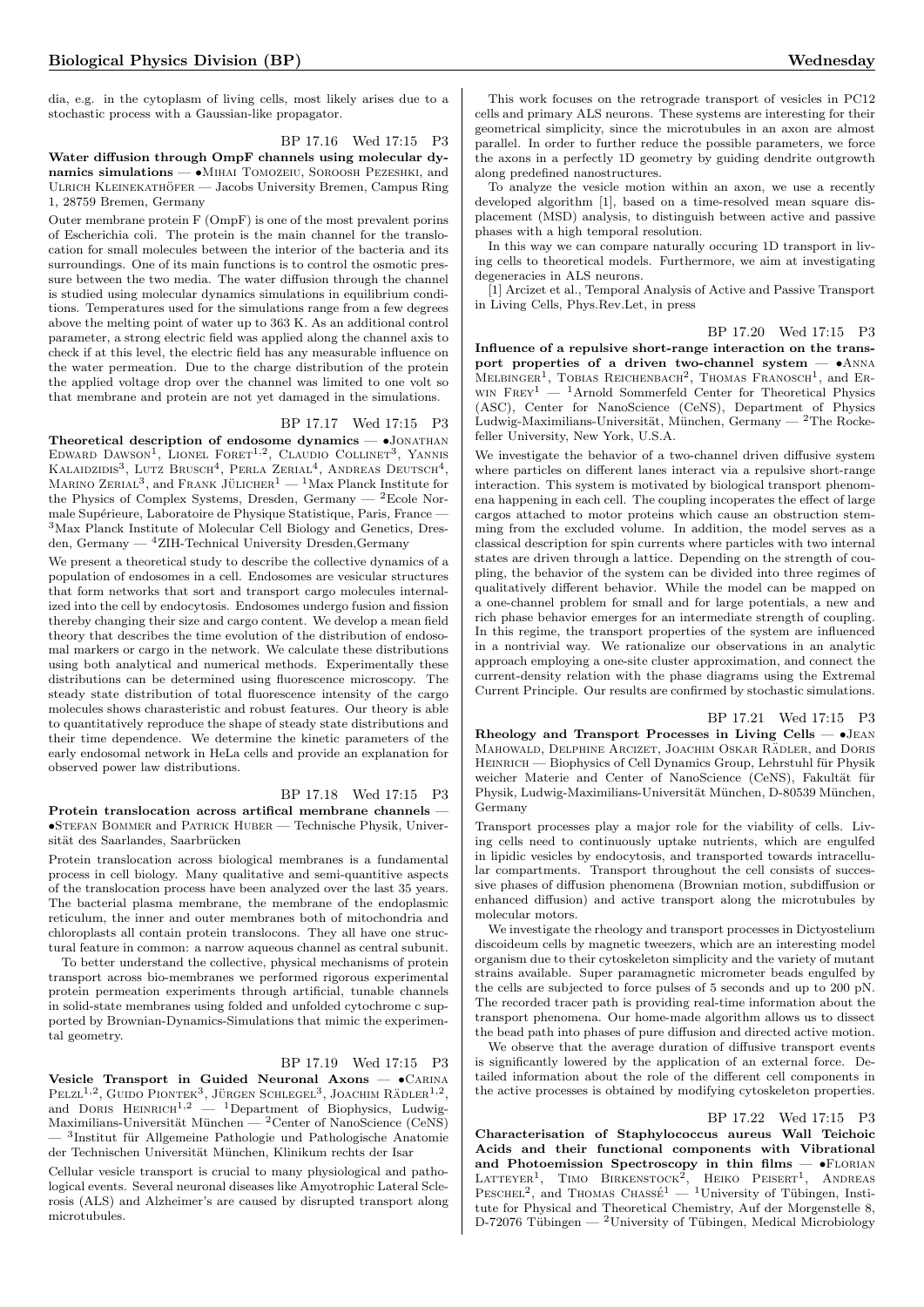and Hygiene Department, Elfriede-Aulhorn-Str. 6, D-72076 Tübingen Staphylococcus aureus plays in medical applications a key role. The biofilm formation on surfaces, especially on implants and catheters, is liable for infections in humans. It could be shown in the past that wall teichoic acids, as a part of the bacterial cell wall, are responsible for the initial biofilm formation and hence for the adsorption on surfaces. By genetical manipulation of S. aureus d-Alanine has been removed as part of the wall teichoic acid. After the elimination of d-Alanine no adsorption and biofilm formation on surfaces was monitored. D-alanine is therefore supposed to be as an adsorption anchor. In this work we present IR-, Raman and XPS spectra of wall teichoic acids measured on Si substrates. D-alanine has been identified with his zwitterionic structure in the wall teichoic acid and hence contribute a positive charge to the structure. Thin films of d-Alanine and Glycerolphosphat are prepared and compared with the wall teichoic acid spectra. Structural characteristics of both molecules are investigated and compared with the spectra of the wall teichoic acid. During the investigation of D-alanine with soft x-rays a decomposition was monitored.

BP 17.23 Wed 17:15 P3

 $\textbf{Simulating E.}$ coli's Major Efflux Pump: The Extrusion Mechanism for Substrates —  $\bullet$ R. SCHULZ<sup>1</sup>, A. VARGIU<sup>2</sup>, P. RUGGERONE<sup>2</sup>, M. SCHREIBER<sup>3</sup>, and U. KLEINEKATHÖFER<sup>1</sup>  $-$  <sup>1</sup>Jacobs University Bremen, Campus Ring 1, 28759 Bremen, Germany — <sup>2</sup>University of Cagliari, 09042 Monserrato (CA), Italy  $-$ <sup>3</sup>Technische Universität Chemnitz, 09107 Chemnitz, Germany

Bacteria, such as E. coli, use multidrug efflux pumps to export toxic substrates through their cell membranes. The RND transporter of the AcrAB-TolC efflux pump is able to export structurally and chemically different substrates. This is one reason of the increasing antibiotic resistance of bacteria. The energy is converted in the transmembrane domain and transduced towards the periplasmic part and used there to initiate a three-cyclic peristaltic pumping [1]. The effects of conformational changes on the extrusion of drugs, which have been located into one of the proposed binding pockets, are assessed using different computational methods like targeted molecular dynamics (TMD). The mechanism of pumping is investigated in greater detail than ever before [2]. Within TMD, a linear transition between two conformations is described. To investigate the effect of the conformational changes a feasible substrate, doxorubicin, has been placed into one of the binding pockets. Previously, the conformational changes of TolC which lead to an opening of the aperture have been investigated [3].

[1] M. Seeger et al., Current Drug Targets 9, 729 (2008)

 $[2]$  G. Sennhauser et al., PLoS Biology 5, 106 (2007)

[3] R. Schulz et al., Biophysical Journal (accepted)

BP 17.24 Wed 17:15 P3

Phenotype Decision in B. subtilis: Low Number Fluctuations Enhanced by Non-linear Dynamics  $\bullet$ JAN-TIMM KUHR<sup>1,3</sup>, MADELEINE LEISNER<sup>2,3</sup>, JOACHIM O. RÄDLER<sup>3</sup>, BERENIKE MAIER<sup>2,3</sup>, and ERWIN  $FREF^{1,3}$  — <sup>1</sup>Arnold Sommerfeld Center for Theoretical Physics (ASC) and Center for NanoScience (CeNS), LMU, Germany — <sup>2</sup>Institut für Allgemeine Zoologie und Genetik, Westfälische Wilhelms Universität, Germany —  $\frac{3}{2}$ Department für Physik, Ludwig-Maximilians-Universität München, Germany

Clonal populations of the bacterium  $B$ , *subtilis* exhibit a variety of phenotypes, depending on the environment. If starved 15-20% of all cells become "competent", gaining the ability to incorporate external DNA into their genome. Competent individuals can adapt quicker to stress conditions than the residual population. Whether to become competent or not is decided on the single cell level.

To elucidate switching to competence we performed single cell experiments and set up a theoretical model incorporating non-linear feedback dynamics and low number fluctuations. Identifying the master regulator protein comK and its corresponding mRNA as the main players, we can describe switching by an effective two-species system: switching is induced by fluctuations and subsequent relaxation to one of two stable fixed points. Deterministic switching, as encountered in mutant strains, is easily explained by disappearance of one fixed point.

Using well-motivated rate constants we quantitatively reproduce our experimental results and give an intuitive picture of stochastic single cell phenotype decision.

BP 17.25 Wed 17:15 P3 Understanding the effect of virus infection on cellular architecture  $-$  •Julian Weichsel<sup>1,3</sup>, Nikolas Herold<sup>2</sup>, Maik

LEHMANN<sup>2</sup>, HANS-GEORG KRÄUSSLICH<sup>2</sup>, and ULRICH S. SCHWARZ<sup>1,3</sup> — <sup>1</sup>Bioquant, Ruprecht-Karls-University of Heidelberg, Im Neuenheimer Feld 267, 69120 Heidelberg, Germany  $-$  <sup>2</sup>Department of Virology, Universitätsklinikum Heidelberg, Im Neuenheimer Feld 324, 69120 Heidelberg, Germany  $-$  <sup>3</sup>University of Karlsruhe, Theoretical Biophysics Group, Kaiserstrasse 12, 76131 Karlsruhe, Germany

The filament networks of the cytoskeleton are responsible for a variety of essential cellular processes, including force generation, shape changes and intracellular transport by motor proteins. Therefore even subtle changes in the network architecture are potentially able to affect vital functions of the cell. This fact is exploited by different viruses in different ways. In order to quantify the effect of virus infection on cellular architecture, we have used image processing to compare cells treated with drugs or virus particles to their wildtype analogues. A large number of automated high-throughput fluorescence images have been processed and structure parameters of the actin cytoskeleton have been extracted. This procedure can also be used to parameterize theoretical models for the actin cytoskeleton. We have implemented a random fiber network which is characterized by fiber density and length. In computer simulations we find that small changes in the microscopic parameters can lead to dramatic effects for the transport and mechanical properties of the overall network.

BP 17.26 Wed 17:15 P3

Mechanical properties of non-enveloped viruses  $\bullet$ Bodo D WILTS<sup>1</sup>, JOSÉ L CARRASCOSA<sup>2</sup>, CHARLES M KNOBLER<sup>3</sup>, IWAN A T SCHAAP<sup>1</sup>, and CHRISTOPH F SCHMIDT<sup>1</sup> - <sup>1</sup>3. Physikalisches Institut, Fakultät für Physik, Georg-August-Universität, 37077 Göttingen, Germany — <sup>2</sup>Centro Nacional de Biotecnología, CSIC, Campus de la Universidad Autónoma de Madrid, Spain — 3Department of Chemistry and Biochemistry, University of California, Los Angeles, USA

Non-enveloped viruses protect their genome with a closed protein shell that forms a small and rigid nano-container. The simplest viruses selfassemble in an iscosahedral symmetry that can consist of as few as 60 identical protein subunits.

We have used atomic force microscopy to image, and to probe the mechanical properties of two different viruses by indentation experiments:

i) CCMV (Bromoviridae), a 28 nm diameter plant-infecting virus which has the special ability to change it size under certain conditions. CCMV self-assembles around anionic polymers (such as DNA) and is therefore interesting for nano-technological applications. We have set out to test the variability of the viral mechanics under different buffer conditions.

ii) φ29 (Podoviridae), an elongated 42\*52 nm bacteriophage with a tail that is used for insertion of the viral DNA into the host bacterium.

Furthermore, we have modeled the measured elastic response of the viruses by finite element methods to compare it with the empirical data.

BP 17.27 Wed 17:15 P3

Optical properties of light-harvesting systems determined by molecular dynamics simulations  $\bullet$  CARSTEN OLBRICH<sup>1</sup> MICHAEL SCHREIBER<sup>2</sup>, and ULRICH KLEINEKATHÖFER<sup>1</sup>  $-$  <sup>1</sup>Jacobs University Bremen, Campus Ring 1, 28759 Bremen, Germany —  $2$ Technische Universität Chemnitz, Fakultät für Naturwissenschaften, 09107 Chemnitz, Germany

Harvesting sun light to gain energy for life is initially done by lightharvesting antenna complexes containing chlorophyll and carotenoid molecules. Starting from the available crystal structure of the lightharvesting systems 2 (LH2) of purple bacterium, we applied all-atom classical molecular-dynamics (MD) simulations to the LH2 ring embedded in a membrane. Thus obtained thermal fluctuations of the nuclear positions provide the input for quantum chemical calculations. To obtain the energies of the  $Q_y$  excited states of the single Bacteriochlorophyll (BChl) molecules, the semi-empirical ZINDO/CIS method is used to be able to analyze longer time series as was previously possible with the CIS method [1]. To include solvent effects to the excited state dynamics, the surrounding atoms of the BChls are treated as classical point charges in the QM calculations. Using the nuclear motion and the obtained energy differences between ground and  $Q_y$  excited states with a time-dependent Hamiltonian, we are able to calculate optical properties of the analyzed system.

[1] A. Damjanović, I. Kosztin, U. Kleinekathöfer and K. Schulten, Phys. Rev. E 65, 031919 (2002).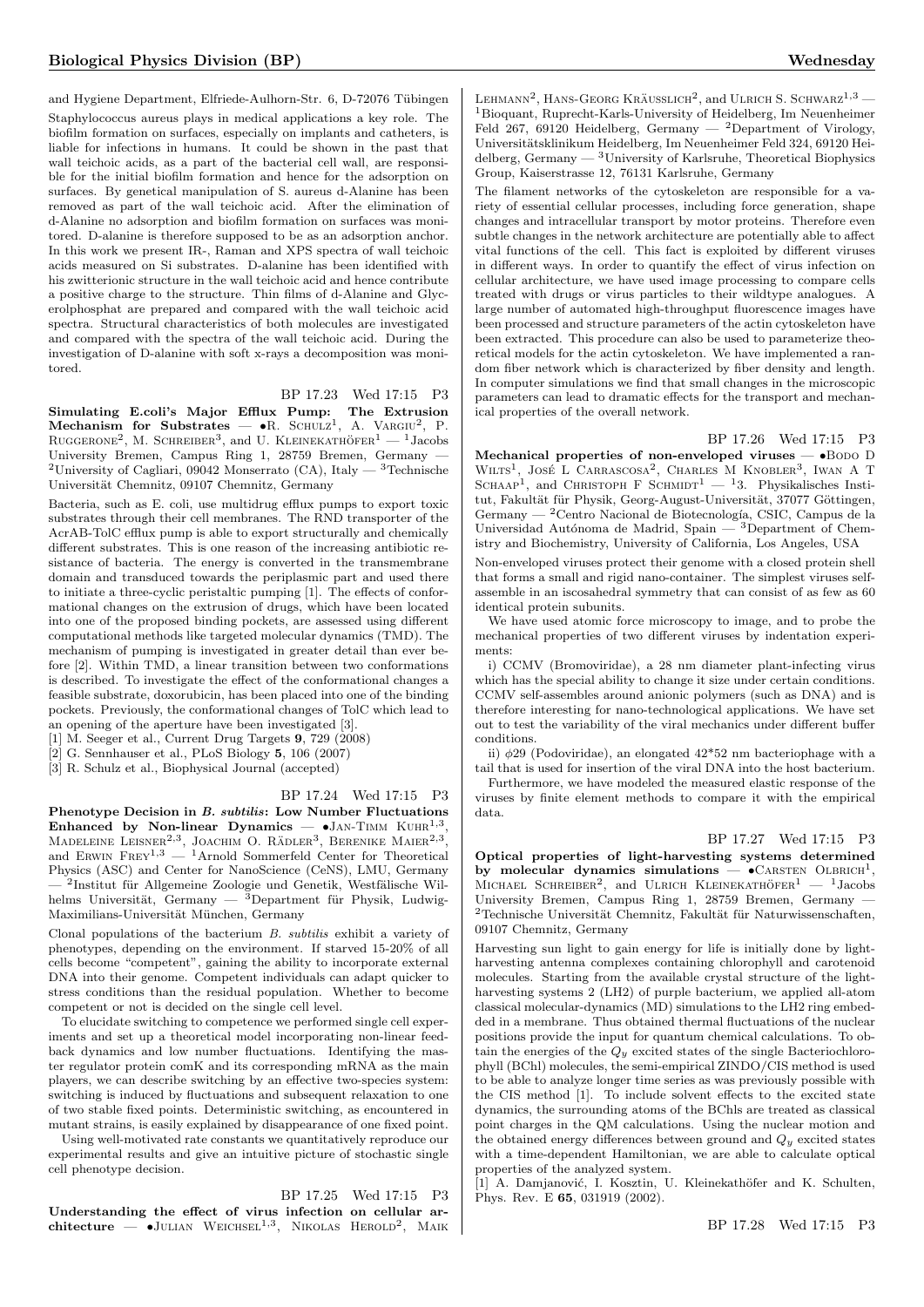Novel PSs for PDT: time-resolved detection of  ${}^{1}O_{2}$ phosphorescence allows to determine the PS's localisation —  $\bullet$ CHRISTOPH FEEST<sup>1</sup>, ANNEGRET PREUSS<sup>1</sup>, BEATE RÖDER<sup>1</sup>, and UR- $_{\rm SULA~Simons^2}$  —  $^{1}$ Institut für Physik, Humboldt-Universität zu Berlin  $-$ <sup>2</sup>Department of Chemistry and Biochemistry, San Fransisco State University

Novel photosensitisers (PS) for Photodynamic Therapy (PDT) have been designed to specifically localize at mitochondria as they play a key role in programmed cell-death (apoptosis). The PSs are based on a Tetraphenylporphyrin core and have specific substitutions that modulate their physico-chemical properties and allow for specific intracellular localisation. The photophysical parameters of all compounds were determined in solution. Additionally, the PDT relevant singlet oxygen  $({}^{1}O_{2})$  generation was investigated in vitro using flash-photolysis and time resolved  ${}^{1}O_{2}$  luminescence detection. A new setup was successfully used for evaluation of  ${}^{1}O_{2}$  consumption during low-dose irradiation of cells. The intracellular localization was investigated in vitro using CLSM and FLIM technique. In the future, the combination of these optical methods for investigation of light-induced photosensitized processes may enable us to precisely determine the intracellular site of the photodynamic action.

#### BP 17.29 Wed 17:15 P3

Theoretical simulation of Protein Kinase C (PKC) membrane translocation — •Mike Bonny, Martin Peglow, Karsten Kruse, and HEIKO RIEGER — Universität des Saarlandes, Theoretische Physik Conventional protein kinases C (cPKCs) play an essential role in signal transduction and in gene regulation.  $PKC\alpha$ , a member of the cPKC-family, translocates to the plasma membrane after activation via Ca2+-ions in cytoplasm and creates local pattern, so-called local translocation events, with limited spatial spreads  $(< 4 \mu m)$ , comprising two groups of lifetimes; brief events (400−1500ms) and longlasting  $events(> 4s).$ 

In our work, we use a mean-field description as well as a three dimensional stochastic reaction-diffusion model. If on assumes interactions among the  $PKC\alpha$  molecules in the membrane both models show similar results and are able to explain the two groups of lifetimes and the limited spatial spread of membrane-bound  $PKC\alpha$  molecules.

BP 17.30 Wed 17:15 P3

Inflammatory activation of macrophages by specific kinds of nanoparticles —  $\bullet$ Kristina Riehemann<sup>1</sup>, Kathrin Hardes<sup>1</sup>, STEFAN GERBES<sup>2</sup>, and MIRKO BUKOWSKI<sup>2</sup> — <sup>1</sup> Center for Nanotechnolgy (CeNTech)/University of Münster, Heisenbergstraße 11, 48149 Münster — <sup>2</sup>INM - Leibniz Institute for New Materials, Campus D2 2, 66123 Saarbruecken, Germany

Nanoparticles (NP) find more and more their way to clinical applications. Unfortunately negative side effects may happen e.g. through the activation of the immune system through complementary activation or by generation of autoimmune diseases. Macrophages are involved in the innate immunity of the body. Their reaction on NP is important for further acceptance of the particles by the immune system. We investigated the interaction of NPs with primary cell cultures of macrophages derived from peripheral blood and different kinds of macrophage celllines. The synthesised NP we used where SiO2- Particles which differed in size, surface charge and \*chemistry. Some particles where modified with polyethyleneglycole(PEG)-chains on their surface. We have shown that dependent on their surface structure NP can activate macrophage as shown by the secretion of inflammation mediators like IL1, iNOS and H2O2.

BP 17.31 Wed 17:15 P3

Quantification of hematopoietic stem cell chemotaxis by microstructured channel systems and  $ELISA - \bullet$ CHRISTINA LEINWEBER<sup>1</sup>, RAINER SAFFRICH<sup>2</sup>, WOLFGANG WAGNER<sup>2</sup>, AXEL<br>ROSENHAHN<sup>1</sup>, ANTHONY D. HO<sup>2</sup>, and MICHAEL GRUNZE<sup>1</sup> —  $1$ Angewandte Physikalische Chemie, Universität Heidelberg, Germany  $-$ <sup>2</sup>Abteilung Innere Medizin V, Universitätsklinikum Heidelberg, Germany

The chemical communication between mesenchymal stromal cells (MSC) and hematopoietic stem cells (HSC), playing an important role in modern leukemia therapy, is not yet understood in detail. It is supposed that HSC migrate towards bone marrow, the so called homing process, guided by a concentration gradient of chemokines which are expressed by marrow cells. We investigate these chemotactic motions of HSC and malignant hematopoietic cell lines using microstructured chip systems. By varying the channel geometries defined concentration gradients are generated that allow to study single parameters, e.g. migration kinetics, thresholds, sensing sensitivity and swarm behaviour. The first migration experiments in microwells and microstructured systems are presented. Stem cell migration is most likely controlled via SDF-1 as chemokine involved in the signalling process. In order to quantify the role of SDF-1 in greater detail we additionally performed ELISA experiments to study the expression of SDF-1 by MSCs. The correlation of migration kinetics and bioanalytical data is an important part of understanding stem cell homing and will be also the basis for mathematical simulations later on.

BP 17.32 Wed 17:15 P3 Controlling cell signalling with magnetic nanoparticles  $-$  •Verena Schittler<sup>1,2</sup>, Delphine Arcizet<sup>1,2</sup>, Yoshihiko KATAYAMA<sup>3,2</sup>, DON LAMB<sup>3,2</sup>, STEFAN ZAHLER<sup>4</sup>, JOACHIM RÄDLER<sup>1,2</sup>, and DORIS HEINRICH<sup>1,2</sup> — <sup>1</sup>Department für Physik, Ludwig-Maximilians-Universität, Munich —  ${}^{2}$ Center of NanoScience (CeNS) — <sup>3</sup>Department Chemie und Biochemie, Ludwig-Maximilians-Universität, Munich  $-$ <sup>4</sup>Department Pharmazie, Ludwig-Maximilians-Universität, Munich

In recent years, numerous biomedical applications for superparamagnetic iron oxide nanoparticles have emerged as targeted drug delivery and magnetic resonance imaging. Labelling these nanoparticles by lipophilic dyes to visualize the nanoparticles via fluorescence microscopy offers new potential for imaging.

Our research is focused on cell control by fluorescent magnetic nanoparticles in living cells and we study the impact of external magnetic forces on transport properties inside the cell and on cell migration as a whole. So far, we investigated the internalisation in Dictyostelium discoideum cells and in human mammary epithelial cells (HMEC) with and without force field. The fluorescence of the particles allows us to visualize this step. To analyse further the intracellular diffusion and active transport by molecular motors of the particles, we use a 3Dtracking setup which offers the possibility to follow the particles online also in the z-direction. We aim at a better understanding of cell migration by stimulating magnetically labelled cells with external magnetic forces and investigate exact mechanisms in magnetotactic response.

BP 17.33 Wed 17:15 P3 Formation of Domains in Bacterial Flagella — •Reinhard Vogel and Holger Stark — TU Berlin

Many types of bacteria swim by rotating a bundle of helical filaments also called flagella. Each filament is driven by a rotatory motor. When its sense of rotation is reversed, the flagellum leaves the bundle and undergoes a sequence of configurations characterised by their pitch, radius and helicity (polymorphism). Finally the flagellum assumes its original form and returns into the bundle.

In general, the helical shape of the bacterial flagellum can assume 11 different configurations depending, e.g., on mechanical loading, temperature, and chemical composition of the solution. In recent optical tweezer experiments, Darnton and Berg [1] pulled at the flagellum and induced transformations between different helical configurations but they also observed the simultaneous occurence of two configurations separated by a transition region. We investigate this domain formation by extending the linear elasticity theory of thin helical rods. We compare two types of elastic free energy with two stable helical states. One is a polynomial of degree four, the other a composition of two harmonic potentials. For realistic parameter values, we discuss the force extension curve for both free energies as a function of pulling speed and explore the influence of thermal noise. Especially for the second free energy, the force extension curve exhibits sharp transitions between two helical configurations reminiscent to experiments.

[1] N.C.Darnton H.C. Berg, Biophys. J. 92, 2230-2236 (2007)

BP 17.34 Wed 17:15 P3

A hydrodynamic model of bacterial motors — •Johannes Gre- $BER$  — Institut für Theoretische Physik WWU Münster

We consider a simple model for bacterial motors moving in two dimensional fluids. The objects are rigidly connected point vortices. We investigate in detail a case of propelling objects and perform an analysis of the collision process between two counterpropagating swimmers.

#### BP 17.35 Wed 17:15 P3

4D-Tracking of pathogens by digital in-line holography  $-$  •Sebastian Weisse<sup>1</sup>, Matthias Heydt<sup>1</sup>, Niko Heddergott<sup>2</sup> , MARKUS ENGSTLER<sup>2</sup>, MICHAEL GRUNZE<sup>1</sup>, and AXEL ROSENHAHN<sup>1</sup>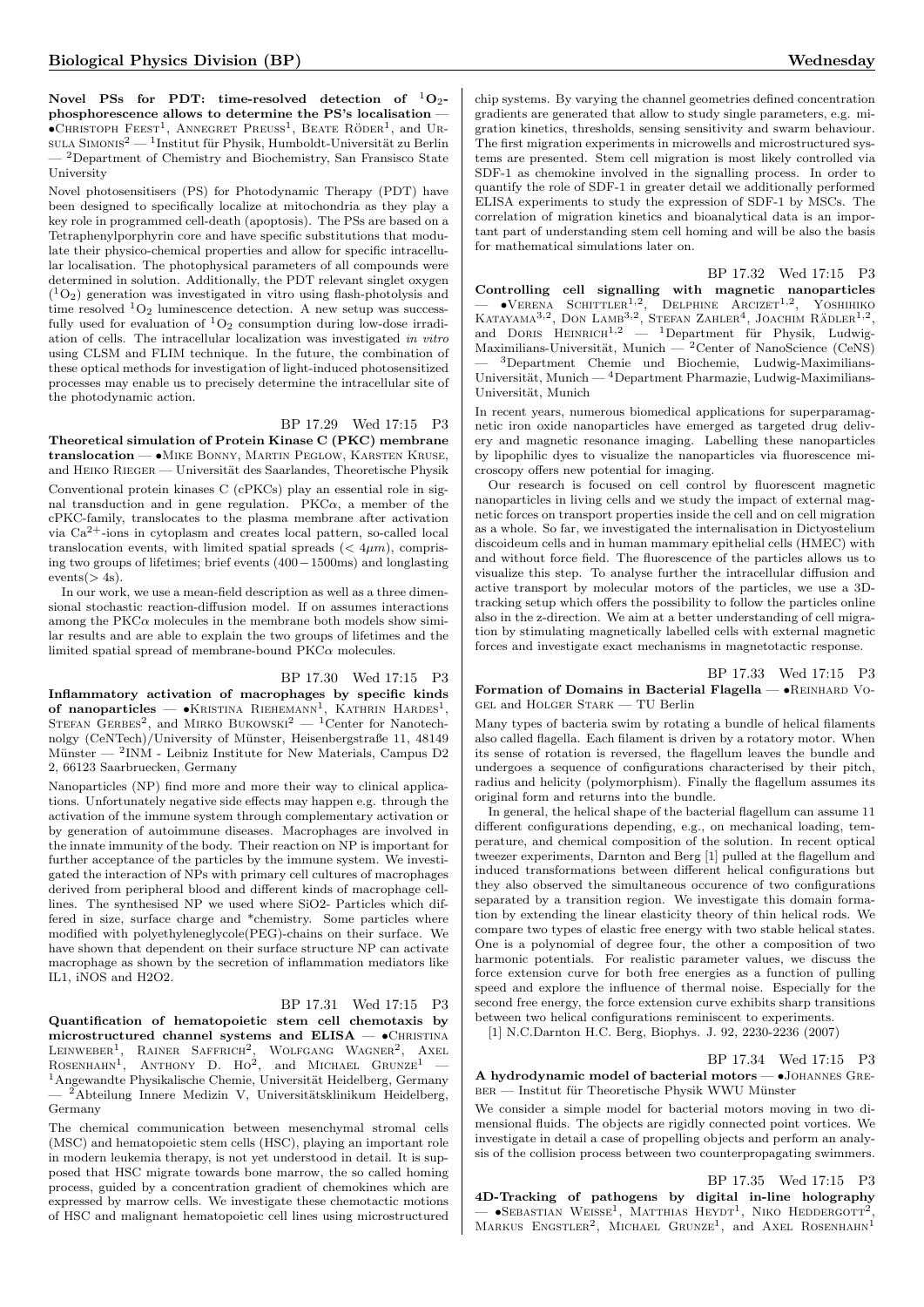$-$ <sup>1</sup>Angewandte Physikalische Chemie, Universität Heidelberg, Im Neuenheimer Feld 253, 69120 Heidelberg, Germany — <sup>2</sup>Institut für Mikrobiologie und Genetik, Technische Universität Darmstadt, Schnittspahnstraße 10, 64287 Darmstadt, Germany

Digital in-line holography is based on the original idea of D. Gabor's 'new microscopic principle'. An interference pattern of the so-called 'source wave' and the so-called 'object wave' is recorded. It contains three dimensional information of the object encoded in phase and amplitude. From a time series of such holograms, three dimensional trajectories of moving microorganisms can be retrieved.

We have built a portable, temperature-controllable digital in-line holographic microscope to study the motion patterns of the blood parasite Trypanosoma brucei, the causative agent of African sleeping sickness under physiological conditions. Its cork-screw-like self-propulsion in the bloodstream of a mammalian host is essential for the clearing of immunglobulins from the cell surface by hydrodynamic drag force. Motility is therefore pivotal to evade the host's immune system. So far, the locomotion of the parasite has only been studied in 2D. Using our system parasites were tracked at varying temperatures and viscosities with high spatial and temporal accuracy in 3D. The ability to track different cell strains under varying physical conditions will lead to a deeper understanding of their locomotion and thus their pathogenesis.

#### BP 17.36 Wed 17:15 P3

Looking at cell motility in blood flow —  $\bullet$ SRAVANTI UPPALURI<sup>1</sup>, ERIC STELLAMANNS<sup>1</sup>, DAGMAR STEINHAUSER<sup>1</sup>, MARKUS ENGSTLER<sup>2</sup>, and THOMAS PFOHL<sup>1</sup> — <sup>1</sup>Max Planck Institute for Dynamics and Self Organization —  $^2$ Darmstadt University of Technology

Entry of African trypanosomes, bloodstream parasites responsible for sleeping sickness, into the brain drastically diminishes disease prognosis. With an average swimming speed of  $20\mu m/s$ , trypanosomes are able to penetrate the blood brain barrier despite significantly higher blood flow rates around the brain. This suggests that trypanosomes may have the ability to preferentially position themselves along the width of a blood vessel even at local flow velocities of up to 1mm/s. Using microfluidic techniques, we emulate blood vessels and thereby study the trypanosome's behaviour in Poiseuille flow. We examine the parasite's position distribution along the width of the 'blood vessel' in increasing flow rates. We demonstrate the trypanosomes' ability to make turns at relatively high flow velocities and penetrate confined gaps. Further, chemical gradients are established within the microfluidic device to investigate the chemotactic response of trypanosomes in flow. These experiments should lead to the development of a microfluidic assay to test for membrane crossing of motile cells.

#### BP 17.37 Wed 17:15 P3

Survival of heterogenous populations in fluctuating environments — •Florentine Mayer and Erwin Frey — Arnold Sommerfeld Center for Theoretical Physics and CeNS, Department of Physics, Ludwig-Maximilians-Universität München, Theresienstr. 37, 80333 München

Organisms must rapidly adapt to fluctuating environments to survive. In bacterial populations this is often achieved by phenotypic diversity, where bacteria can switch between different phenotypic states. Survival of the population can increase if each of these phenotypes is adapted to different environmental conditions. We investigate a spatial cellular automaton model for a bacterial biofilm, where each bacterium can take two different phenotypes, whose growth and death rates depend on the environmental conditions. Employing stochastic simulations we explore the spatio-temporal dynamics of the population and the ensuing stationary states. We find a transition between an active and an absorbing state, which is characterized by a probability distribution for extinction times with an anomalous long time tail. Further properties of the stationary states, such as the cluster size and cluster mass distribution are analyzed in detail.

#### BP 17.38 Wed 17:15 P3

Competition between sexual and asexual reproduction: geographic parthenogenesis in structured resource space —  $\bullet$ YIXIAN SONG<sup>1</sup>, IRENE AMENT<sup>3</sup>, STEFAN SCHEU<sup>2</sup>, and BARBARA  $\text{Drossel}^1$  — <sup>1</sup>Institut für Festkörperphysik, Technische Universität  $\text{Darmstadt}, \text{Deutschland} = \text{?Institut für Zoologie}, \text{Technische Univer-}$ sität Darmstadt, Deutschland —  $3$ Institute for Physical Chemistry, Johannes Gutenberg Universität, Mainz, Deutschland

In spite of the twofold cost of sex due to the production of males about 95% of species are sexual. Since the paradox of sexuality was pointed out by Darwin(1859), many explanations were suggested, e.g. Muller's ratchet(1964),Williams' Lottery model(1975), Bell's Tangled Bank(1982), and related models. The recently introduced Scheu-Drossel model(2007) is based on the fundamental fact of limited and structured resources. In this model asexual species win over sexual species only when mortality rates are large, resources regrow fast, many different genotypes are allowed to coexist at the same place, or when resource diversity is small. By adding spatial structure into this model, we obtained a pattern resembling geographic parthenogenesis. "Geographic parthenogenesis"describes the fact that many species reproduce asexually at the boundaries of ranges, i.e. in northern regions, at high elevations, or the transition to deserts. By including a gradient in the rate of mortality or resource diversity in our computer simulations a stable distribution was obtained, with sexuals prevailing in regions of low mortality and high resource diversity, while asexuals prevailing at the boundary, where mortality is high or resource diversity low.

#### BP 17.39 Wed 17:15 P3

Spatial desynchronization of glycolytic waves as revealed by **Karhunen-Loève analysis** — SATENIK BAGYAN<sup>1</sup>, RONNY STRAUBE<sup>2</sup>, MARCUS J.B. HAUSER<sup>1</sup>, and THOMAS MAIR<sup>1</sup> — <sup>1</sup>Otto-von-Guericke University, Institute of Experimental Physics, Biophysics Group, Universitätsplatz 2, 39106 Magdeburg, Germany —  $2$ Max-Planck-Institute for Dynamics of Complex Technical Systems, Department of Systems

Glycolysis is the central pathways of the energy metabolism in almost all living beings. The dynamics of glycolytic waves in a yeast extract have been investigated in an open spatial reactor. A transition from inwardly moving target patterns to outwardly moving spiral or circular shaped waves has been observed during the course of the experiments. These two phases are separated by a transition phase of more complex spatio-temporal dynamics. The dynamics of the patterns observed at these three intervals was analysed at different spatial scales by means of a Karhunen–Loeve (KL) decomposition. During the initial phase of the experiment the patterns are sufficiently described by the 2 dominant spatially invariant KL modes independently of the spatial scale. However, during the last stage of the experiment this spatial invariance is lost and at least 6 KL modes are required to account for the observed patterns at spatial scales larger than 3 mm while for smaller scales 2 KL modes are still sufficient. This indicates that in the course of the experiment the local glycolytic oscillators become desynchronized at spatial scales larger than 3 mm. We discuss possible reasons for the desynchronization of the glycolytic waves.

#### BP 17.40 Wed 17:15 P3

Recording of glycolytic oscillations by electrical measurements at planar yeast cell/electrode-interfaces -  $\bullet$ CHRISTIAN WARNKE<sup>1</sup>, MATHIAS MÜLLER<sup>1</sup>, MICHAEL CHARPENTIER<sup>1</sup>, HARTMUT  $W$ ITTE<sup>1</sup>, THOMAS MAIR<sup>2</sup>, MARCUS J. B. HAUSER<sup>2</sup>, and ALOIS KROST<sup>1</sup>  $-1$ Otto-von-Guericke-Universität Magdeburg, Inst. Exp. Phys., Abt. Halbleiterepitaxie —  $^{2}$ Otto-von-Guericke-Universität Magdeburg, Inst. Exp. Phys., Abt. Biophysik

One example for temporal macroscopic oscillations is glycolysis in yeast cells. For studying and recording the glycolytic oscillations the measurement of the NADH-fluorescence is used as a standard method. An alternative detection method of glycolytic oscillations of yeast cells and yeast extract is the use of impedance measurements by a planar yeast cell/blank electrode interface [1]. This interface was developed further by the isolation of the utilized Ti-Au-electrodes on glass substrates with  $Ta_2O_5$  and  $SiO_2$  layers. As an other alternative approach we used the source-drain-current of an AlGaN/GaN High Electron Mobility Transistor (HEMT) to detect electrical signals from yeast cells. We found oscillations of the electrical measurement parameters with the same temporal dynamics as the glycolytic ones. In order to identify the underlying processes in yeast cells responsible for the electrical signals, we analyzed theses oscillations at different electrical conductivities of the cell membranes.

[1] Reiher, A. et al.: Electrical stimulation of the energy metabolism in yeast cells using planar Ti-Au-Electrode interface, J. Bioenerg. Biomembr. 38 (2006), 143-148.

BP 17.41 Wed 17:15 P3 Modeling of spatio-temporal dynamics in glycolysis with inhomogeneous periodic influx of substrate  $\bullet$ ANASTASIA<br>LAVROVA<sup>1</sup>, EUGENE POSTNIKOV<sup>2</sup>, THOMAS MAIR<sup>3</sup>, and LUTZ SCHIMANSKY-GEIER<sup>1</sup> — <sup>1</sup>Institute of Physics, Humboldt-University at Berlin, Berlin, Germany  $-2$ Department of Theoretical Physics,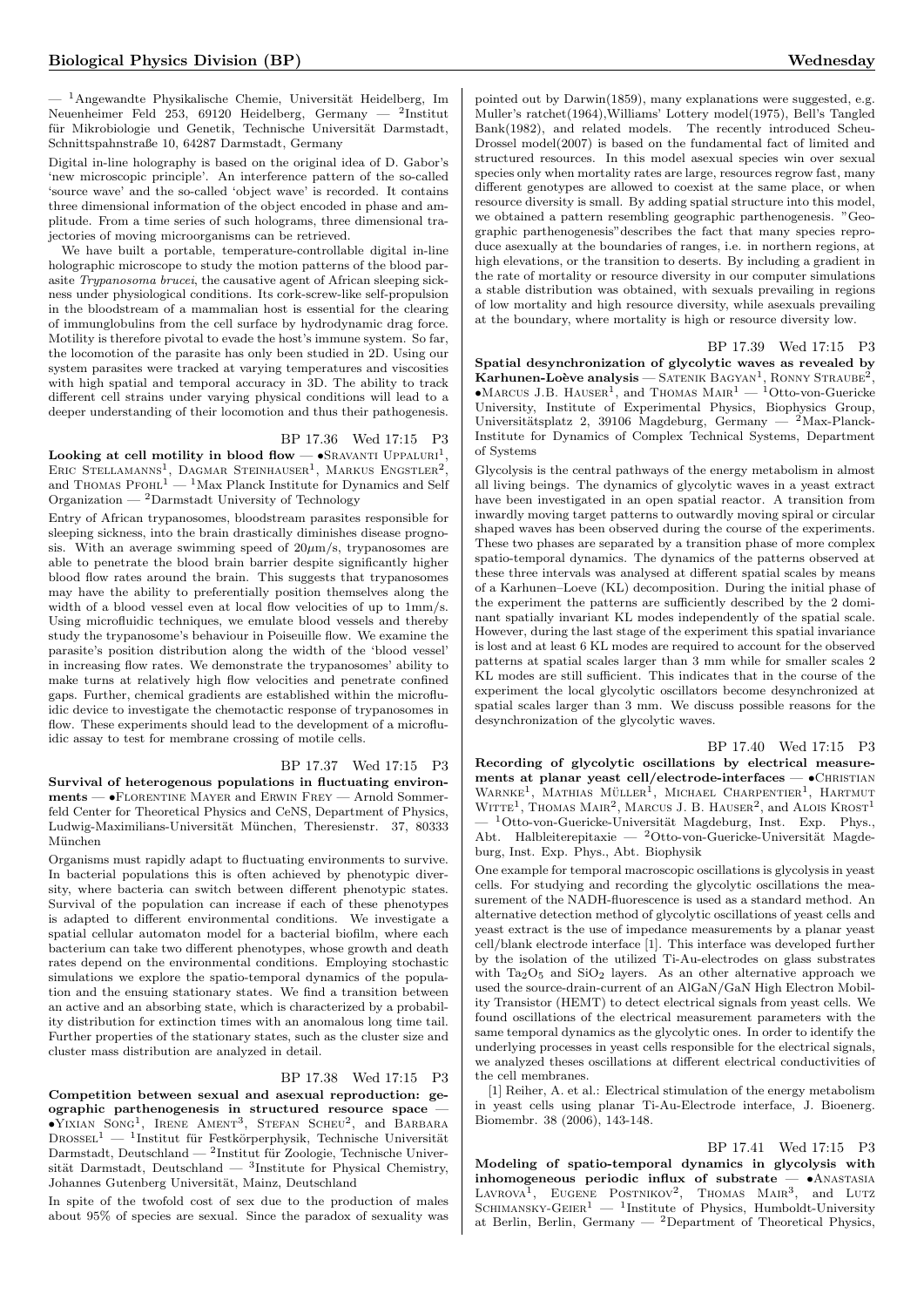Kursk State University, Kursk, Russia —  ${}^{3}$ Institute of Experimental Physics,Otto-von-Guericke-University Magdeburg, Germany

Spatio-temporal dynamics in glycolysis has been observed in the yeast extracts. It has been shown that waves can be induced by local perturbation on the activity of key enzyme, phosphofructokinase (PFK). [Bagyan et al, 2005]. Since the propagation dynamics and shape of traveling reaction-diffusion waves can contain information about the state of the system, it has been suggested that they can play an important role for biological information processing [Mair et al,2000].

In the present work we consider the Selkov model extended with diffusion terms which describes glycolytic phase waves observed in yeast extracts. It has been shown that the slightly non-uniform influx can provide a rich assortment of wave patterns such a traveling waves with a phase reversal, spatial-temporal beats, etc. With the introduction of non-stationary periodic influx it is possible to control the direction and the velocity of waves.

We discuss mechanisms of the waves propagation depending on the inhomogeneous periodic substrate influx.

BP 17.42 Wed 17:15 P3

Network Topology of Physarum Polycephalum — · SIDDHARTH DESHPANDE, CHRISTINA OETTMEIER, and HANS-GÜNTHER DÖBEREINER — Institut für Biophysik, Universität Bremen

The vein network of the unicellular slime mold Physarum Polycephalum shows a characteristic structure. We study vein creation and network formation. Mainly, we are interested in the distribution of nodes and links as a function of time and growth conditions. Network topology is observed from nanometer to millimeter length scales using Zeiss objectives with various magnifications. Further, we have developed a special macro-observation setup via a Canon digital camera.

BP 17.43 Wed 17:15 P3 Stability analysis and maneuver of gene regulation networks — •Joseph Zhou and Thilo Gross — Max Planck Institute for the Physics of Complex Systems, Noethnitzer Strasse 38, Dresden

A gene regulation network can be viewed as a complex system with the ability to switch back and forth between different gene expression patterns due to a variety of intrinsic or extrinsic perturbation signals. More and more evidences show that malfunctioning cells, such as cancer cells, are not just the accumulation of random delirious gene mutations. Instead, it has an erroneous re-access of proliferating embryonic programs as local attractors which are embedded in the gene regulation network. Could we induce these cells out of these attractors by systematically over-expressing a well-designed combination of genes? For example, the current research of Induced pluripotent stem cell (iPS) is more an art of cell biologists than a well-founded science. The protocol of the combination of different genes, the ratio of these components, the timing and duration of over-expressing these genes is totally dependent on the try-and-error and past know-hows. It is badly needed to perform a systematic gene regulation network study to give some sound guidance for the cell reprogramming. In this research, we emply a general dynamic system model for a cell reprogramming from adult pancreatic exocrine cells to beta-cells to address questions above.

BP 17.44 Wed 17:15 P3

Dynamics of biological networks — •Eva Gehrmann and Barbara Drossel — Institut fur Festkorperphysik, Technische Universitat Darmstadt

We study the dynamical and functional properties of selected biological networks. To this aim, we use the generalized method proposed by Steuer et al. 2006, which does not refer to an explicit set of differential equations, but is based on those quantities that determine the system's Jacobian J. By varying the parameters and the representation of the system, we identify which features are necessary for observing a certain dynamical behaviour.

BP 17.45 Wed 17:15 P3

Extraction of deep sources from human  $EEG - \bullet$ PHILIPP  $STERN<sup>1</sup>$ , ANDREAS GALKA<sup>2</sup>, and JENS CHRISTIAN CLAUSSEN<sup>3,1</sup> -<sup>1</sup>Theor. Phys. & Astrophys., CAU Kiel — <sup>2</sup>Klinik f. Neurologie, Univ.-Klinikum S.-H. —  ${}^{3}$ Neuro- und Bioinformatik, U zu Lübeck

Noninvasive brain imaging methods do not allow for a time resolution comparable with EEG or invasive measurements. As many dynamical collective phenomena in the brain are observed in the 0.5-50Hz frequency range, noninvasive methods based on EEG measurements are the standard for clinical and behavioral studies as anaesthesia monitoring, sleep research, and diagnostics of neural disorders as tremor and epilepsy. In this study [1] we employ the Kalman filter method for the inverse problem of EEG measurement [2] to extract time series from localized deep brain regions as the thalamus. We discuss the abilities and limitations of the approach.

[1] Philipp Stern, Diploma thesis, CAU Kiel (2008)

[2] Andreas Galka, Okito Yamashita, Tohru Ozaki, Rolando Biscay, Pedro Valdes-Sosa, NeuroImage 23, 435 (2004)

BP 17.46 Wed 17:15 P3

Clusters of sustained activity in sparse networks - the influence of topology on networks bursts  $\bullet$ OLAV STETTER<sup>1</sup>, ANNA LEVINA<sup>1,2</sup>, and THEO GEISEL<sup>1,2</sup> - <sup>1</sup>Max-Planck-Institute for Dynamics and Self-Organization, Göttingen, Germany —  ${}^{2}$ BCCN Göttingen, Germany

Recent studies demonstrated the dependence of the avalanche size in neuronal networks on the number and strength of its connections. In different experimental settings a similar dependence of the averaged network activity on the size of an external stimulus has been shown.

Additionally, in these experiments the temporal order of activation is shown to be non-random: There exists a topological hierarchy with a number of neurons that are more likely to take part in an early phase of synchronized network activity ("burst"). Their activity can in fact be used to predict the following network behavior.

Here we ask what characterizes these burst initiation zones. We use a simplified, analytically tractable model and concentrate on relations between the average number of neurons that take part in an avalanche (related to measurements using fluorescent dye imaging) and parameters of the network. We observe that certain classes of topological structures can enable the model network to exhibit sustained activity which then leads to an activation of large parts of the network. The likelihood of such sustained activity depends on characteristics of the network such as the number and strength of connections and the dependence of connection probability on the distance (related to the degree-degree correlation).

## BP 18: Regulation and Signaling

Time: Thursday 9:30–13:15 Location: HÜL 186

Invited Talk BP  $18.1$  Thu  $9.30$  HUL  $186$ Systems biology of yeast cell signaling and response to stress  $\bullet$  EDDA KLIPP — Humboldt-Universität zu Berlin, Dept. of Biology, Theoretical Biophysics

Life is change. In order to study and understand life, it is necessary, but not sufficient to study genes, proteins or metabolites, and networks thereof in static conditions. Instead, we must handle the dynamic action. Stress and external perturbations are means to study the wiring of biochemical networks or signal transduction pathways and to understand the underlying regulatory principles.

Over the last years, we have studied various signal transduction and regulatory pathways in a model organism, the yeast Saccharomyces

cerevisiae, and investigated the response of cells to external perturbations on various levels. To this end, we have established mathematical models, reflecting physical properties such as reaction kinetics, thermodynamic constraints as well as fluxes and forces. They are mainly in form of ordinary differential equation systems. Their structure and parameters are based on publicly available information and new dynamic data measured by our experimental collaborators. Here, I will focus on results with respect to interaction of different signaling and regulatory pathways. Specifically, new aspects in cell cycle regulation and the interaction of stress-activated signaling pathways with cell cycle progression will be discussed. The results indicate that yeast cells have developed different mechanisms for coping with external stress during different periods of their life time.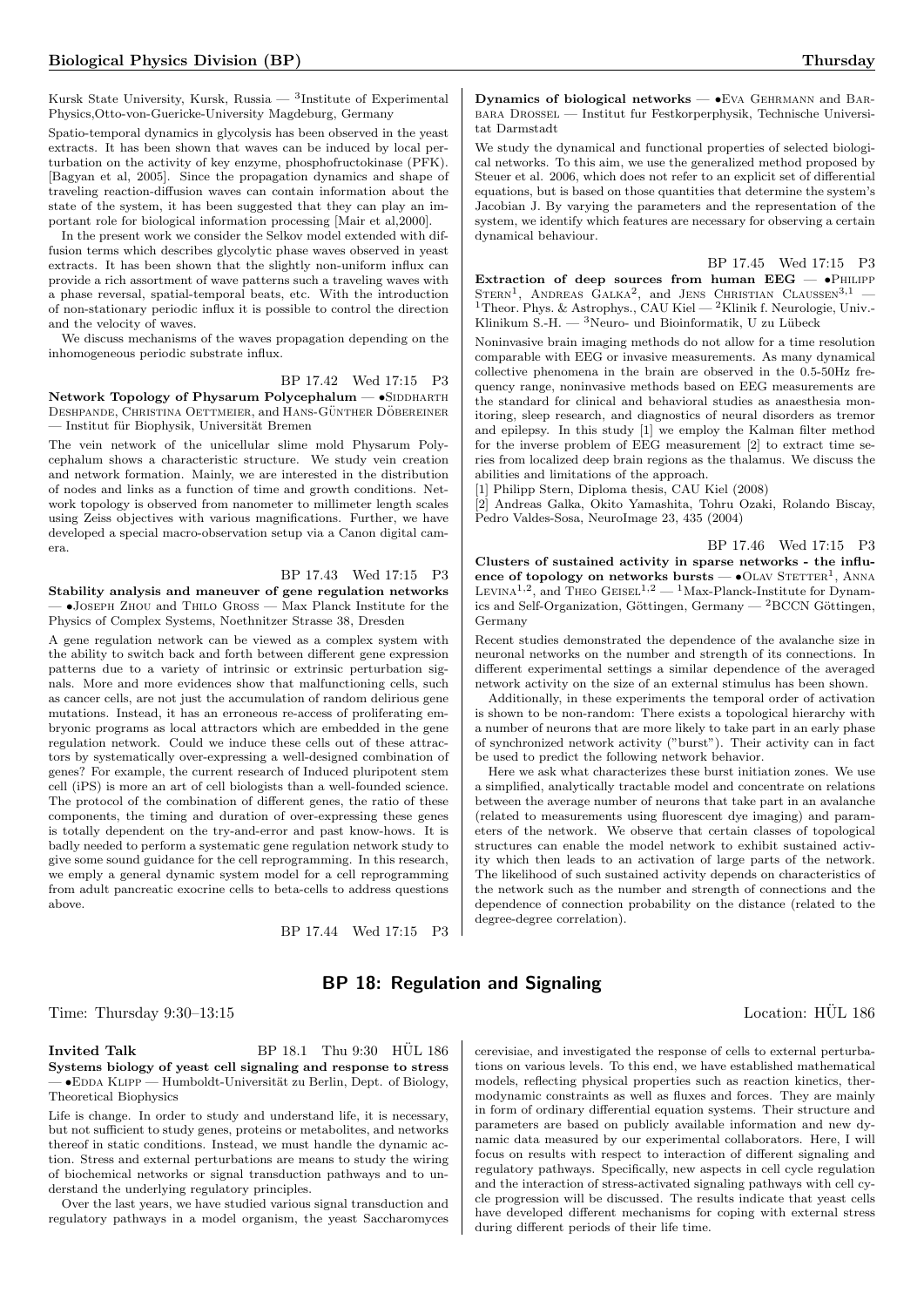#### Invited Talk BP  $18.2$  Thu  $10:00$  HUL  $186$ Towards an understanding of membrane and protein traffic in living cells —  $\bullet$ Matthias Weiss — Cellular Biophysics Group, German Cancer Research Center, Heidelberg, Germany

Sorting of transmembrane proteins is a central task of the secretory pathway in eucaryotic cells. Here, the multitude of transmembrane proteins have to utilize self-organization processes on the molecular scale to decide whether they participate in transport along the secretory pathway or rather reside in their current compartment (e.g. the endoplasmic reticulum, ER, or the Golgi apparatus, GA). Using advanced light microscopy techniques and coarse-grained membrane simulations, we have addressed two of the key issues in membrane and protein trafficking. First, we elucidated the interaction between unfolded proteins and chaperones in the ER. As a result, we found that unfolded proteins show a strongly obstructed diffusion that can be altered to the diffusion behavior of folded proteins, e.g. by blocking the interaction with chaperones. Accompanying simulations indicate that this behavior reflects the obstructed diffusion of a cluster of chaperones and unfolded proteins due to (almost immobile) translocon pores in the ER. Second, we asked for generic mechanisms that support the sorting of folded transmembrane proteins into emerging vesicules at the ER and/or the GA. We showed by means of coarse-grained membrane simulations that hydrophobic mismatching can drive cluster formation of transmembrane proteins and even the demixing of a heterogeneous population of proteins. Based on this result, we propose a generic way to make and fill vesicular carriers with a well-defined cargo of proteins.

# BP 18.3 Thu 10:30 HUL 186

Perfect robust network design of the KaiABC circadian clock — •Christian Brettschneider and Markus Kollmann — Institut für theoretische Biologie, Humboldt Universität zu Berlin

The simple circadian oscillator found in cyanobacteria can be reconstituted in vitro using three proteins - KaiA, KaiB, KaiC. It has been shown that four forms of KaiC differing in their phosphorylation state appear in an ordered pattern. Importantly, it has been revealed that phase, frequency and amplitude of the oscillations do not change under concerted severalfold over- and underexpression of its components. Consequently, the circadian clock is invariant with respect to concerted fluctuations in total protein concentrations of all Kai proteins. This observation is a strong constraint for modeling the circadian clock.

We will present the first quantitative model that includes the ordered pattern of the four KaiC states as well as the measured invariance of concerted variations. The model is systematically developed from intrinsic KaiC autokinase and autophosphatase rates that are modulated by KaiA and KaiB. A formal description shows that the invariance of concerted variations can be achieved by inactivation. In this case, inactivation of KaiA leads to a negative feedback oscillator, that in turn causes synchronization between different KaiC as well as high amplitudes.

#### BP 18.4 Thu 10:45 HÜL 186

Physical constraints on cooperative transcription factor- $DNA$  interaction  $\bullet$ Nico Geisel<sup>1</sup> and Ulrich Gerland<sup>2</sup>  $-$ <sup>1</sup>Departament de Física Fonamental, Universitat de Barcelona —  $2A$ rnold Sommerfeld Center for Theoretical Physics, LMU München DNA-binding proteins often interact not only with the genomic DNA, but also with each other. In particular for the case of transcription factors (TFs), cooperative binding is fundamental to the nonlinear and combinatorial control of gene expression. Here, we focus on the simplest case of two TFs binding specifically to two neighboring functional sites, in the background of the quasi-random genomic DNA sequence. Within a coarse-grained theoretical model, we characterize both the equilibrium occupancy of the target sites and the non-equilibrium cooperative search kinetics of the TFs. Based on our model and analysis, we identify physical constraints on the optimal choice of proteinprotein and protein-DNA interaction parameters in the context of bacterial gene regulation.

BP 18.5 Thu 11:00 HUL 186

Influence of chemical modifications on siRNA strand separation and RISC target interaction studied by fluorescence cross-correlation spectroscopy in  $vivo - \bullet$ WOLFGANG STAROSKE, Thomas Ohrt, and Petra Schwille — Biophysics Group, BIOTEC, TU Dresden, Germany

Short double stranded RNA molecules have emerged as key regulators of gene expression in various organisms, both in the context of control-

ling developmental programs and as a defence mechanism to protect the genome against viruses and transposons. Short interfering RNAs use Argonaute-containing complexes called RNA-Induced Silencing Complex (RISC) to identify cognate RNA transcripts, whose expression is to be silenced. By combining laser scanning microscopy, fluorescence correlation and cross-correlation spectroscopy (FCS/FCCS) and biochemical methods, we have exploited the interaction of short interfering RNAs with RISC and a target RNA in vivo. We used a stable EGFP-Ago2 expressing 293 cell line, with endogenous expression levels suitable for FCS/FCCS measurements and designed a fluorescently labelled RNA, mimicking a target mRNA. By investigating the EGFP-Ago2 cell line and delivered fluorescently labelled siRNAs or target RNA *in vivo*, we were able to gain new insights into signal strand separation, RISC loading and RISC target interactions. Our analysis of various chemical modified and fluorescently labelled siR-NAs showed a correlation between chemical modification, passenger strand separation and gene silencing.

#### 15 min. break

BP 18.6 Thu 11:30 HÜL 186 Transfection on the Single Cell Level: Interplay of Stochastic Delivery and Deterministic Expression — •JAN-TIMM<br>KUHR<sup>1,2,3</sup>, GERLINDE SCHWAKE<sup>3</sup>, SIMON YOUSSEF<sup>1,3</sup>, JOACHIM O.<br>RÄDLER<sup>1,3</sup>, and ERWIN FREY<sup>1,2,3</sup> — <sup>1</sup>Center for NanoScience (CeNS)  $-$ <sup>2</sup>Arnold Sommerfeld Center for Theoretical Physics — <sup>3</sup>Fakultät für Physik, Ludwig-Maximilians-Universität, Muinch, Germany

Non-viral delivery of exogenous genes to cells, known as transfection, is a key technology in gene therapy. To analyze transfection on the single cell level we used complexes of cationic lipids/polymers and fluorophore-encoding plasmids. Statistical analysis of abundant expression curves permits conclusions on key properties of complex delivery.

Expression onset time distributions depict strong cell phase dependence of successful transfection.

Distributions in maximal expression are analyzed within a theoretical model, which describes plasmid delivery as a multi-step stochastic process followed by deterministic gene expression. The model suggests that noise in transfection is primarily caused by small number fluctuations intrinsic to gene delivery. We infer the steady state ratio of proteins per plasmid, the number of activated plasmids per complex, and the average number of delivered complexes from single cell data. Simultaneous transfection with plasmids coding for distinct proteins yields consistent percentages of non-fluorescent, mono- and, dichromatic cells, substantiating our semi-stochastic model of transfection and the resulting distribution of active plasmids per cell.

BP 18.7 Thu 11:45 HÜL 186 Dynamics of receptor-mediated signal transduction in living cells analyzed by correlation spectroscopy  $-$  •STEFFEN STEINERT<sup>1</sup>, FELIX NEUGART<sup>1</sup>, ANDREA ZAPPE<sup>1</sup>, DEBORAH BUK<sup>2</sup>, LUTZ GRAEVE<sup>2</sup>, PETER SCHEURICH<sup>3</sup>, and JÖRG WRACHTRUP<sup>1</sup> - <sup>1</sup>3. Physikalisches Institut, Universität Stuttgart — <sup>2</sup>Biologische Chemie und Ernährungswissenschaften, Universität Hohenheim — 3Institut für Zellbiologie und Immunologie

Malfunctions of signaling cascades can cause serious diseases such as Alzheimer or Multiple Sclerosis. Thus, it is of high relevance to have an elementary understanding of functionality, stoichiometry and dynamics of signaling processes. However, membrane dynamics of many important hormone and cytokine receptors are still poorly understood. A drawback of biochemical in-vitro techniques is their potential introduction of artifacts due to the analysis of dead cells and the usage of several reagents. Instead, we employ highly sensitive optical methods which are capable of detecting proteins even at the single molecule level in living cells. Among the applied optical techniques are pulsed Total-Internal-Reflection-Fluorescence-microscopy (TIRF), Fluorescence-Correlation-Spectroscopy (FCS) and Fluorescence-Cross-Correlation-Spectroscopy (FCCS). By these optical techniques we can determine spatial and temporal parameters of signaling components in-vivo at physiological concentrations and temperatures. As model systems we are looking particularly into the receptors of Ciliary-Neurotrophic-Factor(CNTF) and Tumor-Necrosis-Factor(TNF).

## $BP$  18.8 Thu 12:00  $HÜL$  186

Cell stimulation with optically manipulated microsources — •Holger Kress<sup>1</sup> , Jin-Gyu Park<sup>1</sup> , Cecile Mejean<sup>1</sup> , Jason FORSTER<sup>1</sup>, JASON PARK<sup>1</sup>, SPENCER WALSE<sup>1,2</sup>, DIANQING WU<sup>1</sup>, ORION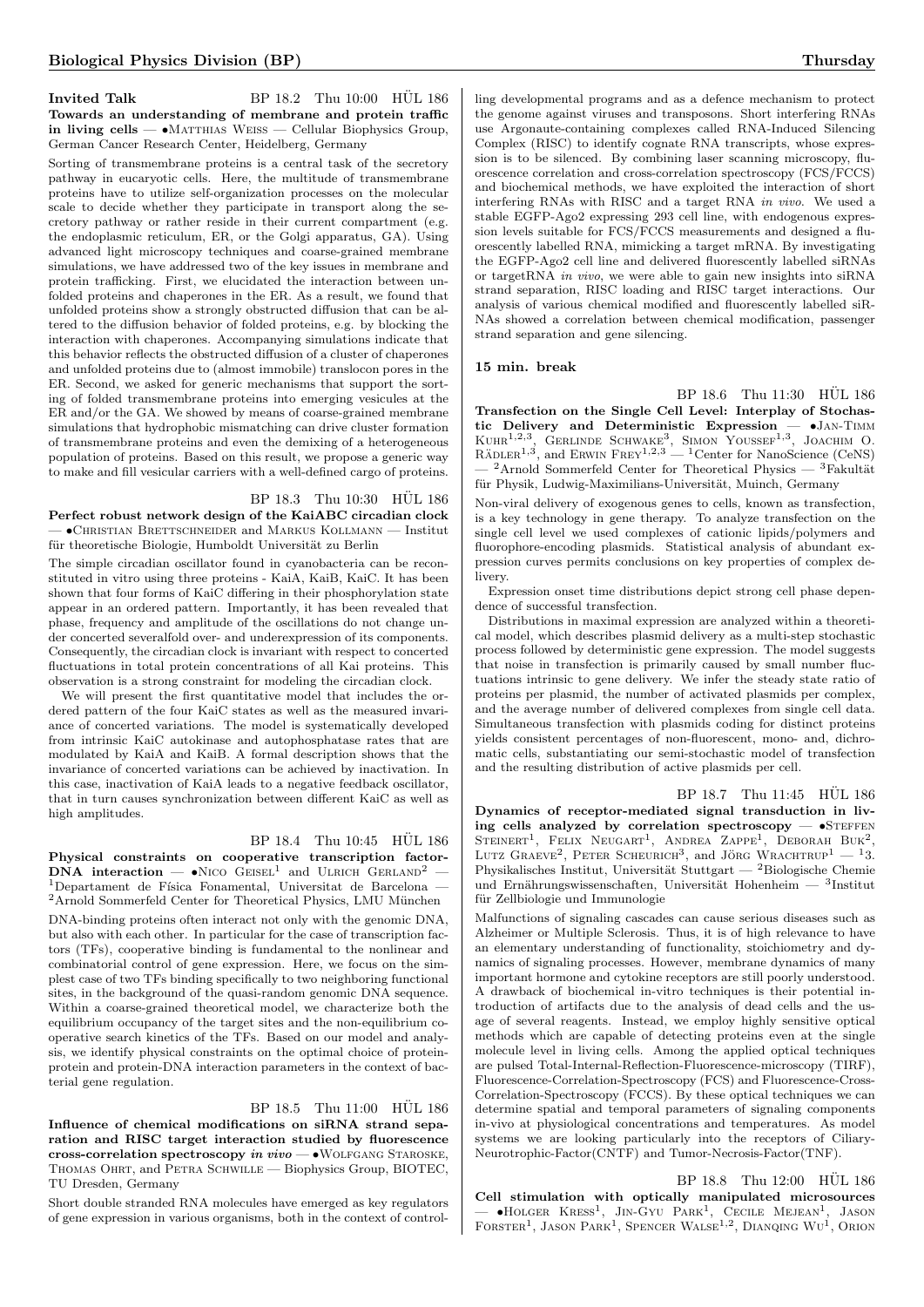WEINER<sup>3</sup>, TAREK FAHMY<sup>1</sup>, and ERIC DUFRESNE<sup>1</sup> — <sup>1</sup>Yale University, New Haven, USA — <sup>2</sup>US Department of Agriculture, Parlier, USA — <sup>3</sup>UC San Francisco, USA

Many cells can sense spatial and temporal heterogeneities in concentrations of soluble molecules. The cellular signal transduction which forms the basis of this ability consists of signaling cascades and loops whose length and time scales are largely unknown. The systematic investigation of these networks requires control over the chemical microenvironment of cells. We present a novel technique to create molecular concentration patterns that are chemically, spatially and temporally flexible. Our approach uses optically manipulated colloidal particles which act as microsources of soluble molecules. This technique for flexible cell stimulation is combined with quantitative live cell microscopy measurements of cellular responses. We demonstrate the method by inducing chemotaxis in neutrophils. We quantify the intracellular calcium release, actin distribution, shape and motility of single cells. The possibility for quantitative stimulus-response measurements on single cells makes this method applicable to a wide range of cell biological studies.

#### BP 18.9 Thu 12:15 HUL 186

Non-optimal microbial response to antibiotics underlies drug interactions — •Tobias Bollenbach and Roy Kishony — Harvard Medical School, Boston, MA, USA

Bacterial cells respond to antibiotic stress by regulating gene expression. Of key importance for survival and growth is the regulation of ribosomal genes, which control the overall cellular translation rate. While ribosome production is known to be tuned to different nutrient conditions to maximize growth, much less is known about the optimality of ribosome production under antibiotic stress. Inhibition of translation by drugs can relieve the inhibitory effect of antibiotics that target DNA synthesis, suggesting a greater-than-optimal expression of ribosomal genes when under DNA stress. Here we test this hypothesis by measuring and manipulating gene expression in Escherichia coli under various antibiotic stresses. We find that cells down-regulate ribosomal gene expression in response to antibiotics that inhibit DNA replication. The hallmark of non-optimality is the possibility for improvement: using strains with genetically manipulated ribosomal gene expression, we show that decreased ribosomal expression can increase survival and growth under DNA stress. Further, we find that genetically optimizing ribosomal expression removes the suppression between DNA and protein synthesis inhibitors, demonstrating that these drug interactions result from non-optimal gene regulation. We present a mathematical model which shows how optimal growth rate-dependent regulation of ribosome synthesis can lead to (1) non-optimal regulation in response to antibiotics and (2) suppressive drug interactions.

#### BP 18.10 Thu 12:30 HUL 186

Quorum signal integration in the B. subtilis sporulation phos**phorelay — •I**LKA BISCHOFS<sup>1</sup>, JOSH HUG<sup>2</sup>, AIWEN LIU<sup>2</sup>, DENISE WOLF<sup>1</sup>, and ADAM ARKIN<sup>1,2</sup> — <sup>1</sup>Lawrence Berkeley Lab, Berkeley, USA — <sup>2</sup>UC Berkeley, Berkeley, USA

The phosphorelay is a central signal transduction structure in B. subtilis that integrates numerous cues including starvation and cell density

signals in order to determine whether to commit to spore formation. Based on a theoretical model we demonstrate that the phosphorelay can act as a computational machine performing a sensitive division operation of inductive kinase encoded signals by instructive quorum modulated phosphatase signals, indicative of cells computing a "food per cell" estimate. In addition, we show experimentally that at least one quorum operon is heterogeneously induced in sporulating microcolonies. Cells delaying sporulation sustain quorum signal expression during periods of active growth, while cells committing to sporulation do not. Together with the model these findings suggest that the phosphorelay normalizes environmental signals by the size of the subpopulation actively competing for nutrients.

BP 18.11 Thu 12:45 HUL 186 Networks for cell division and their neutral mutants — •Gunnar Boldhaus and Konstantin Klemm — Bioinformatics Group, Department of Computer Science, University of Leipzig, Härtelstraße 16-18, D-04107 Leipzig, Germany

The functioning of a living cell is largely determined by the structure of its regulatory network, comprising complex, typically not pairwise interactions between regulatory genes. An important factor for the stability and evolvability of such regulatory systems is neutrality – typically a large number of alternative structures exhibit the same dynamical behaviour. Here we study the regulatory networks for the cell cycles of the yeast species S. cerevisiae and S. pombe. A coarse-grained Boolean approach allows us to abstract from biochemical details such as precise binding constants and degradation rates.

We exhaustively enumerate all networks performing the same function as the yeast wildtype. For both species, the wildtype is close to optimal with respect to sparse wiring; almost all neutral mutants have more regulatory connections than the wildtype. Furthermore we analyse the reachability of the alternative networks from the wild type. This neutral space of regulatory networks is fragmented under point mutations which establish or delete single interactions.

 $BP_18.12$  Thu  $13:00$  HUL 186 Drug absorption in a three-compartment model  $- \cdot$ NIKO KOMIN and RAÚL TORAL — IFISC (UIB-CSIC), Palma de Mallorca, Spain

For the understanding of pharmacological phenomena, a variety of compartment models were and are developed. The concept of interconnected pools, into which the drug is administered, searches solutions for the concentration evolution over time in the different compartments. The connections can be linear or non-linear, the system can be open or closed, concerning its interchange with the environment.

An analytic solution for any of the models would be of great value for understanding experimental data and refining the underlying assumptions. Here we want to present a mathematical way of transforming the system into a different picture and propose an adequate approximation to it. As this is a general approach we will explicitly do that on a closed three-compartment model with a Michaelis-Menten nonlinearity, as a representation of a P-gp limited antibiotic absorption [1], and show how it can be extended to other models. References:

1. Gonzalez-Alvarez et al (2005) Xenobiotica.

## BP 19: Cell Adhesion

Time: Thursday  $10:45-13:15$  Location: ZEU 260

BP 19.1 Thu 10:45 ZEU 260

Modelling the active mechanical response of stress fibers — •Achim Besser and Ulrich S. Schwarz — University of Karlsruhe, Theoretical Biophysics Group, Kaiserstrasse 12, 76131 Karlsruhe, Germany

Stress fibers are bundles of actin filaments held together by the crosslinker protein  $\alpha$ -actinin and actively tensed by the molecular motor protein myosin II. We have developed a model that describes stress fiber dynamics after biochemical or mechanical perturbations. For example, our stress fiber model can be solved analytically for the contraction dynamics after severing the fiber at any point along its length. Experimentally this situation has been realized by laser cutting and our model has been applied to analyze such data. The model equations can also be solved analytically for the case of cyclic boundary

forces yielding theoretical predictions for the frequency dependence of the complex modulus of stress fibers. Decomposing it into its real and imaginary parts and using model parameters determined from the laser cutting experiments, we arrive at estimates for the storage and loss moduli. These quantities could be measured in future experiments and then would provide an additional test for our model.

BP 19.2 Thu 11:00 ZEU 260 Adhesion Dynamics of Early Cell Spreading -  $\bullet$ PAVEL RYZHKOV, CHRISTINA OETTMEIER, JAC-SIMON KÜHN, MARCUS PRASS, and HANS-GÜNTHER DÖBEREINER — Institut für Biophysik, Universität Bremen

We report on the adhesion dynamics of spreading mouse embryonic fibroblasts. Advancing membrane edges and adhesions patterns on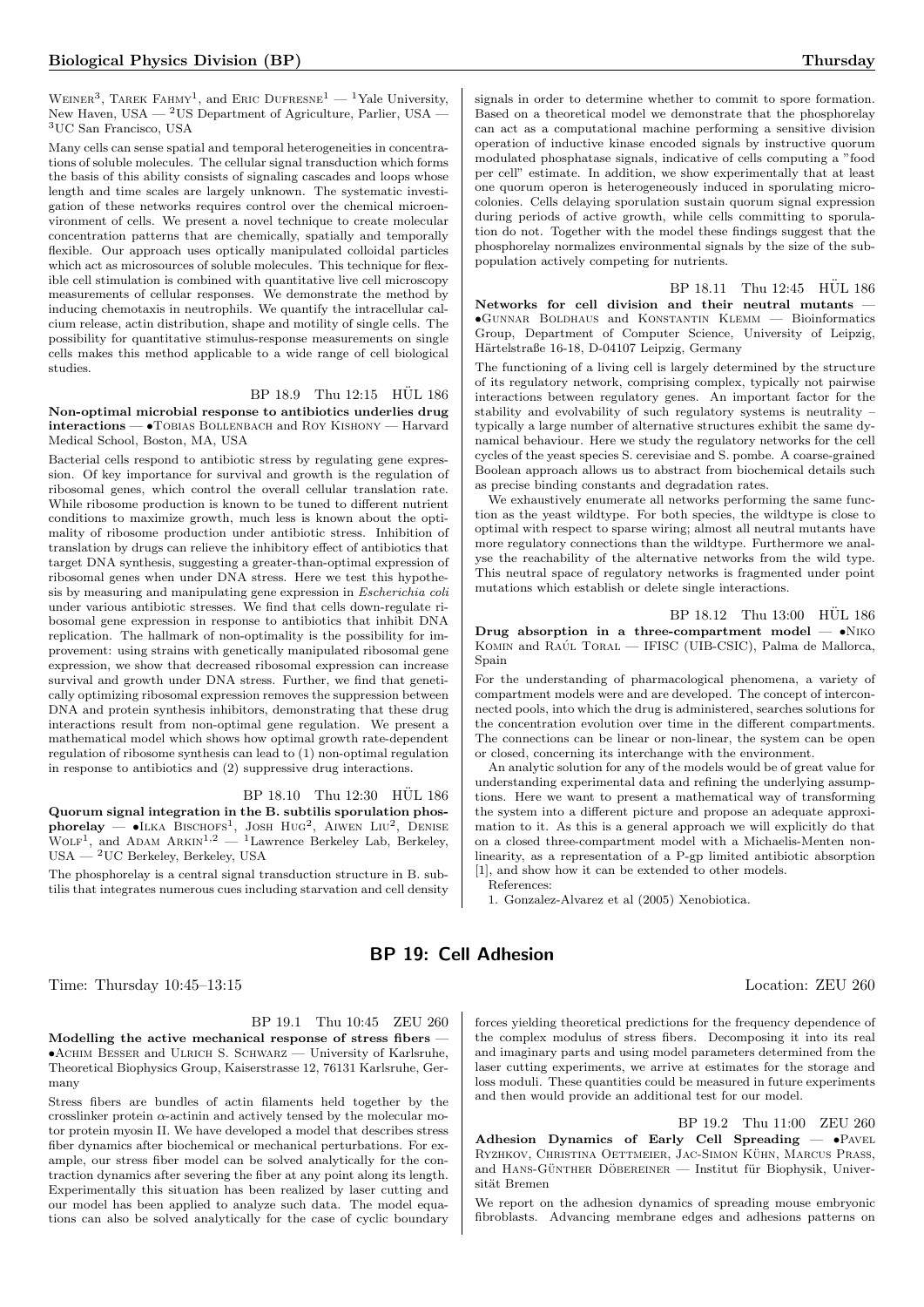two-dimensional substrates are characterized by reflection interference contrast microscopy. We observe spatial-temporal correlations of early spreading events. Adhesion commences via the recurring appearance and disappearance of small patches. These patches grow slowly in size and lifetime until a continuous adhesion patch has formed, which initiates fast cell spreading.

BP 19.3 Thu 11:15 ZEU 260 Influence of bilayer substrate fluidity on cell adhesion and cy- $\text{toskeleton structure} - \text{Daniel Minner}^1, \bullet \text{PHILIPP RAUCH}^2, \text{JOSEF}$  $\mathrm{K}$ AES<sup>2</sup>, and CHRISTOPH  $\mathrm{N}$ AUMANN<sup>1</sup> — <sup>1</sup>Indiana University, Indianapolis, USA — <sup>2</sup>University of Leipzig, Germany

Contact and adhesion between cells and their environment (e.g. other cells or the extracellular matrix) play a key role in maintaining cell stability and in all cell motility processes. Transmembrane proteins of the integrin family connect to specific ligands in the extracellular matrix and establish connections e.g. via actinin between the inner cytoskeleton and the extracellular environment. Up to now tethered lipid bilayer model systems mimicking cell surfaces have found limited applications in in vitro studies since they are instable in contact with cells. The novel stacked tethered bilayer substrates developed by D. Minner and C. Naumann at the University of Indiana show good stability and reproducible diffusion properties, adjustable via linker density and number of stacked layers. We used them to investigate the influence of friction and substrate coupling on NIH 3T3 mouse fibroblasts and their cytoskeleton. We find that with increasing fluidity, a rearrangement in the actin cytoskeleton occurs, similar to that observed on gel substrates of different stiffness. This is accompanied by reduced spreading of the cells. First experiments with neuronal cell lines show a contrary effect: On more fluid substrates, dendritic growth seems to be accelerated.

BP 19.4 Thu 11:30 ZEU 260 Dissecting the Impact of Matrix Anchorage and Elasticity in Cell Adhesion —  $\bullet$ Tilo Pompe<sup>1</sup>, Stefan Glorius<sup>1</sup>, Thomas Bischoff<sup>1</sup>, Ina Uhlmann<sup>1</sup>, Martin Kaufmann<sup>1</sup>, Sebastian BRENNER<sup>2</sup>, and CARSTEN WERNER<sup>1</sup> — <sup>1</sup>Leibniz-Institut für Polymerforschung, Dresden, Germany —  $^{2}$ Universitätsklinik C.G. Carus, Dresden, Germany

Extracellular matrices determine cellular fate decisions through the regulation of intracellular force and stress. It was anticipated that matrix stiffness and ligand anchorage would have distinct effects on the signalling cascades involved. We now can show how defined noncovalent anchorage of adhesion ligands onto elastic substrates allows the dissection of intracellular adhesion signalling pathways. Fourier transform traction cytometry proved the regulation of cell traction forces by the strength of the non-covalent anchorage of extracellular matrix ligands to the substrate. Using these constrained traction force levels the strain energy exerted by the cell on the substrate was quantitatively described by treating the cell as active force dipoles. Moreover matrix stiffness could be demonstrated to be the dominant exogenous signal of the global mechanical balance in cell adhesion. Besides the decoupling of biophysical signals biochemical signals like phosphorylation of the adhesion signalling protein FAK were distinctively controlled by matrix elasticity but not by varied receptor forces. Furthermore, using the net traction dipole moment of adherent cells our approach revealed a basis for a generalised biophysical treatment of extracellular mechanical signals in cell adhesion.

### 15 min. break

BP 19.5 Thu 12:00 ZEU 260 Vinculin lipid anchorage influences focal adhesion strength and turnover - •LANG NADINE, GEROLD DIEZ, THORSTEN BLOEM, Philip Kollmannsberger, Ben Fabry, and Wolfgang Goldmann — Biophysics Group,Departmet of Physics, University of Erlangen-Nuremberg

The focal adhesion protein vinculin links the actin cytoskeleton to other proteins within the focal adhesion complex and plays an important role in cell adhesion and migration. To function properly vinculin needs to bind to the cell lipid membrane but the mechanism is currently not well understood.A lipid-membrane binding site,called lipid anchor, is located at the C-terminus of the vinculin tail. We measured the mechanical behavior of vinculin knock-out mouse embryonic fibroblast cells transfected with EGFP-linked-vinculin deficient of the lipid anchor (vinDeltaC).A magnetic tweezer was used

to determine cell stiffness and binding strength.Compared to wildtype and rescue both were reduced in vinDeltaC cells suggesting that lipid binding of vinculin is important for the stability of the focal adhesion complex.Vinculin dynamics in focal adhesions measured with FRAP showed decreased turnover rates of vinDeltaC compared to wild-type vinculin. Because the lipid anchor also contains a c-SRC phosphorylation site we repeated these measurements in cells transfected with full length vinuclin in which either the c-SRC phosphorylation site or the lipid binding sites were scrambled.In both cases we found decreased adhesion strength, suggesting that lipid binding of vinculin and phosphorylation by c-SRC are important for mechanical stability of focal adhesions.

BP 19.6 Thu 12:15 ZEU 260 Correlation of Stress Fibre Pattern and Cell Morphology of Adherent Cells: Experiment and Modelling  $-$  •Jörg Meyer Carsten Werner, and Tilo Pompe — Leibniz Institute of Polymer Research, Dresden, Germany

Cell morphology is known to play a key role in proliferation and differentiation of anchorage dependent cells. In this context the cytoskeleton acts as a mechanical signal transducer for exogenous and endogenous signals. In order to better understand the biophysical processes regulating cell morphology and intracellular stresses we cultured human endothelial cells on micropatterned surfaces. Cell elongation was tuned by adhesion promoting fibronectin stripes of 5 to 40  $\mu$ m in width. Using autocorrelation image analysis the stress fibre spacing was determined to exhibit a strong discontinuity with a maximum at 15  $\mu$ m of stripe width. Below this critical value the spacing of actin stress fibres, bundled near the cell edge parallel to the stripe direction, was linearly dependent on stripe width. Above the threshold actin stress fibre spacing mainly remained constant at around  $2 \mu$ m. Interestingly, we found a similar dependence with a discontinuity at  $15 \mu m$  of stripe width for the surface area of adherent cells using a finite element model of a liquid drop spreading on adhesive stripes. Total surface area as well as basal contact area of the cell to the stripe correlated to the stress fibre pattern and suggested membrane tension or cell adhesion receptor activation as biochemical triggers for the cytoskeletal arrangement and force distribution inside adherent cells.

BP 19.7 Thu 12:30 ZEU 260 Stochastic dynamics and stability of adhesion sites with different bond arrangements - JOHANNA VON TREUENFELS<sup>1</sup>, CHRIS-TIAN  $K$ ORN<sup>1</sup>, and ULRICH S. SCHWARZ<sup>1,2</sup> — <sup>1</sup>University of Heidelberg, Bioquant 0013, Im Neuenheimer Feld 267, 69120 Heidelberg, Germany - <sup>2</sup>University of Karlsruhe, Theoretical Biophysics Group, Kaiserstrasse 12, 76131 Karlsruhe, Germany

Adhesive contacts between cells and their environment are organized around a two-dimensional layer of transmembrane adhesion receptors that continuously dissociate and rebind to their extracellular ligands. On the cytoplasmic side, this layer of adhesion bonds is reinforced by additional layers of bonds which on their top side connect to forcegenerating elements in the cell, mainly the actin cytoskeleton. We introduce a master equation model for adhesion sites which includes these aspects of the spatial organization of the molecular bonds within the adhesion site. We investigate the stochastic dynamics and stability of clusters of bonds connected in series, in parallel and in combinations of these. We consider the mean rupture time as a measure for stability under the disruptive effect of force and find that different configurations are optimal depending on the level of applied force. This suggests that adhesion sites might be organized differently depending on the amount of force they are exposed to.

BP 19.8 Thu 12:45 ZEU 260 Adhesion of bacteria and adsorption of protein: influence of substrate composition  $\bullet$ Yvonne Schmitt, Peter Loskill, and KARIN JACOBS — Universität des Saarlandes, Saarbrücken, Germany The formation of biofilms on substrates that are exposed to a solution containing proteins, sugars, bacteria etc. is a complex process which is still not fully understood. Especially the initial adsorption of proteins and their role in the entire evolution of the biofilm is still unsettled. We focus our recent research on the characterization of the interactions between substrate materials and proteins or bacteria, respectively. Investigations of the adsorption kinetics of proteins like BSA revealed that proteins are sensitive to the composition of the offered substrate [1, 2]. Thus, a manipulation of the adsorption process by tailored substrates is conceivable. Besides, a wide range of methods such as ellipsometry, surface plasmon resonance and x-ray scattering, we use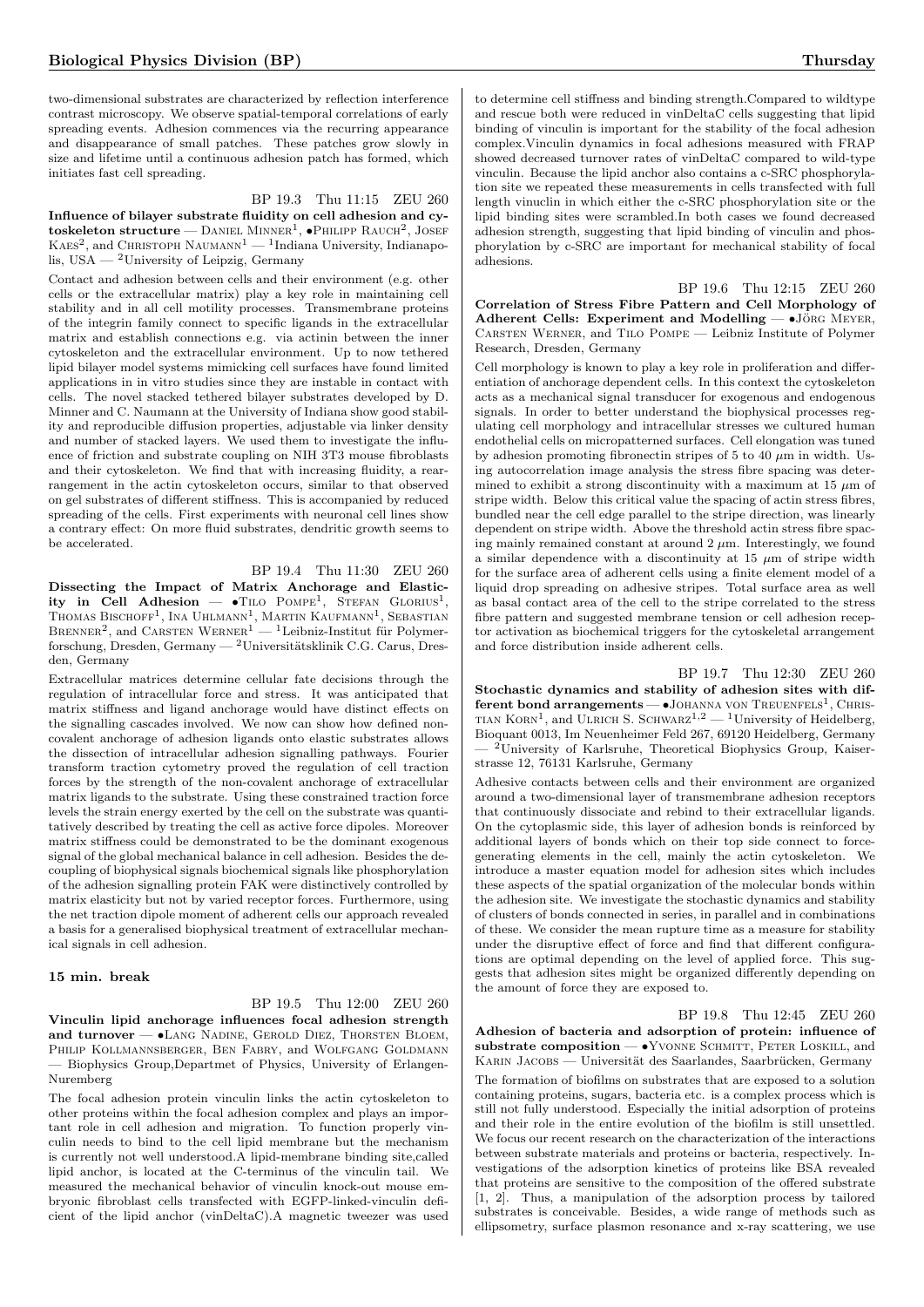atomic force microscopy to characterize the dominant forces and parameters involved in the adsorption process and the development of the protein film. Based on the results described above, we study the influence of the substrate material and its composition to the attachment of bacteria. Elasticity measurements on bacteria adsorbed on model surfaces are performed as well as force-distance-measurements with bacteria as probes. These experiments can also be carried out on adsorbed protein films to examine the relevance of a protein layer to the attachment of bacteria.

[1] A. Quinn et al., Europhysics Lett. 81 (2008) 56003

[2] M. Bellion et al., J. Phys.: Condens. Matter 20 (2008) 404226

BP 19.9 Thu 13:00 ZEU 260

Artificial three-dimensional scaffolds for cell adhesion stud- ${\rm lies}\,{-\bullet}{\rm ThOMAS}\,$  Striebel<sup>1</sup>, Franziska Klein<sup>2</sup>, Martin Wegener<sup>3</sup>, MARTIN BASTMEYER<sup>2</sup>, and ULRICH S. SCHWARZ<sup>1</sup> — <sup>1</sup>University of Karlsruhe, Theoretical Biophysics Group, Kaiserstrasse 12, 76131

Karlsruhe, Germany — <sup>2</sup>University of Karlsruhe, Institute of Zoology, Haid-und-Neu-Strasse 9, 76131 Karlsruhe, Germany — <sup>3</sup>University of Karlsruhe, Institute of Applied Physics, Wolfgang-Gaede-Str. 1, 76131 Karlsruhe, Germany

Adhesion of tissue cells is traditionally studied on two-dimensional culture dishes. In this way, much has been learned how environmental stimuli determine the cellular response, including migration, proliferation and fate. However, much less is known about how tissue cells behave in three-dimensional environments. We have used direct laser writing to design three-dimensional scaffolds for cell adhesion studies with feature sizes down to 100 nm. Our setup can be used to produce structures with many different geometries in a short time and gives highly reproducible results. By applying our procedure to different photoactive materials, we were able to vary the stiffness of the scaffolds and to optimize the system for imaging. Using quantitative image processing, we now can analyze shape, traction and adhesion structures of cells in three dimensions.

## BP 20: DNA, RNA and Chromatin

Time: Thursday  $14:00-17:15$  Location: HÜL 186

Invited Talk BP  $20.1$  Thu  $14:00$  HUL  $186$ Artificial biochemical reaction circuits based on DNA and RNA — •Friedrich Simmel, Eike Friedrichs, and Ralf Jungmann — Physik Department E14, TU München

Hybridization between complementary sequences of DNA or RNA combined with production and controlled degradation of RNA regulatory molecules can be used for the construction of simplified analogues of naturally occurring biochemical reaction circuits. Such circuits can be used to employ logical decisions, but also interesting dynamical behavior such as oscillations or bistability into biochemical systems. This can be applied, e.g., to control the motion of molecular devices or the synthesis of functional RNA molecules such as RNA aptamers. Experimentally, the dynamical behavior of these reaction networks is studied in bulk solution (in vitro), but also in small reaction compartments such as lipid vesicles or microemulsion droplets. Experiments are supported by numerical studies using deterministic and stochastic models of the networks.

 $BP 20.2$  Thu  $14:30$  HUL  $186$ Self-assembling DNA-caged particles: nanoblocks for hierarchical self-assembly —  $\bullet$ NICHOLAS LICATA<sup>1,2</sup> and ALEXEI TKACHENKO<sup>1</sup> — <sup>1</sup>University of Michigan, Ann Arbor, USA — <sup>2</sup>Max Planck Institute for the Physics of Complex Systems, Dresden, Germany

DNA is an ideal candidate to organize matter on the nanoscale, primarily due to the specificity and complexity of DNA based interactions. Recent advances in this direction include the self-assembly of colloidal crystals using DNA grafted particles. In this talk we theoretically discuss the self-assembly of DNA-caged particles. These nanoblocks combine DNA grafted particles with more complicated purely DNA based constructs. Geometrically the nanoblock is a sphere (DNA grafted particle) inscribed inside a polyhedron (DNA cage). The faces of the DNA cage are open, and the edges are made from double stranded DNA. The cage vertices are modified DNA junctions. We calculate the equilibrium yield of self-assembled, tetrahedrally caged particles, and discuss their stability with respect to alternative structures. The experimental feasability of the method is discussed. To conclude we indicate the usefulness of DNA-caged particles as nanoblocks in a hierarchical self-assembly strategy.

BP 20.3 Thu 14:45 HÜL 186 Images of Intracellular Kinetics Reveal Accellerated DNA  $Hvbridization - \bullet INGMAR$  SCHÖN and DIETER BRAUN — Systems Biophysics, LMU München, Germany

Molecular crowding affects the diffusion properties and the free energies of molecules in densely packed environments. Its impact on reaction kinetics in the relevant context of living cells is still elusive, mainly due to the difficulty of capturing fast kinetics in vivo. In this talk, we show spatially resolved measurements of DNA hybridization kinetics in single living cells. HeLa cells were transfected with a FRET labeled dsDNA probe by lipofection. We characterize the reaction kinetics at each image pixel with a kinetic range of  $10^{-5} \dots 10^{0}$  s by

combining laser-driven temperature oscillations, stroboscopic illumination, fluorescence imaging, and frequency-based relaxation analysis. Within individual cells and between different cells, the time constant of the reaction varied according to different DNA concentrations. A quantitative analysis of the concentration dependence revealed that the association rate was considerably enhanced compared to free solution, likely due to molecular crowding effects inside the cell. The imaging modality of our technique facilitates the parallel measurement of different cellular compartments such as the cytoplasm, the nucleoplasm or even the nucleoli. In general, our technique which we call TOOL (Temperature Oscillation Optical Lock-in) microscopy opens up the possibility to map cellular differences in the reaction environment on the micrometer scale and provides quantitative data about intermolecular kinetics for systems biology.

 $BP 20.4$  Thu  $15:00$  HUL  $186$ Promoter proximal transcript secondary structure —  $\bullet$ ABIGAIL Klopper and Stephan Grill — Max Planck Institute for the Physics of Complex Systems, Dresden

RNA polymerase transcribes selected parts of the DNA genome into RNA transcripts by advancing processively along a double-stranded DNA template. It melts the DNA into a single-stranded bubble and catalyzes bond formation, which effectively polymerizes the complementary RNA strand. There is evidence to suggest that the nascent RNA forms self-interacting secondary structure elements. These are thought to serve as barriers to an inactive backtracked state, aiding recovery to an active conformation and ensuring the timely production of a functional transcript. We investigate the role of conformational characteristics of the RNA strand in the context of the early stages of transcription, during which the polymerase is prone to premature and irreversible stalling. Specifically, we examine the hypothesis that the absence of long transcripts is the primary cause of stalling in the vicinity of the promoter. Despite prolific attention paid to the conformational statistics of long RNA strands, little is understood about the implications of finite size in shorter strands. With a recursive formulation of the partition function for homogeneous and disordered RNA molecules, we utilize numerical and analytical approaches to calculate the average number of unpaired bases adjacent to the polymerase. We find that the length-dependent equilibrium fold attributed to the nascent strand poses a marked barrier to a backtracking polymerase within length scales commensurate with early stalling events.

#### $BP$  20.5 Thu 15:15  $HÜL$  186

overstretching of DNA duplexes studied with steered molecular dynamics simulations  $\bullet$ HUI LI and THOMAS GISLER  $-$  Universität Konstanz, Fachbereich Physik, 78457 Konstanz, Germany

Single-molecule experiments on long-chain DNA show that the molecule can be overstretched at nearly constant force (65-110 pN) to 60% beyond its relaxed contour length. The origin of this plateau in the force-extension curve is still under debate. Molecular dynamics (MD) simulations of a short DNA duplex with 12 base pairs suggest that it is caused by a transition to a new conformation ("S-DNA") with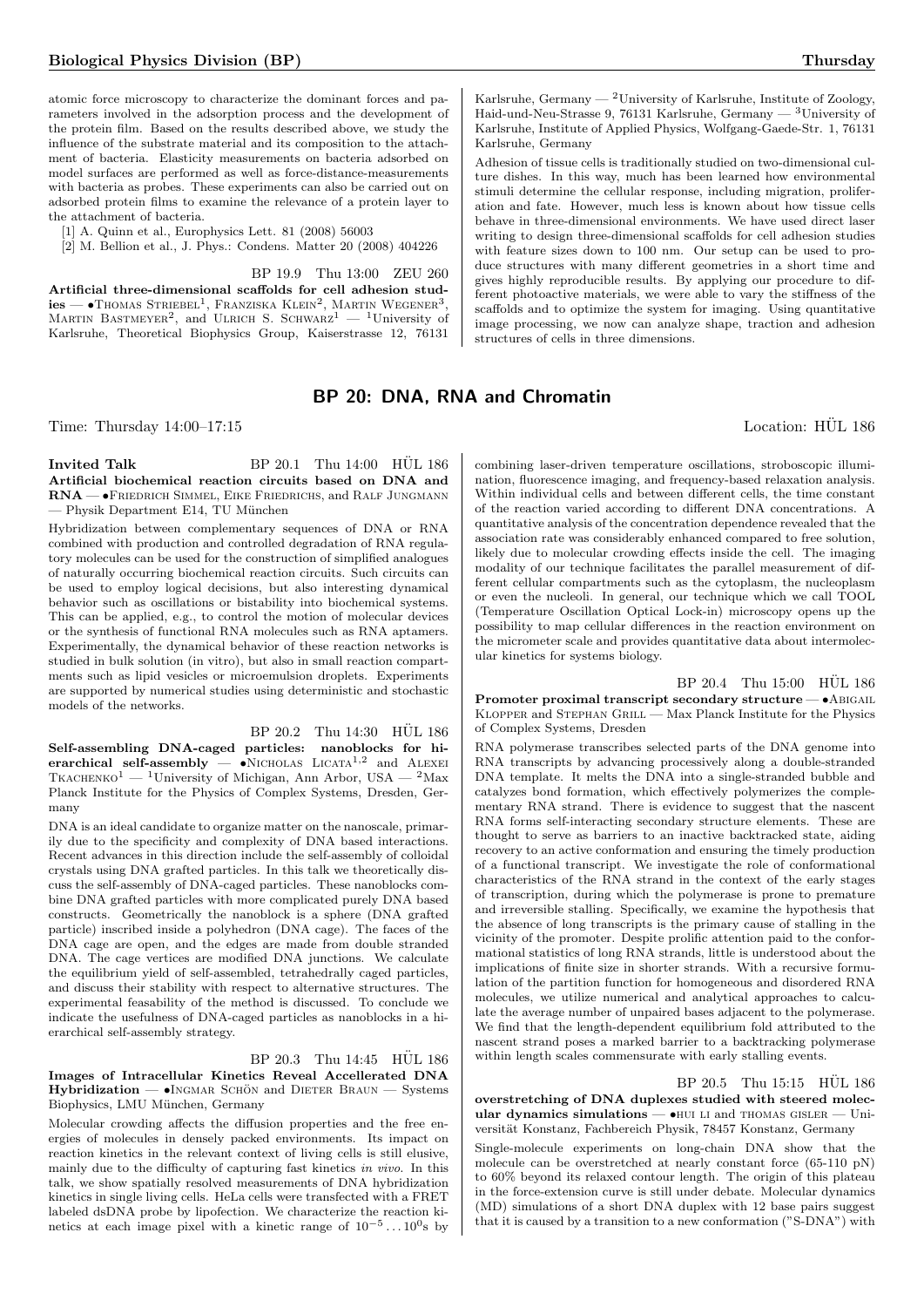inclined base pairs; competing scenarios based on MD simulations of 12-basepair DNA duplexes and thermodynamic considerations suggest the force plateau to arise from a continuous loss of base pairing under external force.

In this contribution we present results from steered MD simulations of a 30-basepair DNA duplex for which a force plateau was recently observed experimentally. We analyzed the pairing between complementary bases and the tilt angles during the stretching. Structure at the force plateau show a coexistence of "S-DNA" segments with "B-DNA" segment which are separated by denatured bases, which has not been seen in stretching simulations of shorter oligomers. In addition, we study the effect of a mismatched base or a gap in backbone on the force plateau and stretched structure. A mismatched base has little effect on the force curves, but the neighbor segments are unwound at the force plateau. A gap in backbone causes the "nicked" region denatured and stretched more than other parts.

#### BP 20.6 Thu 15:30 HUL 186

Modeling the BS-transition of DNA under tension — • Thomas Rudolf Einert<sup>1</sup>, Douglas Staple<sup>2,3</sup>, Hans-Jürgen Kreuzer<sup>2</sup>, and ROLAND NETZ<sup>1</sup> — <sup>1</sup>Physik Department, Technische Universität München, 85748 Garching b. München, Germany — <sup>2</sup>Department of Physics and Atmospheric Science, Dalhousie University, Halifax, NS B3H 3J5 Canada —  $3$ Max-Planck-Institut für Physik komplexer Systeme, 01187 Dresden, Germany

Stretching of double-stranded DNA leads to the denaturation of the molecule. A stretching force  $F \approx 65 \text{ pN}$  induces a sharp, structural transition where DNA changes from its native state (B-DNA) to a stretched state (S-DNA). At even higher forces the hydrogen bonds break up and loops start to form giving rise to a second, smoother transition.

We present two statistical mechanics models which exhibit both transitions. To describe the behavior of DNA under tension we use the worm-like chain (WLC) model. Our formulation allows to give arbitrary length-dependent weights for loops. Force-extension curves can be calculated analytically and show excellent agreement with experimental data. In the thermodynamic limit genuine phase transitions are possible depending on the parameterization of the three different states (B-DNA, S-DNA, or loops). The phase transitions are characterized by their order and critical exponents.

#### 15 min. break

BP 20.7 Thu 16:00 HUL 186 An inter-nucleotide potential for DNA: atomistic and coarsegrained simulations —  $\bullet$ Maria Fyta<sup>1,2</sup>, Greg Lakatos<sup>1</sup>, Simone<br>Melchionna<sup>1</sup>, and Efthimios Kaxiras<sup>1</sup> — <sup>1</sup>Department of Physics and School of Engineering and Applied Sciences, Harvard University, Cambridge, MA, USA — <sup>2</sup>Present address: Physics Department, Technical University of Munich, Germany

The structural and dynamical properties of double stranded DNA play a critical role in range of fundamental biological and technological processes. Such processes include DNA translocation through both artificial and nuclear nanopores, the wrapping of DNA around histone proteins, and the use of DNA molecules as nanotethers in a variety of nanoscale devices. To understand the behavior of DNA in these contexts, it is desirable to have a computational model capable of treating oligomers with hundreds to thousands of base pairs, on time scales of microseconds or longer. Utilizing accurate density-functional electronic structure techniques, we are developing a coarse-grained molecular model of double stranded DNA (dsDNA) capable of reproducing the molecule's structural and dynamical properties on these length and time scales. Initial validations of the model indicate that it reproduces a number of experimentally measured structural features of DNA, including the persistence length under physiologic conditions. The model resulting from this study will be used to investigate the behavior of dsDNA during nanopore translocation, and the response of dsDNA to mechanical loads.

BP 20.8 Thu 16:15 HÜL 186 Investigation of the three-dimensional structure of chro- $\text{matin} = \bullet$ René Stehr<sup>1</sup>, Nick Kepper<sup>2</sup>, Ramona Ettig<sup>2</sup>, Karsten  $R$ IPPE<sup>2</sup>, and GERO WEDEMANN<sup>1</sup> — <sup>1</sup>Fachhochschule Stralsund, System Engineering and Information Management, 18435 Stralsund, Germany — <sup>2</sup>Deutsches Krebsforschungszentrum & BioQuant, Research Group Genome Organization & Function, 69120 Heidelberg, Germany

We developed a new coarse-grained computer model of chromatin, which enhances the common two-angle model by additional four angles and uses a new nucleosome-nucleosome interaction potential. Based on recent experimental data of native and reconstituted chromatin, three models of chromatin fibers were systematically analyzed by Monte Carlo simulations [1,2]. The results indicate the strong influence of the nucleosome repeat length on the stability of the fiber formation. A model was proposed, in which changes of the chromatin fiber conformation induced by linker histone H1 binding are reproduced by relatively small changes of the local nucleosome geometry. Furthermore, key factors for the control of compaction and higher order folding of the chromatin fiber were identified. We have further developed this approach and are applying it to the analysis of the conformational space of the chromatin fiber, fiber force spectroscopy experiments and atomic force microscopy imaging of chromatin fibers.

[1] Stehr, R., N. Kepper, K. Rippe, and G. Wedemann. Biophys. J. 95:3677 (2008).

[2] Kepper, N., D. Foethke, R. Stehr, G. Wedemann, and K. Rippe. Biophys. J. 95:3692 (2008).

 $BP 20.9$  Thu  $16:30$  HUL  $186$ Structural levels of organization in the TmHU/DNA-complex as studied by optical tweezers assisted force spectroscopy — •Carolin Wagner, Mathias Salomo, and Friedrich Kremer — Universität Leipzig, Germany

The interaction of the histone-like protein TmHU (from Thermotoga maritima) to DNA is analyzed on a single molecule level by use of optical tweezers. This technique provides a nm-resolution in positioning a micron-sized colloid and an accuracy of  $+/-50$  fN in measuring the forces acting on it. As a further refinement, our set-up is now accomplished with a fast feed-back loop (regulation frequency: 30 Hz) which allows to carry out the experiment under conditions of a constant and adjustable force.

The proceeding of the condensation and its dependence on the applied force (2-40 pN) is investigated. At a pre-stretching of 2 pN the length of the DNA is reduced by about 80%. At higher forces, the reaction is disrupted at an incomplete level. The process shows two distinct regimes that can be related to different organizational levels. The condensation also shows a pronounced dependence on the concentration. By stretching the TmHU/DNA-complex, it is possible to disrupt the proteins from the DNA. The length of the smallest event conforms with the results of a simulated rupture.

 $BP 20.10$  Thu  $16:45$  HUL  $186$ Extracting intermolecular forces in protein-DNA complexes from structural data  $-\bullet$ NILS BECKER and RALF EVERAERS — Laboratoire de Physique, École Normale Supérieure, Université de Lyon It is a standard exercise in mechanical engineering to infer external forces acting on a body, when given its shape and elastic properties. We apply this kind of analysis to distorted double-helical DNA in complexes with proteins, and extract the local mean forces and torques acting on each base-pair of bound DNA from high-resolution complex structures. The analysis relies on known elastic potentials and a careful choice of coordinates for the well-established rigid base-pair model of DNA. The results reveal the complex nano-mechanical patterns of interaction between proteins and DNA. An application of this idea to 146bp and 147bp crystal structures of the nucleosome core particle reveals a characteristic force pattern at the well-known DNA contact sites, and leads to an explanation of twist defect placement in the irregular 146bp structure.

BP 20.11 Thu 17:00 HUL 186 Physical Analysis of Statistical Nucleosome Positioning in the Yeast Genome —  $\bullet$ WOLFRAM MÖBIUS<sup>1,2</sup> and ULRICH GERLAND<sup>1,2</sup>  $-$ <sup>1</sup>Institute for Theoretical Physics, Universität zu Köln  $-$ <sup>2</sup>Arnold Sommerfeld Center and Center for NanoScience, LMU München

Recent experiments determined nucleosome positions in the yeast genome [1-3] and identified two salient features in the spatial organization: (i) nucleosome-free regions upstream of many transcription start sites (TSS), and (ii) an oscillatory nucleosome density downstream. The mechanisms underlying these patterns are less clear. One possible scenario is that the majority of nucleosome positions near the TSS are directly determined by DNA sequence [4], binding competition with other proteins [5], or by active remodelling. An alternative scenario is that only a minority of these nucleosomes is directly positioned by the DNA sequence, forming barriers which strongly constrain the positions of closeby nucleosomes, purely on statistical grounds [3].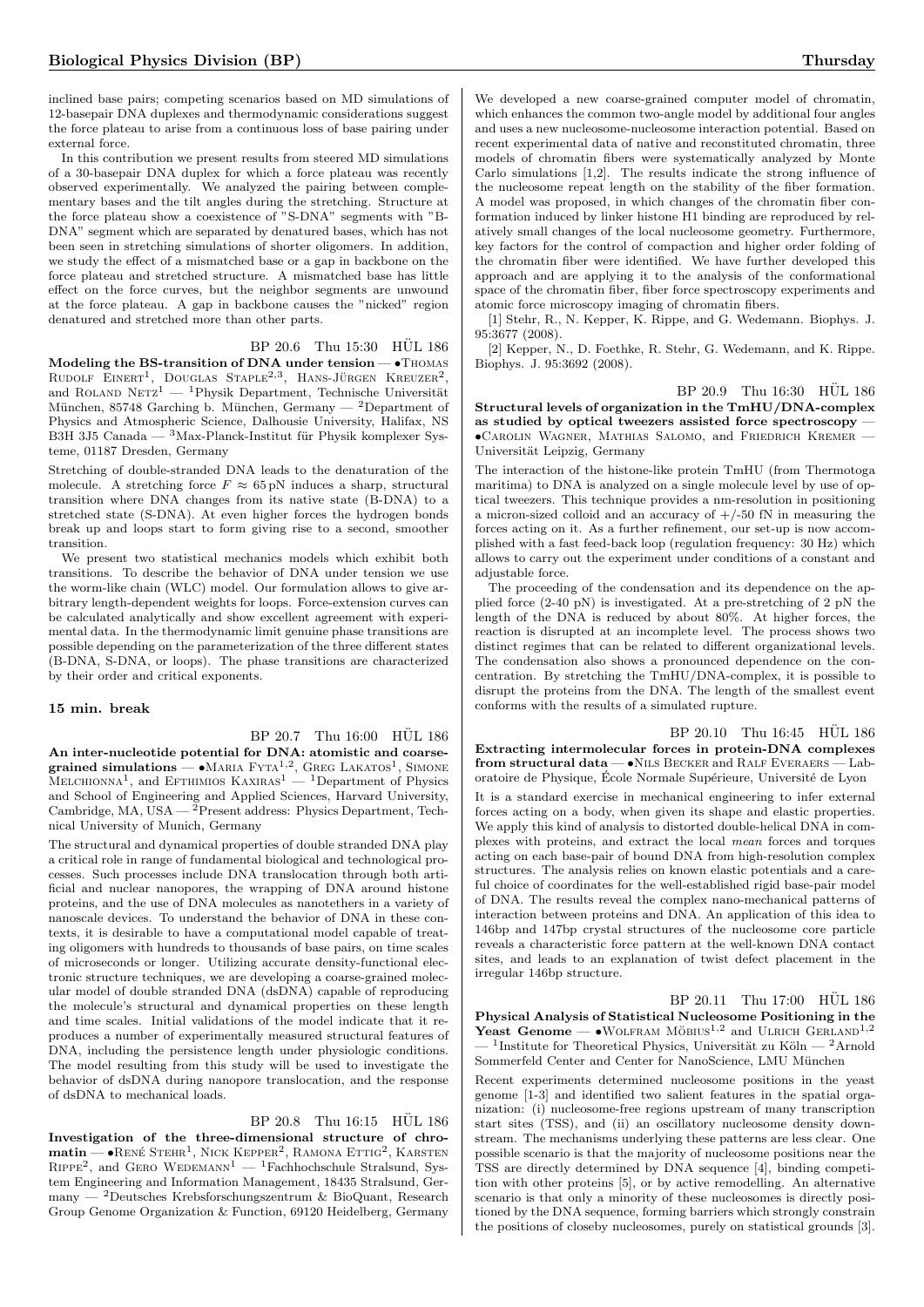Specifically, the nucleosomes might be seen as a one-dimensional gas of rods (Tonks gas) with a few barriers in between. To quantitatively test this scenario, we assess whether the experimentally observed oscillations in nucleosome occupancy are indeed compatible with Tonks gas statistics. Furthermore, we estimate whether biologically reasonable

binding specificity suffices to form barriers able to create nucleosome free regions as observed. [1] G.-C. Yuan et al., Science 309, 626 (2005) [2] W. Lee et al., Nature Genetics 39, 1235 (2007) [3] T. Mavrich et al., Genome Research 18, 1073 (2008) [4] E. Segal et al., Nature 442, 772 (2006) [5] A.V. Morozov et al., arxiv.org:0805.4017v1 (2008)

## BP 21: Population Dynamics and Evolution

Time: Thursday 17:30–18:45 Location: HÜL 186

## BP 21.1 Thu 17:30 HÜL 186

Determinants of food-web stability  $-$  •LARS RUDOLF and THILO Gross — Max Planck Institute for the Physics of Complex System, Nöthnitzer Str.28, 01187 Dresden, Germany

Since the publication of Robert May's seminal work the stability of ecological food webs is a topic of intense research and hot debate. Contrary to many field observations, May showed that large, densely connected food webs are in general unstable. The only way to reconcile May's proof with observation is to find the special properties that lend natural food webs their unusual stability. It has been pointed out that the identification of such stabilizing network properties could have broad implications beyond the field of ecology. Most recent theoretical work focuses on numerical models based on explicit rate equations. These and empirical studies have revealed that weak trophic links may play an important role for stability. However, in contrast to May's abstract random matrix model, numerical constraints limit most simulative studies to the investigation of relatively few instances (approx. 10000) of relatively small food webs (approx. 10 species). Recently, generalized modeling, a novel numerical approach for the analysis of stability in families of nonlinear rate equations, has been proposed. Here we utilize this approach to study several billion instances of food webs of up to 50 species with nonlinear interactions. While we find a stabilizing effect of weak links in small food webs, this stabilization is absent in larger webs. Instead, we identify a universal feature in the distribution of links that is important for stability.

#### BP 21.2 Thu 17:45 HUL 186

Life on the Edge: Gene Surfing in Microorganisms — •Oskar HALLATSCHEK<sup>1,2</sup> and DAVID R. NELSON<sup>2</sup> — <sup>1</sup>Max Planck Institut für Dynamik und Selbstorganisation, Bunsenstr. 10, 37073 Göttingen -<sup>2</sup>Lyman Laboratory of Physics, Harvard University, Cambridge, MA 02138

It is widely appreciated that population waves have played a crucial role in the evolutionary history of many species. Genetic footprints of many pioneer species are still recognizable today, and neutral genetic markers can be used to infer information about growth, ancestral population size, colonization pathways, etc. Bacterial growth on a Petri dish can be used to model this phenomenon, using the change of a single amino acid residue in a fluorescent protein encoded on a plasmid as a marker. The frontier of acts as a moving genetic bottleneck, and neutral mutations optimally positioned on the edge of a growing population wave can increase their abundance via a "surfing" phenomenon. Striking patterns of gene segregation and lineage histories are observed for both radial and linear inoculations of populations of bacteria and yeast. Recent experimental and theoretical studies of this effect will be presented, using bacteria and yeast as model systems, including results for surfing of deleterious and favorable mutations during range expansions.[1] O. Hallatschek and D. R. Nelson, http://arxiv.org/abs/0810.0053, and references therein.

### BP 21.3 Thu 18:00 HÜL 186

Quasispecies theory with frequency-dependent selection — •Benedikt Obermayer and Erwin Frey — Arnold Sommerfeld Center and Center of NanoScience, Ludwig-Maximilians-Universität München, Theresienstr. 37, 80333 München

The Eigen model describes the evolution of macromolecules such as

RNA under strong selection and large mutation rates in the limit of infinite population size. For mutation rates below a critical value (the error threshold), its stationary state is characterized by a broad mutant distribution about a fitness peak (the quasispecies). While so far mainly static fitness landscapes have been considered, the fitness of macromolecules depends also on the presence and nature of interaction partners, leading to dynamic and frequency-dependent selection. We analyze quasispecies theory for generic frequency-dependent fitness and obtain qualitatively new analytical and numerical results for the population distribution and the error threshold phenomenon.

 $BP$  21.4 Thu 18:15  $HÜL$  186 The pace of evolution across fitness valleys  $\bullet$ CHAITANYA Gokhale and Arne Traulsen — Max-Planck-Institute for Evolutionary Biology, 24306 Plön, Germany

How fast does a population evolve from one fitness peak to another? We study the dynamics of evolving, asexually reproducing populations in which a certain number of mutations jointly confer a fitness advantage. We consider the time until a population has evolved from one fitness peak to another one with a higher fitness. The order of mutations can either be fixed or random. If the order of mutations is fixed, then the population follows a metaphorical ridge, a single path. If the order of mutations is arbitrary, then there are many ways to evolve to the higher fitness state. In this case, evolution proceeds on a hypercube in d dimensions, where d is the number of required mutations. We address the time required for fixation in such scenarios via analytical expressions for small mutation rates and approximations based on differential equations for higher mutation rates. We also study how the time is affected by the order of mutations, the population size and the fitness values. We also compare a single path, in which the intermediate states have the same fitness values as the initial state, to a hypercube with a fitness valley and ask whether it is faster to cross the fitness landscape via a ridge or a broad fitness valley.

 $BP$  21.5 Thu 18:30  $H\ddot{U}L$  186 Estimating the Role of Fluctuations in Evolutionary Games  $-$  •Jonas Cremer<sup>1</sup>, Tobias Reichenbach<sup>2</sup>, and Erwin Frey<sup>1</sup> <sup>1</sup>Arnold Sommerfeld Center for Theoretical Physics, Ludwig-Maximilians Universität München, Germany —  $^{2}$ Howard Hughes Medical Institute and Laboratory of Sensory Neuroscience, The Rockefeller University New York, NY USA

Evolutionary game theory describes the temporal development of different interacting strategies in a population. Within the standard formulation by replicator equations the dynamical behavior of simple evolutionary games is well known. This description, however, does not take stochasticity into account and thus fails if fluctuations are important. In such a case a stochastic description is required. Having investigated the effects of finite-size fluctuations within the asymmetric two-player game Battle of the Sexes [1] we now study the role of stochastic fluctuations within symmetric two-player games. We analyze mean extinction times, i.e. the time until coexistence of an originally mixed population is lost and only one strategy remains, and show that its dependence on the system size is a strong and general applicable concept to reveal the role of fluctuations on the evolutionary dynamics.

[1] Jonas Cremer, Tobias Reichenbach, and Erwin Frey, Eur. Phys. J. B 63 373-380 (2008)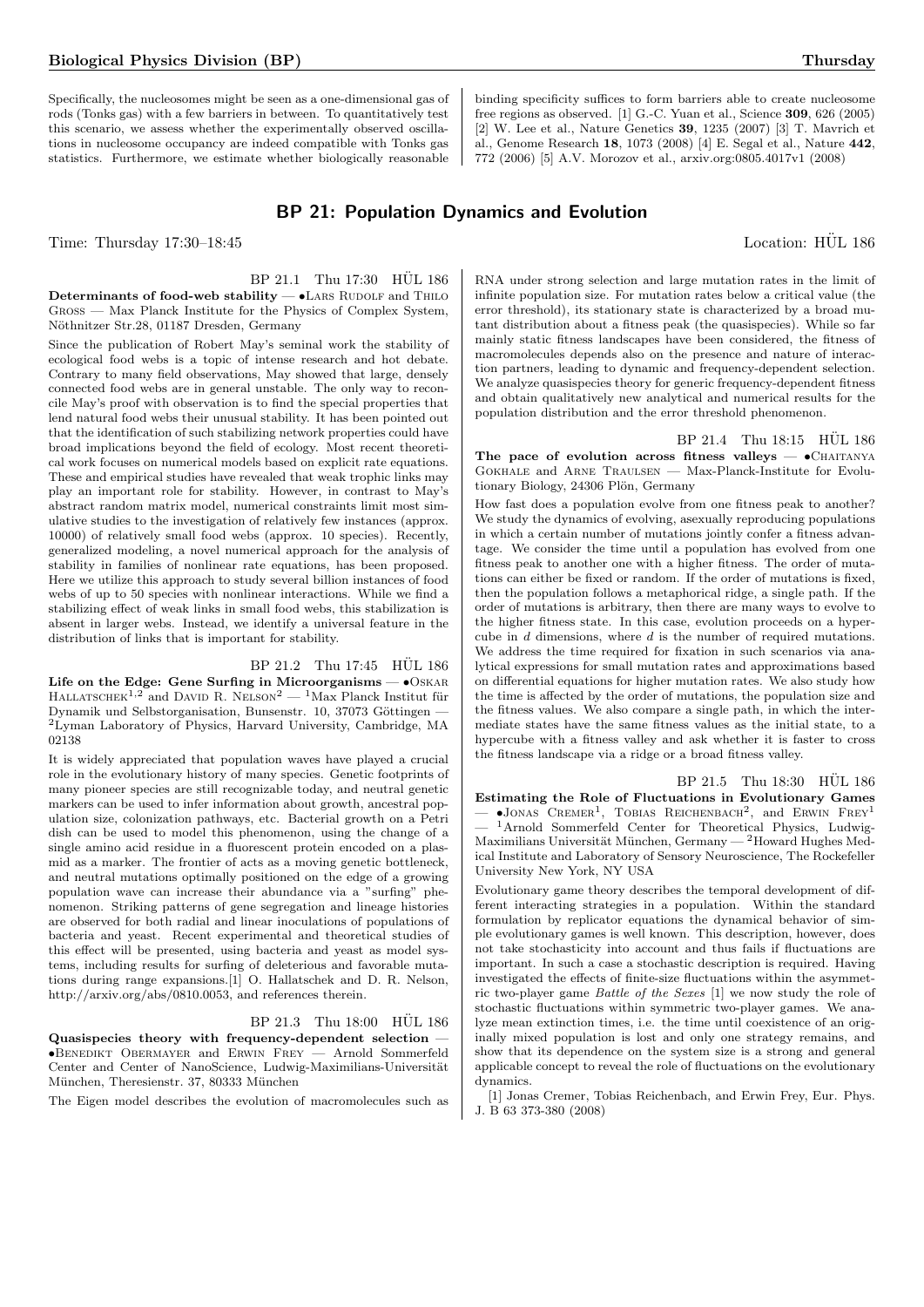## BP 22: Transport Processes and Cellular Trafficking

Time: Thursday 14:30–17:00 Location: ZEU 260

BP 22.1 Thu 14:30 ZEU 260 Modelling anisotropy in protein encounter: a Langevin equation approach with reaction patches  $\bullet$  JAKOB SCHLUTTIG and Ulrich S. Schwarz — University of Karlsruhe, Theoretical Biophysics Group, Kaiserstrasse 12, 76131 Karlsruhe, Germany

Protein association involves anisotropy for at least two reasons. First the shape of proteins might be non-spherical and thus their diffusion matrix is not necessarily diagonal. Second the association process itself is anisotropic because the binding interfaces are localized at specific positions on their surface. We implemented a Langevin equation approach with reaction patches which allows us to study these two effects [1]. For spherical proteins we find that encounter frequency scales linearly with protein concentration, thus proving that our microscopic model results in a well-defined macroscopic encounter rate. For specific systems of interest and appropriate choices for the size of the reaction patches, encounter rates are obtained within one order of magnitude of the experimentally measured association rates. The number of unsuccessful contacts before encounter decreases with increasing encounter rate and ranges from 20-9000. For spheroids, the principal diffusion coefficients are known analytically and do only sublinearly depend on the ratio  $\xi$  of the spatial dimensions. Furthermore the crossover from anisotropic to isotropic diffusion caused by rotational diffusion can be evaluated analytically. These analytical results suggest that the effect of varying  $\xi$  on the encounter rate is rather weak, as indeed confirmed by computer simulations.

[1] J. Schluttig et al., J. Chem. Phys. **129**, 155106 (2008).

## BP 22.2 Thu 14:45 ZEU 260

Time-resolved analysis of active and passive transport in liv- $\text{ing cells} \longrightarrow \text{DORS HENRICH}^1$ , DELPHINE ARCIZET<sup>1</sup>, BÖRN MEIER<sup>1</sup>, ERICH SACKMANN<sup>2</sup>, and JOACHIM RADLER<sup>1</sup> — <sup>1</sup>Biophysics of Cell Dynamics Group at the Chair of Soft Condensed Matter and Biophysics, Fakultät für Physik und Center for NanoScience (CeNS), Ludwig-Maximilians Universitaet, D-80539 Muenchen, Germany — <sup>2</sup>Physik Department E22, Technische Universitaet Muenchen, D-85748 Garching, Germany

The cellular cytoskeleton is a fascinating active network with exceptional dynamic properties due to the presence of ATP-driven motion. In particular, intracellular transport of cargos is effectively mediated by successive phases of diffusion and active cargo movement along microtubule filaments. We investigated the active and passive intracellular transport phenomena by tracking tracer particles in Dictyostelium discoideum cells and analysing the traces with a novel time-resolved mean-square displacement algorithm [1]. By reliably separating both motion types in a statistical analysis, we were able to determine active velocity distributions as well as diffusion coefficient distributions. The exponential decay of active lifetimes reveals a characteristic life time of cargos on microtubules of  $t=0.65$  s. Further, the active velocity distributions exhibit several peaks, revealing the signature of a finite number of molecular motors working collectively.

[1] D. Arcizet, B. Meier, E. Sackmann, J. Raedler and D. Heinrich. Temporal Analysis of Active and Passive Transport in Living Cells, Phys. Rev. Lett., in press

#### BP 22.3 Thu 15:00 ZEU 260

Fluorescence correlation analysis of protein dynamics in dividing C. elegans embryo  $\bullet$ ZDENEK PETRÁŠEK<sup>1</sup>, CARSTEN  $H$ OEGE<sup>2</sup>, ANTHONY A. HYMAN<sup>2</sup>, and PETRA SCHWILLE<sup>1</sup> — <sup>1</sup>Biophysics group, Biotechnologisches Zentrum, TU Dresden, Germany — <sup>2</sup>Max Planck Institute of Molecular Biology and Genetics, Dresden, Germany We have combined two-photon fluorescence correlation spectroscopy (FCS), scanning FCS (sFCS) and time-lapse imaging to study the localization and motion of several GFP-labelled proteins involved in the asymmetric first division of C. elegans embryo. The diffusion of all investigated proteins in the cytosol, where they are distributed homogeneously on the scale of optical resolution, was measured with a standard FCS, yielding a distribution of diffusion coefficients. The comparison of the protein size and the obtained diffusion coefficients indicates hindered diffusion or formation of larger complexes.

Two of the investigated proteins, known to play an essential role in the first asymmetric division, PAR-2 and NMY-2, are non-uniformly distributed on the embryo cortex. Their motion was characterized

by spatio-temporal correlation measured with sFCS. Scanning FCS reduces the effects of dye photobleaching and improves the statistical accuracy, making it possible to study even slow protein dynamics. The PAR-2 cortical pattern is less concentrated into discrete spots and more dynamic than that of NMY-2, indicating predominantly independent localization of the two proteins on the cortex.

BP 22.4 Thu 15:15 ZEU 260 A dynamic model for the morphogenesis of the Golgi **apparatus** — •JENS KUEHNLE<sup>1,2</sup>, JULIAN SHILLCOCK<sup>2</sup>, OLE G.<br>MOURITSEN<sup>2</sup>, and MATTHIAS WEISS<sup>1</sup> — <sup>1</sup>DKFZ, Heidelberg, Germany — <sup>2</sup>Memphys-Center, University of Southern Denmark

While there has been considerable progress in understanding the molecular biology of the secretory pathway of mammalian cells, the fundamental question of how the most prominent and complex organelle of the pathway, the Golgi apparatus, is formed and maintained has remained largely elusive. Using a minimal self-organizing scheme based on incoming transport from the nearby endoplasmic reticulum and aging of Golgi fragments ('cisternal maturation'), we are able to explain the de novo formation of a Golgi apparatus. Moreover, we can determine a region of the models phase space for which secretion rates support the formation of a proper stack of Golgi cisternae. Our simulations are consistent with analytical considerations and agree well with existing experimental data.

BP 22.5 Thu 15:30 ZEU 260  ${\bf Spot\,\,biopolymer\,\,\, motion\,\,\, by\,\,\,NMR\,\, -\,\, \bullet\!\!MICHAEL\,\,\, KOVER-}$ MANN, MARTIN SCHÖNE, and JOCHEN BALBACH — Institut für Physik/Fachgruppe Biopyhsik, Martin-Luther-Universität Halle-Wittenberg, Betty-Heimann-Straße 7, 06120 Halle/Saale, Germany

The dynamics and the motional behaviour of a protein are important parameters to describe a protein and to understand its function. To learn more about this we characterized the translational motion of various peptides and proteins in solution.

By using a diffusion measurement setup running on an NMR spectrometer we are able to determine the hydrodynamic radius of biopolymers. We compare the correlation times extracted from the diffusion measurements (and known viscosity) with the values from <sup>15</sup>N relaxation measurements. From these data we are able to conclude whether the overall tumbling of the biopolymer inside the hydration shell is, on the one hand, caused by the microviscosity or, on the other hand, by the size of the protein.

Additionally we are able to follow a kinetic reaction (fibrillation of the amyloid protein  $A\beta$ ) which revealed an increase of the hydrodynamic radius by the fibrillation time. This property cannot be observed by using only the signal intensity in the NMR spectrum.

#### 15 min. break

BP 22.6 Thu 16:00 ZEU 260 Elucidating the random process behind crowding-induced  $\text{subdiffusion} \longrightarrow \text{MARGE HELMANN}^{1,2}$ , DIETER W. HEERMANN<sup>2</sup>, and MATTHIAS  $\mathrm{WESS}^1$  —  $^1\mathrm{German}$  Cancer Research Center, Cellular Biophysics Group (BIOMS), Im Neuenheimer Feld 280, D-69120 Heidelberg — <sup>2</sup>Universität Heidelberg, Institut für Theoretische Physik, Philosophenweg 19, D-69120 Heidelberg

Complex and crowded media are a widespread phenomenon. A prominent example is the cytoplasm of living cells. The presence of filamentous structures and a plethora of embedded macromolecules strongly affect the mobility of tracer particles. Experiments have shown a subdiffusive behavior of tracers with a nonlinear growth of the mean square displacement:  $\langle x^2 \rangle \sim t^{\alpha}$ ,  $\alpha \sim 0.7$  (Weiss *et al.*, Biophys. J.; Guigas *et* al. Biophys J; FEBS Lett.).

Two competing mathematical models have been proposed to rationalize this experimental observation: The continuous time random walk (CTRW) and fractional Brownian motion (fBM). Owing to their distinct propagators (non-Gaussian and Gaussian-like, respectively), these two models make distinct predictions, e.g. concerning the breaking of ergodicity. To explore which of the two models may explain the experimental findings, we have used mesoscopic computer simulations. In particular, we have investigated the diffusion of tracer particles in a crowded environment that mimics the cytoplasm. Our data sug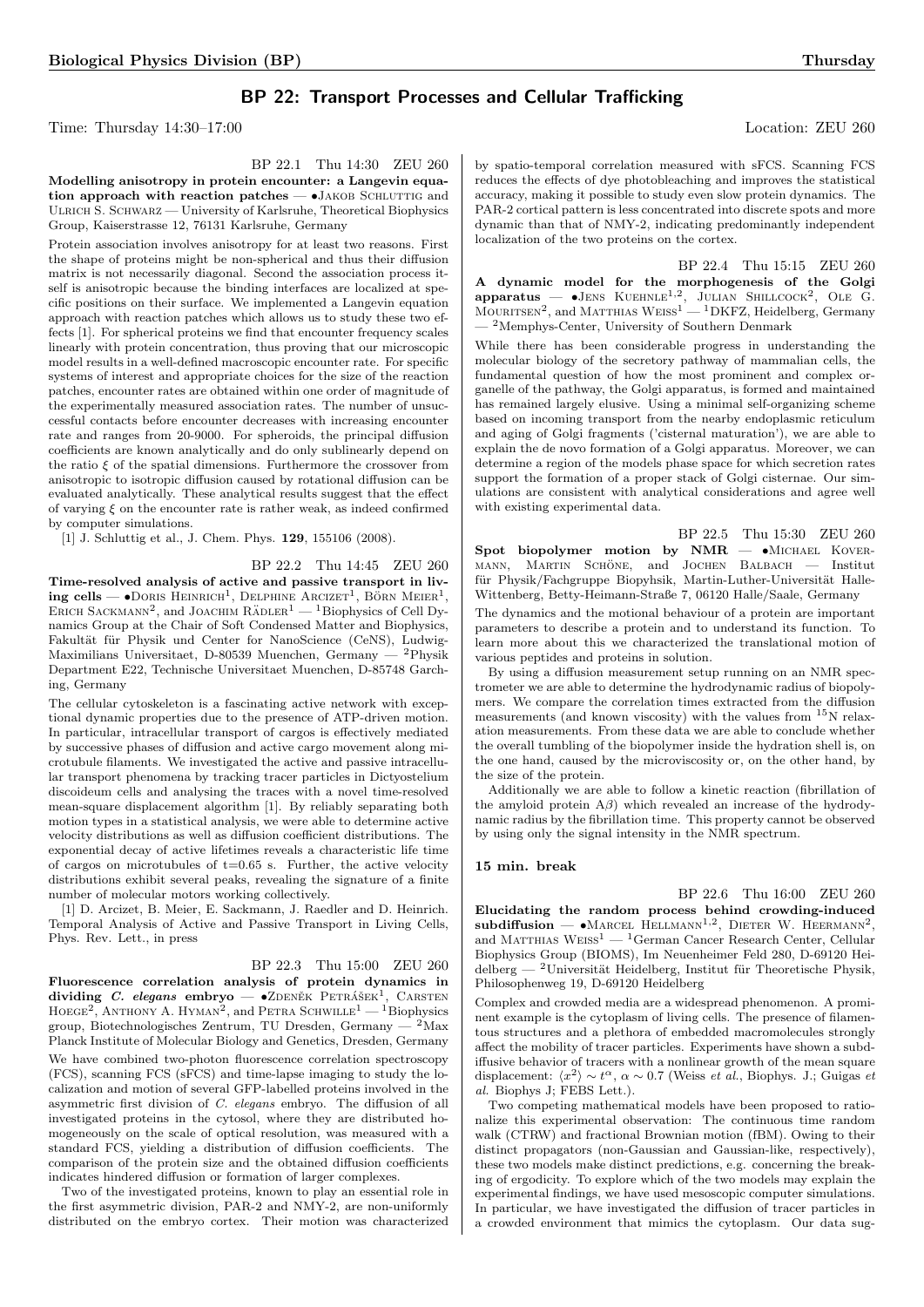gest that crowding-induced subdiffusion relies on (weakly) attractive interactions of the macromolecules.

BP 22.7 Thu 16:15 ZEU 260 Protein diffusion in crowded solutions: A quasi-elastic neutron scattering study  $-$  •Felix ROOSEN-RUNGE<sup>1,2</sup>, MARCUS HENNIG<sup>1,2</sup>, FAJUN ZHANG<sup>1</sup>, STEFAN ZORN<sup>1</sup>, MAXIMILIAN SKODA<sup>3</sup>, ROBERT M.J. JACOBS<sup>4</sup>, TILO SEYDEL<sup>2</sup>, and FRANK SCHREIBER<sup>1</sup> –  $1$ Institut für Angewandte Physik, Universität Tübingen, Germany — <sup>2</sup>Institut Laue-Langevin, Grenoble, France — <sup>3</sup>ISIS, Didcot, UK — <sup>4</sup>Chemistry Research Laboratory, Oxford, UK

In a typical living cell, proteins function in a relatively crowded cytoplasmic environment where up to 40% of the space is occupied by various biomacromolecules. We present a quasi-elastic neutron scattering (QENS) study of protein dynamics under the condition of "protein crowding" in solution. Using the protein bovine serum albumin (BSA) as model, we studied the protein dynamics as a function of protein concentration, ionic strength and temperature in order to address selfdiffusive motions on nanosecond time scales. The dynamics was studied by neutron backscattering scans performed at selected temperatures ranging from 280K up to 325K. The relaxation times and diffusion coefficients extracted from the fits for various states of the BSA solution (temperature, BSA and salt concentration) are analyzed. It was found that salt addition has no significant effect on the relaxation rates on length scales commensurate with protein nearest-neighbor distances, whilst temperature has a strong effect on the diffusive motion of BSA. Charge effects including ionic strength and valence are further addressed by complementary SAXS data.

BP 22.8 Thu 16:30 ZEU 260 Diffusional properties of unfolded proteins — •NINA MALCHUS and MATTHIAS WEISS — German Cancer Research Center, Heidelberg, Deutschland

The diffusion characteristics of tracer particles in complex systems reveals properties of the surrounding medium and its interaction with the tracer. Using fluorescence correlation spectroscopy (FCS), we have examined the diffusion of folded and unfolded membrane proteins in the endoplasmatic reticulum (ER) of living cells to elucidate the interactions of unfolded proteins with the chaperone machinery. Both, folded and unfolded proteins, show anomalous diffusion with a mean square displacement  $\alpha t^{\alpha}$ ,  $\alpha < 1$ . For unfolded proteins the anomaly was significantly stronger, i.e.  $\alpha$  was lower. Disrupting the interaction between chaperones and unfolded proteins resulted in a shift of the anomaly to the values observed for folded proteins. Accompanying computer simulations indicate that obstructed diffusion in the ER and complex formation of chaperones and unfolded proteins are responsible for the observed phenomena. This prediction is well supported by additional experiments.

BP 22.9 Thu 16:45 ZEU 260 Hydrophobic Mismatch: A universal Tool for Clustering, Demixing and Sorting of Transmembrane Proteins —  $\bullet$ ULRICH SCHMIDT, GERNOT GUIGAS, and MATTHIAS WEISS - German Cancer Research Center, Cellular Biophysics Group (BIOMS), Im Neuenheimer Feld 280, D-69120 Heidelberg

Sorting of transmembrane proteins is a central task of eukaryotic cells, in particular in the secretory pathway. Due to a lack of an organizing mastermind, the decision wether a membrane protein participates in secretory transport or not has to be made by a self-organizing process on the molecular scale, e.g. via cluster formation. We show by means of coarse-grained membrane simulations that hydrophobic mismatching can drive cluster formation of transmembrane proteins [1]. Also, proteins with different degrees of hydrophobic mismatching can segregate and form homo-oligomers. In addition, we show that proteins partition into the lipid phase with the smallest hydrophobic mismatch if the membrane has a heterogeneous composition. Our data thus indicate that hydrophobic mismatching may help to organize trafficking along the secretory pathway in living cells.

[1] U. Schmidt, G. Guigas & M. Weiss, Phys. Rev. Lett. 101, 128104 (2008)

## BP 23: Physics of Bacteria and Viruses

Time: Thursday 17:15–18:45 Location: ZEU 260

BP 23.1 Thu 17:15 ZEU 260 Membrane fluidity guides bacterial surface motility —  $\bullet$ CLAUDIA HOLZ<sup>1</sup>, BERENIKE MAIER<sup>1</sup>, JAN MEHLICH<sup>2</sup>, and BART JAN  $\rm RAVOO<sup>2</sup>$  — <sup>1</sup>Universität Münster, Institut für allgemeine Zoologie und Genetik, Schlossplatz 5, 48149 Münster — <sup>2</sup>Universität Münster,

Organisch-Chemisches Institut, Corrensstrasse 40, 48149 Münster Bacterial surface motility enables bacteria to form microcolonies, colonise human host cells and abiotic surfaces, and is often required for biofilm formation. Twitching motility is powered by polymeric cell appendages called type IV pili. They act as grappling hooks that support motility by a cycle of pilus elongation, surface adhesion and retraction. It is very poorly understood how bacteria control the velocity and direction of twitching.

We investigated twitching motility of the human pathogen Neisseria gonorrhoeae on different surfaces including glass-supported membranes to mimic cell surfaces. We found that bacteria twitch with a velocity of  $\tilde{\text{1}\mu\text{m}}$ /sec and that movement is persistent on a time scale of around 8sec. Velocity and persistence increased with decreasing fluidity of solid supported membranes. On micropatterned surfaces, bacterial movement was confined to the least fluid regions, i.e. we found that motility was guided by surface fluidity. Our experiments reveal an unprecedented physical mechanism for controlling the direction of twitching motility and we hypothesize that this mechanism is involved in formation of microcolonies during infection.

#### BP 23.2 Thu 17:30 ZEU 260

Min proteins in growing Escherichia coli: from stochastic  $s$ witching to oscillations  $\bullet$  ELISABETH FISCHER-FRIEDRICH<sup>1</sup>, GIO-VANNI MEACCI<sup>2</sup>, HUGUES CHATE<sup>3</sup>, and KARSTEN KRUSE<sup>4</sup> - <sup>1</sup>Max Planck Institute for the Physics of Complex Systems, Nöthnitzer Straße 38, 01187 Dresden, Germany — <sup>2</sup>IBM T. J. Watson Research Center, P.O. Box 218, Yorktown Heights, NY 10598 — <sup>3</sup>CEA Service de Physique de l'Etat Condensé, 91191 Gif-sur-Yvette, France <sup>4</sup>Theoretische Physik, Universität des Saarlandes, Postfach 151150, 66041 Saarbrücken, Germany

Self-organization of proteins in space and time is of crucial importance for the functioning of cellular processes. Often, this organization takes place in the presence of strong fluctuations due to the small numbers of proteins involved. We report on stochastic switching of the localization of Min proteins in short E. coli cells. In longer bacteria, the switching turns into regular oscillations that are required for positioning of the division plane. Considering the intrinsic fluctuations in a simple model reproduces stochastic switching as well as oscillatory behavior. This provides strong evidence for the fact that the macroscopic switching is rooted in the microscopic fluctuations of the molecular processes involved.

BP 23.3 Thu 17:45 ZEU 260 Spatio-Temporal Protein Dynamics in Single Bacteria Cells on  $Chip$  - DOMINIK GREIF<sup>1</sup>, NATALIYA POBIGAYLO<sup>2</sup>, ANKE BECKER<sup>2</sup>, JAN REGTMEIER<sup>1</sup>, and DARIO ANSELMETTI<sup>1</sup> -<sup>1</sup>Experimental Biophysics & Applied Nanoscience, Bielefeld University, Germany  $-$  <sup>2</sup>Genetics and Systems Biology of Prokaryotes, Albert-Ludwigs-University Freiburg, Germany

Single cell microscopy of bacterial cells is very challenging due to their small size that differs considerably from eukaryotic cells. In order to investigate subcellular processes in microorganisms we recorded high resolution time lapse fluorescence images (TLFI) for monitoring the dynamics of proteins.

Exemplarily, we present observations of the intracellular protein GcrA as well as the asymmetric localization of the protein DivK in daughter cells of S.meliloti over at least two cell divisions. GcrA is a master transcriptional regulator that activates expression of genes participating in DNA replication progression and chromosome partitioning. DivK is part of the phosphorelay system which causes up-regulated expression for proteins required in DNA methylation, septum formation, flagellar synthesis, and chemotaxis. Methodically, a high numerical aperture optical setup with a sensitive CCD camera and a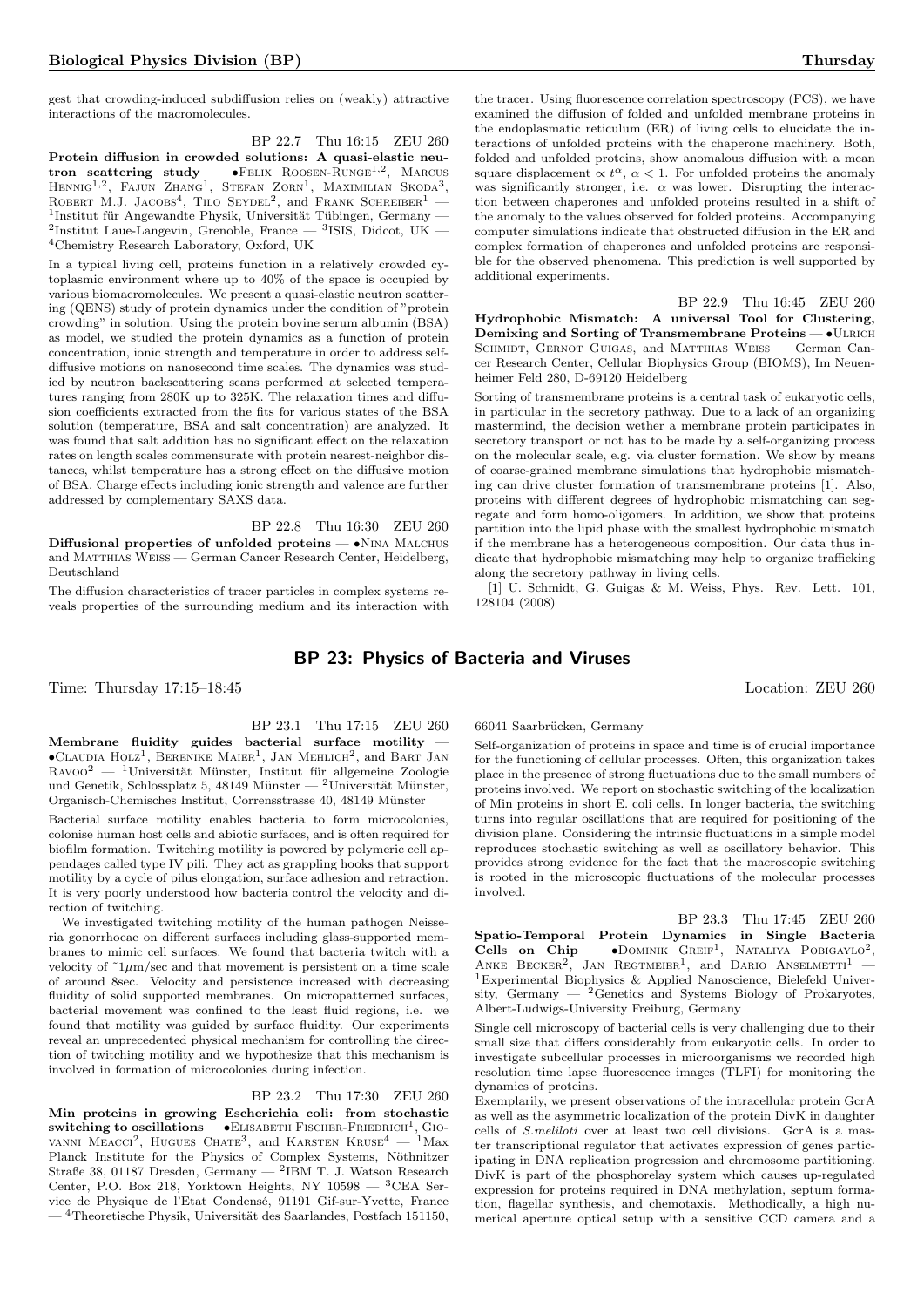poly(dimethysiloxane) (PDMS) microfluidic chip, assuring a very good cell viability, was used. For cell immobilization a concentration gradient of polyethyleneimine (PEI) was used. Our approach allows new insight in the control of the bacterial cell cycle in individual cells towards a better understanding of cell proliferation and differentiation.

BP 23.4 Thu 18:00 ZEU 260 In-vitro assembly of Polyoma  $VP1 - \bullet$ HENNING SEIDEL — Institute of Physics, Ratzeburger Allee 160, 23538 Lübeck, Germany

One essential element of a virus is its protein shell, the viral capsid, which encloses the viral genome. The murine Polyomavirus is a non-enveloped DNA tumor virus with an icosahedral T=7d structure. Besides the knowledge of the structure, it is of utter importance to understand the process of viral assembly. The assembly reaction of Polyoma VP1 does not show the typical sigmoidal kinetics in light scattering experiments. The apparent kinetics is of fourth order, which appears rather unrealistic. In order to gain knowledge of the capsid composition during assembly beyond ensemble average, we apply methods of single molecule fluorescence, namely fluorescence correlation spectroscopy (FCS), fluorescence-intensity-distribution-analysis (FIDA), and single-particle-imaging (SPI).

These will help to answer the main questions: Is there an initial phase to form a nucleus? Exist pronounced intermediates along the assembly pathway? After building the capsid, is there an exchange of pentameres between capsid (Breathing)?

BP 23.5 Thu 18:15 ZEU 260 Internal Capsid-Pressure Dependence of Viral Infection by Phage  $\lambda$  — •Sarah Köster<sup>1,2</sup>, Alex Evilevitch<sup>3</sup>, Meerim Jeembaeva<sup>3</sup>, and David Weitz<sup>2</sup> — <sup>1</sup>Courant Research Centre Physics, University of Göttingen, Germany —  $^2$ Department of Physics and School of Engineering and Applied Sciences, Harvard University, Cambridge,  $USA - 3$ Department of Biochemistry, Lund University, Sweden

Ejection of the genome from the virus, phage  $\lambda$ , is the initial step in the infection of its host bacterium. In vitro, the ejection depends sensitively on internal pressure within the virus capsid; however, the effect of internal pressure on infection of bacteria is unknown. Here, we use microfluidic devices to produce monodisperse aqueous emulsion droplets in a continuous oil phase. The drops serve as individual, picoliter-sized compartments for cells and viruses and enable us to study organisms on the single cell level while providing valuable statistical information. We monitor individual cells and determine the temporal distribution of lysis due to infection as the capsid pressure is varied. The lysis probability decreases markedly with decreased capsid pressure. Interestingly, the average lysis times remain the same, but the distribution is broadened, as the pressure is lowered.

BP 23.6 Thu 18:30 ZEU 260 Mechanics of the influenza virus are dominated by its lipid bilayer — •Iwan A. T. Schaap, Frederic Eghiaian, John Skehel, and CLAUDIA VEIGEL — National Institute for Medical Research, Mill Hill, London, UK

The influenza virus protects its RNA genome by a loosely ordered nonsymmetric protein capsid that is enveloped by a lipid bilayer. This membrane contains the various proteins responsible for binding and fusion with the target cell. The composite architecture helps the virus to meet two apparently conflicting demands on its rigidity during its life cycle: 1) it should persist in the often hostile extracellular environment when it transfers from host to host, and 2) it should permit the viral membrane to fuse with the acidic compartments of the target cell to allow infection.

In order to understand how the various parts of the viral structure contribute to its mechanical properties we used atomic force microscopy and finite element modeling to characterize the mechanical performance of influenza virus and compared it to the response of several simplified model systems.

We have found that the elastic properties of the influenza virus are best described by membrane mechanics. In contrast to the symmetrical non-enveloped viruses, the relatively soft influenza virus does not rely on a though protein shell for its survival.

## BP 24: Biopolymers (joint session CPP/BP)

Time: Thursday  $14:30-17:30$  Location: ZEU 114

See program CPP 37

## BP 25: Membranes

Time: Friday 10:15–13:15 is a control of the control of the control of the Location: HUL 186

Invited Talk  $BP\ 25.1\$  Fri  $10:15\$  HUL 186 Role of membrane curvature in membrane trafficking -•Patricia Bassereau, Benoit Sorre, Andrew Callan-Jones, Gerbrand Koster, Aurélien Roux, Martin Lenz, Jean-François Joanny, and Jacques Prost — Institut Curie, Lab. PhysicoChimie Curie, Paris, France

Similar to proteins, most membrane lipids are transported by carriers (vesicles or tubules) with typical 50-100nm diameters that bud off from a donor membrane. During budding, sorting occurs: some lipids and proteins are selectively incorporated into these transport intermediates. It has been proposed that components can be dynamically sorted due to membrane curving during coat formation. In order to test this hypothesis, we have pulled membrane nanotubes with controlled diameters (15-500 nm) from Giant Vesicles (GUV). We will show that curvature-induced lipid sorting only occurs if the membrane is close to a demixing point. In addition, for these compositions, lipid sorting is further amplified when even a low fraction of lipids is clustered upon cholera toxin binding, suggesting that lipid-clustering proteins may play an important role in curvature-induced sorting in biological membranes. Another aspect of the role of curvature in membrane trafficking can be studied with these nanotubes. Dynamin is a protein, which assembles in helicoidal structures around the neck of vesicles during budding and induces fission upon GTP hydrolysis. We will show that dynamin assembly can occur only when the neck diameter is below a threshold value. This curvature-dependent polymerization mechanism guaranties a correct timing for carrier budding.

BP 25.2 Fri 10:45 HÜL 186

Multi-Parameter Analysis of Inter-Membrane Adhesion Using Simultaneous Fluorescence and Reflection Interference Contrast Microscopy (RICM) - SUSANNE FENZ<sup>1</sup>, RUDOLPH  $MERKEL<sup>1</sup>$ , and KHEYA SENGUPTA<sup>2</sup> — <sup>1</sup>Institute of Bio- and Nanosystems (IBN), Research Centre Jülich, 52425 Jülich, Germany —  $^2$ Centre Interdisciplinaire de Nanosciences de Marseille (CINAM/CNRS-UPR3118), Luminy, Marseille Cedex 9, France

We present a biomimetic model system for cell-cell adhesion consisting of a giant unilamellar vesicle (GUV) adhering via specific biotinneutravidin interaction to a supported lipid bilayer (SLB). Based on a standard fluorescence microscope, a new set-up was developed that enables simultaneous imaging in RICM and fluorescence microscopy as well as determination of molecular diffusion by continuous photobleaching. GUVs adhering to SLBs were characterized with respect to their inter-membrane distance, adhesion energy density and fluctuation amplitude. Fluorescent imaging and recovery after photobleaching of receptors yielded their distribution, concentration and diffusion constant. We present both static and dynamic analysis of the intermembrane distance and bond ordering for the limiting cases of dense and dilute bonds.

 $BP$  25.3 Fri 11:00 HUL 186 Specific adhesion of membranes: the role of membrane fluctuations — •ELLEN REISTER, ANA-SUNČANA SMITH, and UDO SEIFERT — II. Institut für Theoretische Physik, Universität Stuttgart, Pfaffen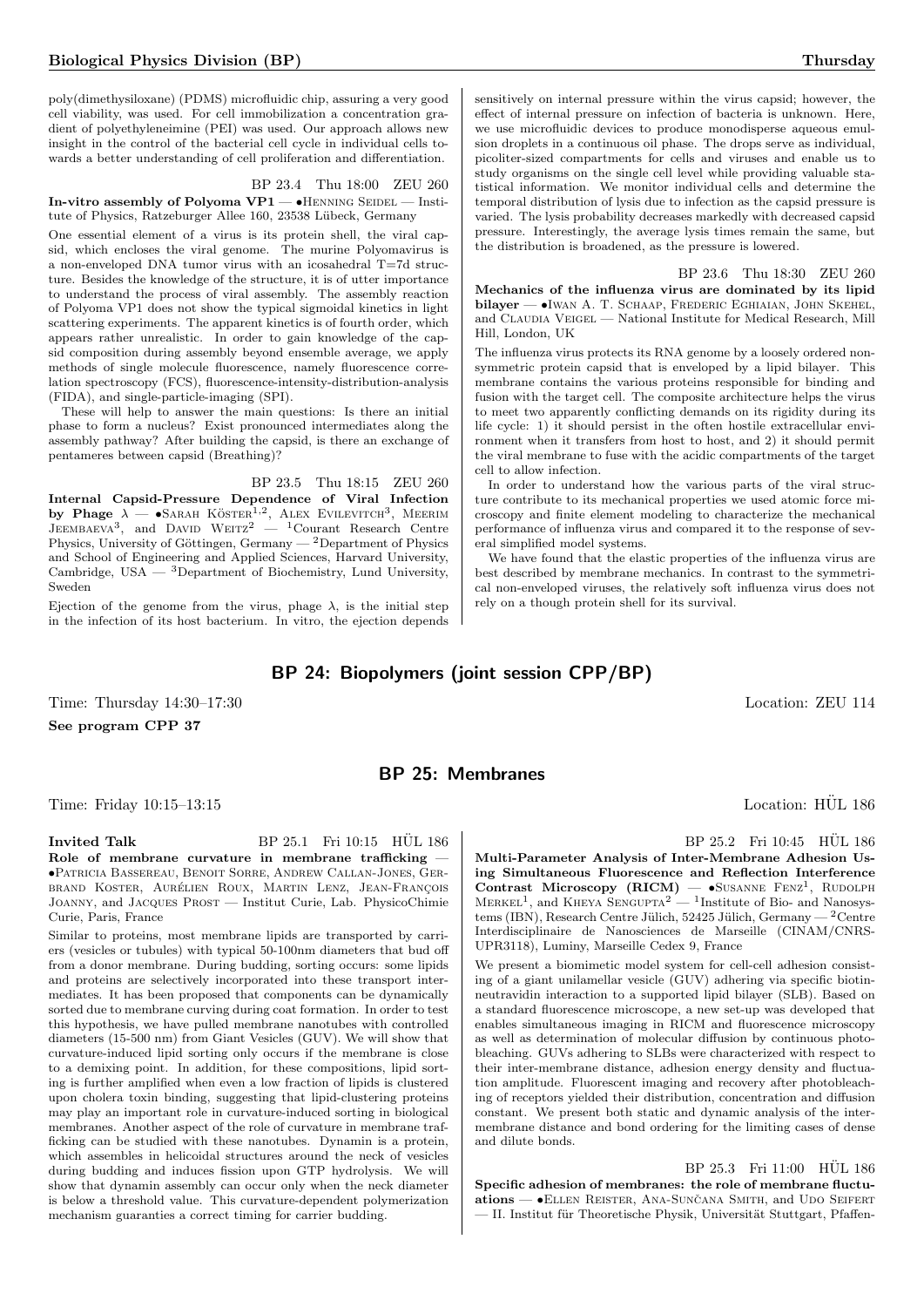waldring 57, 70550 Stuttgart, Germany

We analyse adhesion of a membrane to a flat surface via receptorligand pairs both in equilibrium and during the adhesion process. The membrane is modeled with the Helfrich energy, while the ligands in the membrane may react with receptors attached to the substrate via springs. The corresponding reaction rate depends on the distance between membrane and substrate. The positions of the ligands in the membrane and the tethers attached to the substrate are kept fixed. For the two coupled dynamic processes in the system - membrane fluctuations and receptor-ligand reactions – we derive equations of motion that are numerically integrated in our novel simulation scheme. To study the influence of thermal membrane shape fluctuations we compare results for a stiff membrane with simulation results. In equilibrium we find that fluctuations make the transition from a bound to an unbound membrane more continuous and that higher binding energies are necessary to maintain the same degree of adhesion. During the dynamic process of adhesion membrane fluctuations are found to increase the adhesion speed. Both in equilibrium and during adhesion observed spatial correlations between bonds indicate that the fluctuating membrane mediates an attractive force between neighboring bonds.

#### BP 25.4 Fri 11:15 HUL 186

A solvent-free coarse-grained model for amphiphilic bilayers  $-$  •Martin HÖMBERG and MARCUS MÜLLER — Institut für Theoretische Physik, Georg-August-Universität, 37077 Göttingen, Germany

In recent years collective phenomena like membrane fusion or selfassembly of bilayers have attracted tremendous interest. However, atomistic simulations still cannot reach the corresponding time and length scales. Frequently coarse-grained models are employed to save computation time, among them are the solvent-free models, which reduce the amount of interactions to be computed considerably.

Here we present a flexible and computationally efficient bead-springmodel for simulating coarse-grained membranes without explicit solvent. We use a third-order expansion of a free energy functional in the density to describe non-bonded soft interactions, which include the interactions with the solvent implicitly. The expansion coefficients can be related to material properties, such as the molecular density, the compressibility or the incompatibility between the amphiphilic units.

We use DPD simulations with density-dependent forces to investigate the mechanical properties of amphiphilic bilayers, such as the bending rigidity, the area per lipid and diffusion coefficients. These results are compared to experimental data.

BP 25.5 Fri 11:30 HÜL 186 A simulation study of protein-mediated membrane deformations — •Diana Morozova and Matthias Weiss — German Cancer Research Center, Cellular Biophysics Group (BIOMS), Im Neuenheimer Feld 280, D-69120 Heidelberg

Biomembranes assume a variety of function-related shapes, e.g. spherical buds, membrane necks, or tubular protrusions. In virtually all cases membrane proteins are responsible for inducing these shapes. Using dissipative particle dynamics (DPD), a coarse-grained membrane simulation method, we have studied the influence of cone-shaped transmembrane proteins on the shape of a tensionless membrane and the associated membrane-mediated (i.e. bending-induced) interactions between the proteins. We find a clustering of proteins at high densities that is accompanied by a bud formation. The observed clustering not only depends on the protein density but also on the cone angle of the inclusions and the hydrophobic mismatch between the protein's transmembrane portion and the core of the bilayer.

#### 15 min. break

BP 25.6 Fri 12:00 HÜL 186 Pattern formation in membranes by a translocation-diffusion mechanism — Sergio Alonso, •Sebastian Curth, and Markus Baer — Physikalisch-Technische Bundesanstalt, Berlin, Germany

We study the formation of protein patterns in the membranes of living cells by mathematical modelling. The formation of protein domains by electrostatic lipid-protein interactions and the nonequilibrium biochemical reaction cycle of proteins near the membrane give rise to complex dynamics. Here we consider an initially homogeneous membranes where the proteins self-organize into domains due to the competition between their attraction to the membrane and the interaction with different types of enzymes, which translocate the proteins from the membrane to the bulk. We incorporate also the regulation by calcium

of the enzymes in the model.

BP 25.7 Fri 12:15 HÜL 186

Interaction of charged colloids and actin filaments with inho $m$ ogeneous lipid membranes —  $\bullet$ FLORIAN RÜCKERL, LYDIA WOI-TERSKI, JOSEF KÄS, and CARSTEN SELLE — Universität Leipzig, Inst. Exp. Phys. I

Lipid bilayers are simple and controllable mimics of cell membranes. The model membranes used in the experiments are composed of ternary mixtures of lipids (DOPC, cholesterol and DPPC or Sphingomyelin). These compositions can form liquid membranes and exhibit an ordered-disordered phase coexistence.

In giant unilamellar lipid vesicles, electrostatic interactions are screened by the surrounding polar liquid and relatively short-ranged. However, even for supposedly neutral membranes, positively charged colloids show a much higher binding affinity to the bilayer than negatively charged colloids. Further, we see a strong influence of the phase boundary on the diffusional properties of the tracer particle, namely a switch from two- to one-dimensional diffusion. This observation is similar to our previous experiments on monolayer systems [1,2].

The negatively charged semiflexible polymer actin readily binds to lipid membranes containing 10% of the cationic DOTAP. There is an interesting interplay between the size of the domains in which the DOTAP partitions into, and the length of the filaments. Our experiments indicate a lower limit for the domain size below which the binding of the filaments does not occur.

[1] Rückerl et al., Langmuir 2008, 24 $(7)$ 

[2] Forstner et al., Phys Rev E 2008, 77

BP 25.8 Fri 12:30 HÜL 186 In vitro characterization of vinculin's lipid membraneinteracting domain, helix  $3 - \cdot$  VOLKER WIRTH<sup>1</sup>, FELIX LIST<sup>2</sup>, GEROLD  $DIEZ<sup>1</sup>$ , WOLFGANG H. ZIEGLER<sup>3</sup>, and WOLFGANG H.  $G$ OLDMANN<sup>1</sup> — <sup>1</sup>Center for Medical Physics and Technology, Friedrich-Alexander-University of Erlangen-Nuremberg, Germany — <sup>2</sup> Institute of Biophysics and Physical Biochemistry, University of Regensburg, Germany  $-$  <sup>3</sup>IZKF, University of Leipzig, Germany

The focal adhesion protein vinculin plays an important role in cell migration and adhesion. Binding of vinculin to lipid membranes ensures these processes. Helix 3 (residues  $944 - 972$ ) is one of three potential membrane interaction sites that has been reported on the tail domain. In pull-down assays using artificial lipid membranes it was demonstrated that, when helix 3 is mutated on position K952, K956, R963, R966 to Q, its interaction with acidic phospholipid vesicles is impaired. To date, no data exist on the nature of the interaction.

Using differential scanning calorimetry on wildtype helix 3 we could show that it inserts into lipid vesicles consisting of dimyristoyl-L-aphosphatidylcholine (DMPC) and negatively-charged dimyristoyl-L-aphosphatidylserine (DMPS). However, when mutating the four basic residues on helix 3, the insertion into lipid vesicles was reduced. Examining the secondary structure of wildtype helix 3 in the presence and absence of DMPC/DMPS lipid vesicles by CD-spectroscopy showed a conformational shift. These observations indicate that the electrostatic interaction of the basic residues on helix 3 induce the insertion into the hydrophobic core.

BP 25.9 Fri 12:45 HÜL 186 Long-Range Motion of Phospholipids on a Picosecond Timescale as Seen with Quasielastic Neutron Scattering — •Sebastian Busch<sup>1</sup> , Christoph Smuda<sup>1</sup> , Luis Carlos Pardo SOTO<sup>2</sup>, and TOBIAS  $UNRUH^1$  - <sup>1</sup>Physik Department E13 and Forschungsneutronenquelle Heinz Maier-Leibnitz (FRM II), Technische Universität München, Lichtenbergstraße 1, D-85747 Garching bei München —  ${}^{2}$ Grup de Caracterització de Materials, ETSEIB, Universitat Politècnica de Catalunya, E-08028 Barcelona

Phospholipids are not only interesting because of their ubiquity and importance for every living being, but also because they can be used in a variety of technological applications, e.g. as stabilizers of lipid nanoparticles for drug delivery. We aim to understand the diffusional dynamics of phospholipids on a molecular scale, the difference in dynamics of monolayers compared to bilayers, the influence of coemulsifiers, and the correlation of these microscopic parameters to macroscopic physicochemical quantities.

On a long timescale, the free volume theory can describe the longrange diffusive motions of phospholipids satisfactorily. Molecular dynamics simulations have observed that on a short time scale, collective, flow-like motions become important.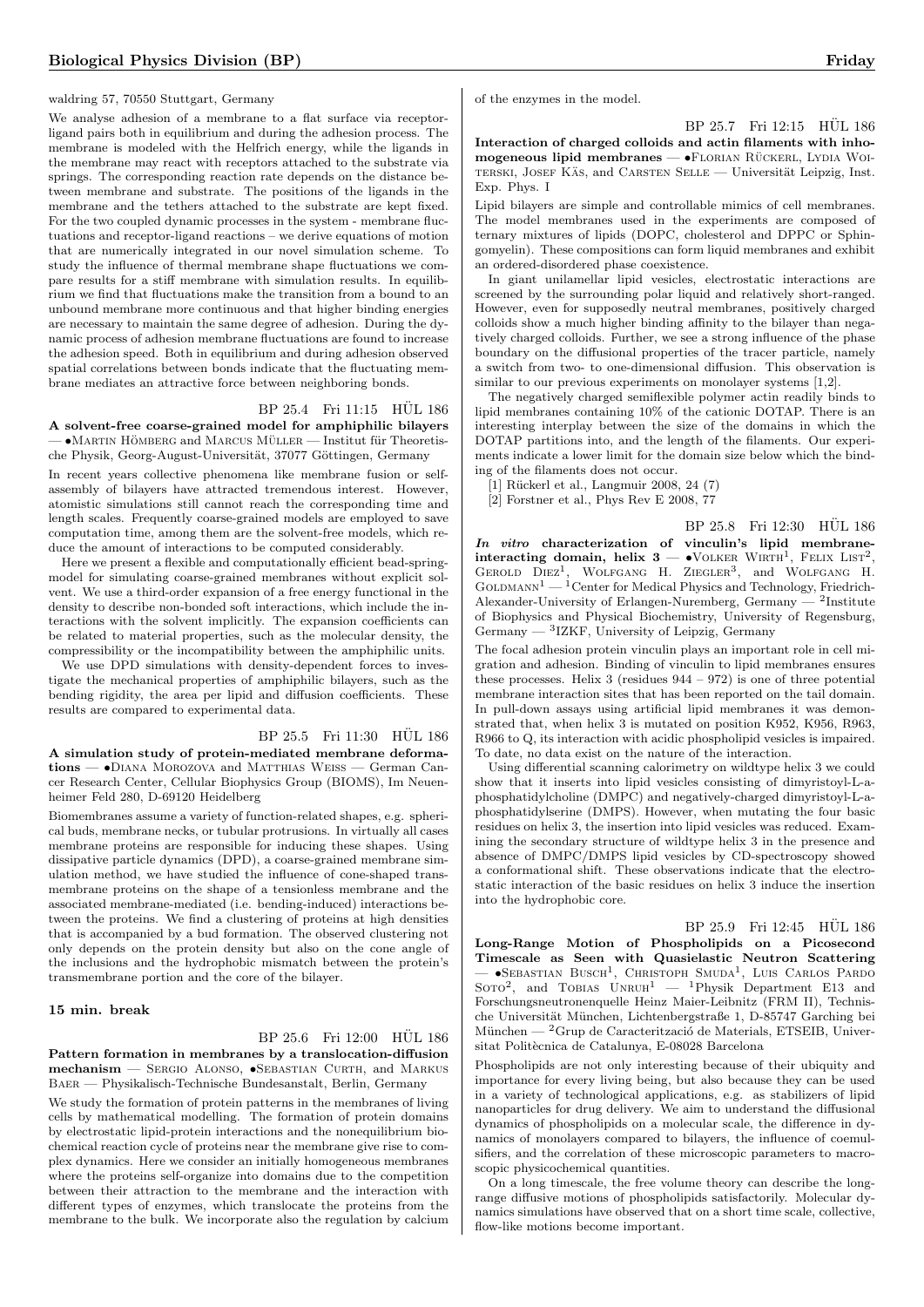We studied liquid crystals, vesicles, and emulsions with DMPC using quasielastic neutron scattering at the time-of-flight spectrometer TOFTOF at FRM II. Experimental evidence was found that the longrange motion on a picosecond time range indeed has a flow-like character.

BP 25.10 Fri 13:00 HÜL 186

Radial density profile and size distribution of synaptic vesicles determined by small angle x-ray scattering  $-$  •SIMON CASTORPH<sup>1</sup>, MATTHEW HOLT<sup>2</sup>, MICHAEL SZTUCKI<sup>3</sup>, REINHARD JAHN<sup>2</sup>, and TIM SALDITT<sup>1</sup> — <sup>1</sup>Institute for X-ray Physics, Göttingen, Germany  $-$  <sup>2</sup>Max Planck Institute for Biophysical Chemistry, Göttingen, Germany — <sup>3</sup>European Synchrotron Radiation Facility, Grenoble, France

The release of neurotransmitters from neurons, in response to stimulation, forms the basis of communication in the nervous system. Neurotransmitters are stored in small membraneous organelles, synaptic vesicles, within the presynaptic terminal. These vesicles undergo an elaborate cycle of fusion with the plasma membrane (releasing neurotransmitter), followed by retrieval and reformation and transport back to the plasma membrane for further rounds of fusion.

In recent years there has been enormous progress in our knowledge of the molecular composition and structure of synaptic vesicles. However, we still lack a detailed view of the physical properties of this trafficking organelle as it proceeds through its life-cycle.

Small angle x-ray scattering is used to find the average structural properties of synaptic vesicles form rat brain. Quantitative fitting of the x-ray scattering curves reveals the width of the size distribution and details of the radial scattering length profile of the vesicle structure. We obtain representative values for the inner and outer radii and the size polydispersity, as well as the density and width of the inner and outer protein layers.

## BP 26: Photobiophysics

Time: Friday 11:00–13:00 Location: ZEU 260

BP 26.1 Fri 11:00 ZEU 260

Photon statistics in the fluorescence from single lightharvesting complexes —  $\bullet$ Gregor Hehl, SANDEEP PALLIKKUTH, and ANDREAS VOLKMER  $-$  3rd Insitute of Physics, University of Stuttgart

The photosynthetic apparatus of purple bacteria contains pigmentprotein complexes that are optimized for efficient energy transfer, such as the light-harvesting complex (LH2) with bacteriochlorophyll a (BChla) pigments arranged in ring-like structures. Strong electronic interaction among the BChla governs their excited state properties, which are theoretically described in terms of excitonic wave functions. In contrast to prior fluorescence excitation/emission single-molecule spectroscopy, here we report on the photon statistics in the fluorescence of individual LH2 complexes at room-temperature that provides information about photo-physical processes ranging from picoseconds to milliseconds. The fluorescence of individual LH2 complexes is investigated by means of their photon arrival times, and analyzed in terms of interphoton time distributions and second-order correlation functions. These measurements revealed photon antibunching at short times, indicating sub-Poissonian photon statistics and singlet-singlet annihilation, and an excitation power-dependent photon bunching effect at longer times.

BP 26.2 Fri 11:15 ZEU 260

Absorption and Fluorescence Spectroscopic Characterisation of the Circadian Blue-Light Photoreceptor Cryptochrome from Drosophila melanogaster  $(dCry)$   $\bullet$  JAVID SHIRDEL<sup>1,3</sup>, PEYMAN ZIRAK<sup>1</sup>, ALFONS PENZKOFER<sup>1</sup>, HELENA BREITKREUZ<sup>2</sup>, and Eva Wolfr<sup>2</sup> — <sup>1</sup>Institut II-Physik, Universität Regensburg, D-93053 Regensburg, Germany — <sup>2</sup>Max-Planck-Institute of Molecular Physiology, D-44227 Dortmund, Germany — <sup>3</sup>Institut für Physik, Carl Von Ossietzky Universität Oldenburg, D-26129 Oldenburg, Germany

Cryptochromes are blue-light sensitive flavoproteins that are related to photolyases, but do not have the DNA repair mechanism of photolyases. They regulate growth and development in plants, regulate circadian rhythms in plants and animals, act as chemical magneto receptors in migratory birds, and are functioning in bacteria and algae. Here we report the absorption and fluorescence behaviour of the circadian blue-light photoreceptor cryptochrome from Drosophila melanogaster (dCry) in a pH 8 aqueous buffer solution. The flavin adenine dinucleotide (FAD) cofactor of dCry is identified to be present in its oxidized form, and the 5,10-methenyltetrahydrofolate (MTHF) cofactor is found to be hydrolyzed and oxidized to 10-formyldihydrofolate (10- FDHF). Photo-excitation of oxidized FAD in dCry causes a reductive electron transfer to the formation of anionic FAD semiquinone, and photo-excitation of the generated anionic FAD semiquinone causes an oxidative electron transfer to the back formation of oxidized FAD.

#### BP 26.3 Fri 11:30 ZEU 260

Analysis of pigment-protein-complexes by hole burning- and time resolved fluorescence spectroscopy — • ELMAR HASSAN HUBRICH<sup>1</sup>, FRANZ-JOSEF SCHMITT<sup>1</sup>, JÖRG PIEPER<sup>2</sup>, HANS JOACHIM<br>EICHLER<sup>1</sup>, and GERNOT RENGER<sup>2</sup> — <sup>1</sup>Institut für Optik und Atomare

Physik —  $2$ Max-Volmer-Laboratorium, Technische Universität Berlin, Strasse des 17. Juni 135, 10623 Berlin

The water-soluble chlorophyll-binding protein (WSCP) found in plants is primarily expressed under stress conditions (drought, heat). The precise function is still not clearified. In contrast to other photosynthetic pigment-protein complexes WSCP binds a maximum number of one molecule chlorophyll (Chl a or b) per subunit and does not contain carotenoids. WSCP forms tetrameric complexes, with two strongly excitonically coupled chlorophylls in an "open sandwich" geometry. Chl bound to WSCP shows a drastically reduced formation of reactive singlet oxygen in comparison to Chl in solution. WSCP is an excellent minimal model system to investigate pigment-pigment and pigment-protein interactions. We applied the complementary techniques of picosecond fluorescence spectroscopy (time- and wavelengthcorrelated single photon counting) and hole-burning spectroscopy. A fluorescence rise kinetics was found with a characteristic lifetime of 80 ps at 10 K, noticeably shorter lifetime and markedly reduced amplitude at 160 K and a time constant below the detection limit at higher temperatures. Hole burning and temperature dependent absorption spectroscopy were used to determine the spectral positions of the exciton states and to characterize their coupling to protein vibrations.

BP 26.4 Fri 11:45 ZEU 260 Polarisation-dependent Raman measurements of crystallized  $photosystem$   $II$   $\rightarrow$  KATHARINA BROSE<sup>1</sup>, ATHINA ZOUNI<sup>2</sup>, PETER HILDEBRANDT<sup>2</sup>, CHRISTIAN THOMSEN<sup>1</sup>, and JANINA MAULTZSCH<sup>1</sup> -<sup>1</sup>Institut für Festkoerperphysik, Technische Universität Berlin, Hardenbergstrasse 36, 10623 Berlin — <sup>2</sup>Institut für Chemie, Technische Universität Berlin, Strasse des 17. Juni 135, 10623 Berlin

Raman spectroscopy is one of the standard methods to analyse the structural and vibrational properties of molecules and solids. In photosynthesis, the energy of light is converted into a separation of charge in the photosystem II reaction center. Using the newest photosystem II (PSII) dimer crystal structure  $(3.0 \text{ Å resolution})$ , in which 11  $β$ -carotene molecules (Car) and 14 lipids are visible in the PSII per monomer [1]. In the reaction center two Car molecules  $Car_{D1}$  and  $Car_{D2}$  are assigned, which are oriented perpendicular to each other. The function of these two carotene molecules in the photosynthesis process is still under debate. Polarisation-dependent Raman measurements are expected to give deeper insights in the structure-function relationship of these two Car molecules in the reaction centre of PSII. In this talk, we will present polarisation dependent Raman measurements on single PSII crystals of PSII.

[1] Loll, B., Kern, J., Saenger, W. Zouni, A., Biesiadka, J. (2005). Towards complete cofactor arrangement in the  $3.0 \text{ Å}$  resolution structure of photosystem II. Nature 438, 1040-1044.

BP 26.5 Fri 12:00 ZEU 260 Dynamics of light induced charge separation in PS II Core Complexes from thermophilic cyanobacteria (Thermosynechococcus elongatus) and higher plants (spinach) —  $\bullet$ RACHEL OLLIGES<sup>1</sup>, FRANZ-JOSEF SCHMITT<sup>1</sup>, ATHINA ZOUNI<sup>2</sup>, and GERNOT  $\text{RENGER}^2$  — <sup>1</sup>Institut für Optik und Atomare Physik — <sup>2</sup>Max Volmer